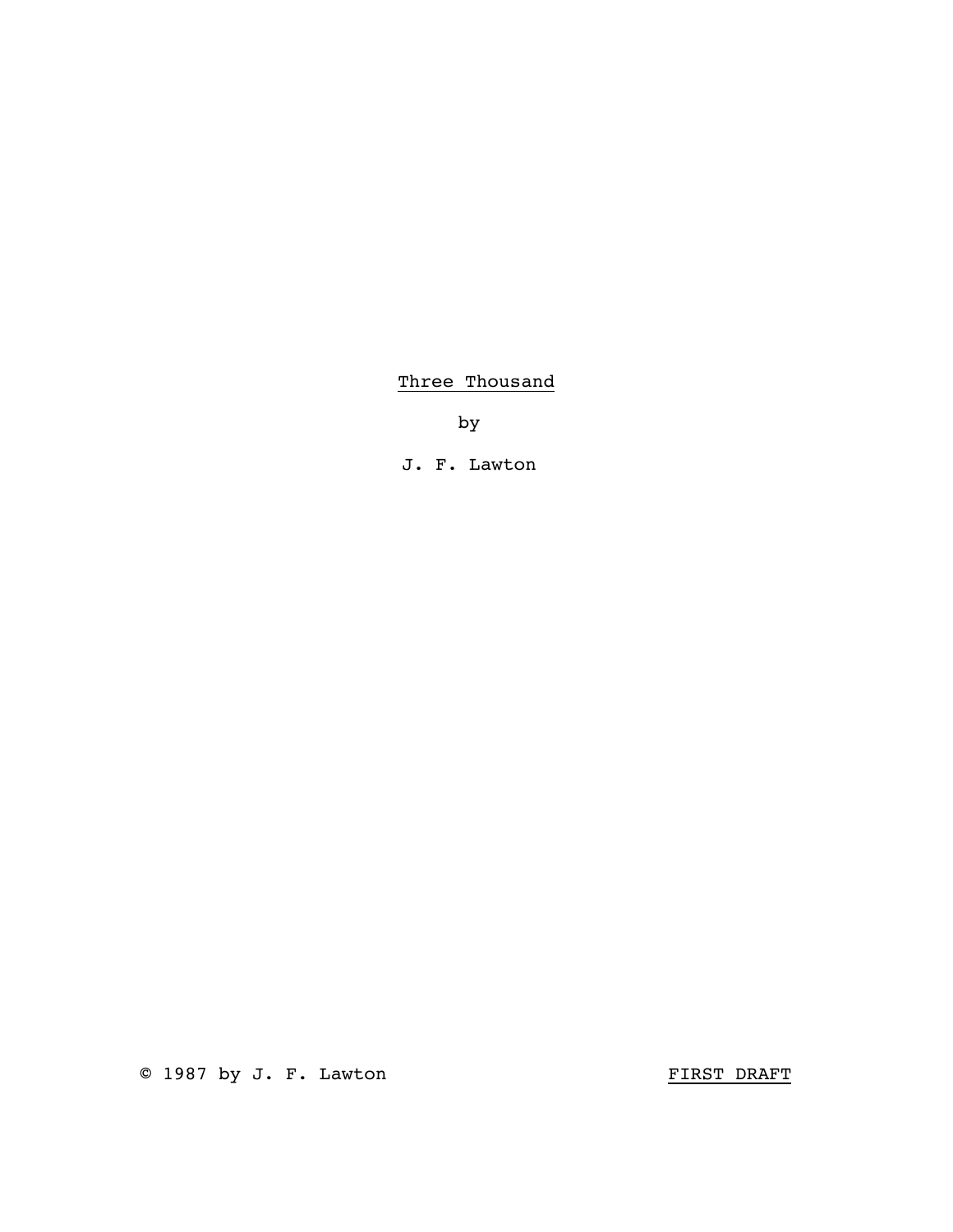#### FADE IN:

### EXT. HOLLYWOOD BLVD. - NIGHT

It is shortly after midnight on an icy night.

An old yellow Mustang pulls alongside the curb on a sleazy section of Hollywood Boulevard. The passenger door opens and VIVIAN steps out. She quickly shuts the door and walks away from the car as if it wasn't there. Cold white breath floats from her bright red lips.

Dressed in a tight purple leather mini-skirt, sheer black stockings and a white imitation fur jacket, Vivian is twenty-one years old. She has been hooking for over five years. Heavy make-up gives her pretty face a dangerous and hard look.

She lights up a cigarette and takes a drag. She moves gracefully on spiked heels across the grime-covered sidewalk. She owns this section of the boulevard. After five years on the street she has seen it all. She has done everything and will do anything. Humiliation is for the shy. Fear is for the innocent.

Occasionally a car passes and Vivian's hawk eyes watch it for any indication of interest.

She passes a vagrant huddled in a pile of ragged blankets and newspapers in a doorway. She barely sees him; he is simply part of the scenery.

Across the street a BLACK PROSTITUTE strolls by, rubbing her shoulders against the cold. At a nearby all-night fast food stand, several DRUG DEALERS are talking and eating.

Still, except for the occasional sound of police helicopters in the distance, the street is quiet. It is not bustling with activity like a TV cop show. It is empty and lonely and cold.

Vivian's ears and cheeks are red from the chill, but her cigarette keeps her warm inside. A couple more customers and she'll earn enough for the night.

She glances across the street at a bright yellow Winchell's donut shop. Half a dozen people sit at the dirty white tables inside. She sees something that annoys her. She changes course.

Vivian hurries across the street toward the Winchell's.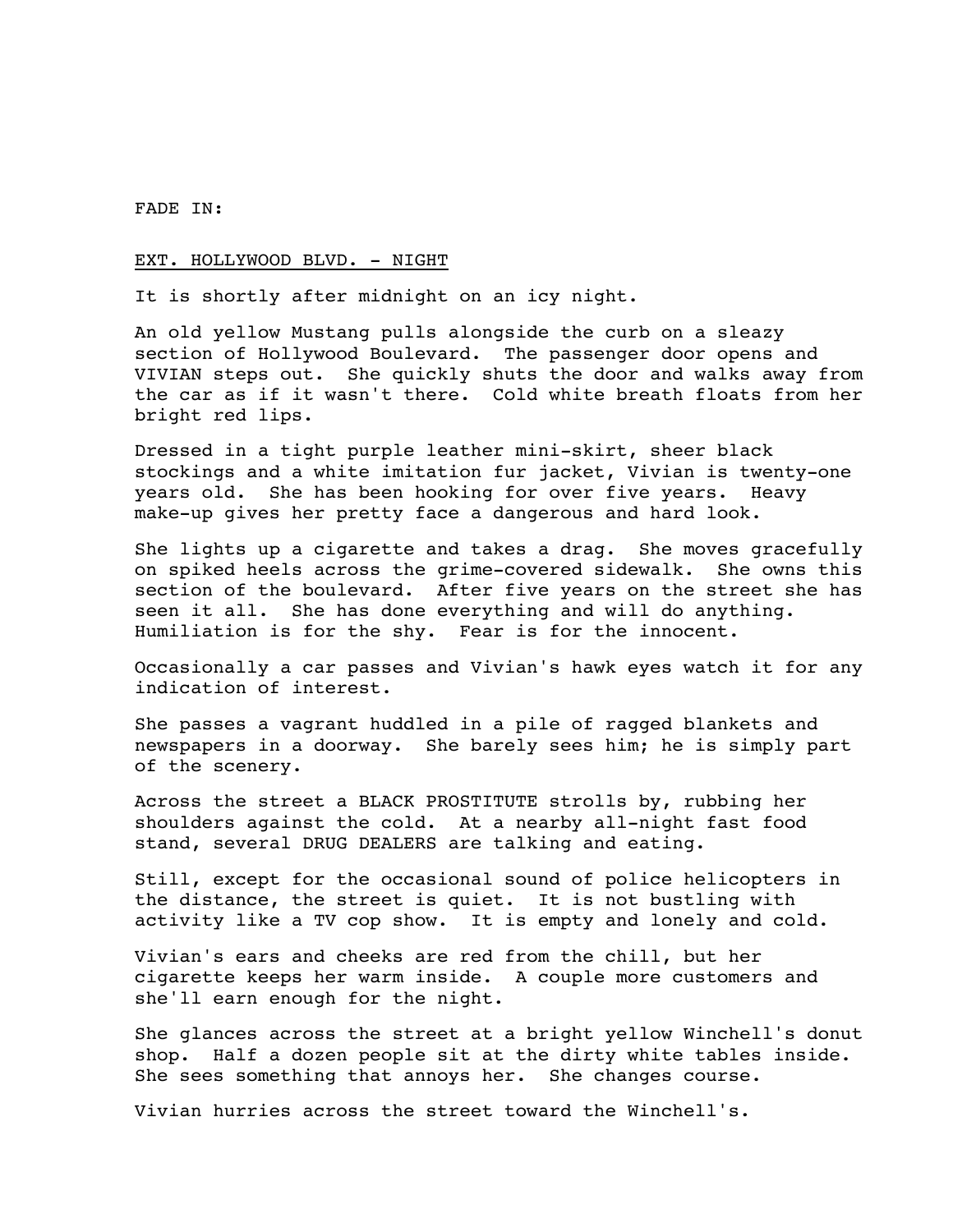## INT. WINCHELL'S - NIGHT

Behind the counter we see two older VIETNAMESE MEN making donuts, trying to ignore the unsavory crowd camped in the shop.

As Vivian enters, a gangly, ugly young DRUG ADDICT moves toward her. His faltering voice and awkward movements indicate that he is on the last legs of excessive crack use.

DRUG ADDICT

Hi, V-vvivian.

Vivian doesn't even glance at him.

VIVIAN

Hi.

She moves past him toward the back of the shop. Sitting at a table is KIT, a young, dark-haired prostitute, thin and unhealthy looking. She is talking with a black OLD MAN.

Kit spots Vivian bearing down on her and jumps to her feet like a guilty child. Vivian looks at her, annoyed.

> VIVIAN Kit, what are you doing?

KIT Waiting for you. It's fucking cold out there.

VIVIAN It's not getting any warmer tomorrow night.

The OLD MAN waves at Vivian.

OLD MAN

Hi, Viv.

VIVIAN

Hi.

(to Kit) Let's get working. We've only got a couple hours before the street clears.

Kit coughs so loud and deep that it's obvious she has emphysema.

**KTT** No one's out, it's too cold. Let's get high.

Vivian grabs Kit by the shoulder and drags her toward the door.

VIVIAN We're going to work. Come on.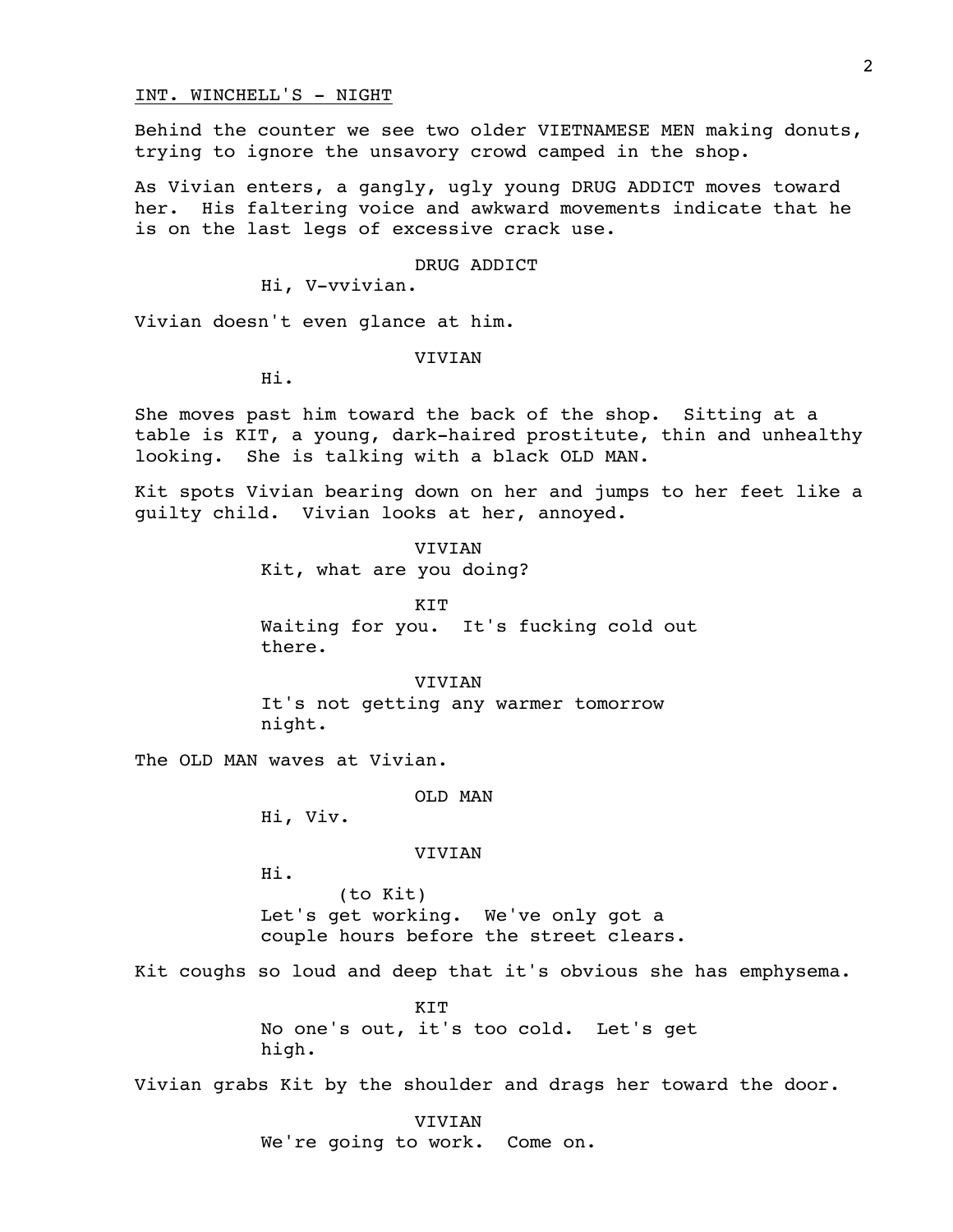### EXT. HOLLYWOOD BLVD. - NIGHT

Vivian and Kit come out of the shop and onto the street. As they walk Kit wraps her arms tightly around her body to shield herself from the cold. She starts to cough again.

> KIT It's too cold. I'm gonna get sick.

VIVIAN We've got to work. The rent's coming up. I'm not going to lose my place.

**KTT** We'll make it up tomorrow. Let's get high.

VIVIAN How much have you made tonight?

> KIT (hesitantly)

Twenty.

VIVIAN

One fucking date?

KIT I haven't felt good.

VIVIAN I'm going to fucking kick you out if you don't start holding up your end!

Kit's eyes water and she starts to sniffle.

VIVIAN

Don't cry on me. I'm not your mother. You promised me you'd hold up your end or I wouldn't have let you move in.

Kit wipes her eyes.

KIT Tomorrow's Friday. We'll make it up then. Don't you want to get high?

VIVIAN I don't want to spend everything we've got. The rent's coming…

From Vivian's face we see that she is starting to relent.

VIVIAN

Give me the twenty.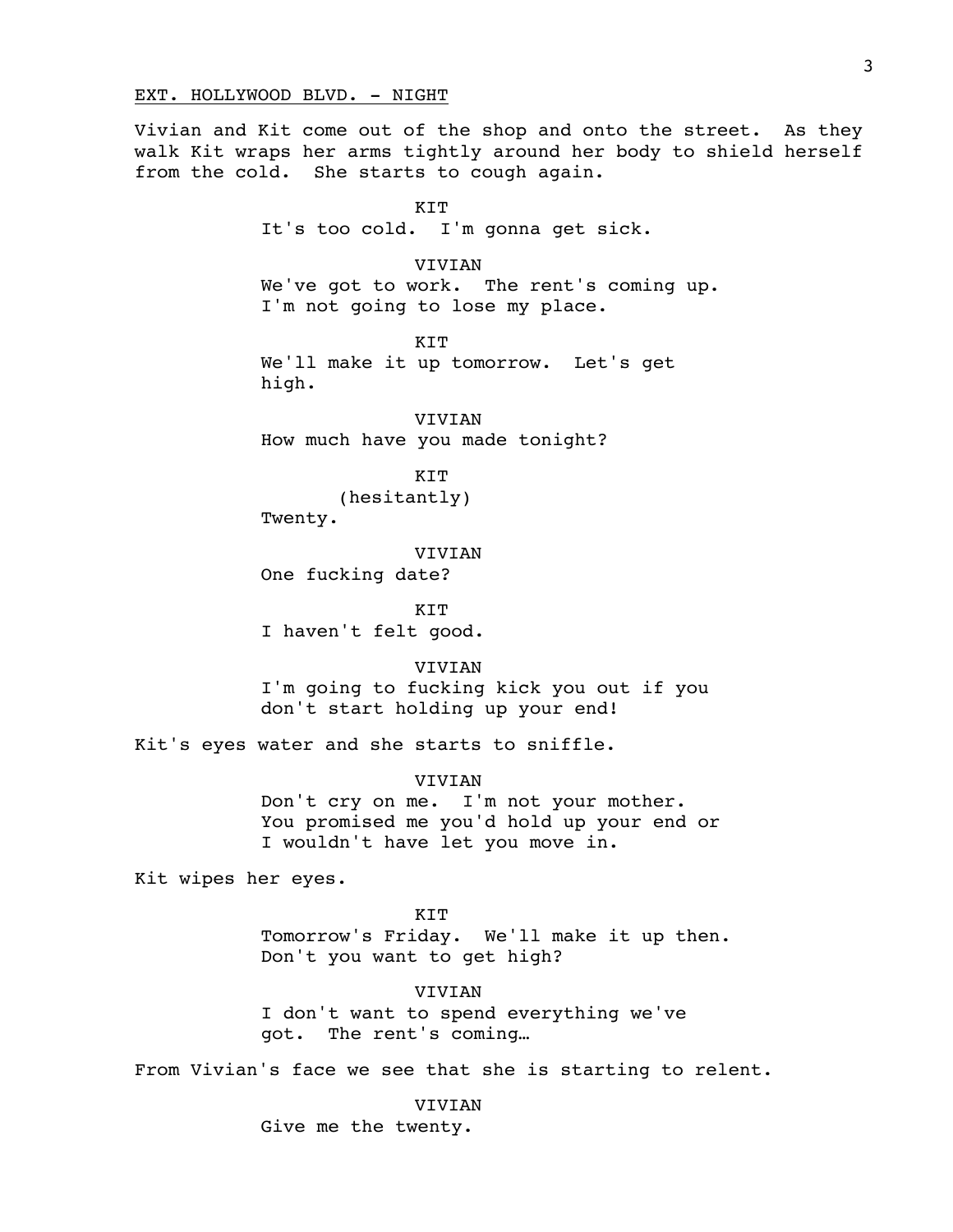Kit reaches down and pulls out a twenty dollar bill from her sock. She hands it to Vivian. Vivian stares at her levelly.

> VIVIAN You're not holding out on me?

KIT It's all I've done. No one's out.

Kit starts to cough again.

VIVIAN (softening) Maybe it is too cold.

They walk down the street toward the fast food stand.

**KTT** Are we going to get high?

VIVIAN Just be quiet for awhile.

Kit knows that means yes. She rubs her shoulders and hurries to keep up with Vivian's long strides.

A car approaches slowly and Vivian pauses to watch it. It passes without stopping. Vivian continues on.

EXT. FAST FOOD STAND - NIGHT

Vivian and Kit approach a Latino DRUG DEALER.

VIVIAN

Where's Carlos?

DRUG DEALER What you want, girl? I can fix you up.

**VIVIAN** 

Where's Carlos?

DRUG DEALER The cops got him. What you want?

VIVIAN I only buy from him. When's he getting out?

DRUG DEALER How do I know? You think I'm a lawyer? You want some stuff or not?

He holds up a small baggie containing three rocks.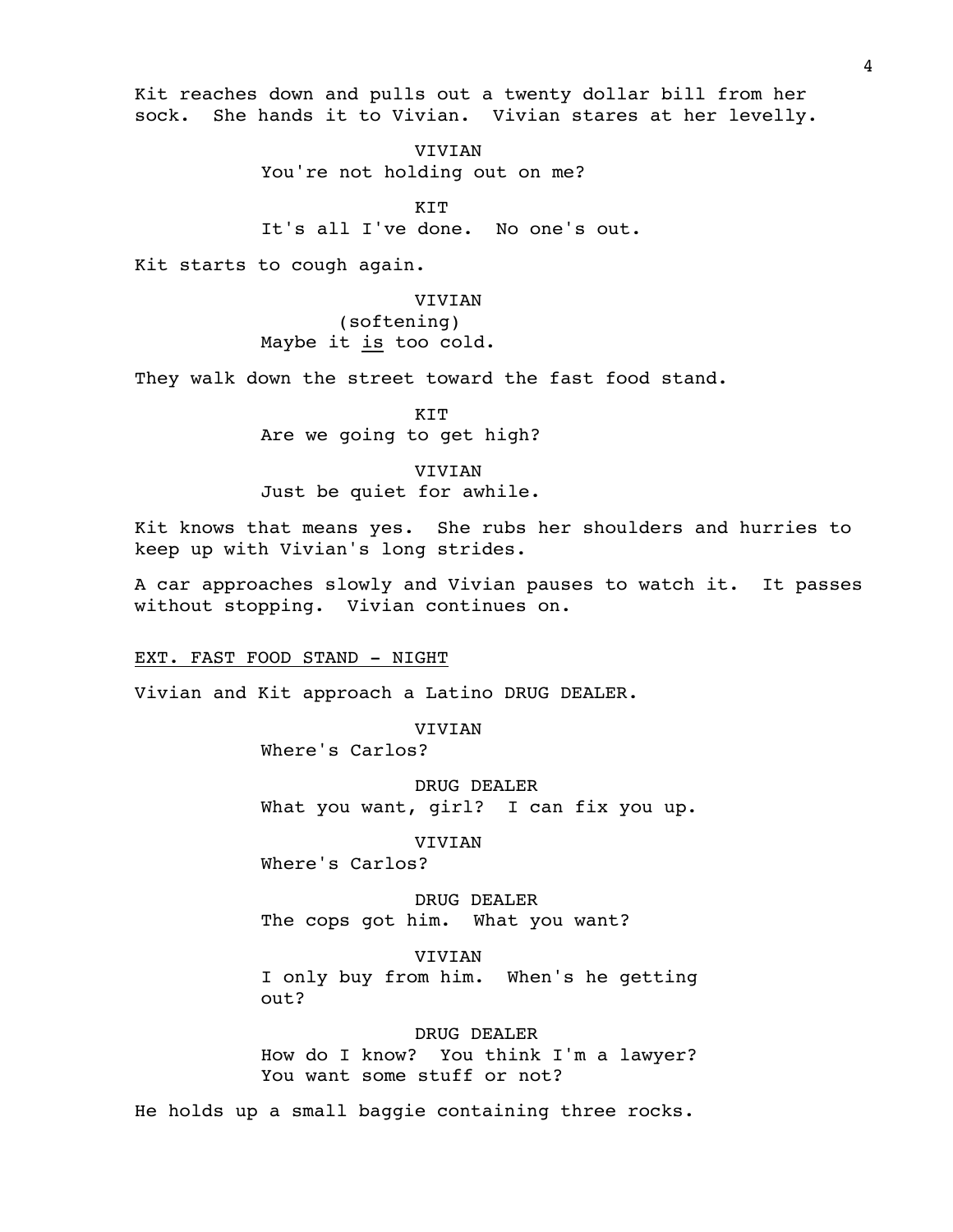I don't want any of that yellow shit. Don't you have any white?

DRUG DEALER

This is good stuff.

He shakes them from the baggie into his hand.

DRUG DEALER I'll let you taste it. Taste it.

He offers it out. Vivian glances around, unsure, looking for another dealer. Kit comes up to Vivian's side.

KIT

Let's just get it.

The drug dealer offers it to Kit.

DRUG DEALER

Taste it, sugar.

Kit takes a rock and tastes it with her tongue.

KIT

(to Vivian) Let's get it.

Vivian sighs and pulls out a twenty. Before the dealer can grab it, she pulls it back.

VIVIAN

Not that one, the big one.

She points at a different rock in the hand of the dealer. The dealer rolls his eyes around (they all seem the same size to him) and takes the rock from Kit's hand. He hands Vivian the other rock. Vivian hands him the twenty.

> VIVIAN When's Carlos getting back?

DRUG DEALER He's across the street, girl.

He points across the street at another drug dealer who has just come around a corner. Vivian sees him. She flips the dealer off.

> VIVIAN You fucker! This better be good stuff.

> > DRUG DEALER

It's good.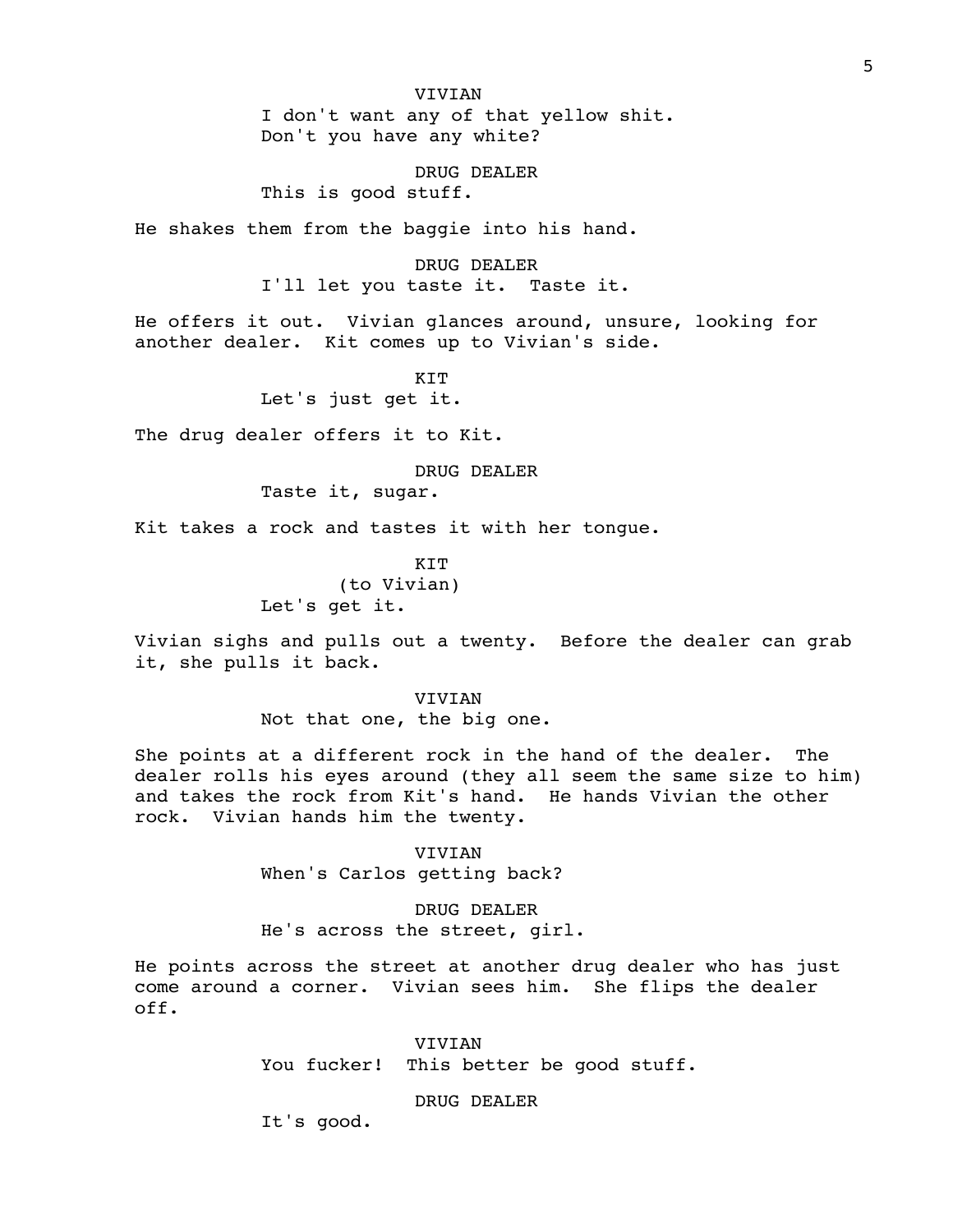He walks away. Vivian and Kit turn and head back down the street.

#### INT. LIQUOR STORE - NIGHT

Vivian and Kit stand at the counter of a liquor store. A small Vietnamese CLERK is behind the counter.

# VIVIAN

## Give me a pipe kit.

The clerk reaches under the counter and pulls out a small baggie containing a cheap glass pipe and a bit of steel wool.

> CLERK (in broken English) You want lighter?

Vivian nods and selects a red Bic lighter from the display. She hands the clerk a five dollar bill and he hands back the change. Vivian counts it and then stashes it and the pipe kit away.

### VIVIAN

(to Kit)

Come on.

They exit together.

EXT. STREET - NIGHT

Vivian and Kit walk down the street together, heading for home.

VIVIAN We should bleach your hair.

KIT

(coughing) I like my hair.

#### VIVIAN

You'll make more money if we bleach it. If you're going to stick with me you're going to have to make more money.

## **KTT**

(meekly)

Okay.

Vivian puts an arm around Kit's shoulders.

VIVIAN It'll be pretty. We'll give it a natural curl or something.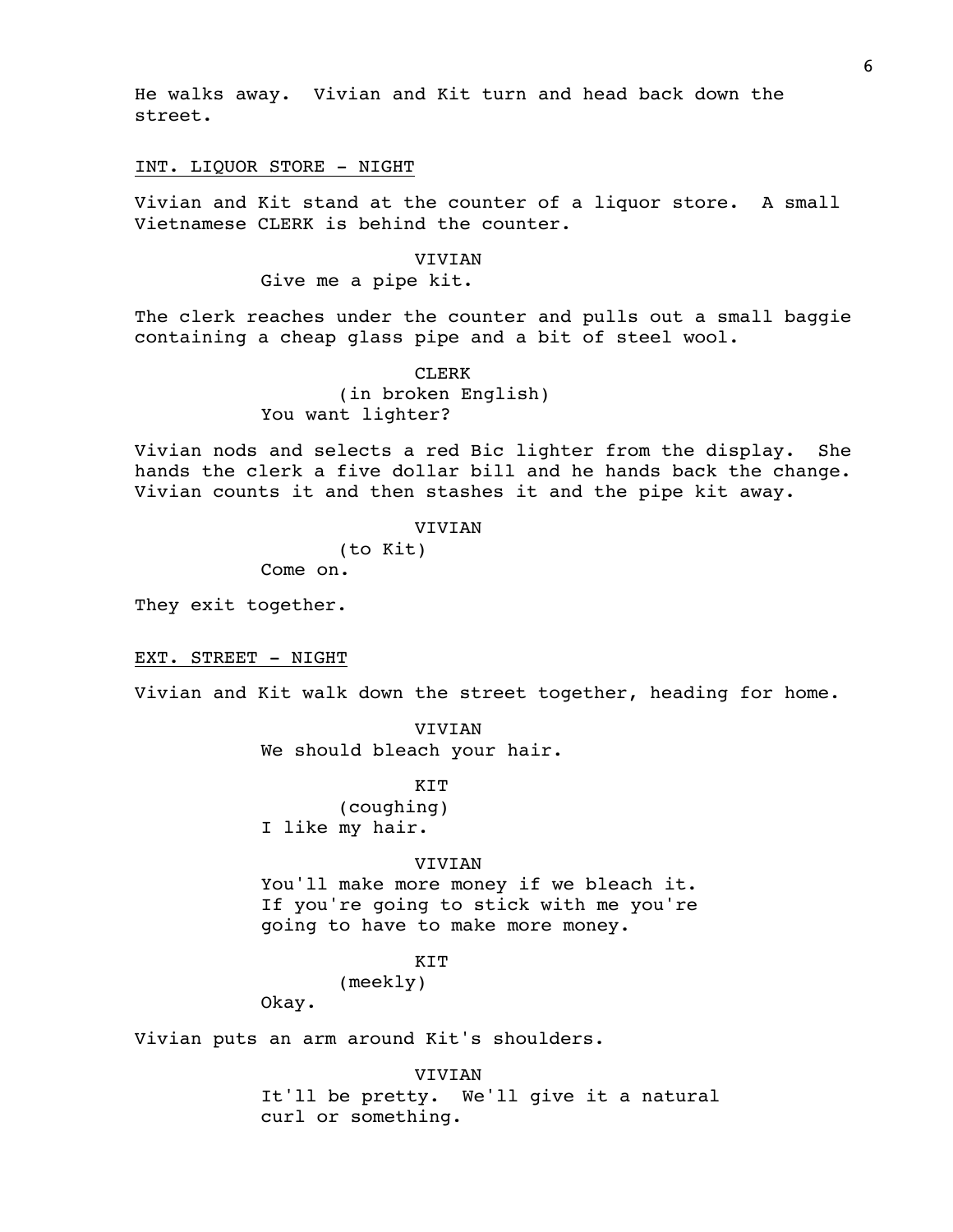Vivian teases Kit's hair with her fingers.

VIVIAN

You'll like it.

**KTT** (more hopefully)

Okay.

Vivian hears a car slowing behind them. She glances over her shoulder and sees a sleek black Mercedes following them.

### **VIVIAN**

Look at that.

The Mercedes pulls up past them and stops. Vivian and Kit pause.

### VIVIAN

(grinning) There's rent.

Kit isn't happy about the delay, but she waits obediently as Vivian walks up to the car and leans over the passenger window.

The window electronically rolls down and Vivian looks inside.

In the driver's seat is EDWARD HARRIS, a good-looking, wellgroomed man in his late forties. He is wearing an expensive suit and tie.

#### **VIVIAN**

You want a date?

Edward stares at Vivian coolly. His eyes look at her as if studying a label on a bottle of wine. He makes a decision.

EDWARD

Yes, hop in.

### VIVIAN

How much you want to spend?

Edward smiles, amused for some reason.

## EDWARD

What are your rates?

Vivian, influenced by his car, blurts out a high figure.

VIVIAN

A hundred.

EDWARD For the whole night?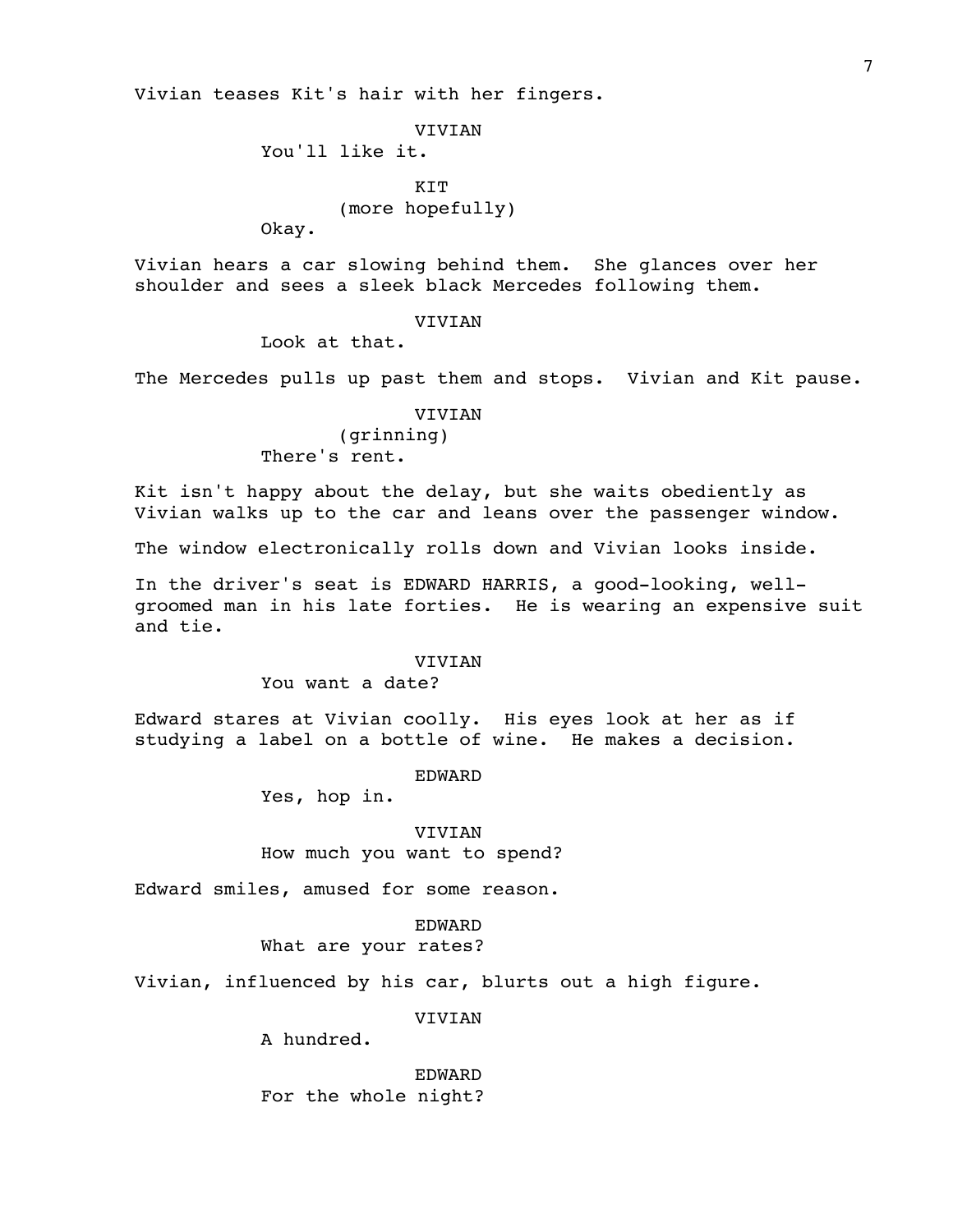(quickly) For an hour.

EDWARD

I'm looking for someone for the whole night.

### VIVIAN

For what?

EDWARD

Whatever.

VIVIAN

Five hundred.

EDWARD

That seems high.

VIVIAN

Three hundred.

Edward is enjoying this game.

EDWARD

Two fifty.

Vivian eyes Edward. Two fifty is more than enough, but she can't help thinking that she could get more from him. She decides not to push it.

> VIVIAN Where do you want to go?

EDWARD I've got a hotel room.

VIVIAN Okay. Wait a second.

Vivian walks over to Kit's side.

VIVIAN I'm going to go with him.

## KIT

How long?

VIVIAN I don't know. He said the night. Go on home. Here…

Vivian hands Kit the baggie with the pipe and the rock.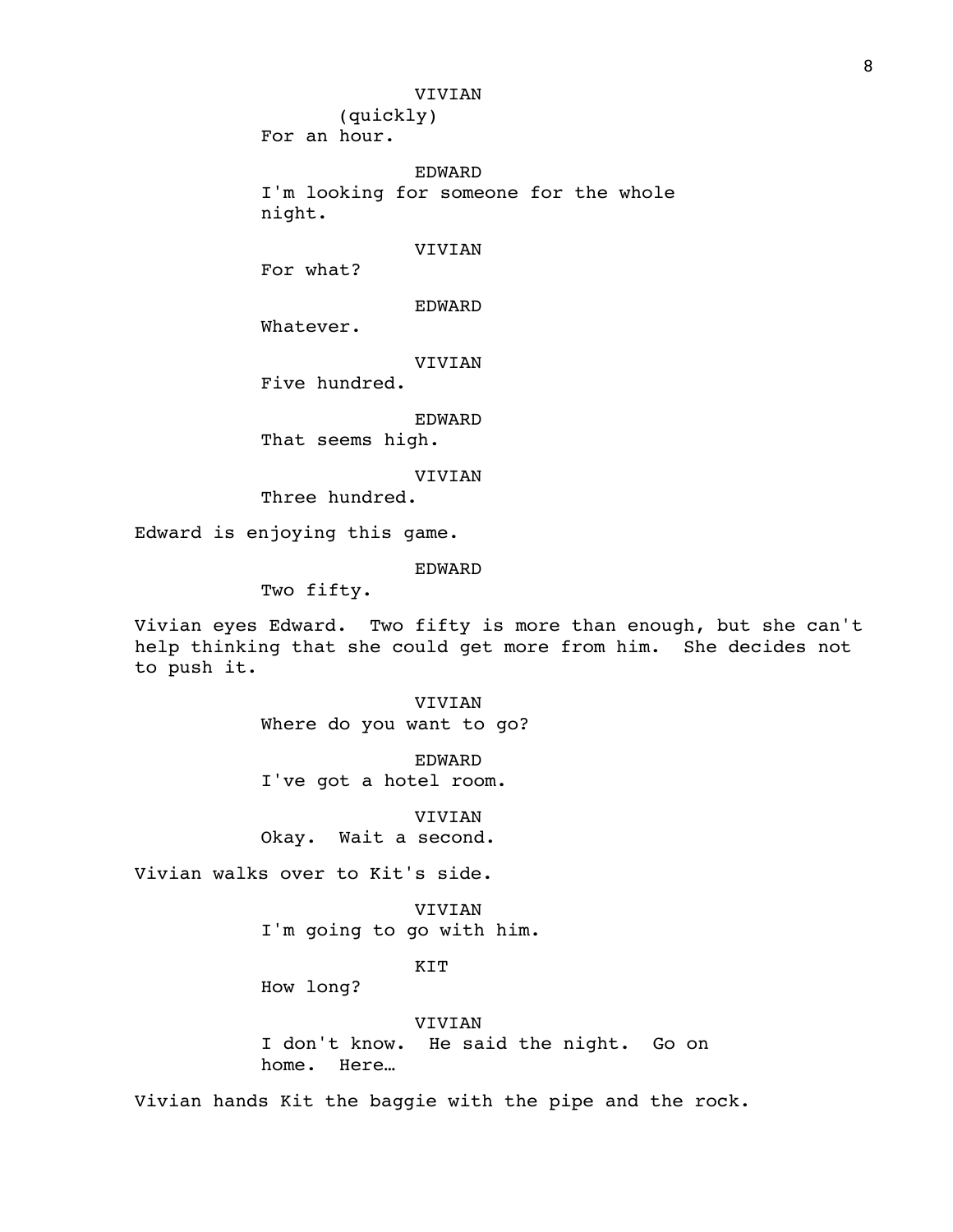KIT

Will you be home in the morning?

## VIVIAN

I don't know.

KIT

## What if I'm hungry?

Vivian pulls out a twenty and hands it to Kit.

VIVIAN

Don't spend more than five.

Kit nods.

KIT Maybe he'll give me a ride?

Vivian turns back toward the Mercedes and bends down until she can see Edward through the window.

> VIVIAN Can my friend have a ride home?

EDWARD No. This isn't a taxi.

Vivian turns to Kit.

#### VIVIAN

Go on.

Kit coughs. She's unhappy about going home alone.

KIT I'll wait up for you awhile. In case you get home. We'll get high together.

Vivian pats Kit affectionately on the shoulder.

VIVIAN It's okay, babe. You don't have to wait for me. Just save some.

Vivian gets inside the Mercedes. Kit watches as it drives off.

INT. MERCEDES - NIGHT

Vivian sits comfortably in the warm leather seat. She finds the ashtray on the dash and lights a cigarette with the car lighter. She looks at Edward curiously as he drives.

VIVIAN

Nice car. Yours?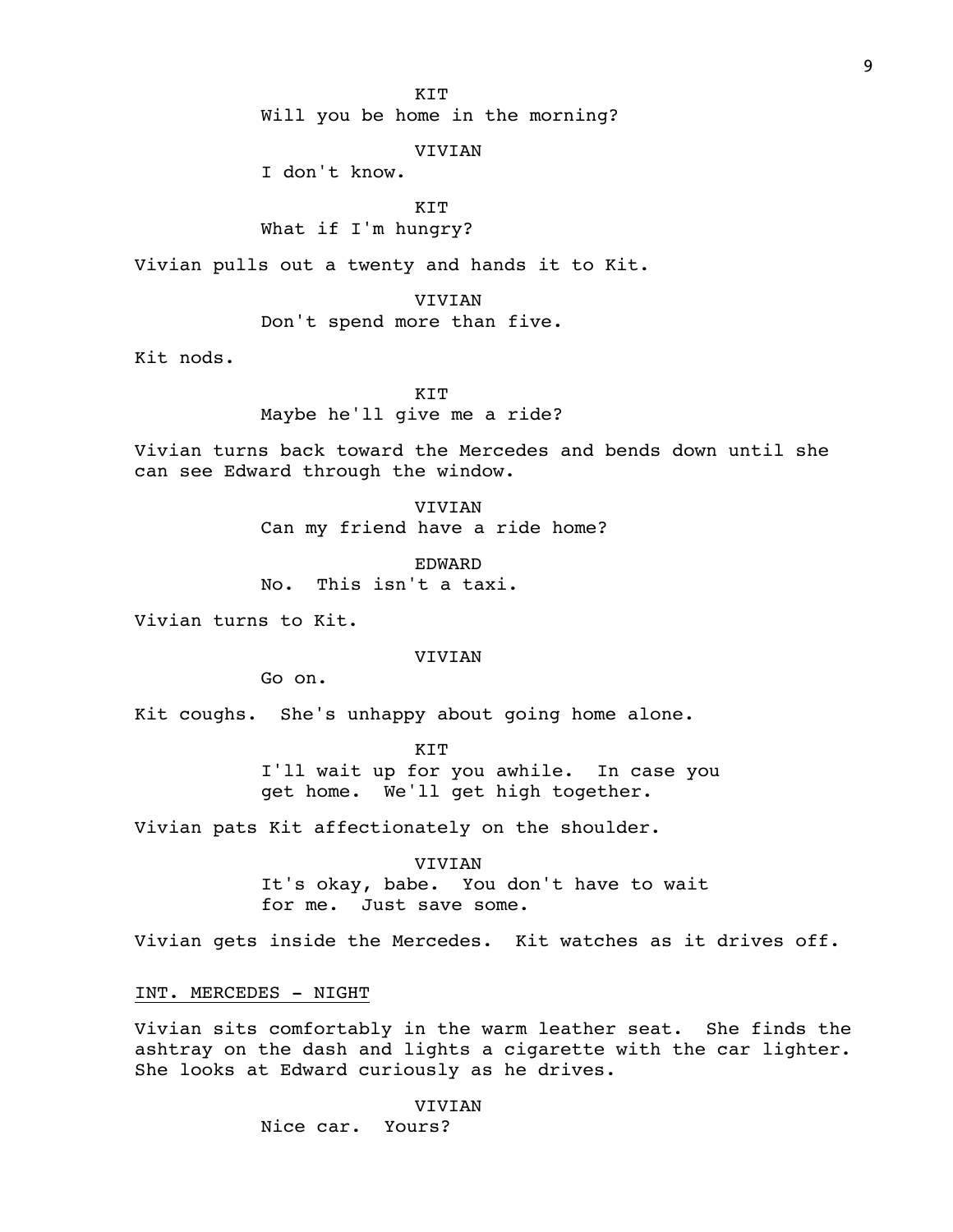EDWARD It's rented. VIVIAN What's your name? EDWARD Edward. What's yours? VIVIAN Vivian. What motel are you at? EDWARD The Beverly Wilshire. VIVIAN Where's that? EDWARD Beverly Hills. VIVIAN Nice place? Edward smiles to himself. EDWARD It's all right. VIVIAN You from out of town? EDWARD New York. VIVIAN I've never been to New York. How is it? EDWARD It's alright. How do I get back to Wilshire? VIVIAN Make a left up there. Why are you in L.A.? EDWARD Business. VIVIAN What kind of business? EDWARD (glancing at her sideways) My, you talk a lot.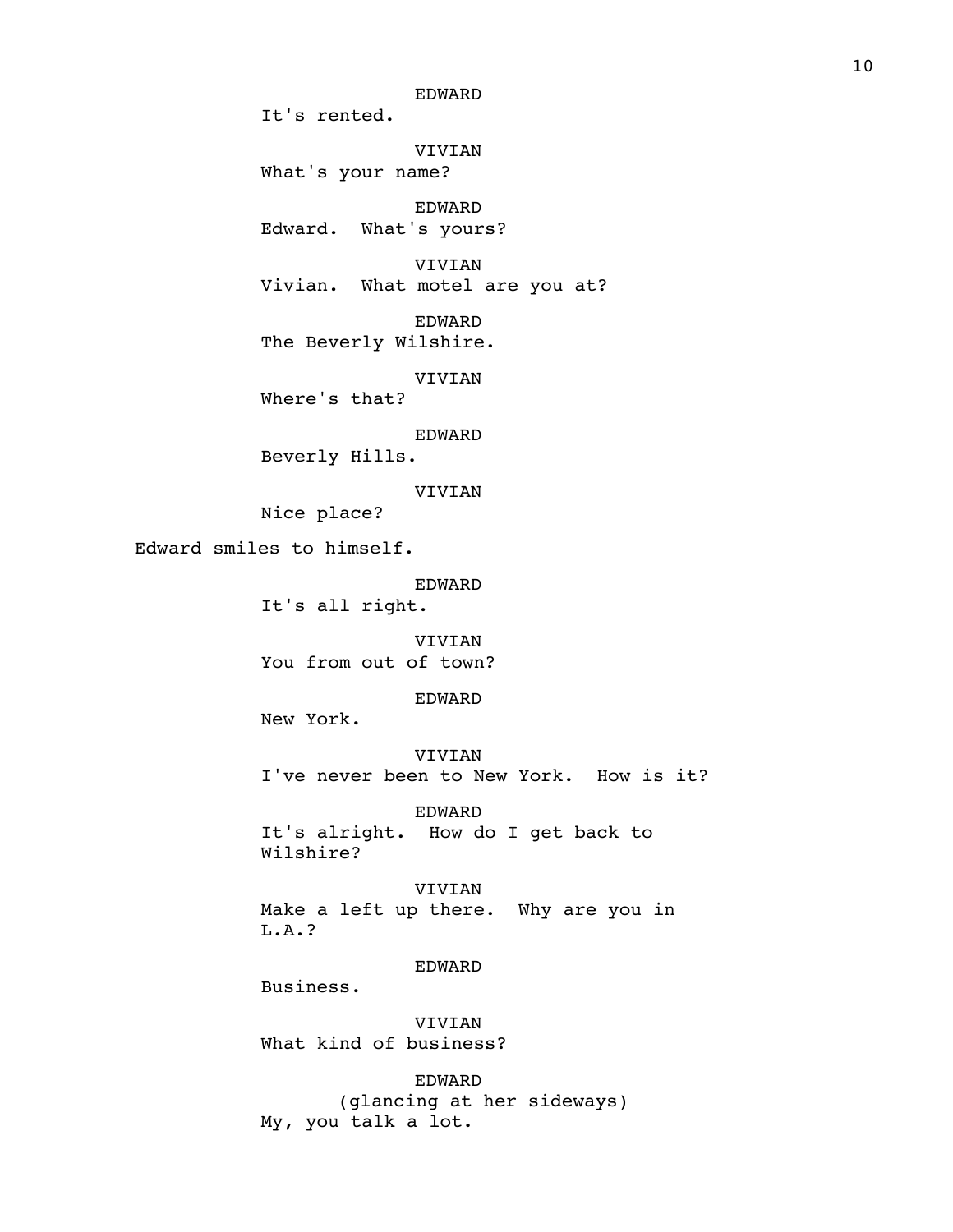Vivian, squelched, takes a drag from her cigarette.

VIVIAN

Just being friendly.

Edward doesn't say anything.

## EXT. BEVERLY HILLS - NIGHT

The Mercedes glides through the streets of Beverly Hills.

## INT. MERCEDES - NIGHT

Edward looks over at Vivian, who is sitting silently next to him.

EDWARD My overcoat's in the back seat. Why don't you put that on?

#### VIVIAN

Why?

### EDWARD

Let's just say you're a little overdressed for this… motel.

VIVIAN They don't like hookers?

# EDWARD

It's not the kind of place that rents rooms by the hour.

VIVIAN Every place has hookers. They just don't like to admit it.

#### EDWARD

Perhaps so. But if this hotel has any hookers they don't look like they're…

# VIVIAN

…off the Boulevard?

#### EDWARD

Exactly.

### EXT. BEVERLY/WILSHIRE HOTEL PARKING LOT - NIGHT

Thousands of tiny white lights sparkle along the walls of the Beverly Wilshire Hotel. Bright flags are illuminated by carefully placed spotlights.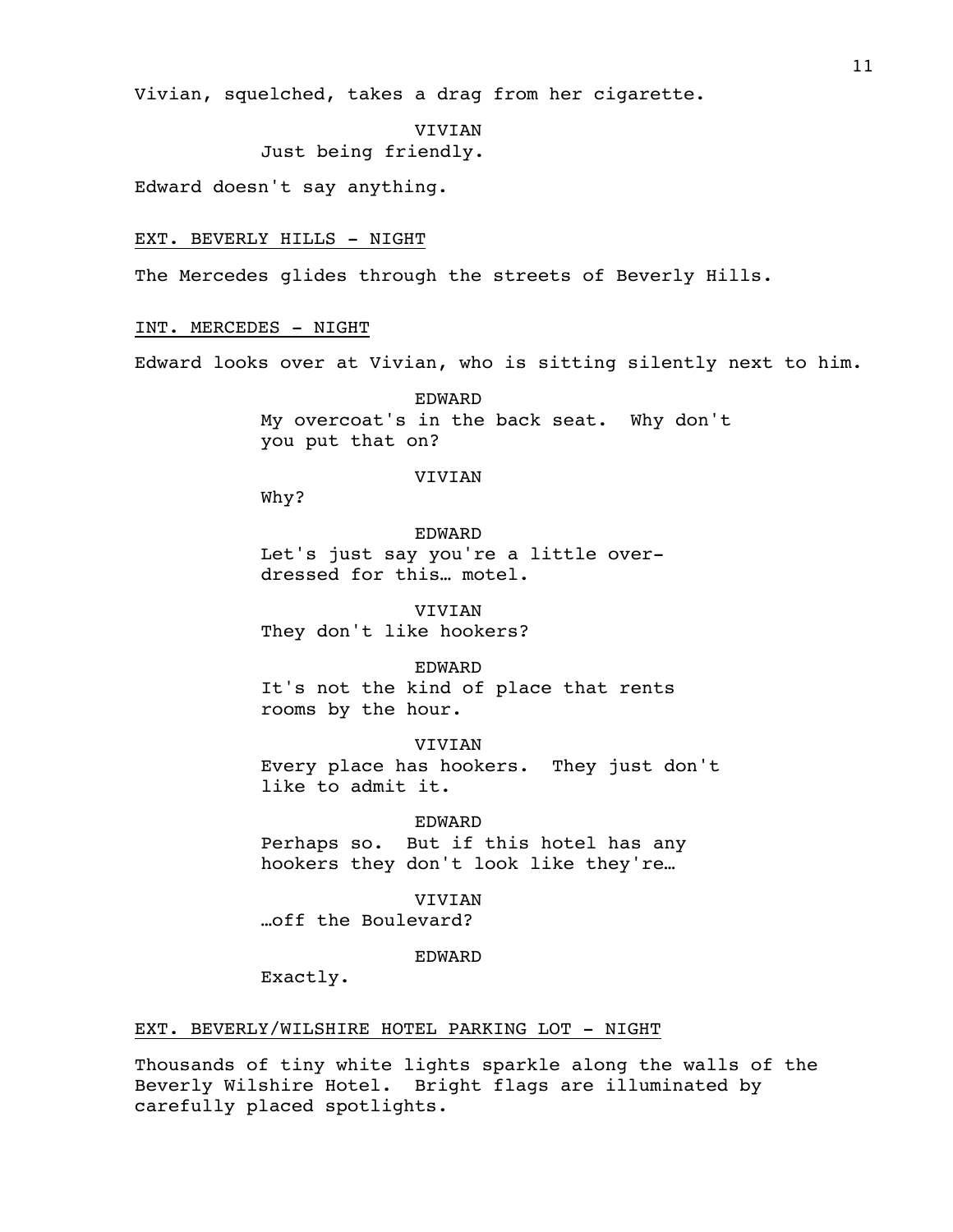The Mercedes has stopped in a valet parking lane. A VALET opens the passenger door and Vivian, bundled up in Edward's overcoat, steps out. Edward hands the keys to ANOTHER VALET.

A DOORMAN opens the huge glass door for Vivian and Edward. They go inside.

#### EXT. LOBBY OF THE BEVERLY/WILSHIRE HOTEL - NIGHT

The lobby is bright and spacious, filled with thick carved wood paneling. Even at this hour there is a great deal of activity. Men in business suits and women in furs and jewels are passing by.

Vivian's face tries to conceal the awe that she feels at the sight of all this luxury. Edward is perfectly at home. He places one hand on Vivian's elbow and guides her through the lobby as gracefully as he drives his Mercedes.

They reach the elevators and go inside.

#### INT. ELEVATOR - NIGHT

The young ELEVATOR OPERATOR is dressed in a clean red uniform that seems just a bit too tight. As the elevator doors close he nods toward Edward.

#### OPERATOR

Floor, sir?

#### EDWARD

Penthouse.

#### OPERATOR

Yes, sir.

The tone of the Operator's voice indicates that Edward will not have to tell him again. He will remember Edward. There is only one penthouse.

#### INT. HALLWAY - NIGHT

Edward and Vivian come out of the elevator into a hallway leading to a single doorway with two heavy wood doors. Edward pulls out his key and unlocks the door. With a gentle push the doors slide open in unison.

Edward gestures to Vivian to go inside. She does. Edward closes the doors behind her.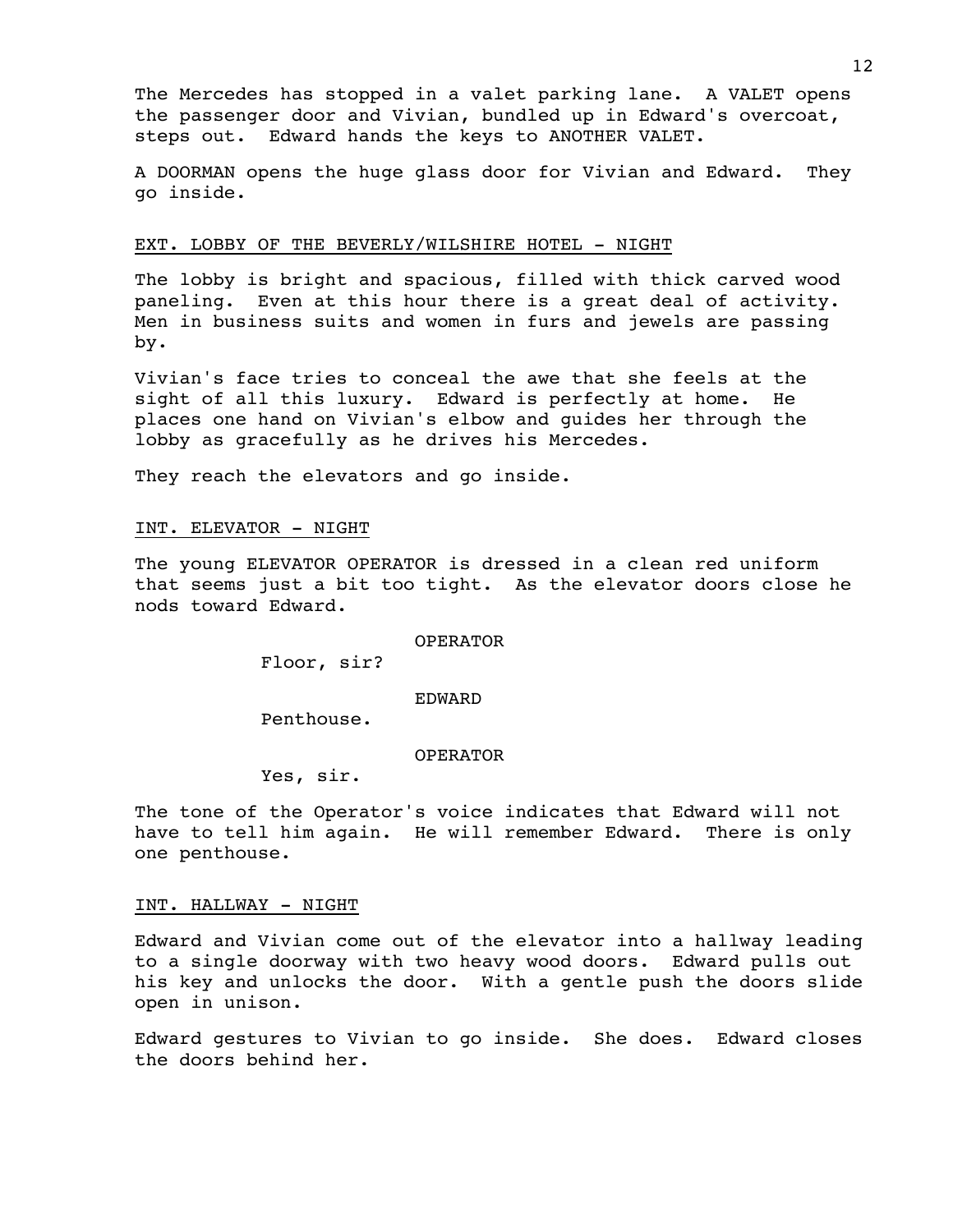## INT. PENTHOUSE - NIGHT

As Vivian steps into the room she has the sensation of falling off the top of the building. In front of her is a sunken living room with massive windows revealing the sparkling lights of the city below. She is speechless.

Edward is quite at home. He closes the door and walks past her down the steps to the living room. The living room is filled with museum quality art deco furniture, all rose and gray and lavender. On one of the walls is a relief of stylized Egyptian figures. He picks up a phone.

### EDWARD

Room Service…. I'd like a bottle of the house champagne and a bowl of chilled strawberries sent to my room. Penthouse. Thank you.

Vivian still stands motionless by the front door. Edward looks up at her, his trademark half smile drifting to his face.

## EDWARD

Nice view?

Vivian says nothing. She makes her way down the steps to the living room, her legs a little weak.

#### EDWARD

I've impressed you?

Vivian looks at Edward, her awe giving way to a cynical sneer.

VIVIAN No. I come here all the time. As a matter of fact they do rent this room by the hour.

Edward laughs. He sits down in a comfortable chair and leans back.

### EDWARD

Very good.

Vivian paces through the room, still hypnotized by the view, but recovering quickly.

VIVIAN

I don't get it. What's a guy like you doing cruising Hollywood Boulevard?

### EDWARD

Why not?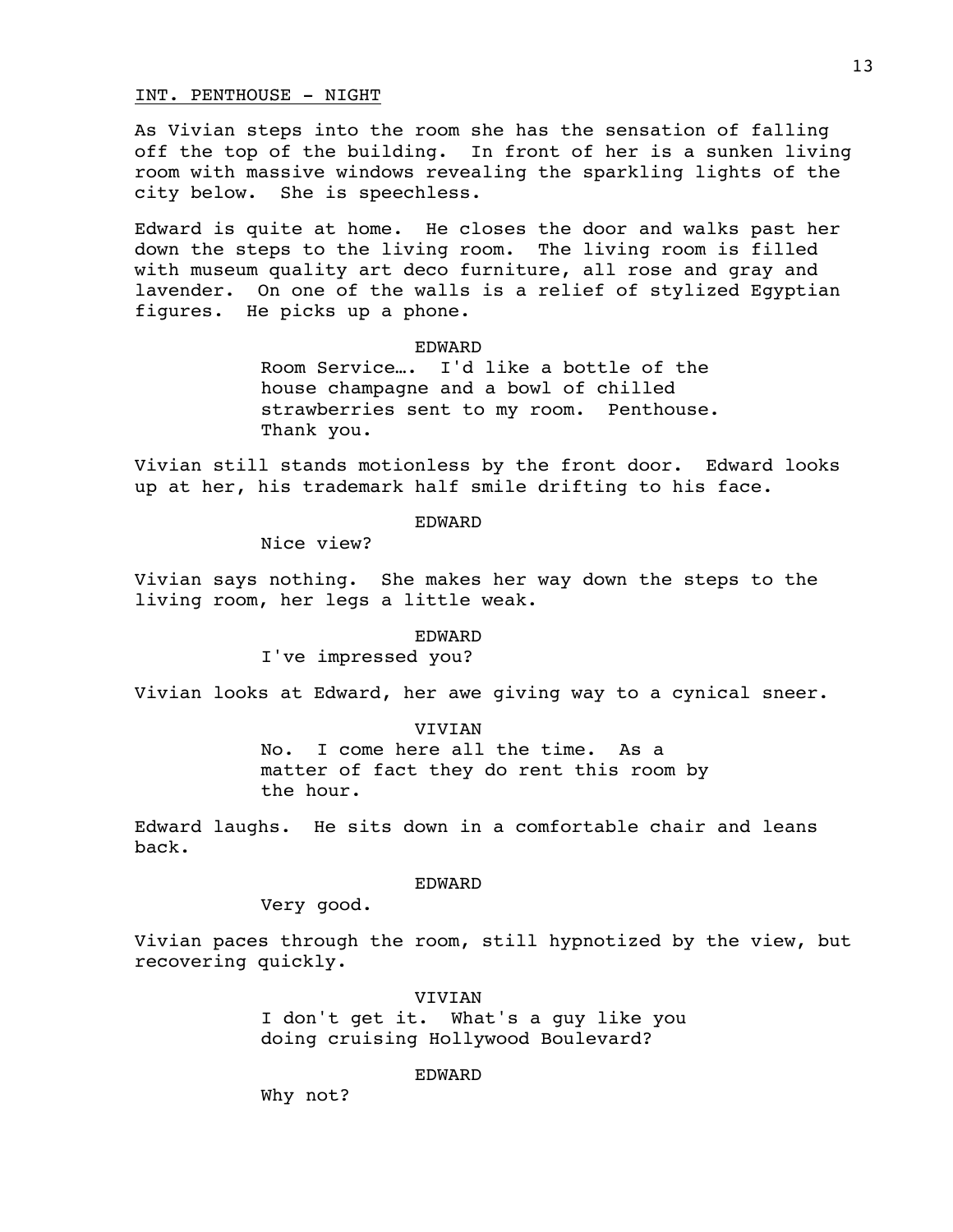Hell, you should be able to pick up a phone and order a girl from Room Service. (suspiciously) Unless you're into some weird stuff…

#### EDWARD

No, not at all. Just the usual stuff. I don't have that much imagination.

Edward loosens his tie.

#### EDWARD

To be honest, I wasn't planning on having a girl tonight at all. I was sightseeing the Chinese Theater when I got lost.

### VIVIAN

Lost?

EDWARD I don't know the city very well and while I was driving around I spotted you.

VIVIAN

And fell in love.

EDWARD

Or a close approximation.

A chime goes off to indicate there's someone at the front door.

#### EDWARD

That should be the champagne.

He starts to sit up. Vivian motions for him to stay put.

VIVIAN Eh, sit! I'll get it.

Edward sits back down. Vivian waltzes up the steps and opens the front door. A WAITER comes into the room with a silver cart; on it is a bucket of champagne and a covered bowl.

> WAITER Where would you like it?

## VIVIAN

Down there, I guess.

The Waiter carries it down the steps and sets it in the middle of the living room.

EDWARD

That'll be fine.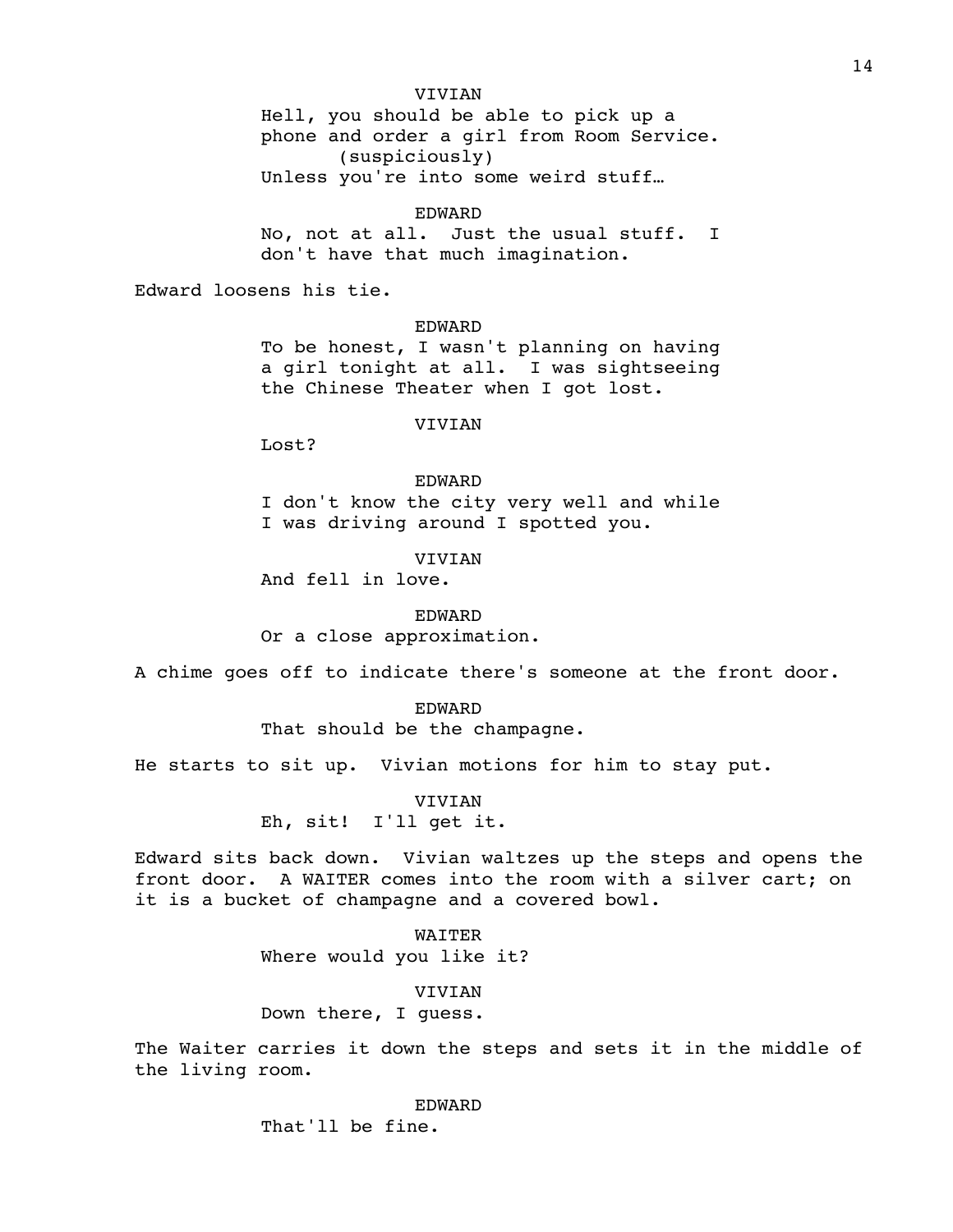The Waiter heads back up the stairs and pauses near Vivian. Vivian stares back at him.

> **VIVIAN** (annoyed) What are you looking at?

The Waiter glances away uncomfortably and exits. Vivian closes the door behind him. Vivian marches back down the stairs.

> EDWARD I think he wanted you to tip him.

> > **VIVIAN**

For one bottle?

#### EDWARD

I quite agree.

Edward stands up and crosses to the silver stand. He lifts the lid on the bowl to reveal a dozen enormous strawberries. He eats one. He twirls the champagne bottle in the ice bucket and then gracefully lifts it out.

#### VIVIAN

I still don't see why you picked me up. Don't you have a girlfriend or a wife, or both?

Edward deftly pops the cork on the bottle without losing a drop of champagne.

#### EDWARD

Both. This is the house brand. I didn't think you'd mind.

### **VIVIAN**

It all tastes the same to me. So where's your girlfriend and wife? Sleeping together?

Edward pours the champagne into a single long-stemmed glass and hands it to Vivian.

EDWARD

My wife divorced me and is in Europe I believe. My girlfriend is in New York. Cheers.

Edward drops the champagne bottle back in the bucket. Vivian holds the glass awkwardly.

> VIVIAN Aren't you going to have any?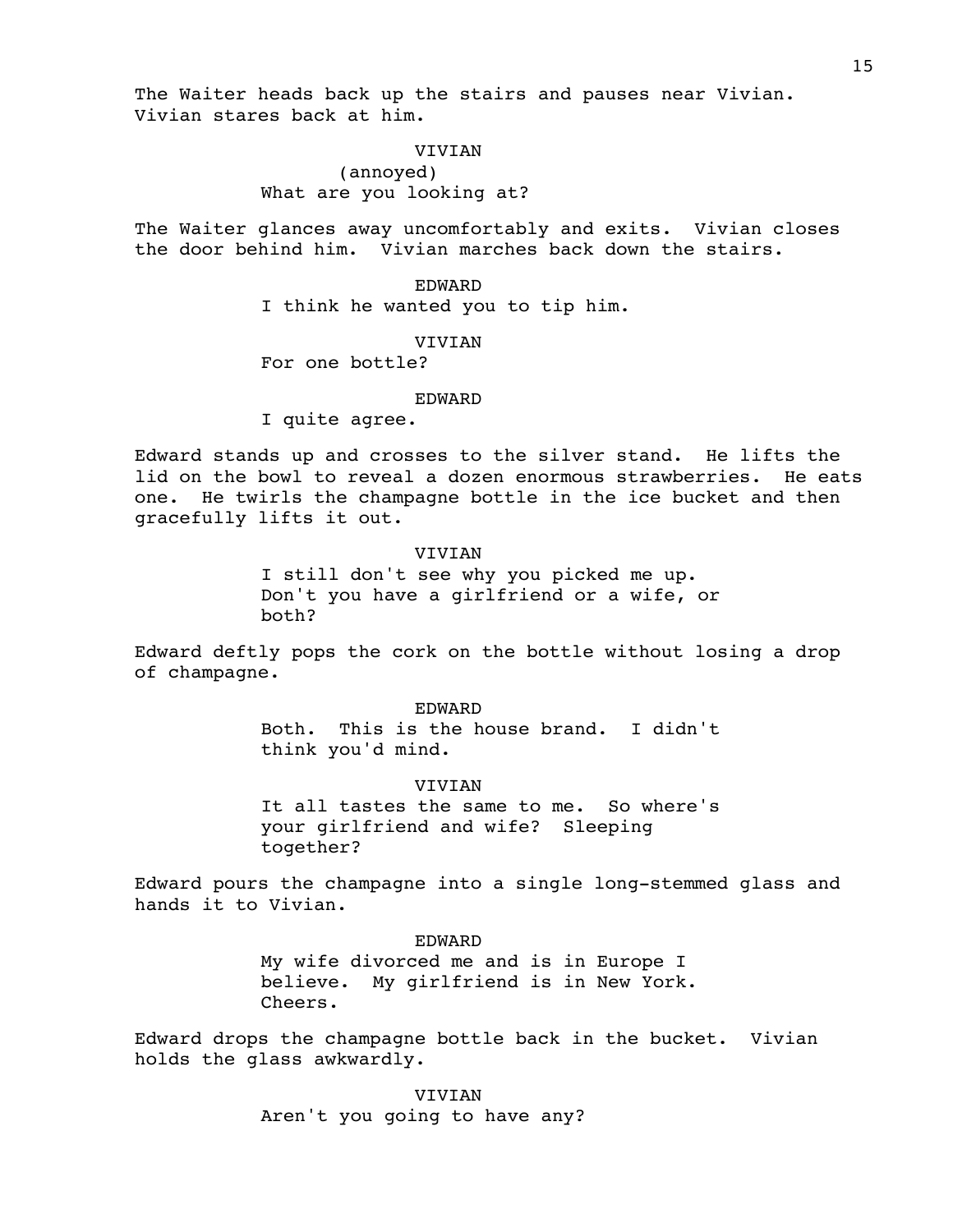EDWARD I wish I could. But my liver rotted away. I can't have any alcohol.

VIVIAN You don't have to get me drunk, honey.

Vivian takes a sip from the glass.

### EDWARD

No. I just like the smell. Fond memories. How do you like it?

**VIVIAN** Not much. I don't really drink. I smoke though. I don't guess you do?

EDWARD No. Not tobacco or otherwise.

VIVIAN It was the otherwise I wanted.

EDWARD

Try a strawberry. It'll bring out the sweetness of the champagne.

Vivian eats a strawberry and then washes it down with the champagne.

EDWARD

Better?

VIVIAN It's okay. Why didn't your girlfriend come with you?

Edward's face sours.

EDWARD

I don't know. Just being difficult.

Vivian takes another sip and smiles wickedly.

VIVIAN

She wants a new mink.

Edward isn't sure if he finds that funny.

EDWARD My but we do like to talk.

Vivian shrugs.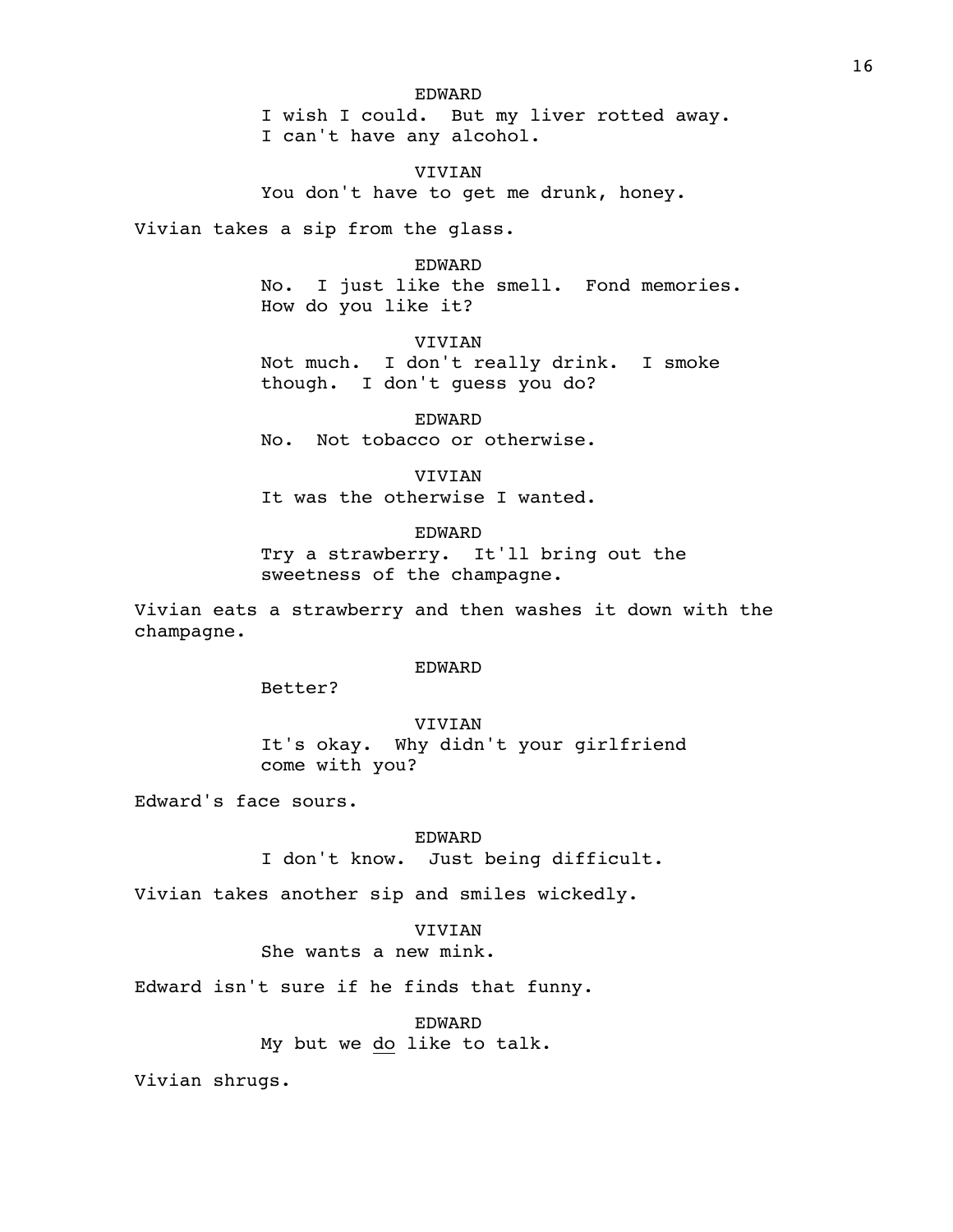You want me to shut up, I'll shut up. It's your two fifty.

She takes another sip from her glass. Edward turns from her and walks to the windows. He looks out into the city.

Vivian finishes her champagne, goes to his side, and starts to rub his shoulders. She leans over and kisses his neck.

Edward takes her chin in his hands and studies her face. He runs a finger over her lips until his finger tip is covered in red lipstick. He then takes the finger and touches her nose, leaving a red dot.

#### EDWARD

#### Have some more champagne.

He returns to the tray and pours her another glass. Vivian rubs the lipstick from her nose.

> VIVIAN I don't like it much.

> > EDWARD

A bit more. Here.

He places the glass in her hand and tips it up toward her face. She drinks it.

> EDWARD Nothing puts a sparkle in a woman's eyes like champagne.

Edward's hand continues to lift the glass until Vivian finishes it. She takes a breath.

#### VIVIAN

You should see my eyes when I've smoked a piece.

Edward takes the glass from her hand and sets it down.

#### EDWARD

Five hundred years ago a cocaine snorting nation of Indians was enslaved by a few dozen drunken Spaniards.

#### VIVIAN

So?

EDWARD

I think it was McLuhan who said that alcohol is the drug of civilized man.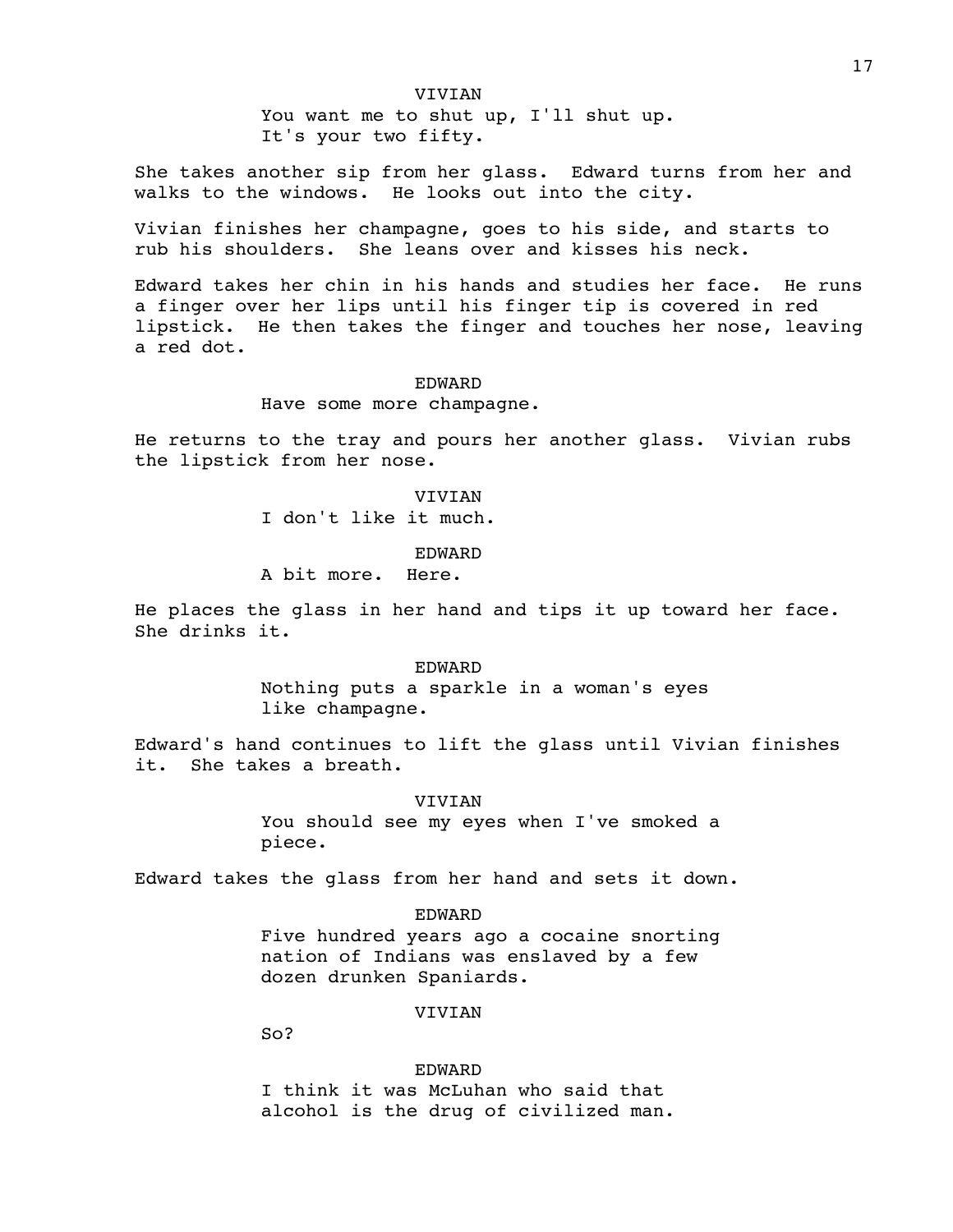You like to talk too.

Edward smiles.

#### EDWARD

Yes. I guess I do.

Vivian glances around the room.

VIVIAN

So where are we going to screw? Or do you just want to talk?

EDWARD How about the bedroom?

INT. BEDROOM - NIGHT

Edward turns on a light, revealing that the bedroom has been decorated in keeping with the art deco theme of the penthouse. Another large relief, this one of prancing unicorns, is mounted over the bed. The bed itself is enormous and covered with gray satin sheets and a rose comforter.

Edward walks over to the bed and picks up a mint lying on the pillow. He tosses it to Vivian.

Vivian catches it, unwraps it and pops it in her mouth.

VIVIAN

(munching) Can I have my money now?

EDWARD

Oh… yes.

He reaches into his jacket and pulls out a money clip. He takes five fifties from it and hands them to her. It doesn't appear to diminish the size of the clip.

Vivian stuffs the money into a tiny pocket in her skirt.

VIVIAN

Thanks, honey.

She gives him a kiss. Edward returns it. Just as he is about to pull her into his arms she abruptly steps back from him.

She quickly unfastens her clothes. She slips out of her shoes.

VIVIAN So what would you like? Just a screw, or you want a blow job first?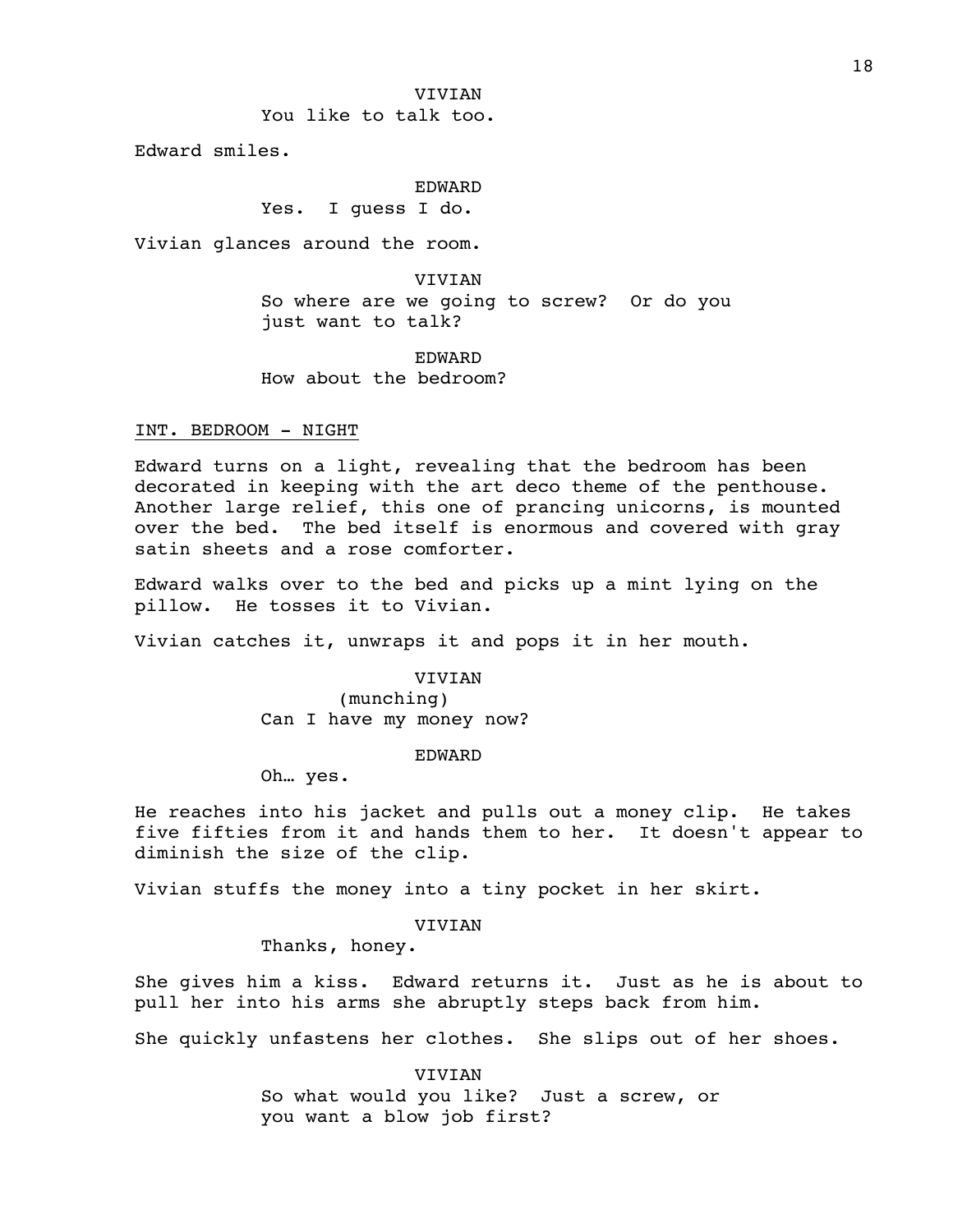#### EDWARD

We'll… play it by ear. See how it goes.

Vivian pulls off her blouse and skirt.

#### VIVIAN

That means you want the blow job first.

Edward smiles, somewhat embarrassed by her bluntness.

### EDWARD

Does it?

## VIVIAN

Yeah. You don't mind wearing a rubber do you?

EDWARD Seems like a good precaution.

## VIVIAN

You look clean but these days you never know. I don't do it in the ass, either… unless you want to pay extra. (beat) Anything's negotiable if the price is right. I love money.

She removes her panty hose. Naked but for a pair of black panties, she sits down on the floor and carefully lays her clothes out on the carpet, smoothing them down so they won't get wrinkled.

Edward sits on the bed and watches her, fascinated.

EDWARD What are you doing?

VIVIAN I don't want my clothes to get mushed up.

EDWARD You could hang them in the closet.

VIVIAN This is fine. I'll help you out of your clothes.

She stands and walks to Edward, giving him a quick peck on the cheek. She undoes his tie and pulls it from his shirt. Edward grabs her wrists, firmly, but gently.

> EDWARD Hey. Slow down. I thought I had you for the whole night.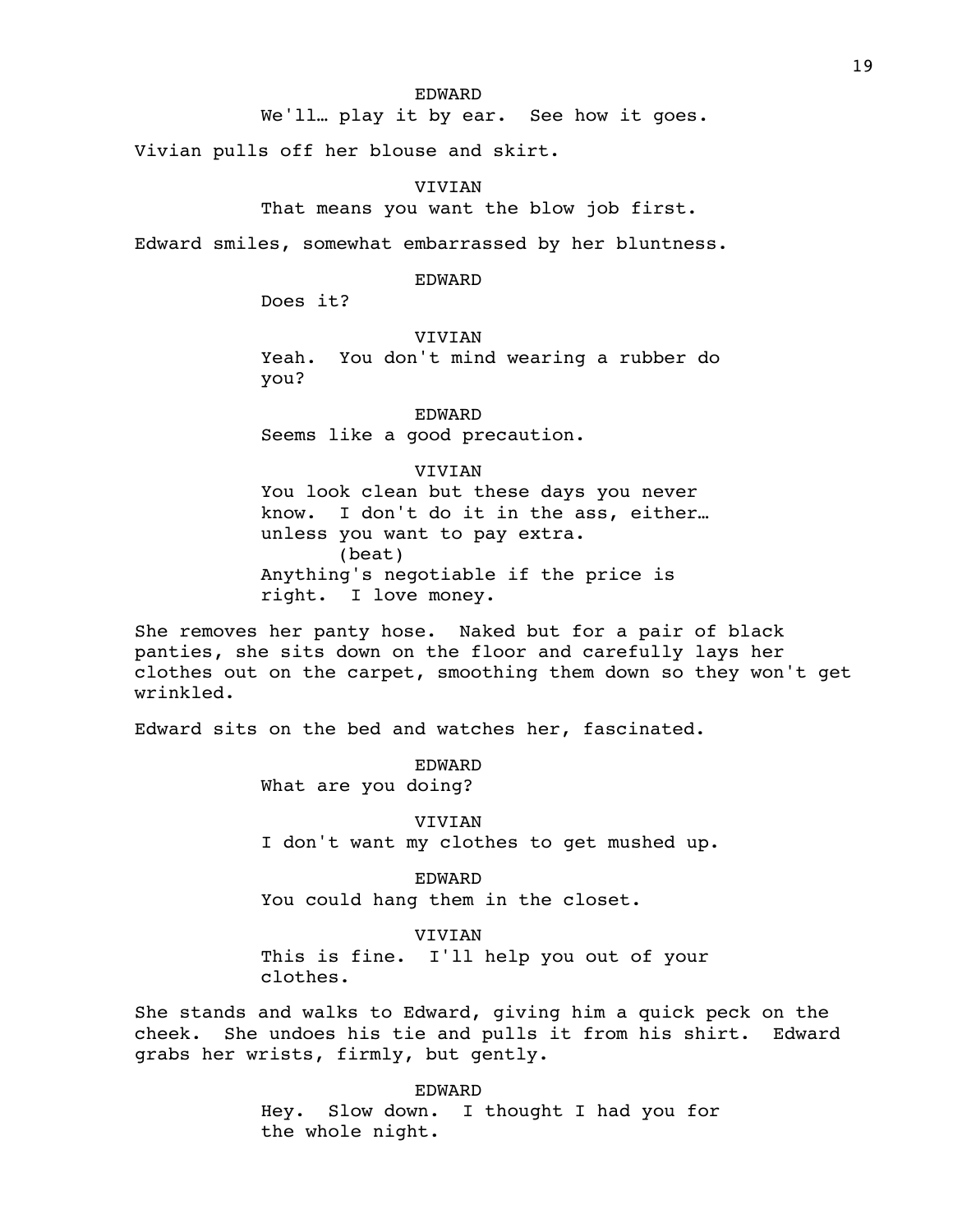Most guys like it quick.

#### EDWARD

Well, then I'm not like most guys.

Guiding her by the wrists, Edward slowly pushes her back onto the bed covers. He releases her and settles in beside her. He runs a finger across her thighs.

Vivian lies back in the bed covers, bored. Edward's fingers pet her stomach. Vivian winces.

## **VIVIAN**

That tickles.

Edward smiles and touches her stomach again. Vivian sits up quickly.

#### VIVIAN

(firmly) That tickles. I don't like it.

EDWARD

Sorry. What do you like?

## **VIVIAN**

Hot baths and white rocks. Okay? If I want some guy to turn me on I'll pay you two fifty. I'm here to make you feel good. So lay down.

Vivian pushes Edward back onto the bed. She unbuttons his shirt.

#### VIVIAN

Jesus, champagne, strawberries, mints and foreplay. You act like you're seducing a Valley girl you picked up in a dance club.

Edward laughs. Vivian undoes his pants.

EDWARD I'm an incurable romantic.

VIVIAN

Yeah. Well, you were cruising the wrong boulevard for romance. (beat) But if you want a good fuck, you found the

best. Just lay down and let me drive.

Vivian slips off the bed and walks to the light switch. She turns it off.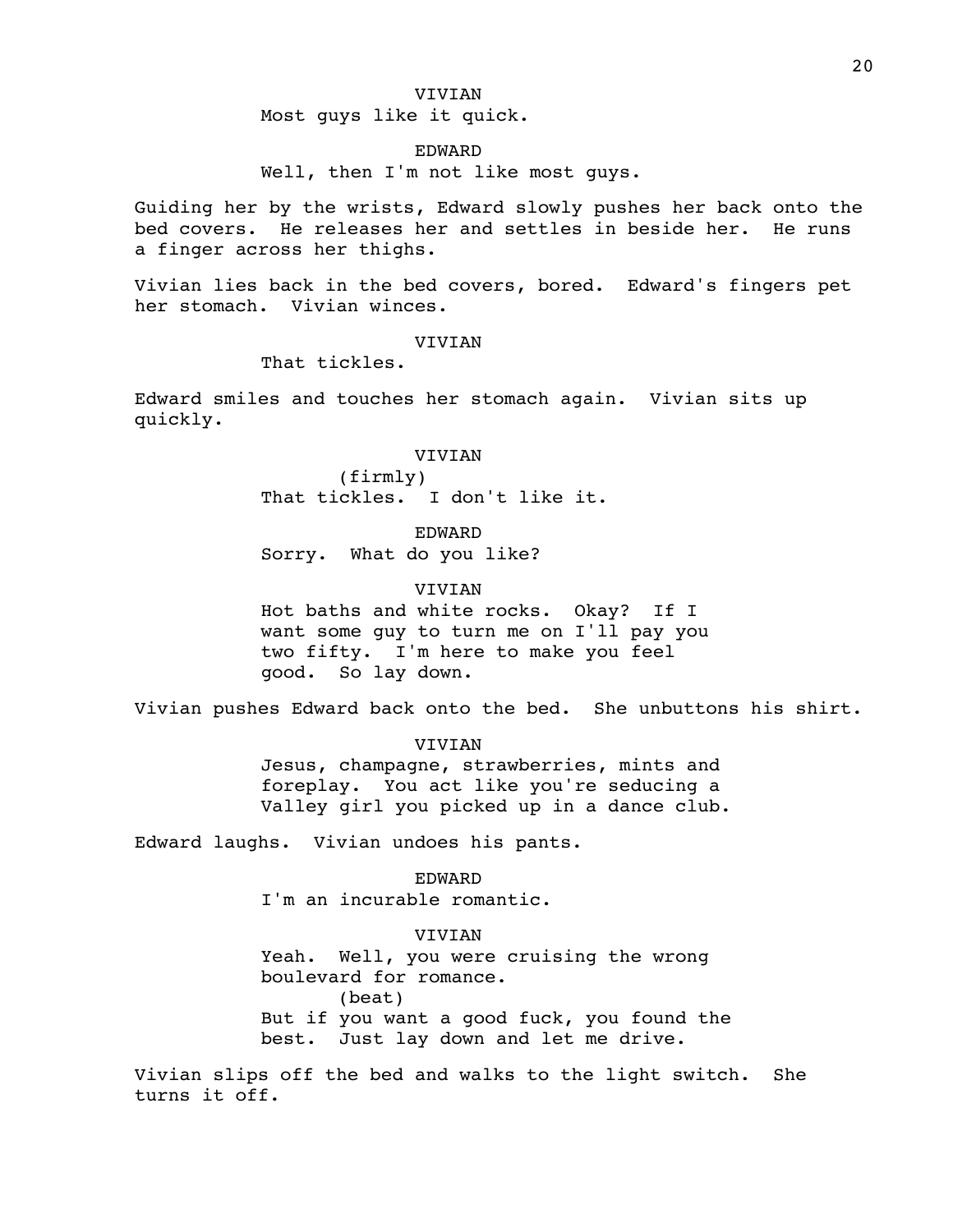In the faint light that leaks through the cracks in the door, we see her return to Edward. She lies on top of him and kisses him full on the lips. Edward wraps his arms around her.

They make love.

DISSOLVE TO:

#### INT. BATHROOM - NIGHT

Vivian turns on a light. The bathroom is large, decorated in gray tile and gold trim. There is a huge sunken bathtub in the corner of the room.

Vivian looks at herself in the mirror. Her hair is tangled and loose, and her body damp with sweat. With her fingers she combs out her hair to untangle it.

She unrolls a handful of toilet paper and wipes the sweat from her forehead and neck. She uses her finger to adjust the smeared line of her lipstick.

She turns off the light.

INT. BEDROOM - NIGHT

Vivian is sitting on the floor picking up her clothes. Edward slides over on the bed to see her.

> EDWARD What are you doing?

> > VIVIAN

Getting my clothes.

EDWARD I thought we had all night.

#### VIVIAN

What? You want to do it again? I thought I finished you off.

## EDWARD

You did. But stay the night. I'd like to sleep with you. I'll get you a taxi in the morning.

Vivian sighs.

VIVIAN Why do you want to sleep with me?

EDWARD I don't like to sleep alone.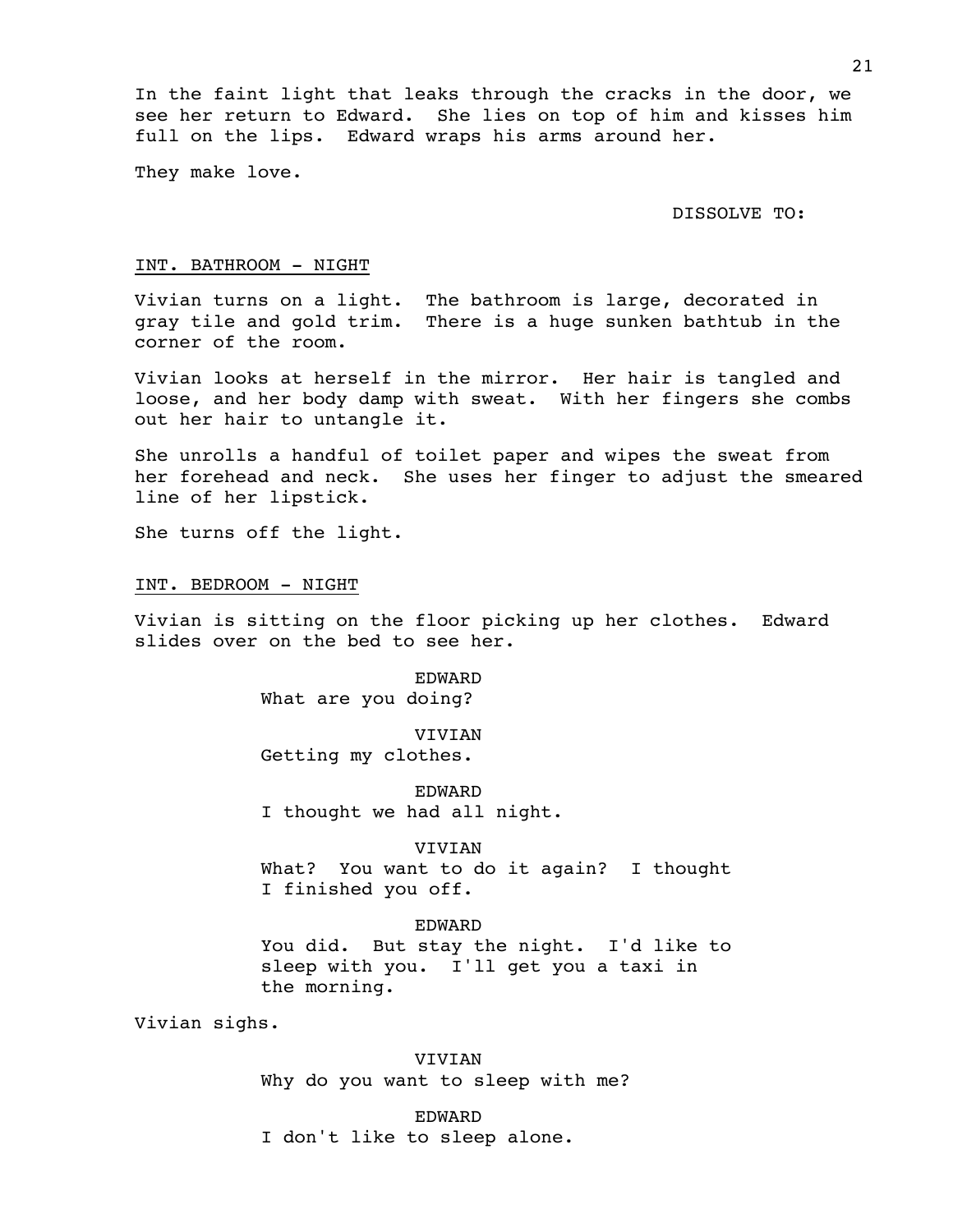## VIVIAN Your girlfriend fucking spoils you.

## EDWARD

She does.

Vivian stands up and walks over to the bed.

**VIVIAN** Alright. Move over, Romeo.

## INT. HALLWAY - MORNING

The elevator doors open and A WAITER rolls a cart out into the hallway. He takes it to the doors of the penthouse. He rings the bell.

> EDWARD (O.S.) Come in! It's open.

### INT. PENTHOUSE LIVING ROOM - MORNING

The Waiter carries in a tray of food, a bottle of champagne, and orange juice. Edward, dressed in silk pajamas and a black velvet robe, stands in the living room talking into a cordless phone.

> EDWARD Cindy, if you really miss me then take a plane and get out here.

Edward points the Waiter to the dining table.

EDWARD I don't care what your agent says. One week isn't going to ruin your career.

The Waiter sets down the tray and returns. Edward picks up his wallet from an end table and hands the Waiter a five dollar bill. The Waiter nods and exits.

> EDWARD I want you here. You know how I get when I'm doing business.

Edward walks over to the dining table and lifts one of the tray covers. Inside is a gourmet breakfast.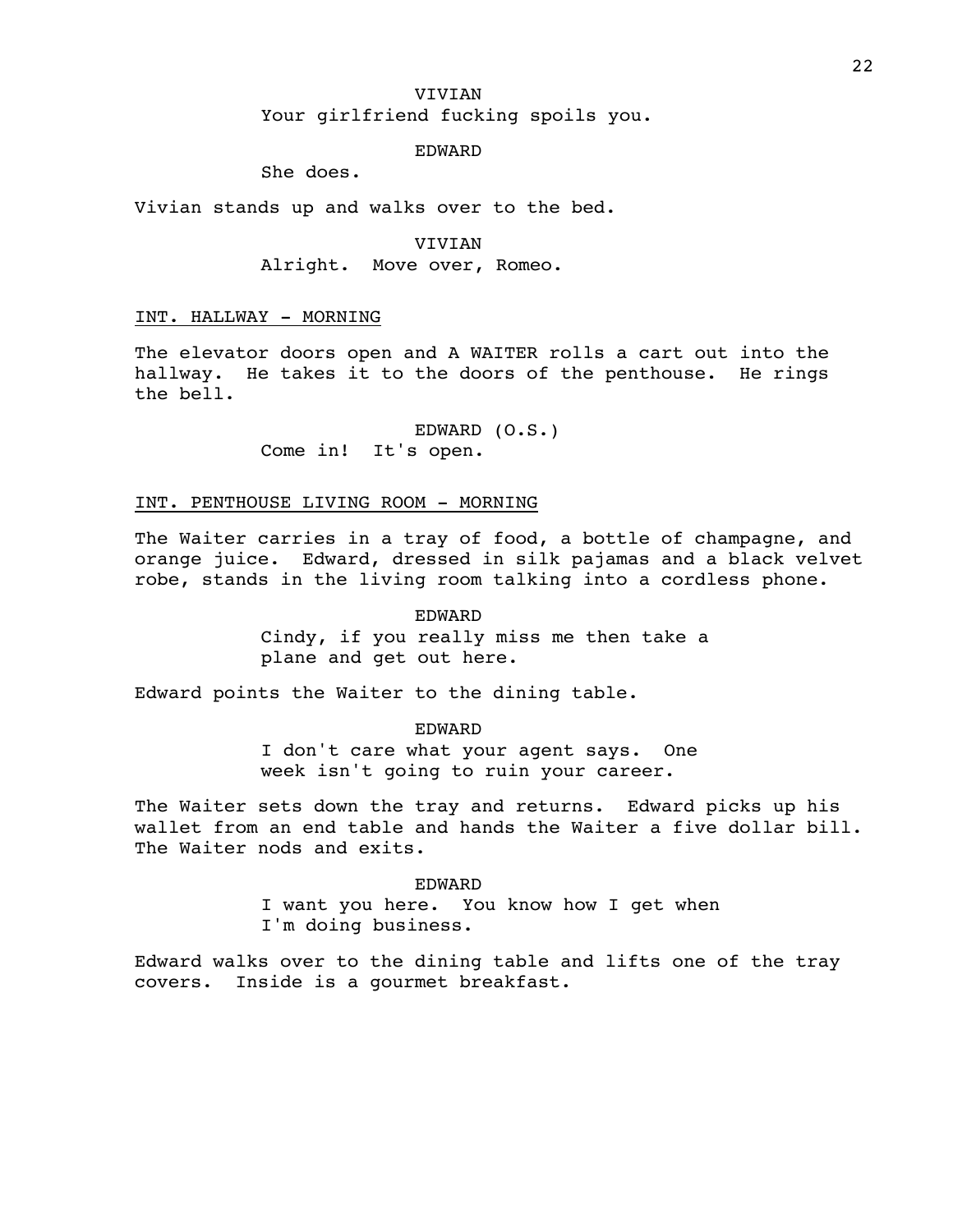### EDWARD

(becoming angry) You promised me when you started this whole modeling thing that I would still come first. Now I'm telling you to get out here. Today. (beat) Cindy!

She's hung up on him. Edward slams the phone down on the table.

### EDWARD

Spoiled bitch.

Edward takes a deep breath to calm himself. He pours a glass of orange juice and takes a sip. Still agitated, he crosses through the living room to the bedroom door.

## INT. BEDROOM - MORNING

Vivian is asleep in the bed. She is not a light sleeper. Her body is in an awkward position and her mouth is frozen half open on her tranquil face. She looks young and childlike.

Edward stares down at her for a moment. He sips his orange juice. He is thinking again. Making a decision.

EDWARD

(loudly) You're quite a sleeper.

Vivian stirs roughly.

## EDWARD Good morning. Would you like some breakfast?

Vivian's eyes open painfully and she squints at Edward. She shakes her head, trying to wake up.

> VIVIAN I forgot where I was.

EDWARD That must be an occupational hazard.

VIVIAN This is a nice bed. It's so soft. I sleep'd like a stiff.

EDWARD Would you like some breakfast? It's still hot.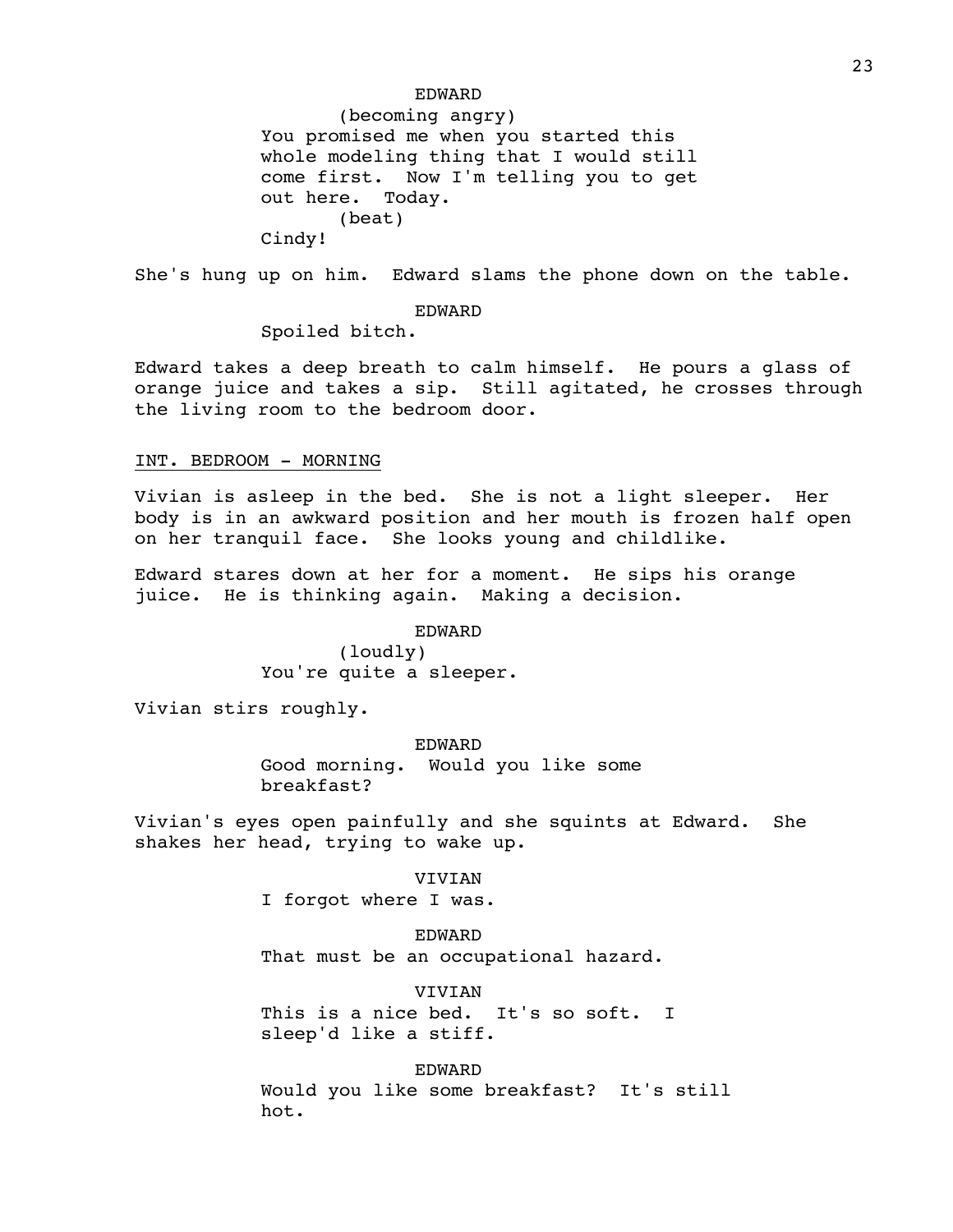I don't eat in the morning.

### EDWARD

## You should. Come on.

Edward picks up his shirt from the night before and tosses it to her.

### INT. DINING TABLE IN LIVING ROOM - MORNING

Vivian wears Edward's shirt as they sit at the dining table. Edward dishes out some food and sets it in front of her.

VIVIAN

My head hurts. It's that champagne you made me choke down.

Edward pulls the champagne bottle from its bucket.

EDWARD

A hair of the dog.

He deftly pops the cork.

### VIVIAN

No. I'll get sick.

Edward fills a third of the glass and tops it off with orange juice.

> EDWARD Just a bit. With orange juice. I guarantee it will make you feel better.

Vivian reluctantly takes the glass.

VIVIAN I don't like orange juice either.

EDWARD Don't you like anything?

Vivian swallows some orange juice.

VIVIAN White rocks. Hot baths.

EDWARD

Well, you're welcome to take a nice long bath. The one in the bathroom is practically a pool.

VIVIAN I saw it. But I have to go.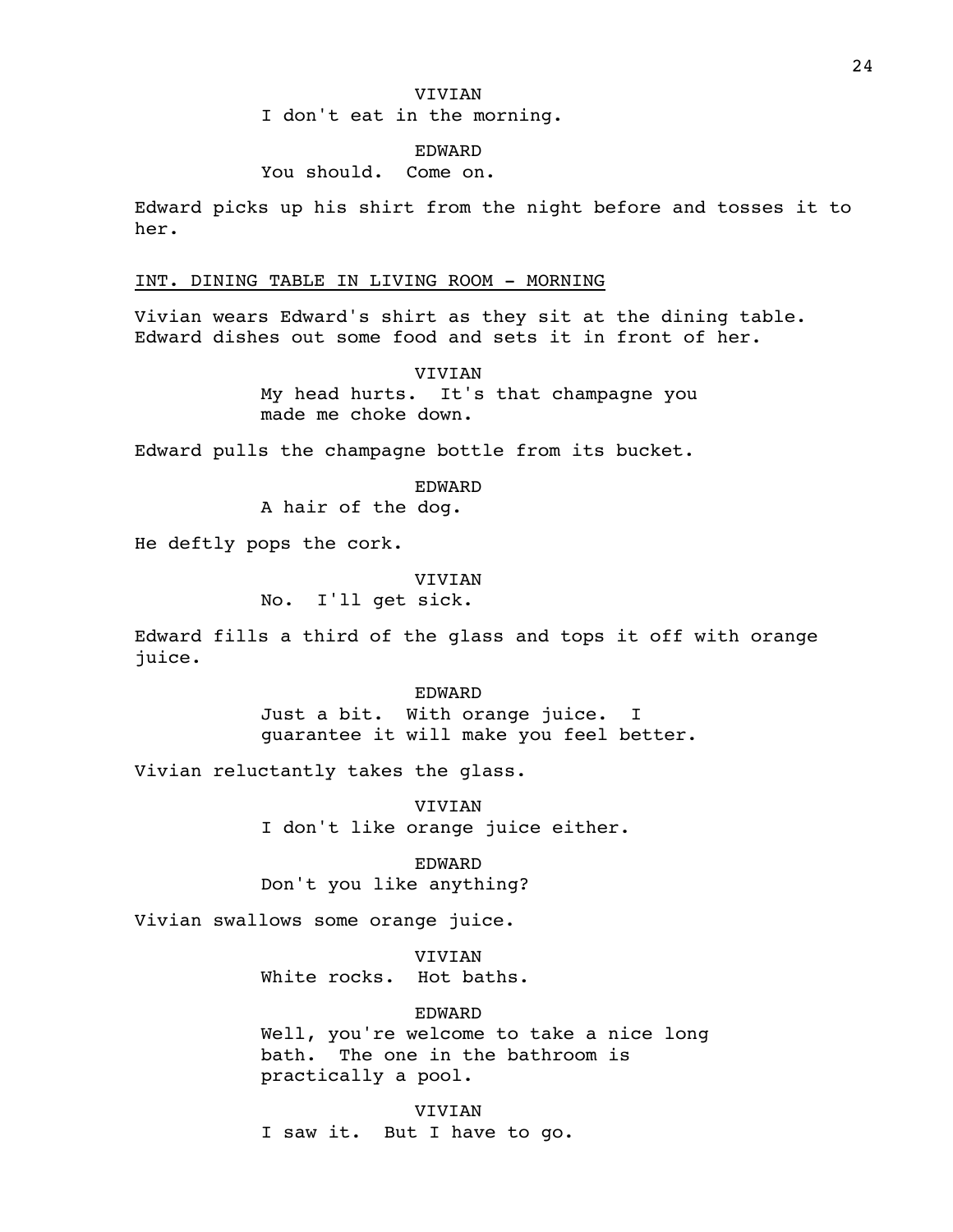She picks up a fork and starts examining the food on her plate. Edward begins to eat.

EDWARD

I wanted to talk to you about that.

VIVIAN

What is this stuff?

She eats a forkful.

### EDWARD

Crepes.

### VIVIAN

It's good. The orange juice isn't that bad neither.

She takes another sip.

### EDWARD

I'm going to be in town until next Friday. I'm involved in a important business deal and I won't have the energy to try to chase down girls when I need to relax…

Vivian is wolfing down her food hungrily.

### VIVIAN

(her mouth full)

You want my number? But I charge more on Saturdays. Especially with the sleeping thing. I'd lose a lot of business.

EDWARD

Hey, slow down. I'm not going to take your plate away from you.

VIVIAN

Sorry. I guess I was hungry after all. So you want my number?

She finishes off her glass and refills it, favoring the champagne.

#### EDWARD

Actually, I was wondering if you would like to stay here for the week.

Vivian tries to conceal her surprise at his offer. Not many people are interested in her during the day. It takes her a moment to respond.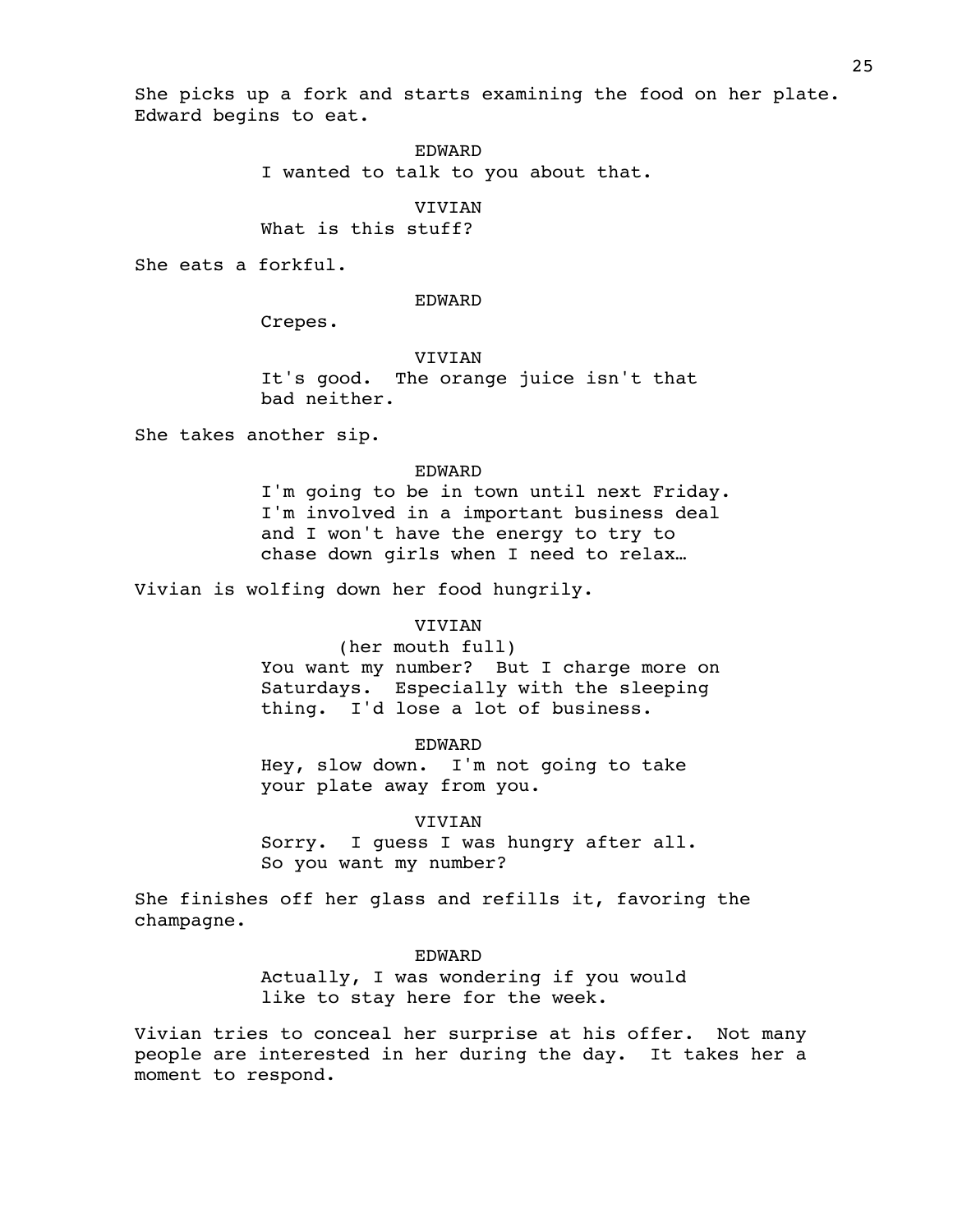(trying to act cool) It'd cost ya.

EDWARD How much? Let's see if I can afford it.

VIVIAN Well, seven full nights and days too?

EDWARD

Yes. You can do what you want during the days, but I'd like to have you on call, so to speak.

### **VIVIAN**

Two thousand.

Edward sports the same faint smile that he always gets when he's negotiating money.

> EDWARD Two fifty a night for seven nights is only seventeen hundred and fifty dollars.

## VIVIAN

But you want me during the days too. And last night you didn't get me till after twelve. I did some good money before you picked me up.

#### EDWARD

I'm sure you did, but seven nights of steady work. Shouldn't I get a discount or something? How about fifteen hundred?

## VIVIAN

Don't be an asshole. You know you've got two thousand. This fucking room must cost you a couple hundred a night.

Edward smiles broadly at that. Vivian notices.

## VIVIAN

Or more!

### EDWARD

I like to know I'm getting my money's worth. I struck a good deal on this room, too.

#### VIVIAN

(firmly) Two thousand.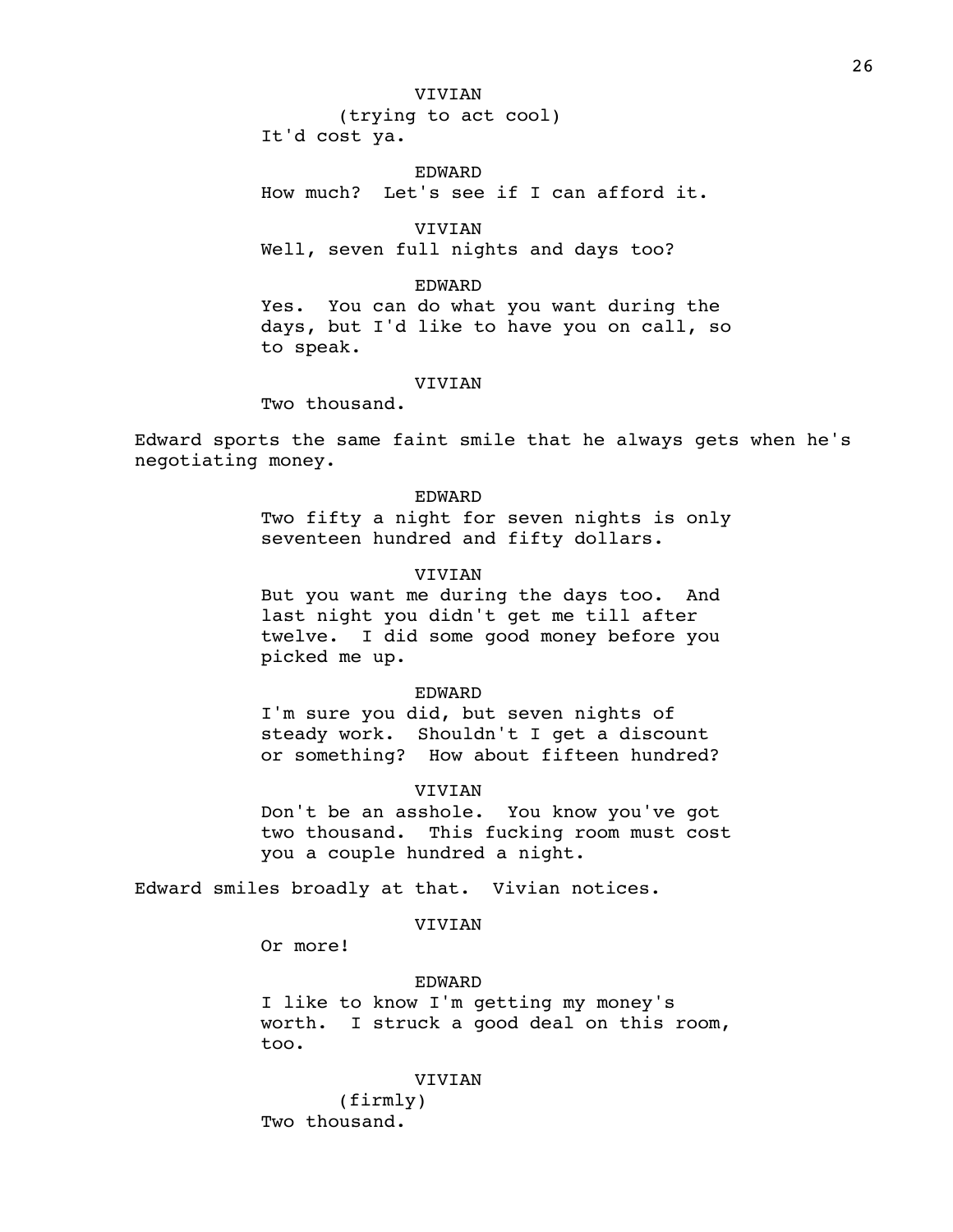Edward pours himself some more orange juice.

#### EDWARD

Alright. I like you. Two thousand it is. But let me tell you, I have very tough business to do. There is a lot of pressure involved. When I get tense, I need someone to help me relax. That means no problems. No hassles. Understand?

The thought of all that money is starting to warm Vivian's voice.

## VIVIAN

Sure, honey. I'll treat you like a prince for a week. Anything, any way you want.

EDWARD I'm not just talking about sex. I need some nice pleasant company.

## VIVIAN I'll treat you so nice you'll never want to let me go.

#### EDWARD

Fine. But I will go. This is only for a week. I want you to be clear on that too.

#### **VIVIAN**

Hey, I'll be looking forward to spending my money when you're gone.

Edward smiles.

### EDWARD

I wish my lawyer was that honest. I wouldn't even risk this, except I feel like you're a very sensible girl. Businesslike. So it's a deal?

#### **VIVIAN**

I need to go back to Hollywood and get some things.

### EDWARD

No, I want you to stay here while you're with me. I don't want any trouble. We'll buy anything you need. What do you want?

Vivian smiles awkwardly.

#### VIVIAN

Well, a little bit of rock. Just to get me through the week. I'll pay for it myself.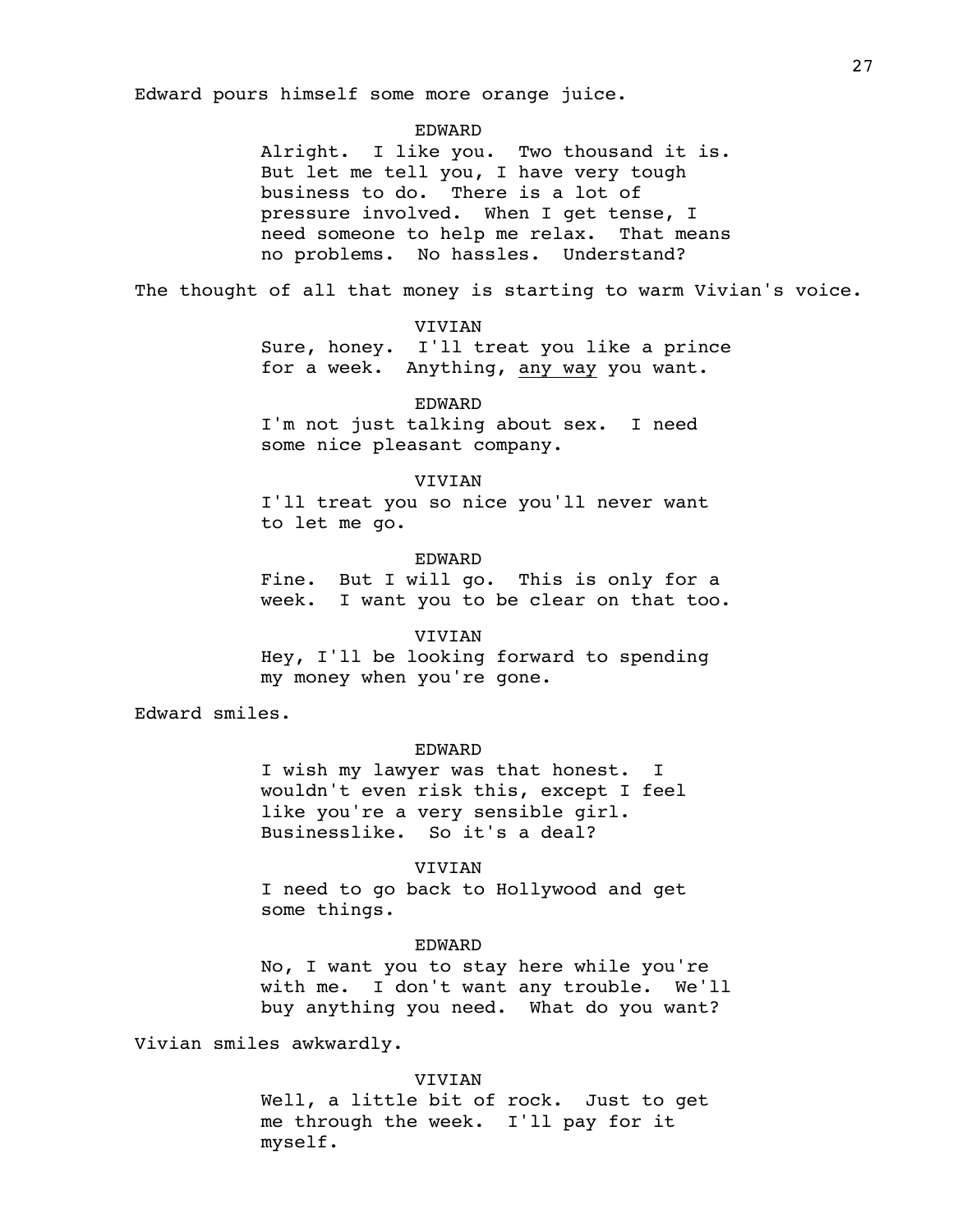EDWARD No. No drugs. Not while you're with me.

VIVIAN I just need a little buzz. It's no different than champagne.

### EDWARD

Champagne is legal. Drugs are illegal. That's enough of a difference to me.

#### VIVIAN

I can't go a whole week without getting high. I don't know if I can go a day…

### EDWARD

(shrugs) Then I'll have to call Room Service and get another girl.

Vivian sits in silence for a moment. Edward watches her from the corner of his eye. He enjoys negotiating. Vivian face toughens. She looks at Edward levelly.

#### VIVIAN

Alright. A week. But I want three thousand.

Edward studies her for a moment. He knows when to close a deal.

## EDWARD That's fair. Hardship pay. Three thousand dollars for one week, no drugs, no strings attached.

### VIVIAN

It's a deal.

#### INT. BATHROOM - NIGHT

Vivian is stretched out in a hot bubble bath. Her face shows almost orgasmic pleasure. She starts to laugh.

> VIVIAN Three thousand! Three thousand fucking dollars!

Gloating, she lies back and sinks down into the warm bubbly water and disappears.

She pops back up, shakes out her hair and laughs again.

VIVIAN

Three thousand!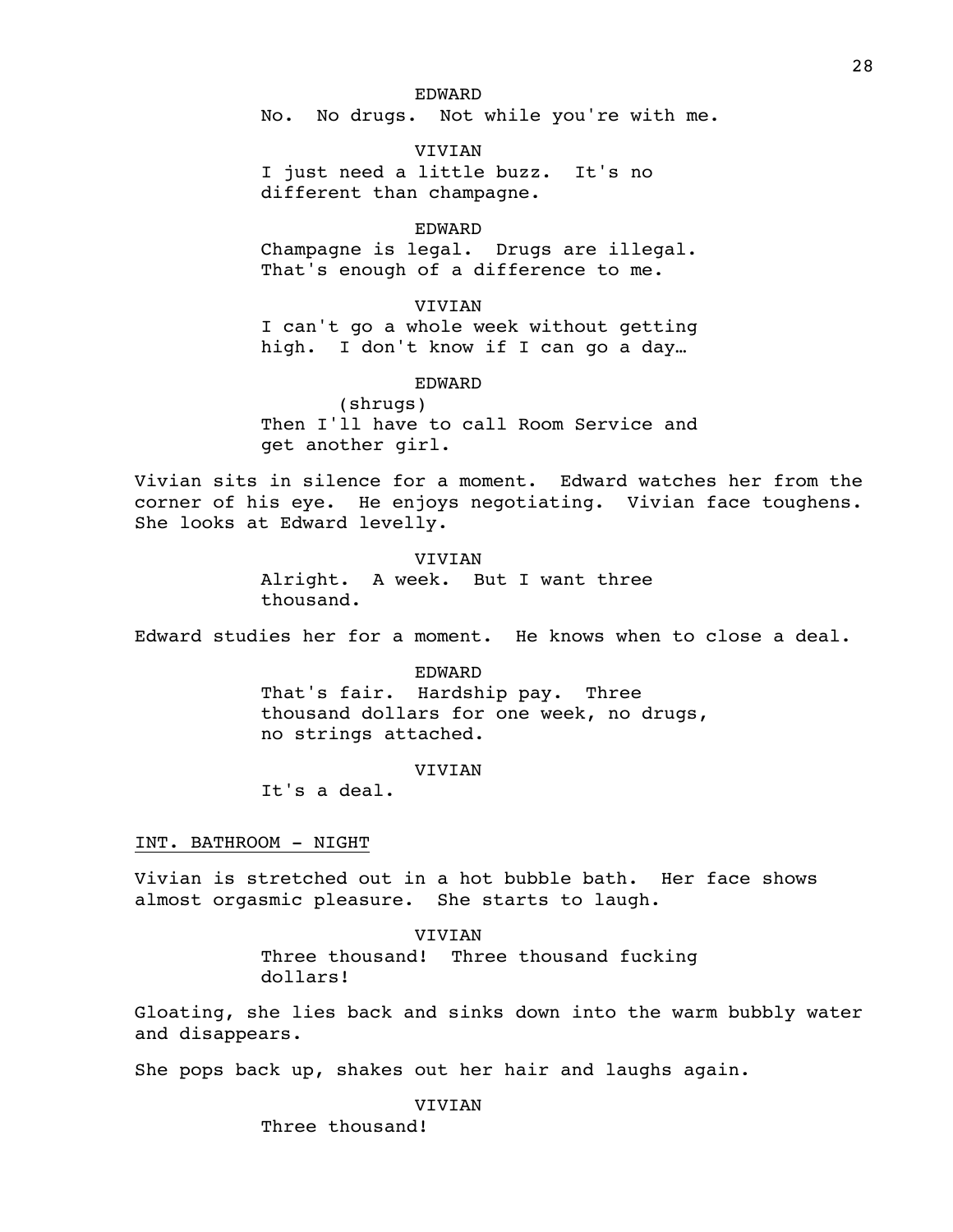Edward comes into the bathroom and stands by the door, watching her laugh. He has just finished dressing and is trying to get his tie tied.

### EDWARD

Happy, huh?

#### VIVIAN

Listen, lover. When I'm not giving you the best fucks of your life, I'm gonna be right here, in this tub. Have Room Service bring the cart in. (laughing) Three thousand. To sit in a bathtub for seven days.

EDWARD

I'm overpaying you. Aren't I?

#### **VIVIAN**

Hey, I'd have taken a thousand, but we both know you can put up three. Can't you?

#### EDWARD

(smoothly) I don't think it will break me.

#### VIVIAN

Then it's a good deal for us both. I'll keep you happy, lover.

#### EDWARD

Good. I've got to meet with some people. I'll probably be gone most of the day.

## VIVIAN

I'll be right here.

Edward is still struggling with his tie.

#### EDWARD

I can never get these things right. Cindy always does them for me. Do you know how to do these?

Vivian slides to the edge of the tub and wipes her hands on a towel.

### VIVIAN

Let me see.

Edward walks over to the tub and leans over. Vivian reaches up and tries to tie his tie.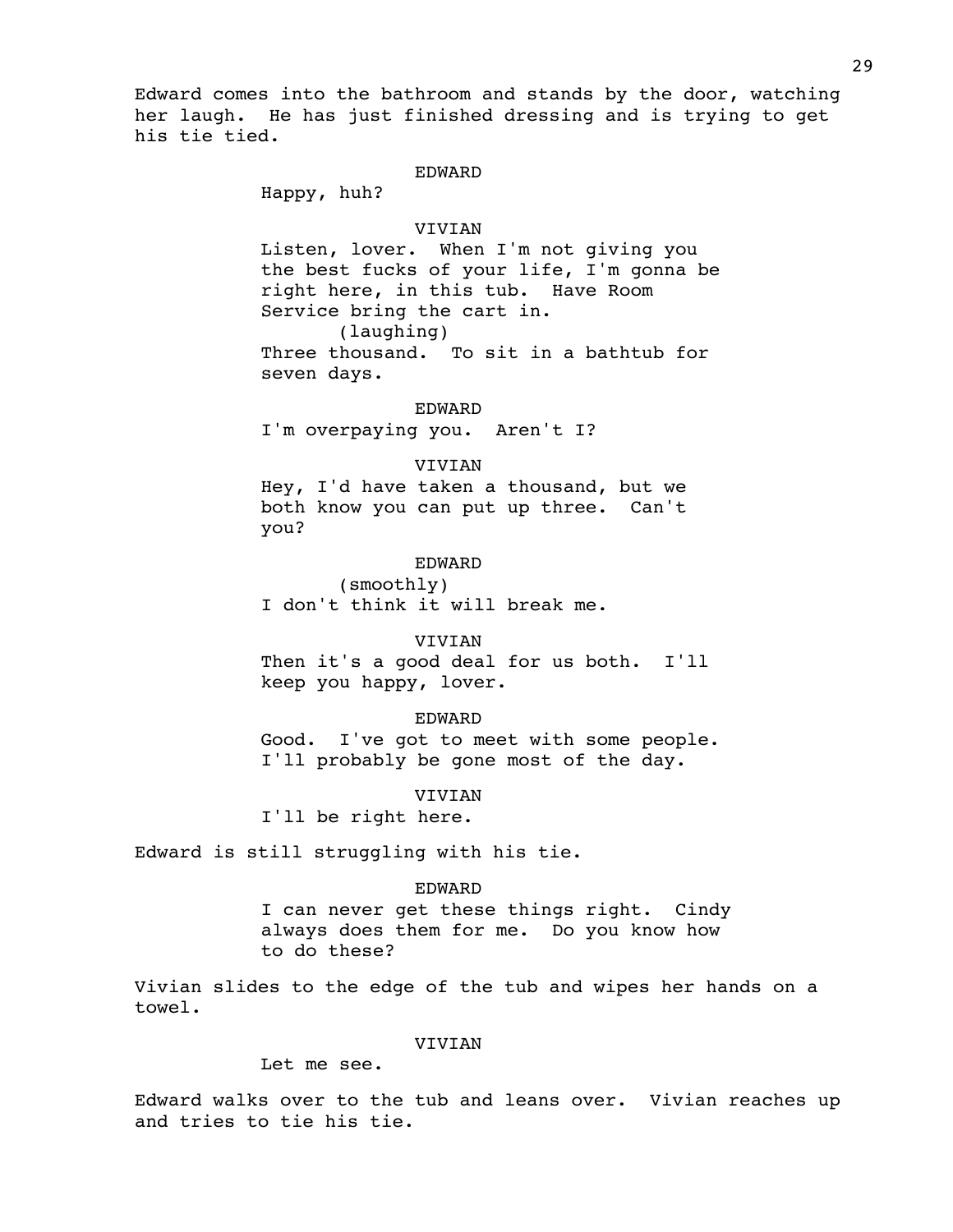## How does this go?

She makes a mess of it. She undoes it and tries again.

EDWARD

Forget it. You're killing my back.

**VIVIAN** No, let me try again. I got to learn how to spoil you like your girlfriend does.

Edward continues to hunch over. Vivian finally gets something that is almost close.

#### VIVIAN

There.

Edward straightens up and glances in the mirror.

EDWARD Close enough. You have the rest of the week to practice.

Edward reaches into his wallet and pulls out his American Express Gold Card. He sets it down on the sink.

### EDWARD

Here. Buy some nice clothes on Rodeo Drive. A few dresses, not too fancy, or too sexy. Soft pinks and pastels are nice. I just want you to look presentable in the hotel. Understand?

#### **VIVIAN**

Yeah. You want me to dress like your high class girlfriend.

EDWARD

Well, let's hope you don't spend that much.

VIVIAN

How much can I spend?

#### EDWARD

Be reasonable. You're a smart girl. I'll make you a deal. If you spend too much I'll send it all back at the end of the week. If you're sensible, I'll let you keep it. Fair?

VIVIAN

Fair.

Edward walks over and kisses her on the cheek.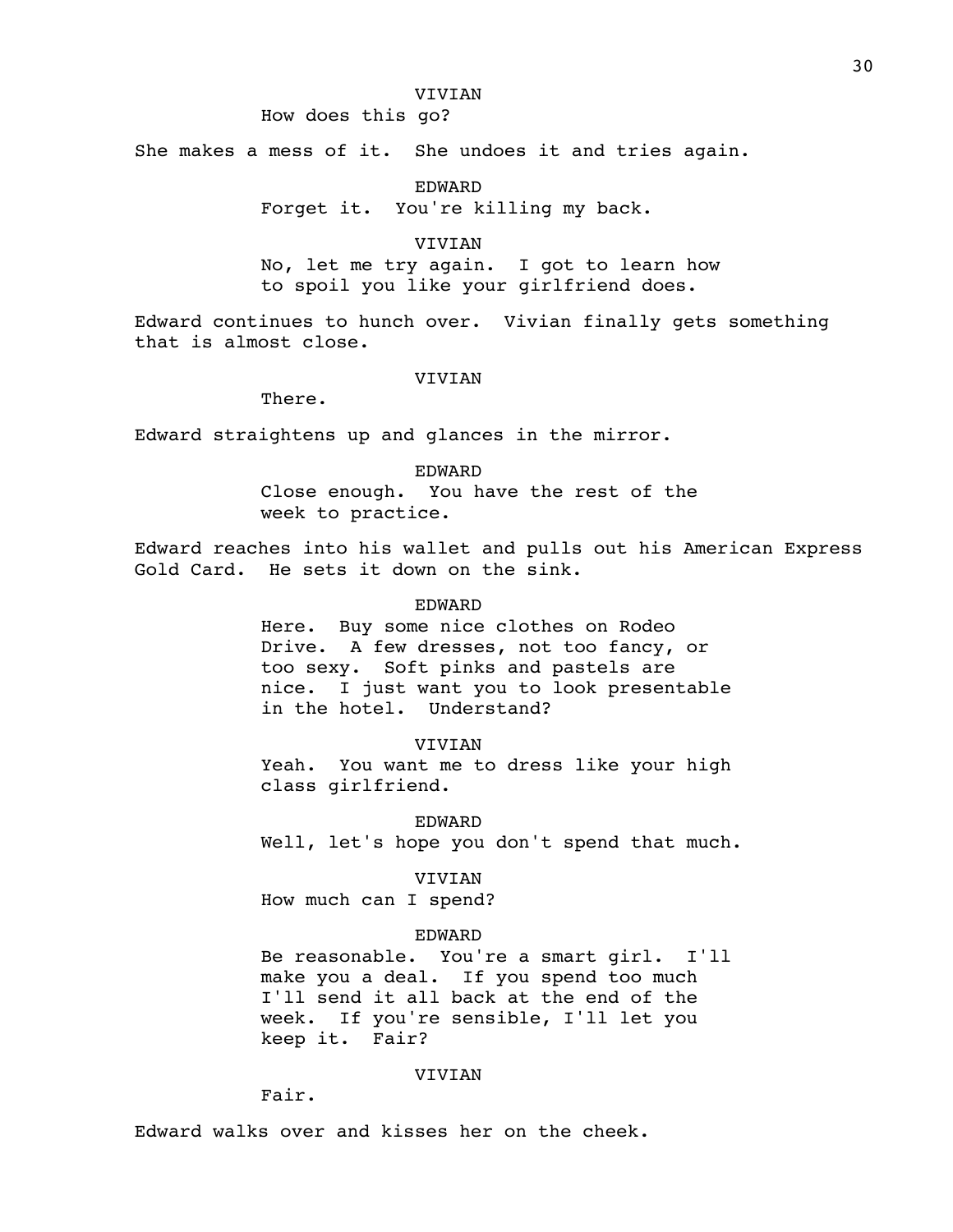EDWARD

'Bye.

VIVIAN 'Bye, lover. It's gonna be a fun week.

Edward smiles and exits. Vivian relaxes back in her tub.

**VIVIAN** Three… thousand… dollars.

## INT. LIVING ROOM - DAY

Vivian is back in her street clothes, lounging about on an art deco couch, talking on the cordless phone.

VIVIAN

You wouldn't believe it, babe. It's like *Dynasty* or something. It's a gas. He's leaving next Friday. I'll be back then.

We hear Kit's voice on the other end of the phone.

 $KIT (0.S.)$ 

But Viv, I don't have any money. What will I do till you get back?

### VIVIAN

Work, baby. You're supposed to be working. I'm not your mother. I'll handle the rent, you just keep yourself going for a week. Pick up some blow jobs. You can do that.

KIT (O.S.)

(softly)

Okay.

## VIVIAN

Listen, baby. I'm making good money. Good money. When I get back we're gonna move to the Strip and work the good part of town. Just like I promised. We'll get a nice place -- not like that shithole we're in now. I always told you I could get the class tricks.

## KIT (O.S.)

That's cause you're pretty, Viv. But I don't think I could work the Strip. I'm not pretty like you.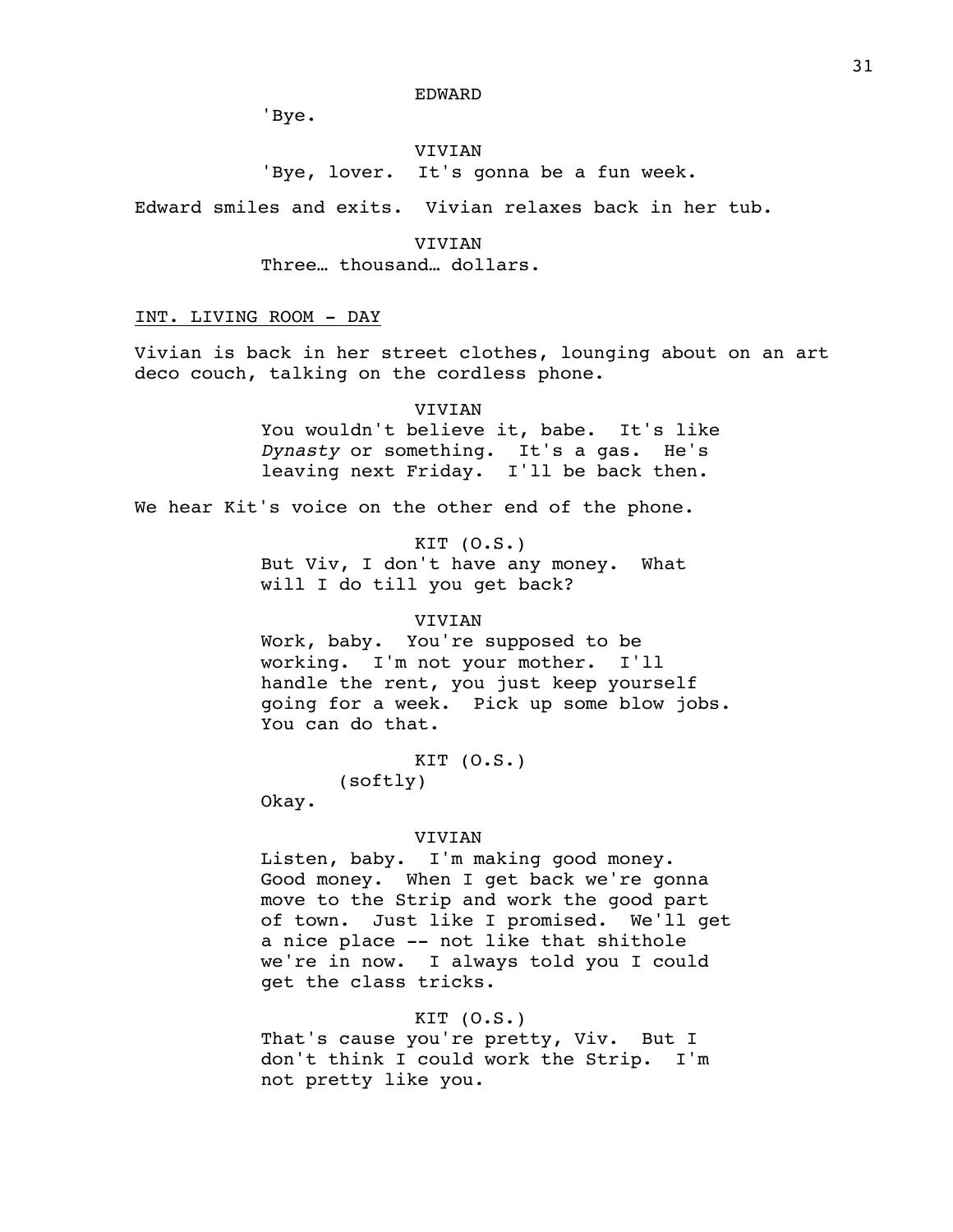VIVIAN Babe, I'm telling you we'll get your hair done up right and you'll be a knockout. Okay?

 $KIT (0.S.)$ 

Okay.

VIVIAN You take care of yourself. I'll be back in a week. It's not that long.

KIT (O.S.)

Okay.

VIVIAN

'Bye, baby.

#### **KTT**

'Bye.

Vivian presses a button to hang up and sets the phone down on the table. She leans back in the couch, happy and comfortable. She pulls the American Express card from her pocket and admires it.

### VIVIAN

Time to shop.

#### INT. HALLWAY - DAY

Vivian is dressed in her street clothes, without the black stockings, white coat, or heavy makeup. She doesn't look quite so much like a hooker, but she's not altogether respectable either.

She is waiting for the elevator. When the doors open she saunters inside.

#### INT. ELEVATOR - DAY

The Elevator Operator stands by the controls as Vivian comes in. He notices, but tries not to stare at her out-of-place attire.

```
VIVIAN
(cheerfully)
```
Hi.

OPERATOR

Hello. Lobby?

VIVIAN

Yeah.

The elevator starts down.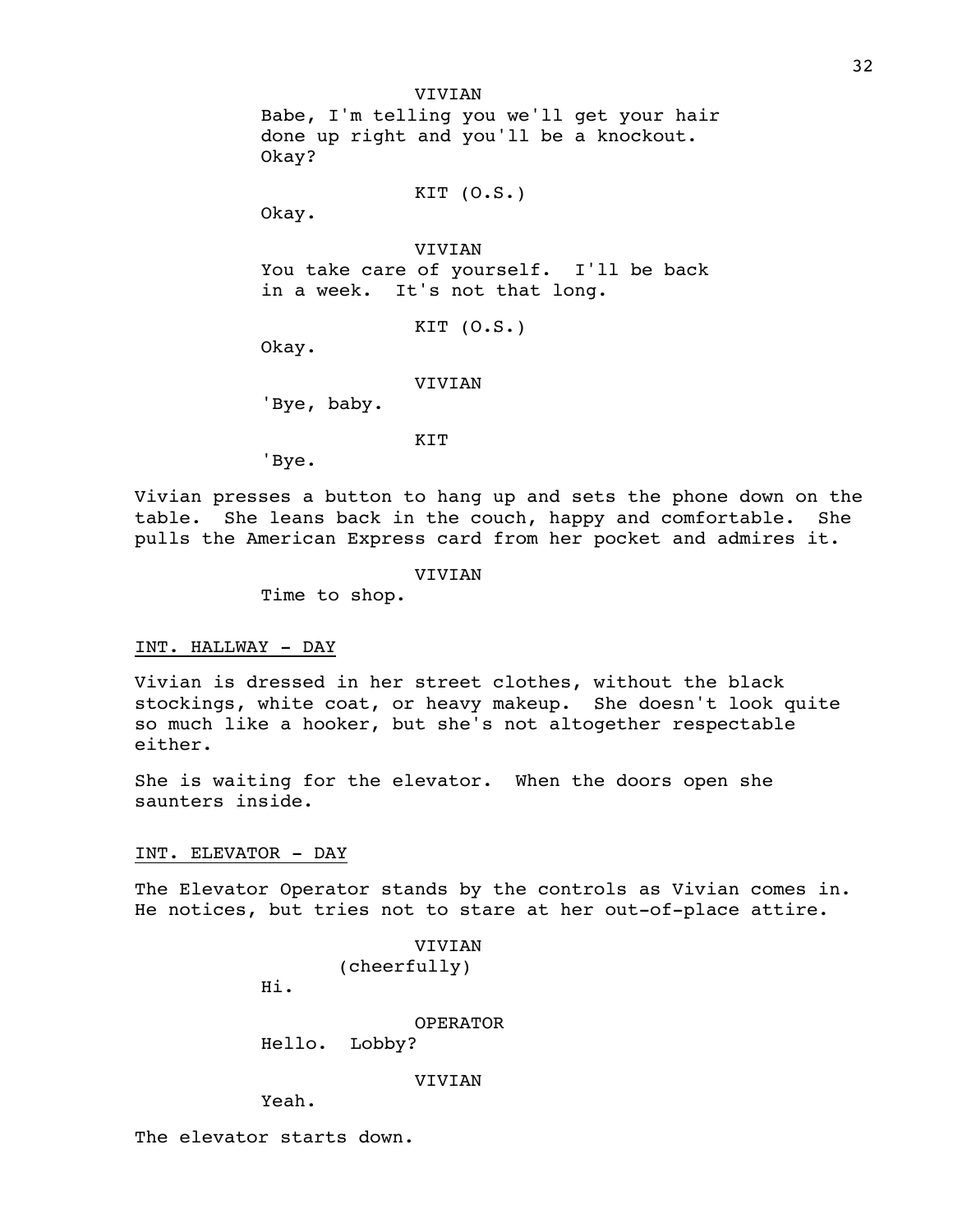I'm going to be staying here for awhile.

The Operator nods.

### OPERATOR

Excellent.

Vivian smiles at him. He reluctantly returns it. The elevator reaches the bottom floor and the doors open.

VIVIAN

I'll be back.

The Operator nods as she steps into the lobby.

### INT. LOBBY - DAY

Vivian gets strange looks from the hotel employees and customers as she strolls through the lobby.

Their stares make her feel uneasy by the time she reaches the front door. She hurries outside.

#### EXT. HOTEL - DAY

Vivian comes out onto Wilshire Boulevard and looks around. She is less confident and excited then she was before. She's feeling a little lost in this strange place.

She crosses the street and heads up Rodeo Drive.

## EXT. RODEO DRIVE - DAY

Vivian passes store windows, looking at the expensive things inside. Something about it all makes her jittery.

She comes to a posh women's boutique. She hesitates for a moment and then enters.

### INT. BOUTIQUE - DAY

Vivian is no sooner in the door than she is subject to the disapproving stare of a SALESWOMAN standing behind the counter.

> SALESWOMAN (with a Beverly Hills sneer) Can I help you?

VIVIAN I'm just looking.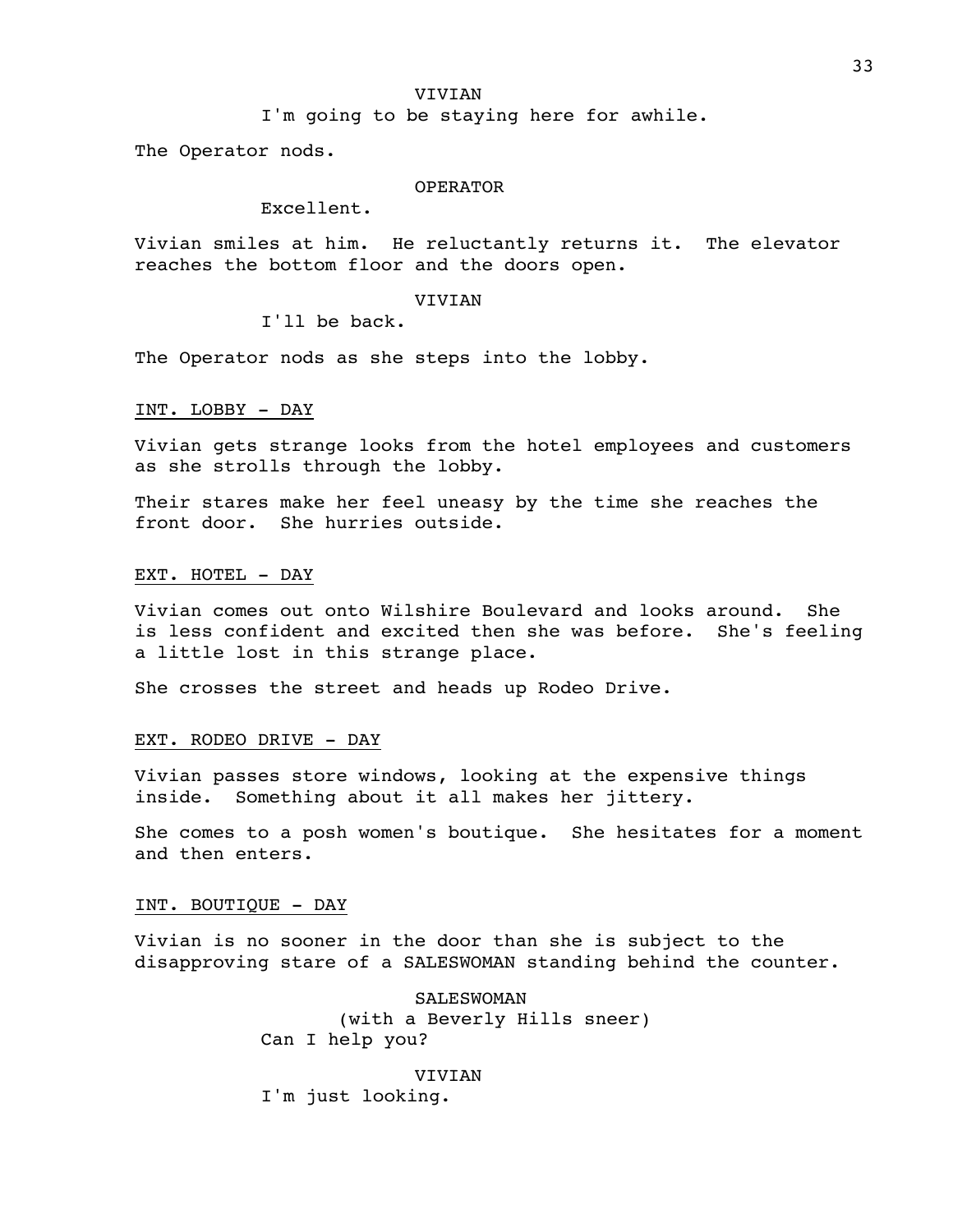Vivian tiptoes through the shop as if it was filled with delicate glass objects. She cautiously examines a dress.

The Saleswoman, unhappy with Vivian's clothes, appearance, and voice, quickly comes around the counter and approaches her.

> SALESWOMAN Are you looking for something in particular?

### **VIVIAN**

I need some new clothes.

SALESWOMAN (sarcastically)

Yes.

Vivian eyes the Saleswoman suspiciously. She's beginning to get the drift. She points at a dress.

VIVIAN

How much is that?

SALEWOMAN I don't think it would fit you.

# VIVIAN

(claws coming out) I didn't ask if it would fit. I asked how much.

#### SALESWOMAN

It's very expensive.

Vivian's body tenses as she stares at the Saleswoman, violence in her eyes.

#### VIVIAN

What's with you?

#### SALEWOMAN

(unblinking) Pardon?

VIVIAN

What's with this fucking look on your face?

## SALESWOMAN

I think you should leave. You're obviously in the wrong place.

Vivian is so angry and frustrated she is speechless.

**SALESWOMAN** 

Please leave.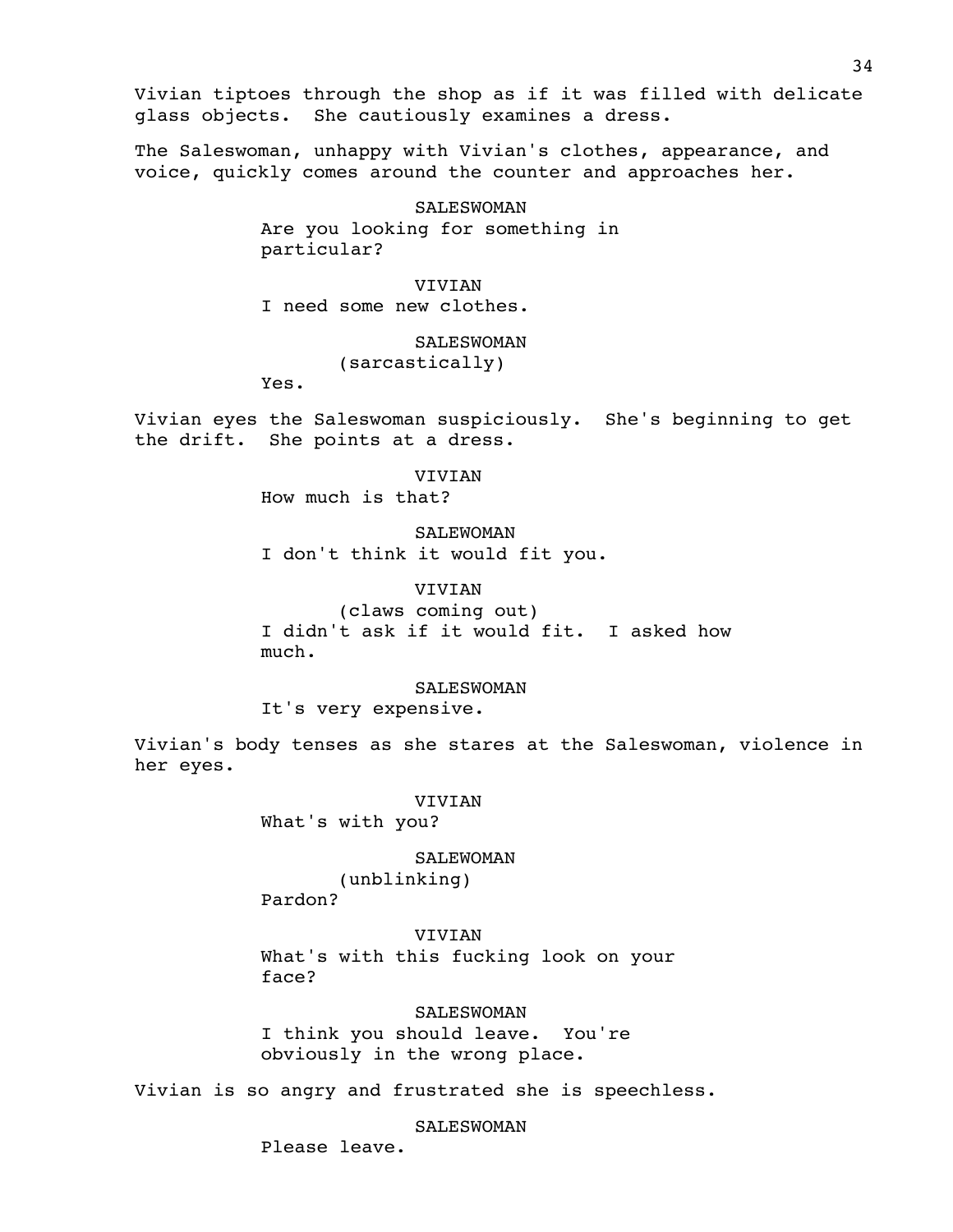Vivian turns and stomps toward the door. She stops and spins around staring at the Saleswoman incredulously.

> VIVIAN I was going to spend fucking money here! What's with you?

The Saleswoman says nothing. Vivian flips her off. She throws the door open and storms outside.

The Saleswoman calmly strolls back to her counter and returns to her place.

### EXT. RODEO DRIVE - DAY

Vivian comes out onto the street and stands, lost. A MAN passes, eyeing Vivian as if she were a freak. Vivian's face is red. Her eyes water up to cry. She takes a deep breath, trying to control herself.

She looks up and down for another shop. On the street, women in elegant designer outfits stroll by. Vivian suddenly feels naked.

She heads back toward the hotel.

#### INT. HOTEL - DAY

Vivian enters the lobby, nervous and paranoid. She heads toward the elevators. She feels an emptiness in her stomach at the sight of all the luxury around her. Only this time she doesn't have Edward to guide her.

MR. THOMAS, the prim, middle-aged hotel manager, spots her. He crosses the room and deftly cuts her off from the elevator.

> MR. THOMAS May I help you, miss?

Vivian stops, practically shaking with terror.

VIVIAN I'm just going to my room.

MR. THOMAS You're a guest here?

VIVIAN I'm… I'm with a friend.

MR. THOMAS And who is that?

#### VIVIAN

Edward…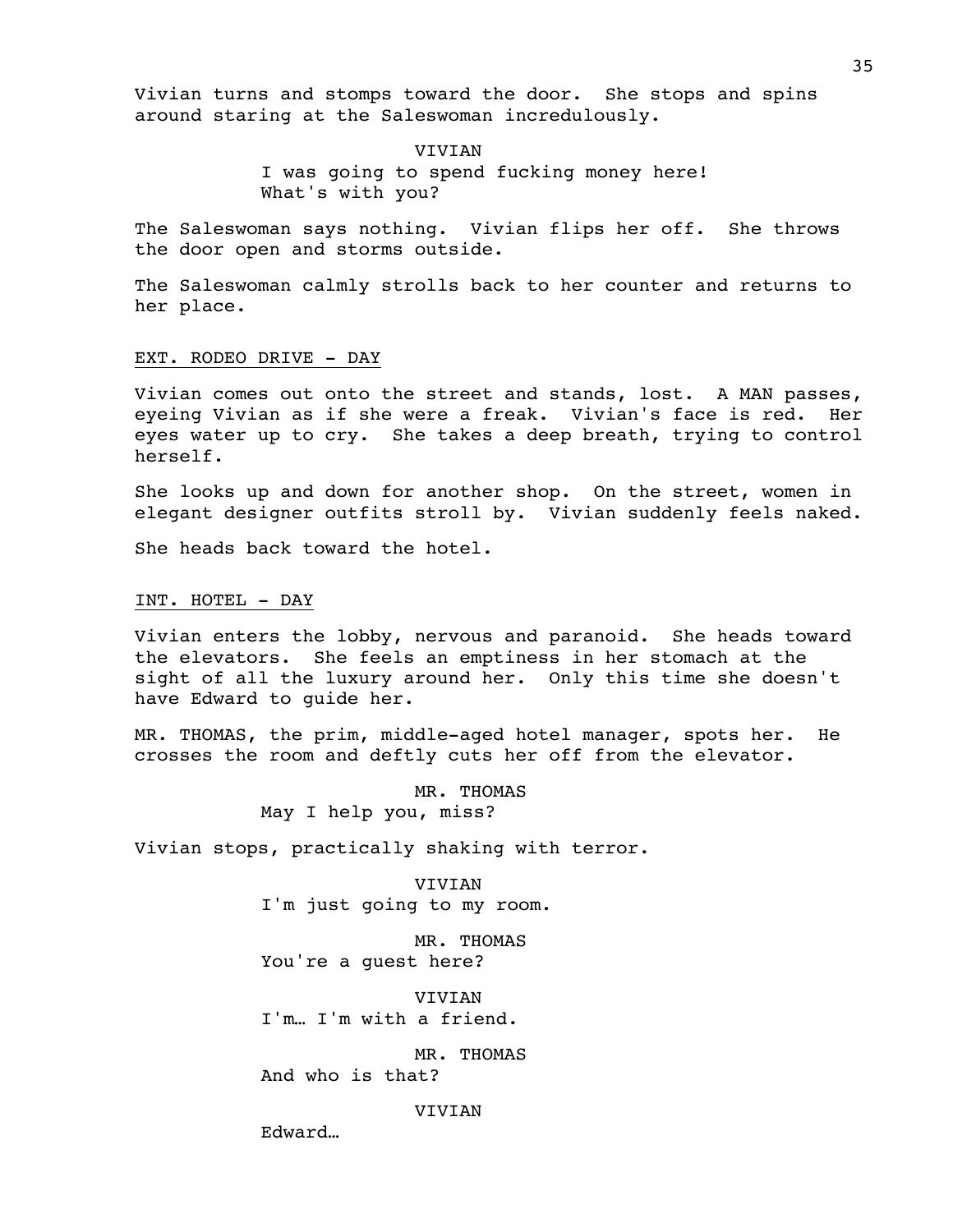Vivian face is filled with terror. She doesn't know his name. Her hands are trembling.

# MR. THOMAS

What's the matter?

The elevator doors open behind them. She spots the operator.

# **VIVIAN**

(blurting it out) He knows me!

Mr. Thomas turns and eyes the Operator curiously. The Operator looks back at them innocently. With a smooth gesture Mr. Thomas waves the Operator over.

> MR. THOMAS Do you know this young lady?

The Operator nods.

OPERATOR She's with Mr. Harris.

MR. THOMAS (surprised) Mr. Harris?

OPERATOR She joined him last night. Apparently.

### VIVIAN

(voice quaking) I just want to go back to my room.

The Manager's tone toward Vivian changes dramatically. He waves the Operator away.

MR. THOMAS

Are you alright?

VIVIAN I just want to go back to my room.

MR. THOMAS Why don't you come with me? We'll chat for a moment.

He takes her arm firmly and leads her off.

# INT. HOTEL OFFICE - DAY

In a richly furnished office, Mr. Thomas places Vivian in a comfortable chair and then leans against the edge of his desk. As he addresses her his voice is firm, but warm. Fatherly.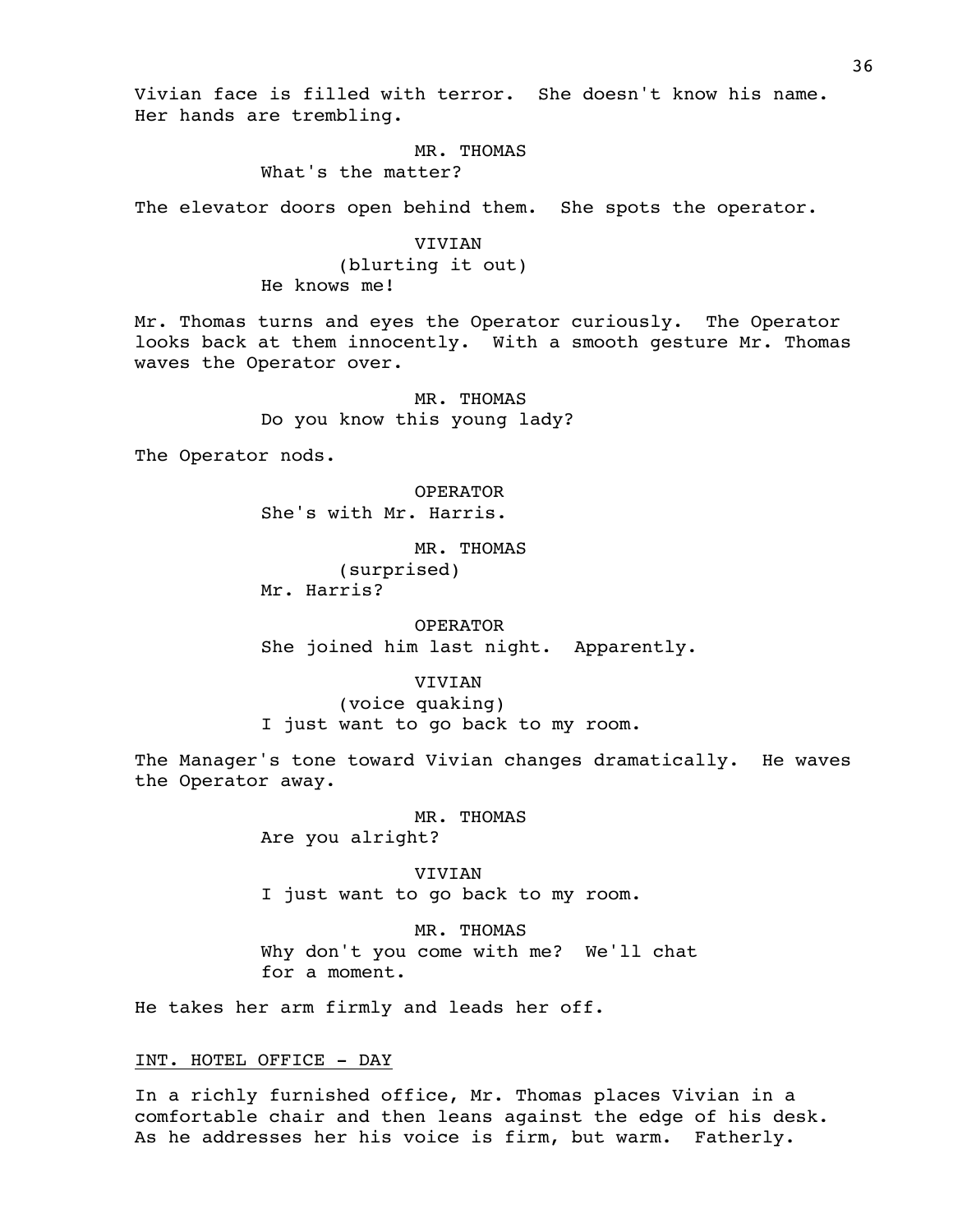### MR. THOMAS

My dear, I want you to understand that there are certain things that don't happen in the Beverly Wilshire. Things that go on in other hotels. You understand?

Vivian says nothing.

# MR. THOMAS

But Mr. Harris is a very special customer of this hotel. And we like to think of our special customers as friends. As a customer, I would expect Mr. Harris to sign in any additional guests that he wants to spend the night. But as a friend, we're willing to overlook it. I'm assuming you're a relative. You must be his niece.

Vivian finds herself nodding.

MR. THOMAS Of course. Naturally when Mr. Harris leaves, I won't see you in this hotel again. Correct?

Vivian nods.

#### MR. THOMAS

I would also encourage you to dress in a more appropriate manner.

Vivian quickly pulls out her American Express card and hands it to him as if it somehow validates her actions.

### **VIVIAN**

I was trying to get some other clothes… but… they wouldn't…

She can't go on. Mr. Thomas politely glances at the American Express card and hands it back to her. He sighs wearily. The things he must do to keep his "friends" happy.

He walks around his desk and picks up the phone. He dials a number.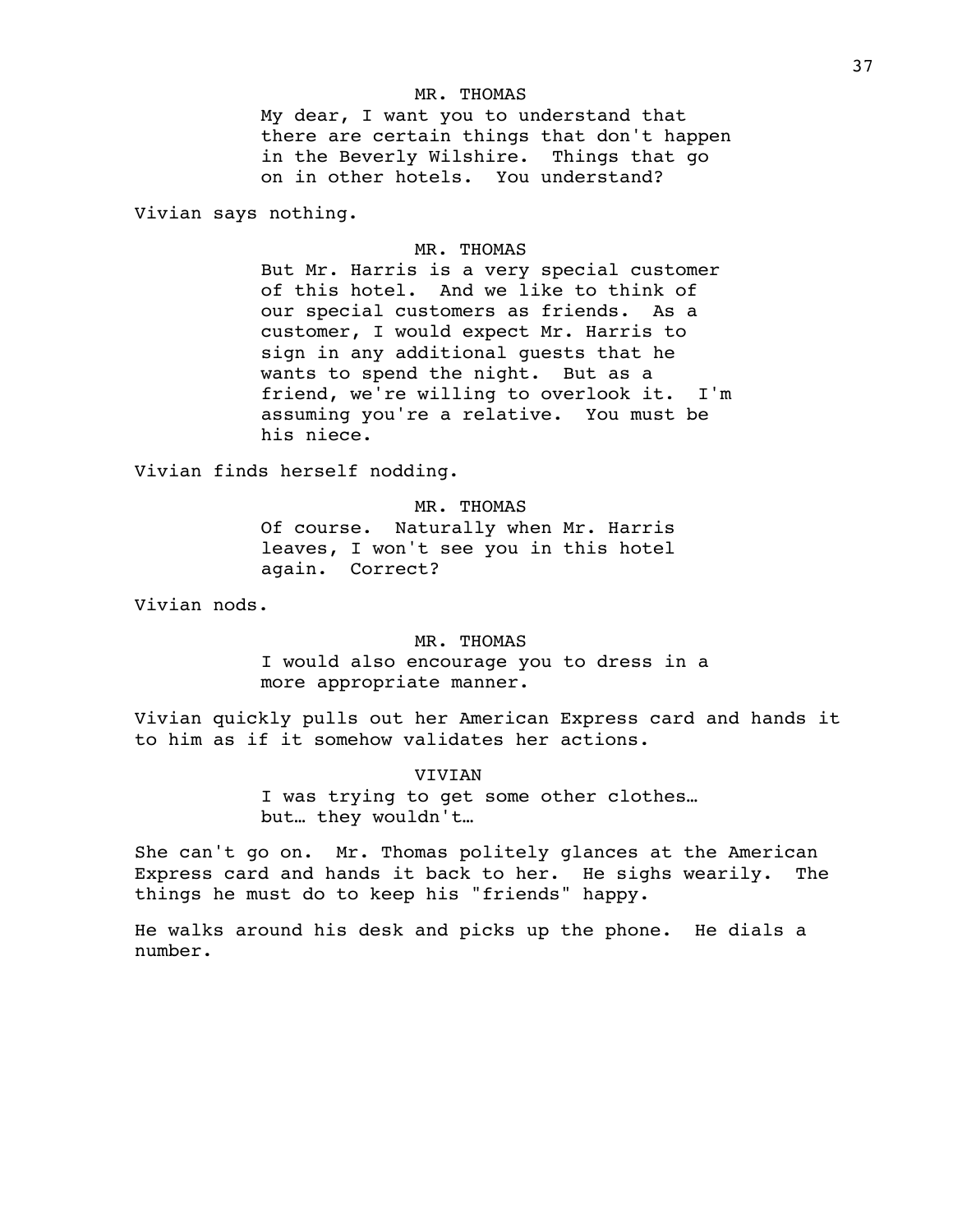MR. THOMAS (into the phone) Women's clothing. (beat) Could I speak to Bridget. (pause) Bridget, hello. This is Mr. Thomas at the Beverly Wilshire. Well, that's flattering. Listen, I'm going to send someone to you. She's the distant niece of a special customer of ours. A very special customer: Mr. Harris. Yes, the Long Island Harrises. His niece is… from out of town. You know. And she needs a little help dressing. Maybe you could help her pick something. Thank you very much. She'll be right over.

Mr. Thomas sets the phone down and smiles patronizingly at Vivian.

# MR. THOMAS

There you are. Go to Saks down the street. It's a tall building with a black front. Not far from here, thankfully. Go straight to the second floor and ask for Bridget. She'll take care of you.

Vivian stands up. She's calmer now.

# VIVIAN

Thanks.

MR. THOMAS If you have any other problems come ask for me personally. I'm Mr. Thomas.

Vivian nods. He shows her to the door. She exits. He watches her go, unhappy about the whole matter.

INT. SAK'S / SECOND FLOOR - DAY

The elevator opens and Vivian walks out and surveys the room nervously. She wanders toward the women's clothing section.

BRIDGET, a large friendly woman, spots her.

BRIDGET You must be Mr. Harris's niece.

Vivian nods.

BRIDGET What's your name, dear?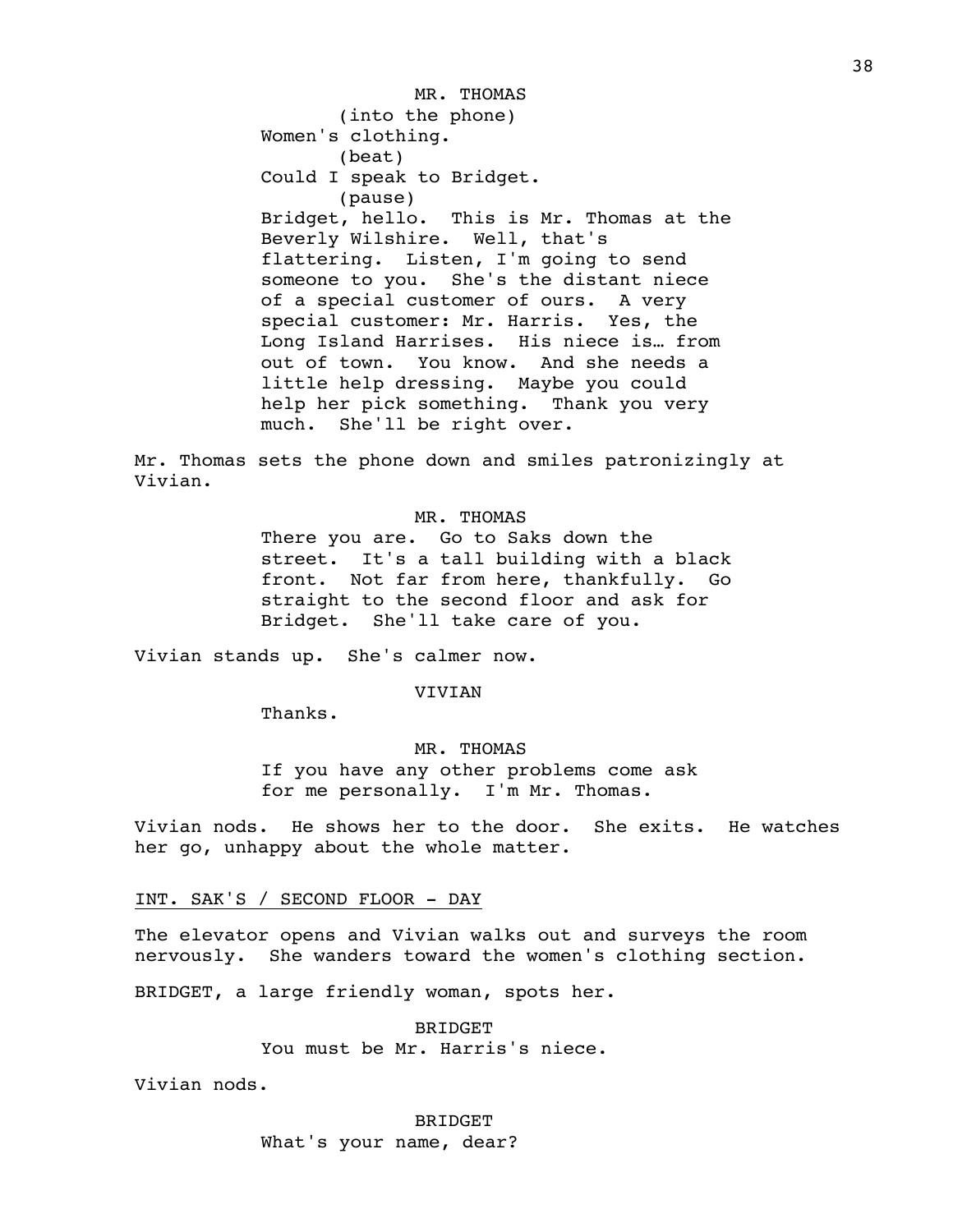Vivian.

# BRIDGET

Well, the mini-skirt is dead, Vivian. I don't care how many designers try to bring it back, it's dead. Goodness, you look a like a streetwalker in that. Let's find you something else. Come on.

Bridget leads Vivian into the racks of clothes.

BRIDGET

Where are you from, dear?

Vivian is silent for a while.

### VIVIAN

Iowa.

BRIDGET No wonder. How about this?

Bridget holds up a brown designer dress.

VIVIAN (timidly) Do you have something in soft pink?

BRIDGET

Like a pastel?

INT. SAKS - DAY

Vivian is dressed in a pink pastel dress with fine white beading around the neck and shoulders and a tiny lace collar.

BRIDGET

You look lovely.

Vivian nods. She seems dazed and weary. She hands Bridget the American Express Card. Bridget takes it.

> BRIDGET Do you have any shoes for it?

Vivian shakes her head. Bridget leads her off.

BRIDGET

Come, come.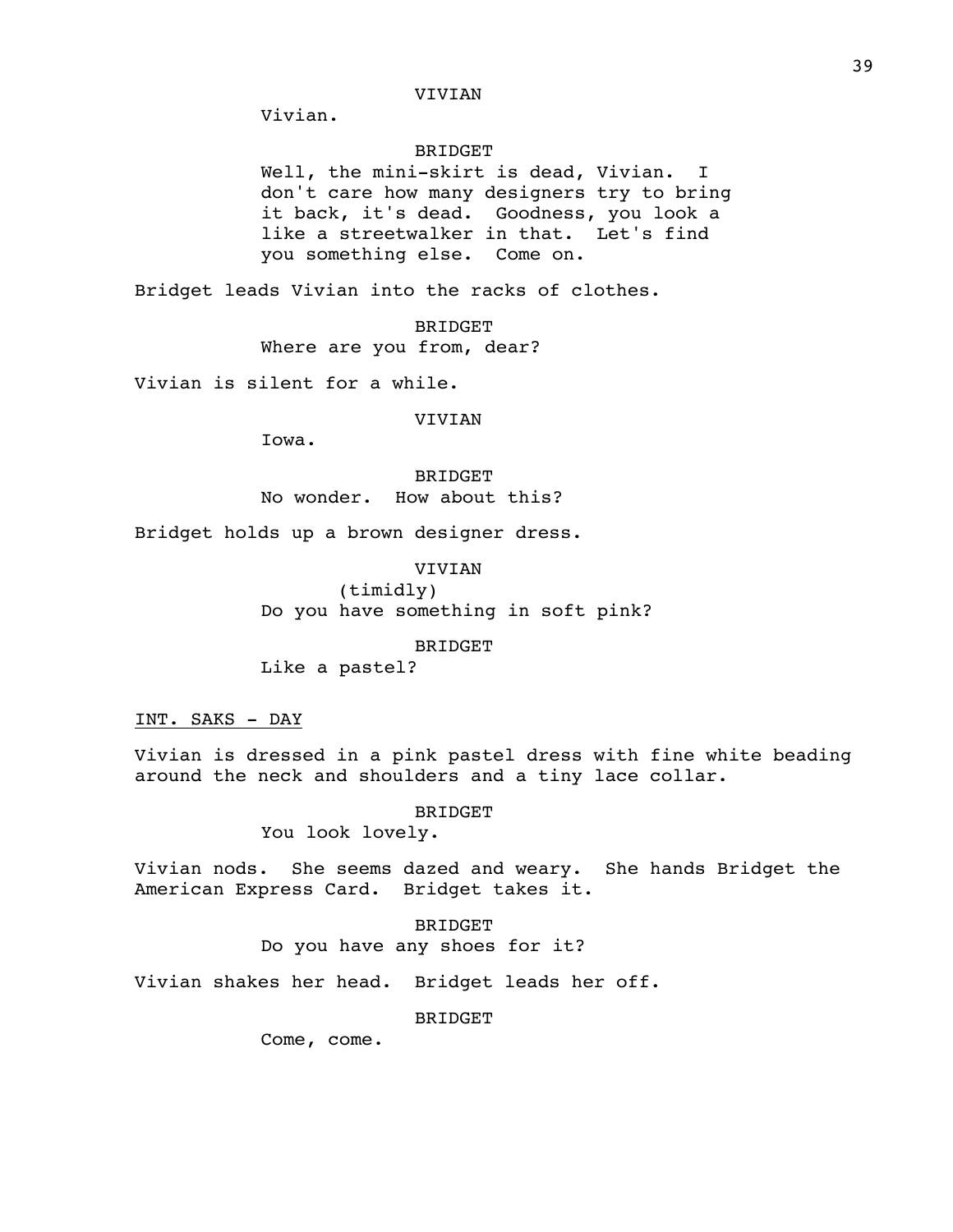#### INT. SAKS - DAY

Bridget is ringing up Vivian's new dress and matching hat, purse and shoes. She packs Vivian's old clothes in a paper bag. She hands Vivian the small credit card form. Vivian signs it.

#### BRIDGET

We have a salon on the third floor. Maybe you'd like to get your hair and nails done?

Vivian glances at her nails; they are a hideous shade of deep red.

#### BRIDGET

Go on. It's a treat. By the time you get back to Iowa they'll think you were born in Beverly Hills.

### EXT. WILSHIRE BLVD. - DAY

Vivian's nails are pink. Her hair is cut and styled more conservatively and done up in a bun. She wears a soft white hat and pink shoes and a pink dress. In her hands is a pink and white purse. Her makeup has been redone. She walks down Wilshire, still quiet and dazed. But lovely.

She carries a bag containing her working clothes. She stops at a trashcan and throws the offending items away, hoping no one notices.

She approaches the hotel and pauses. Her eyes are drawn to the other side of the street: Rodeo Drive. It seems ominous to her.

She sucks in a breath and crosses the street.

### EXT. RODEO DRIVE - DAY

Vivian walks up Rodeo Drive again. Her manner is uneasy, but determined, as if forced to stroll down a dangerous street on a dare. She is better armed this time, in a suit of impenetrable pink armor.

She darts by the boutique that kicked her out, trying not to be seen by the saleswoman on the other side of the window.

She continues on to another shop. She takes a breath and enters.

### INT. ANOTHER BOUTIQUE - DAY

Vivian strolls though the store, poker-faced but weak at the knees. She stops at a dress and fingers it.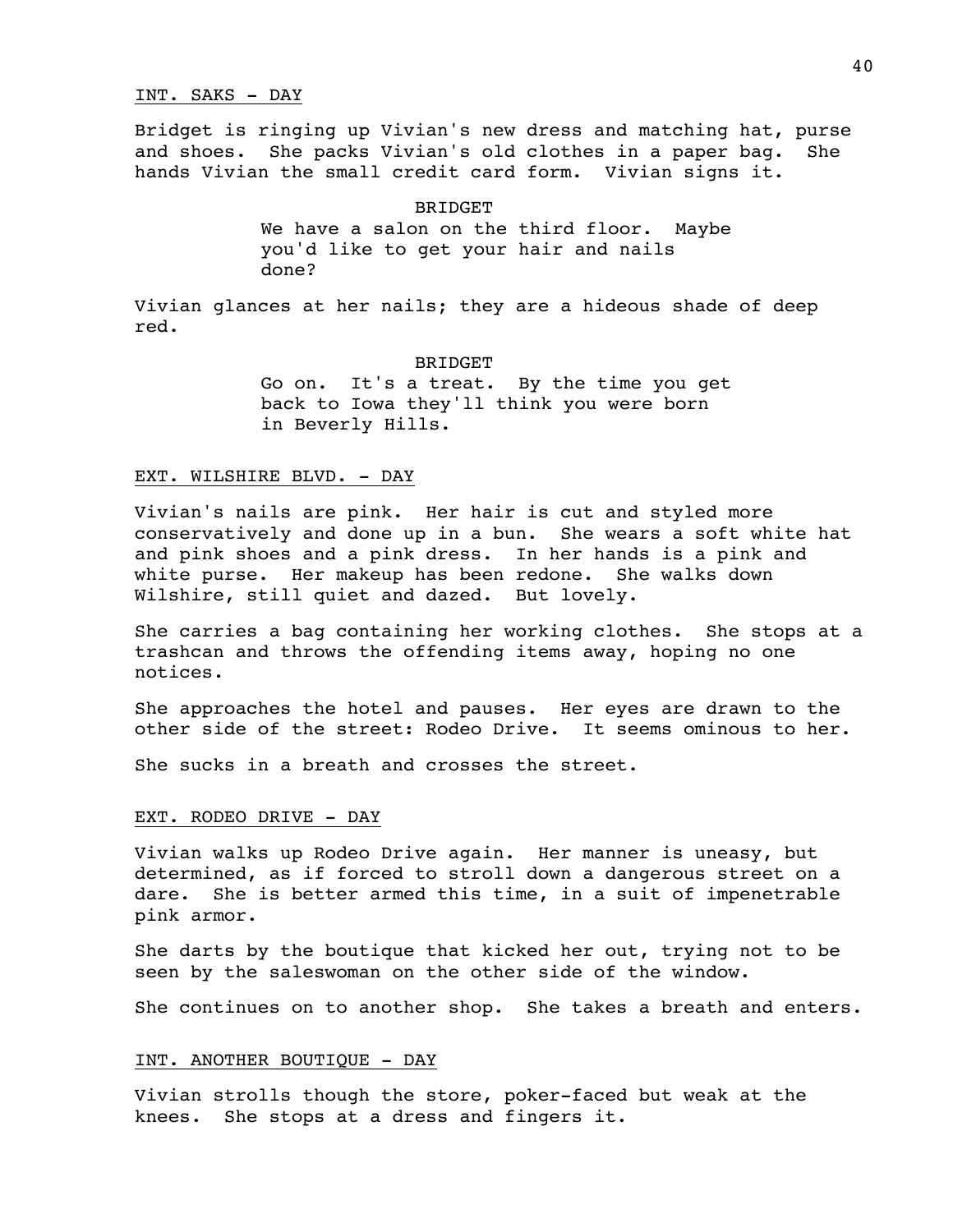ANOTHER SALESWOMAN comes up alongside her.

SALESWOMAN It's very pretty. Would you like to try it on?

Vivian turns and looks at the Saleswoman. Blood flows back to her skin. Vivian flashes a trademark Beverly Hills bitch sneer.

# VIVIAN

Why not?

#### EXT. RODEO DRIVE - DAY

Vivian strolls up the street, carrying a clothing box. Her step is lively, and her face has a trace of a snotty smile.

A well-dressed man passes by, smiling politely. Vivian's nose lifts as she happily ignores him. She heads for another shop.

INT. BOUTIQUE #3 - DAY

Vivian is in a dressing stall, tossing a dress outside to a NERVOUS SALESWOMAN.

#### VIVIAN

Nope.

ANOTHER NERVOUS SALESWOMAN holds a long purple evening gown.

A.N.S. How about this one?

VIVIAN Ick! I want something in a pastel. That's horrid.

N.S. There's a mint green dress in the window… ?

VIVIAN Yes! Let me try that on.

EXT. RODEO DRIVE - DAY

Vivian's arms are filled with clothing boxes and bags. She has perfected her Beverly Hills sneer. She owns this block.

On her way back to the hotel she returns to the first boutique. Without a beat of hesitation she marches in.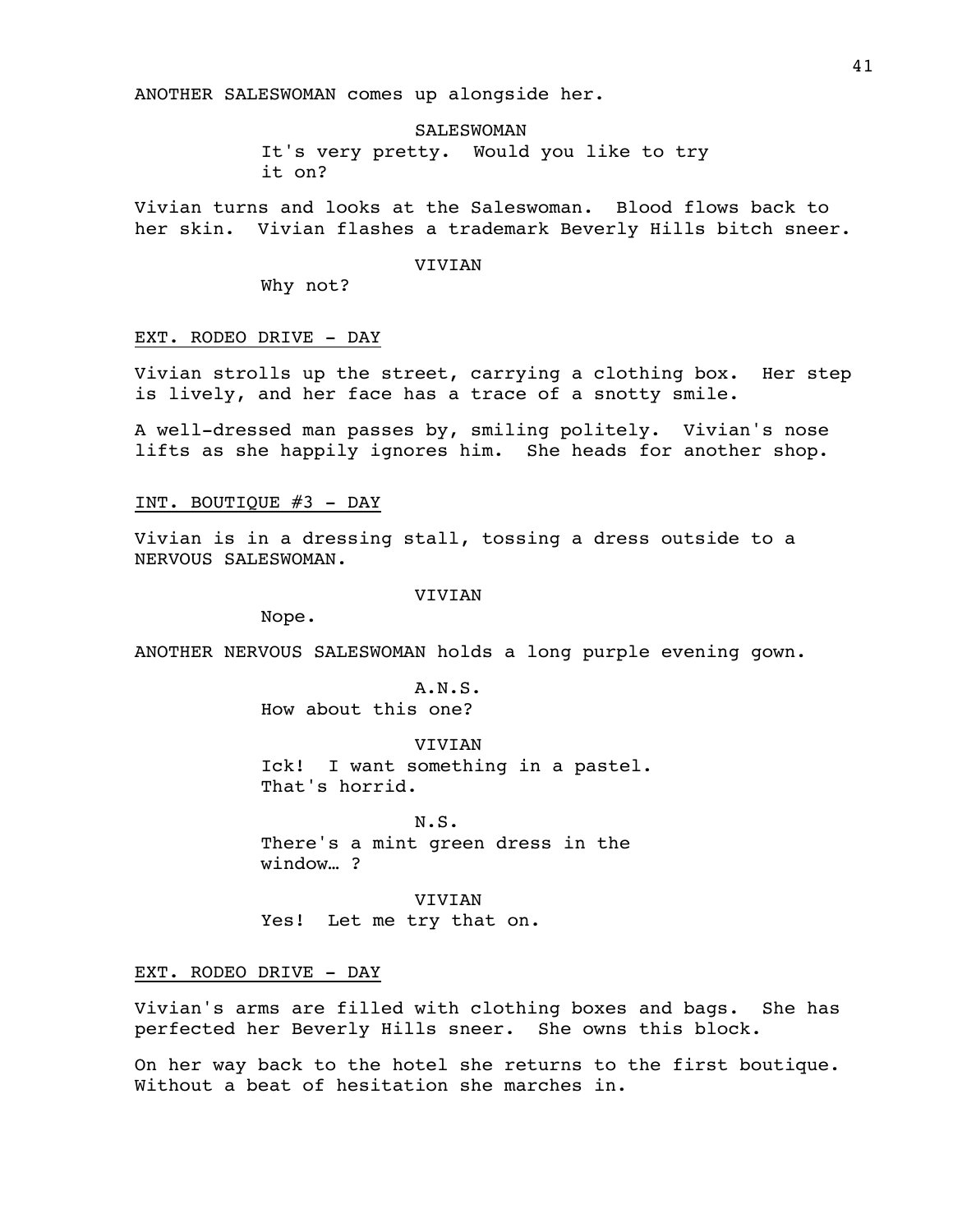# INT. BOUTIQUE - DAY

Vivian, her hat partially obscuring her face from the Saleswoman, sails into the store carrying all her boxes and bags. The Saleswoman smiles to herself. Obviously a professional shopper.

Vivian strides over to the dress she originally looked at. She fingers it roughly.

> SALESWOMAN (eagerly) Isn't it pretty? It's on sale.

Vivian abruptly faces the Saleswoman and stares at her coldly.

#### VIVIAN

It wouldn't fit me.

Vivian marches toward the front door. She turns back to the Saleswoman, who is trying to remember who Vivian is.

Vivian flips her off again, just to remind her.

VIVIAN

'Bye.

Vivian exits. The Saleswoman stares after her.

# INT. BEVERLY WILSHIRE HOTEL - DAY

Vivian walks confidently through the hotel lobby, past the admiring gazes of several businessmen. She enters the elevator.

# INT. ELEVATOR - DAY

In the elevator, Vivian is gripping her packages like loot from a conquered city. The Operator doesn't recognize her. He starts the elevator up.

### OPERATOR

Floor, ma'am?

#### VIVIAN

(smoothly)

Penthouse.

The Operator does a double take. Vivian smiles at him.

VIVIAN Hi again. Like my new dress?

OPERATOR

It's… lovely.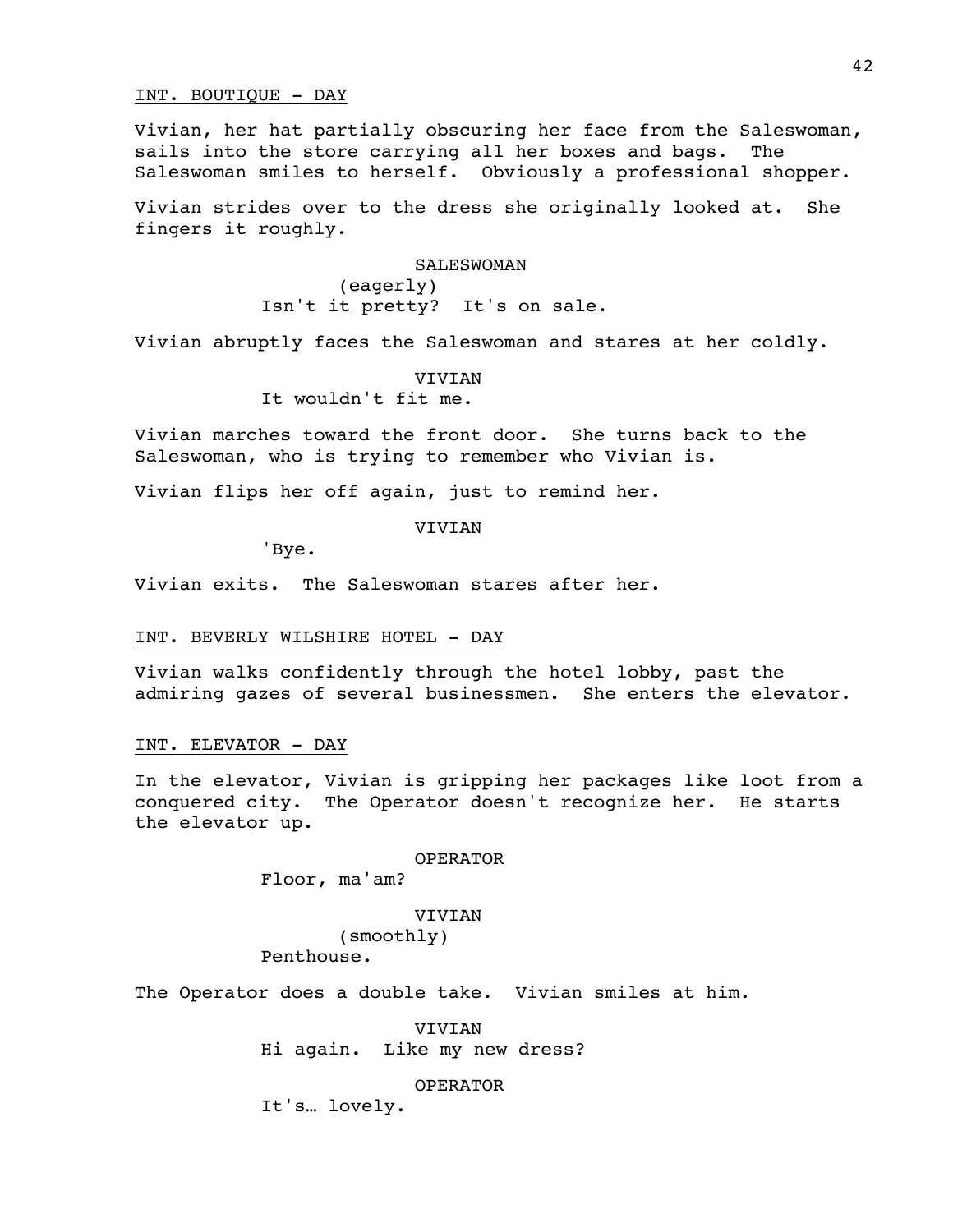#### VIVIAN

Mr. Thomas picked it out for me.

# OPERATOR

Oh… ?

They reach the top floor. The doors open. Vivian steps out.

VIVIAN

'Bye.

The Operator watches her go.

### INT. PENTHOUSE LIVING ROOM - SUNSET

Vivian, in her pink dress but without the hat, stands in front of the glass windows, staring out into the city reflectively.

# INT. HOTEL LOBBY - EVENING

Edward steps to the front desk and catches the eye of a DESK CLERK.

#### EDWARD

Any messages?

The Clerk hands Edward a few message slips and a telegram. Edward sorts through them. He is tired and on edge.

Mr. Thomas, standing on the other end of the desk, eyes Edward. He deftly approaches and speaks in a low intimate voice.

> MR. THOMAS Good evening, Mr. Harris.

Edward continues looking through his messages.

#### EDWARD

(absently)

Hello.

MR. THOMAS I met your… "niece" in the lobby today.

# EDWARD

(looking up) My niece?

MR. THOMAS That pretty young girl staying in your room. I just assumed…

Edward and Mr. Thomas's eyes meet. They are engaging in some sort of subtle power struggle. A struggle that Edward intends to win.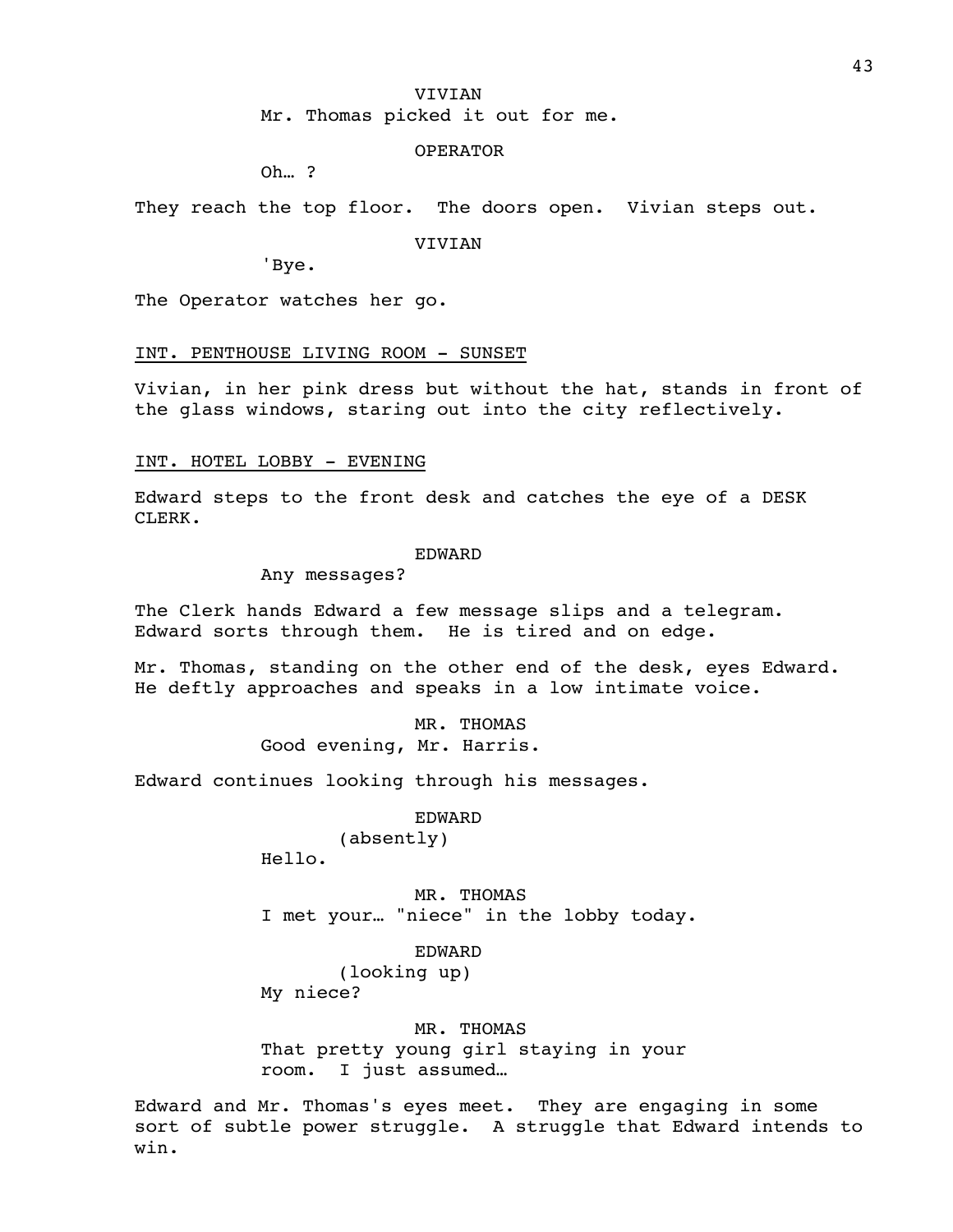I don't have a niece.

MR. THOMAS

Ah, my mistake.

EDWARD That pretty young girl in my room is a prostitute.

Mr. Thomas can't think how to respond.

EDWARD Do you have a problem with that?

MR. THOMAS

(softly) No, sir. Have a good evening.

Mr. Thomas bows slightly and walks away. Edward watches him go and turns back to the hotel Clerk, suddenly in a good mood.

EDWARD

Have some champagne sent up. And a cheese tray or something. Maybe a pâte and some bread. A large bottle of mineral water. And strawberries.

# INT. PENTHOUSE LIVING ROOM - NIGHT

Vivian is sitting demurely on the couch when Edward comes in from the hall. She stands up and smoothes her dress anxiously.

VIVIAN

Do you like it?

Edward strolls down the steps to the living room, studying her. He smiles.

EDWARD

It's lovely.

Vivian sighs with relief.

VIVIAN I had my hair done. I hope that was okay.

EDWARD

Yes. I like it.

Edward gives her a quick kiss and sits down in a chair, exhausted. He loosens his tie and uses one foot to try to slide the shoe off the other. It's stuck. He reaches down to untie the shoe, but before he can Vivian practically throws herself at his feet.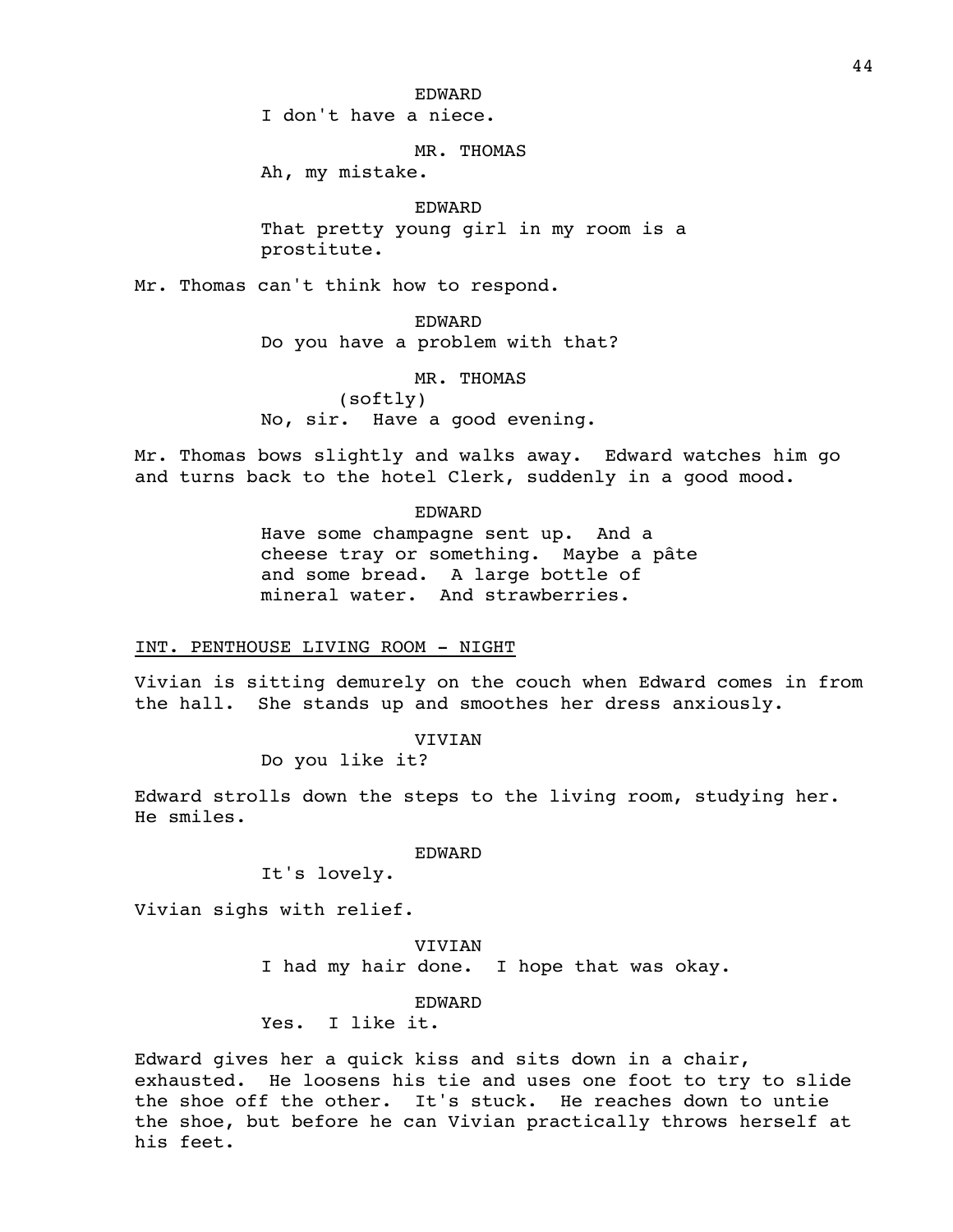### VIVIAN

Here, let me help you.

Vivian kneels at his feet and unties his shoes. She pulls them off and sets them down next to the chair.

# VIVIAN

Socks too?

EDWARD That's alright. My feet were just swelling up. (pause) I had an interesting talk with the hotel manager downstairs.

> **VIVIAN** (looking down)

Oh.

Edward takes Vivian's chin in one hand and raises her head. He looks into her eyes.

# EDWARD

Listen to me. I don't know what happened with you two, and I don't care. I'm paying a bundle for this room and I expect to be treated with respect. That includes you. If anyone hassles you, or makes you feel uncomfortable, you tell me. I'll see that they're fired promptly. That includes Mr. Thomas. Understand?

VIVIAN

(happily)

Yeah.

#### EDWARD

I don't care whether you're a prostitute, my wife, my niece or the First Lady. As long as you're my guest, the people in this hotel will treat you like a queen. Alright? If I have to, I'll buy the hotel and burn it down to prove my point.

Vivian smiles brightly. He lets go of her chin and relaxes in his chair.

### EDWARD

Now, it looks like you did some shopping…

Vivian reaches over to the end table and picks up a pile of credit card receipts.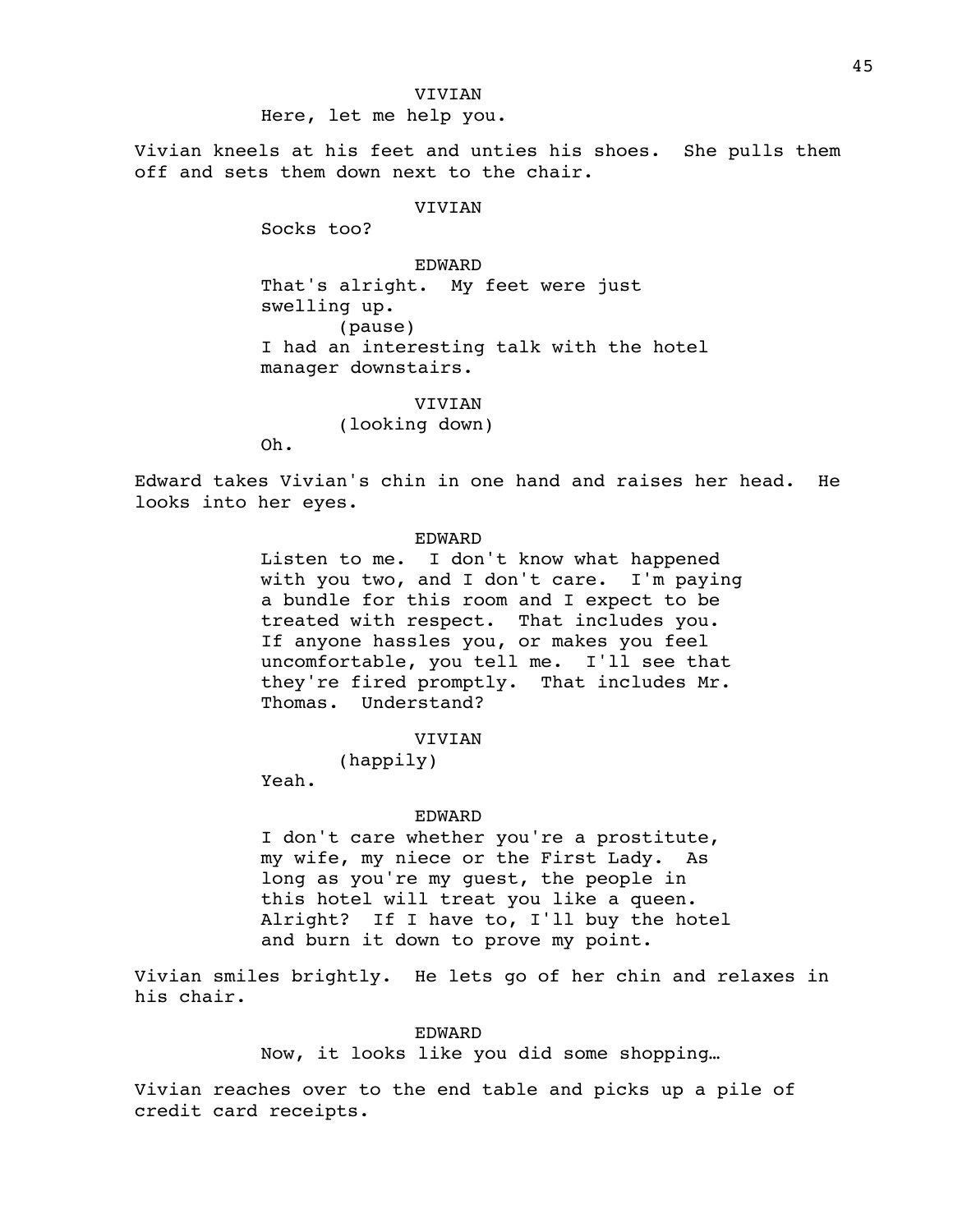# VIVIAN

I saved all the receipts. I bought three dresses and some other stuff. That hat over there goes with this dress.

#### EDWARD

Only three dresses?

# VIVIAN

Well, I didn't figure I'd be going out a lot. And clothes are so expensive around here. Two of them were on sale, but even then it all came to eight hundred and fifty seven dollars. I could have done better at Sears or something but…

EDWARD

That's fine. You could teach Cindy a lesson in saving money.

# VIVIAN

(eagerly) You want to see what I bought?

Edward couldn't care less, but he decides to indulge her.

EDWARD

Yes, I'd love to.

Vivian jumps up, runs to the couch, and picks one of the boxes she brought home. She opens it to reveal a long mint green dress.

She unzips her dress and pulls it off. Underneath she is wearing a soft pink teddy. She picks up the green dress and starts to put it on.

#### EDWARD

New underwear too?

Vivian stops pulling up her green dress. She lets it drop to the floor and models the teddy.

# VIVIAN

Yeah, like it?

#### EDWARD

Very much.

#### **VIVIAN**

Good, I got another one that matches this dress.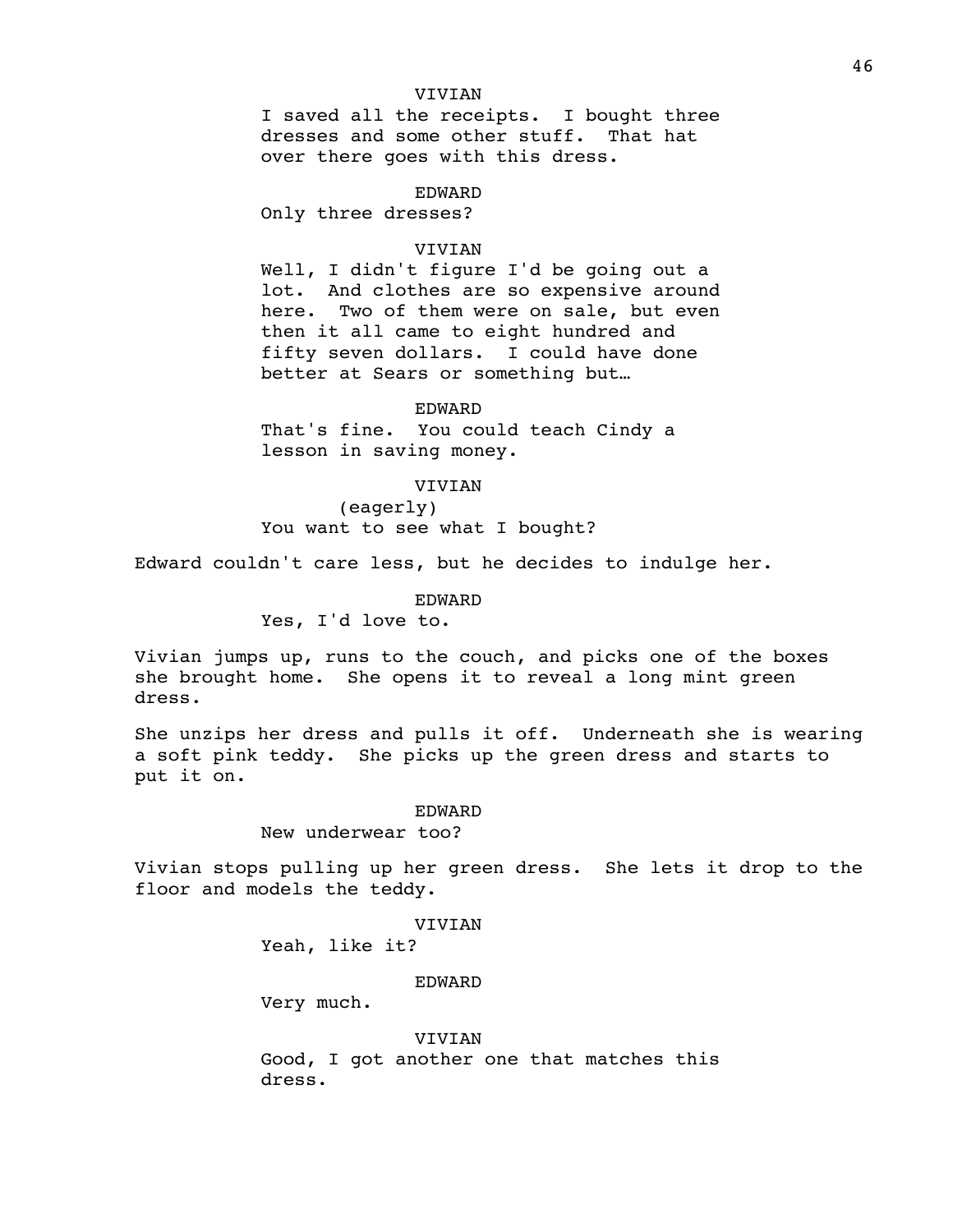She steps out of the green dress and runs over to a bag containing some underwear. She throws off the pink teddy and puts on the green one.

#### VIVIAN

And I got a white one too, for my yellow dress. I couldn't find a yellow one.

She holds up the white teddy.

VIVIAN I kinda thought they were sexy. But classy too…

#### EDWARD

Yes.

The front door chimes.

#### EDWARD

That's Room Service.

# VIVIAN

(joking) Maybe I should answer it in my teddy. Give him a thrill?

#### EDWARD

Let's not.

VIVIAN (embarrassed) No. I wasn't going to. I was just kidding.

Vivian pulls on the mint green dress. She zips it up and darts up the steps to the door. She pulls the door open to reveal a BELLBOY with a tray of food.

> **VIVIAN** Come on in. Put it down there.

The Bellboy carries the tray down the stairs. He sets it down and returns to the door. Without getting up from the chair, Edward hands him a five dollar bill as he passes.

After he has exited, Vivian shuts the door.

Edward wearily gets up and walks over to the tray of food. He pulls the champagne from the bucket and pops the cork. He pours a glass for Vivian. He opens the mineral water and pours some into a champagne glass.

As Vivian comes down the steps Edward hands her the champagne. Vivian takes it. Edward holds up his glass of water.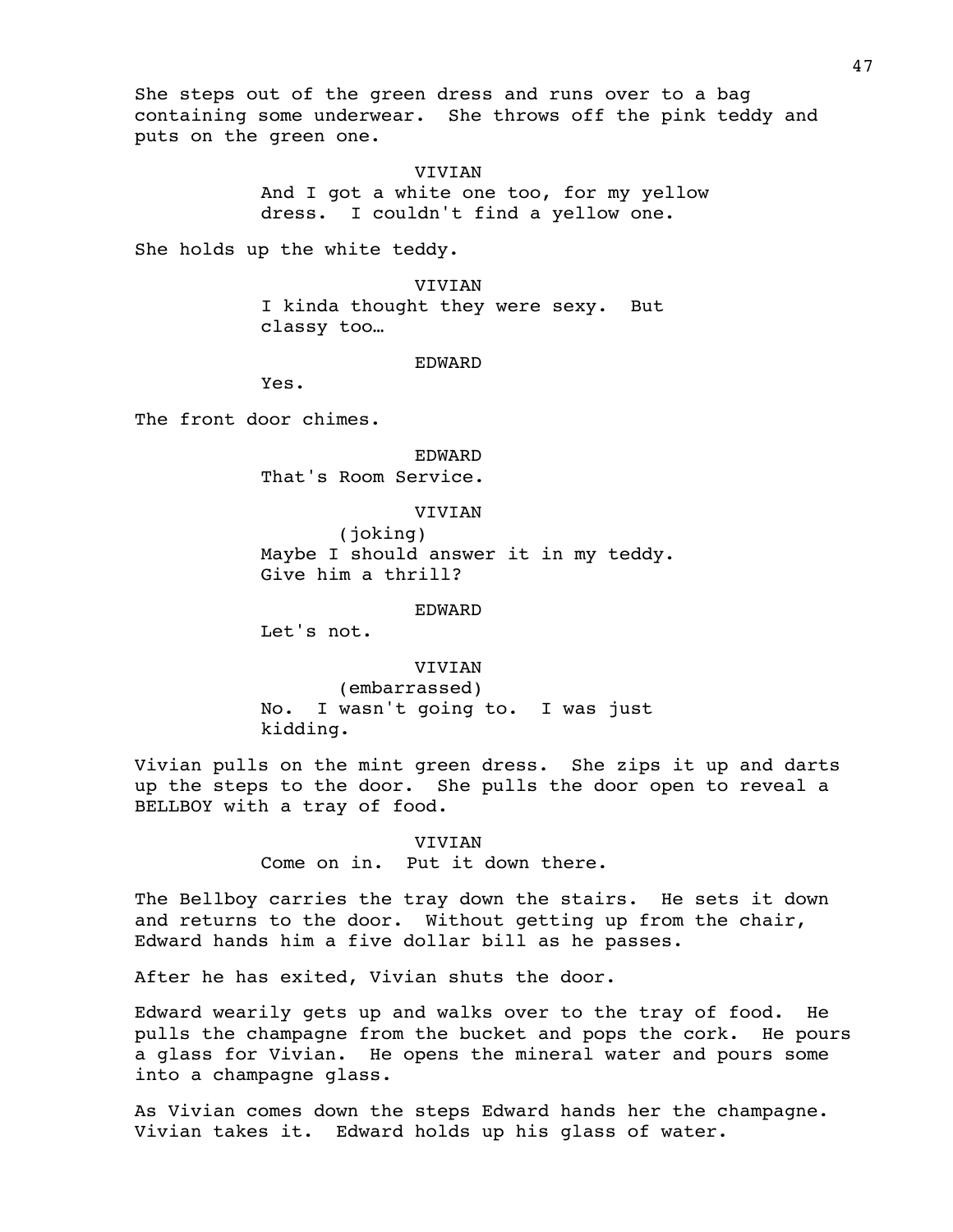Cheers.

They clink their glasses together. Vivian takes a long swallow of champagne.

#### VIVIAN

I'm starting to like this stuff. Let me show you the yellow one.

She returns to her clothes and puts it on. It has a conservative, almost businesslike look to it.

# **VIVIAN**

Like it?

Edward carries the bottle of champagne over to her and refills her glass. He kisses her.

> EDWARD I like it. I'm pleased.

VIVIAN Great. Now I'll show you the good stuff.

EDWARD

The good stuff?

### VIVIAN

(between champagne sips) Well, I figured you weren't going to be taking me out a lot, so I figured what I really needed was some sexy lingerie for when I was in.

Vivian moves over to another set of boxes. She pauses and eyes Edward suggestively.

> VIVIAN Why don't you relax while I show you?

Edward sits down.

MONTAGE OF VIVIAN'S OUTFITS

As Edward sits in the chair Vivian changes from outfit to outfit.

She slides up to him in a sexy long white lace and silk nightgown. She does a turn so he can see it. He smiles. Vivian tosses the nightgown into his lap as she tries on something else.

She takes a long sip from her champagne glass as she shows him a sexy pair of red tap pants and matching camisole.

Edward refills her glass as she shows him a black corset and long stockings.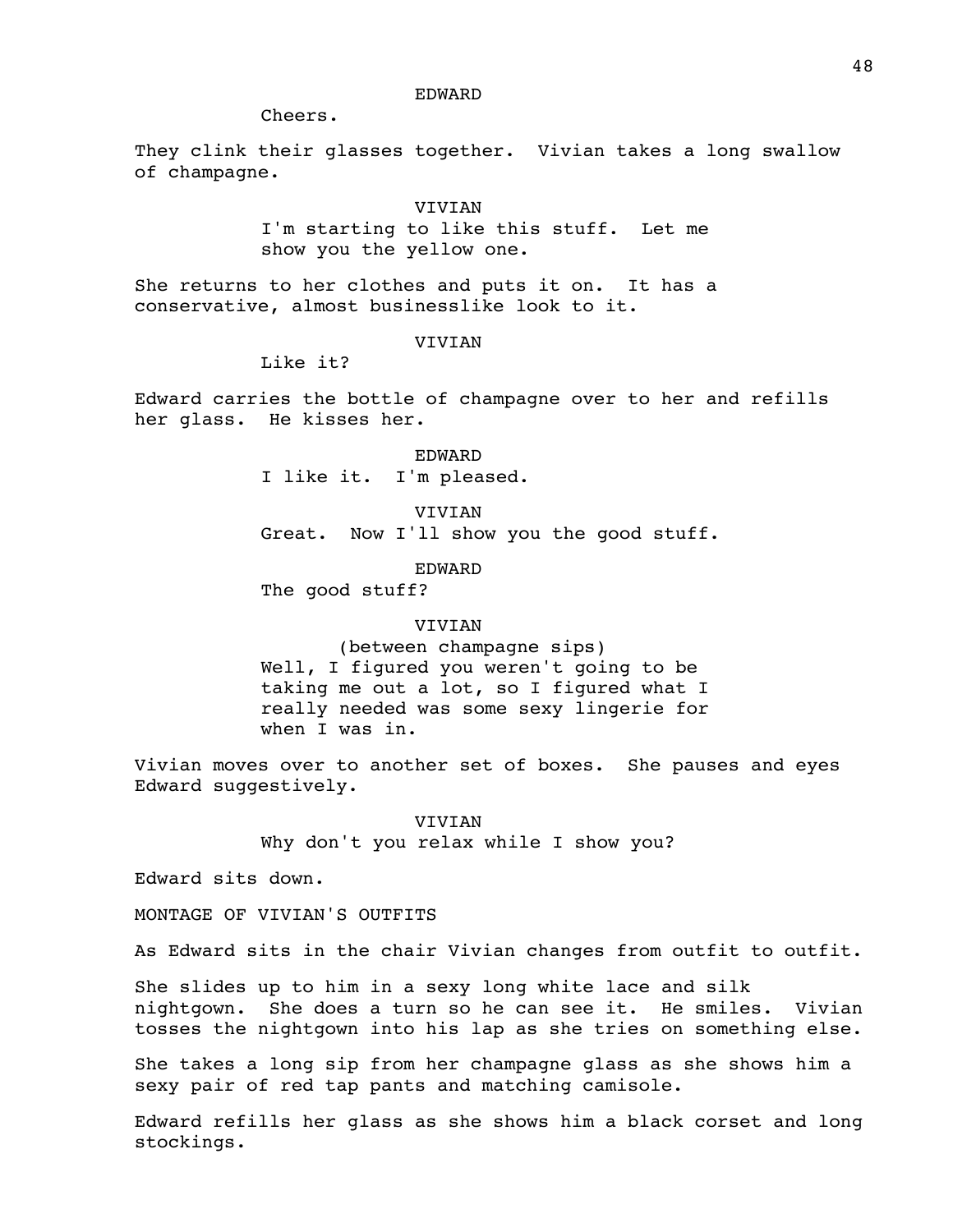Vivian tosses the stockings onto Edward. He is accumulating a pile of lingerie on his lap.

Vivian comes up to him in a short bright pink nightie. Very drunk, she sits on his lap and finishes off the last of her champagne. She lets the glass drop to the carpet and kisses him.

### INT. BEDROOM - NIGHT

Edward carries a drunk Vivian into the bedroom and gently lays her out on the bed.

### VIVIAN

Did I do good?

Edward rolls her into the covers.

EDWARD

Yes.

He takes off his coat and shirt.

VIVIAN I got most of it at this great sale. A lot of it's polyester, but that white one is real silk.

Edward pulls off his pants and climbs into bed with her. She pulls him into her arms and snuggles up to him drunkenly.

> VIVIAN It only cost around two thirty-five.

EDWARD You did very well.

VIVIAN (a little worried) Are you going to let me keep it all?

EDWARD

Yes. It's yours.

Vivian's eyes light up. She kisses Edward warmly.

DISSOLVE TO:

# INT. LIVING ROOM - DAY

Vivian and Edward eat breakfast at the living room dining table. Vivian is dressed in one of her sexy nightgowns.

> VIVIAN What do you do all day while you're gone?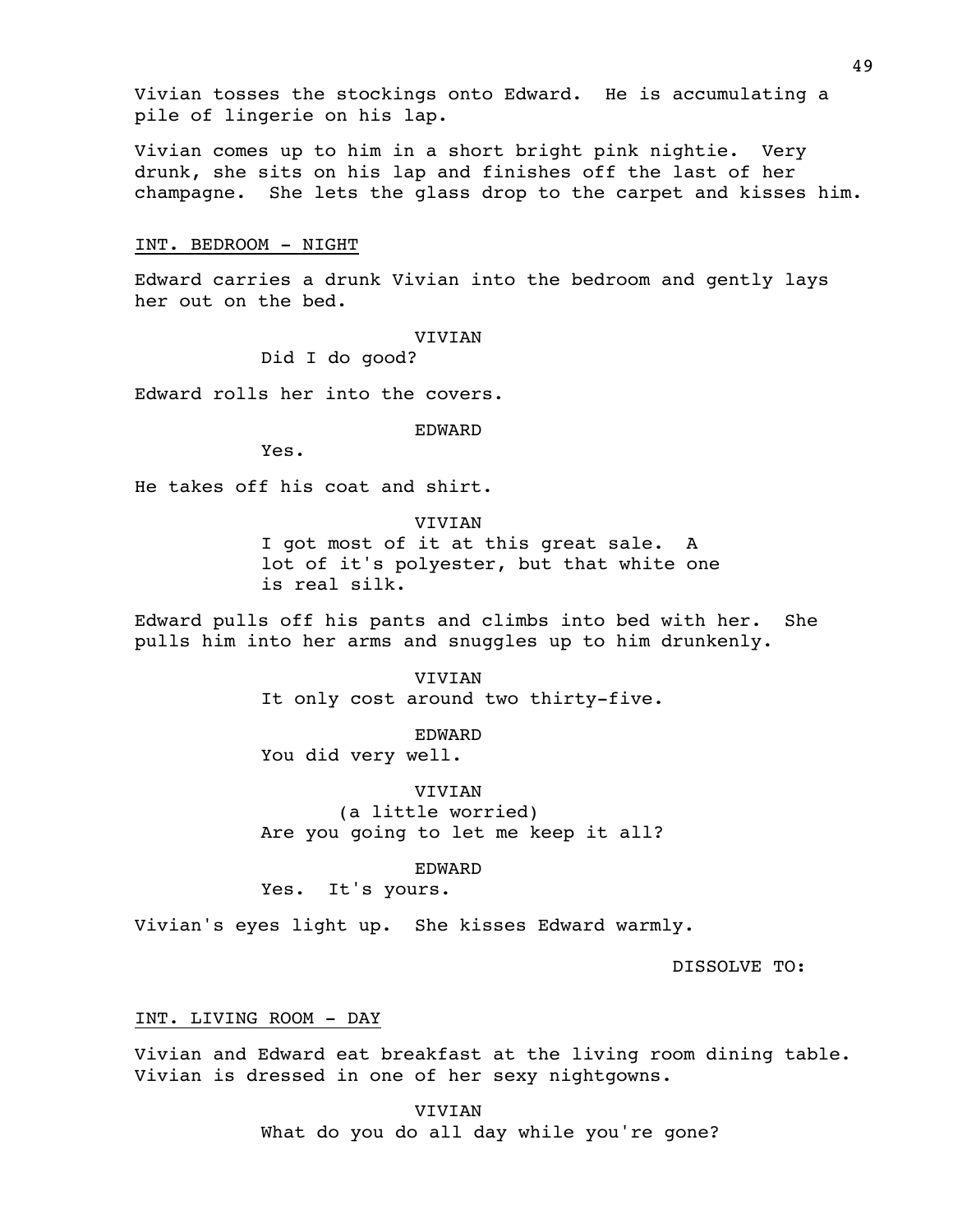Meet with lawyers and stockbrokers. Read financial reports. It's pretty boring.

#### VIVIAN

What's it for?

EDWARD I'm acquiring a company.

VIVIAN What kind of company?

EDWARD

It's called Kross Enterprises. It used to build ships. Nowadays it doesn't do much of anything.

# **VIVIAN**

Why would you want it?

Edward takes a sip of his orange juice and looks at Vivian sideways.

EDWARD

Are you really curious?

VIVIAN

Yeah.

### EDWARD

All right. Warn me if I bore you. Twenty years ago Kross was a huge corporation, and even though they're almost bankrupt today, they still have millions in assets. Real estate, equipment, pension funds. Things that can be liquidated to generate cash. You understand?

**VIVIAN** 

What are pension funds?

# EDWARD

That's cash invested in various accounts to pay worker's retirement and health benefits. Sometimes it's hard to get at. But with good lawyers you can usually strip them down since only part have been contractually promised to the employees. Anyhow, we figure Kross is worth about 400 million. We hope we can acquire it for between two and three hundred million. No matter what, I'm going to make a profit. The question is how large.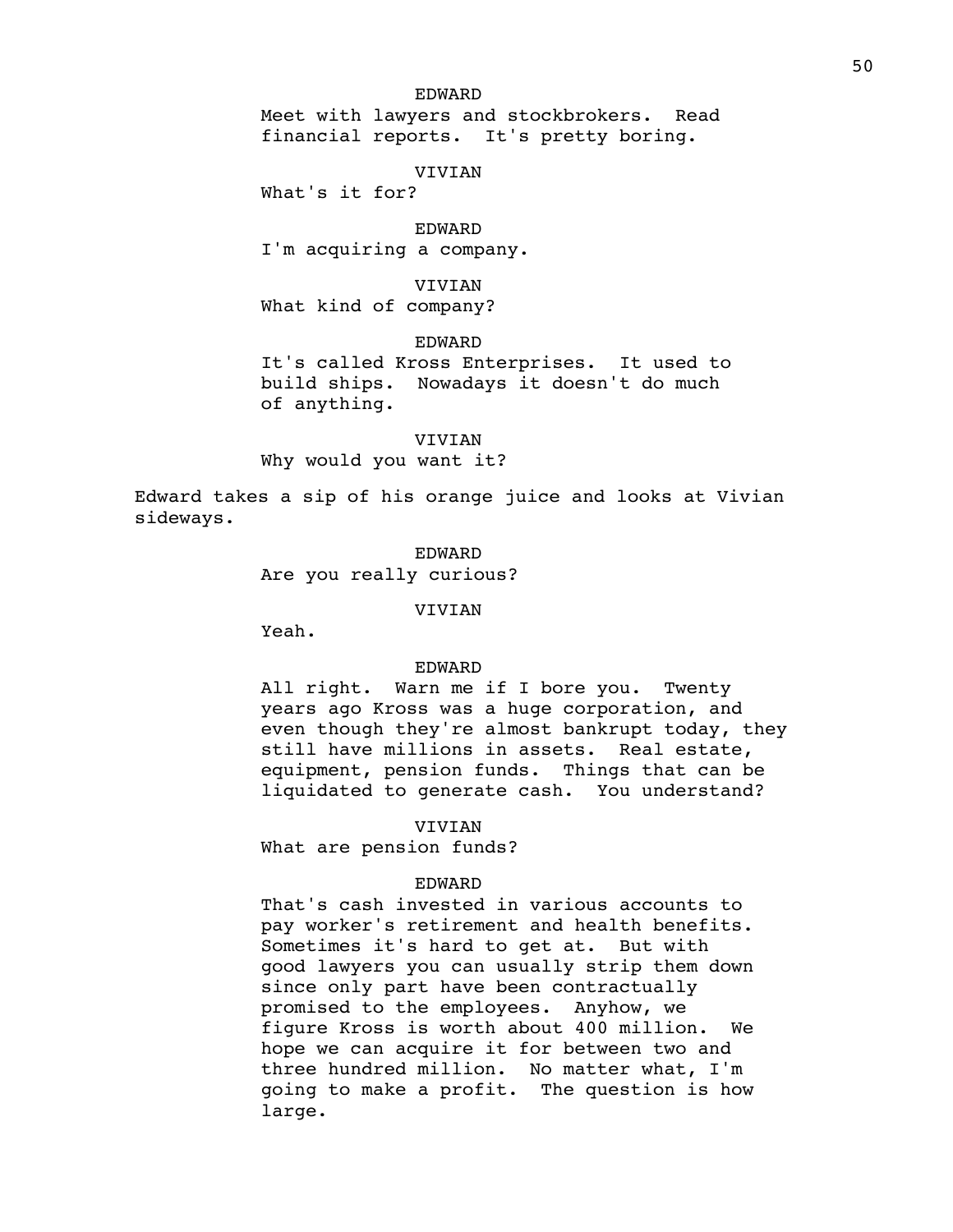# VIVIAN

(thinking hard) If it's worth that much money, why doesn't somebody else try to buy it?

### EDWARD

Try is the key word there. People have tried. But not everyone has a hundred million to toy around with like this. And I know of assets the corporation owns that other people aren't aware of. It's worth more than most people think. Besides, the company management isn't particularly happy about being sold, because they'll be out of a job.

#### VIVIAN

Oh.

# EDWARD

I wouldn't lose any sleep over them. They got the corporation into the mess it's in now.

# **VIVIAN**

So you can make all that money just by buying it and then selling everything?

EDWARD Something like that.

#### VIVIAN

(admiringly) What a racket!

EDWARD

(smiling)

Yes.

#### VIVIAN

So that's how you got rich? Buying companies?

### EDWARD

No. It's been passed down through the family. But I've doubled it in the last eight years. These are good days for making money.

#### VIVIAN

That's great.

Edward shrugs.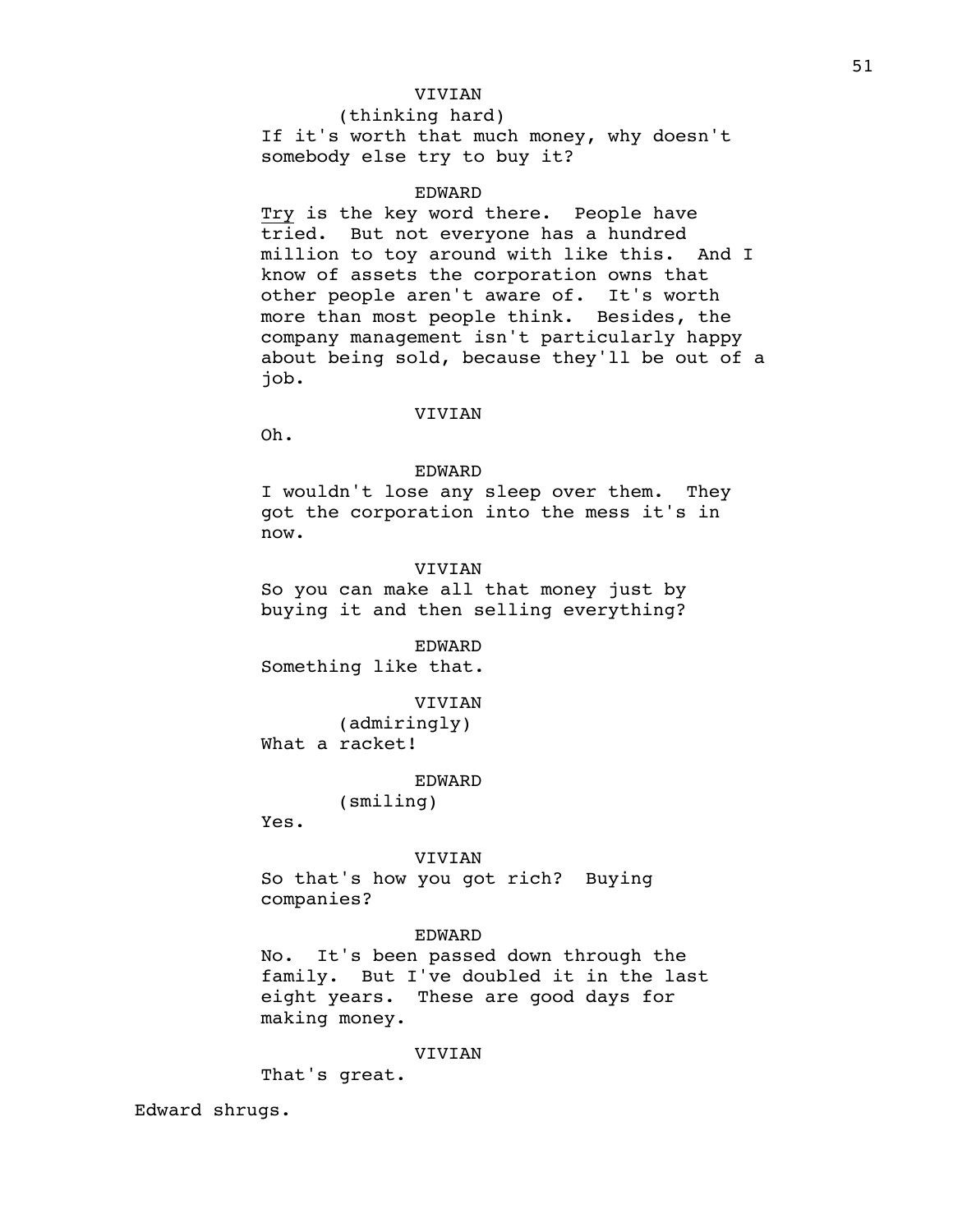I'm going to have to get dressed, I have a meeting at ten. Tomorrow I'll give you a lesson on short selling.

#### VIVIAN

Okay.

EDWARD You're a good listener. I like that.

He stands up and gives her a kiss on the cheek.

INT. LIVING ROOM - DAY

Edward, fully dressed, is standing at the front door as Vivian ties his tie. She finishes.

#### VIVIAN

There you go.

EDWARD How does it look? Do I need to check it?

**VIVIAN** 

No. I've got it down. It looks great.

They kiss.

#### EDWARD

I'll see you this evening.

He exits. Vivian stands by the door for a moment and then walks down the living room steps.

She opens a large cabinet in the wall that conceals a television. She switches it on and lies down on the couch.

DISSOLVE TO:

### INT. BROKERAGE HOUSE - DAY

Edward is being led through the corridors of a brokerage house by VANCE, a well-dressed young stockbroker.

VANCE

We can't buy any more stock without filing. I just can't conceal it any longer. We might hide it under another name for a week or two, but we could get into trouble later.

EDWARD No, no. Let's play by the rules. We'll just move quickly.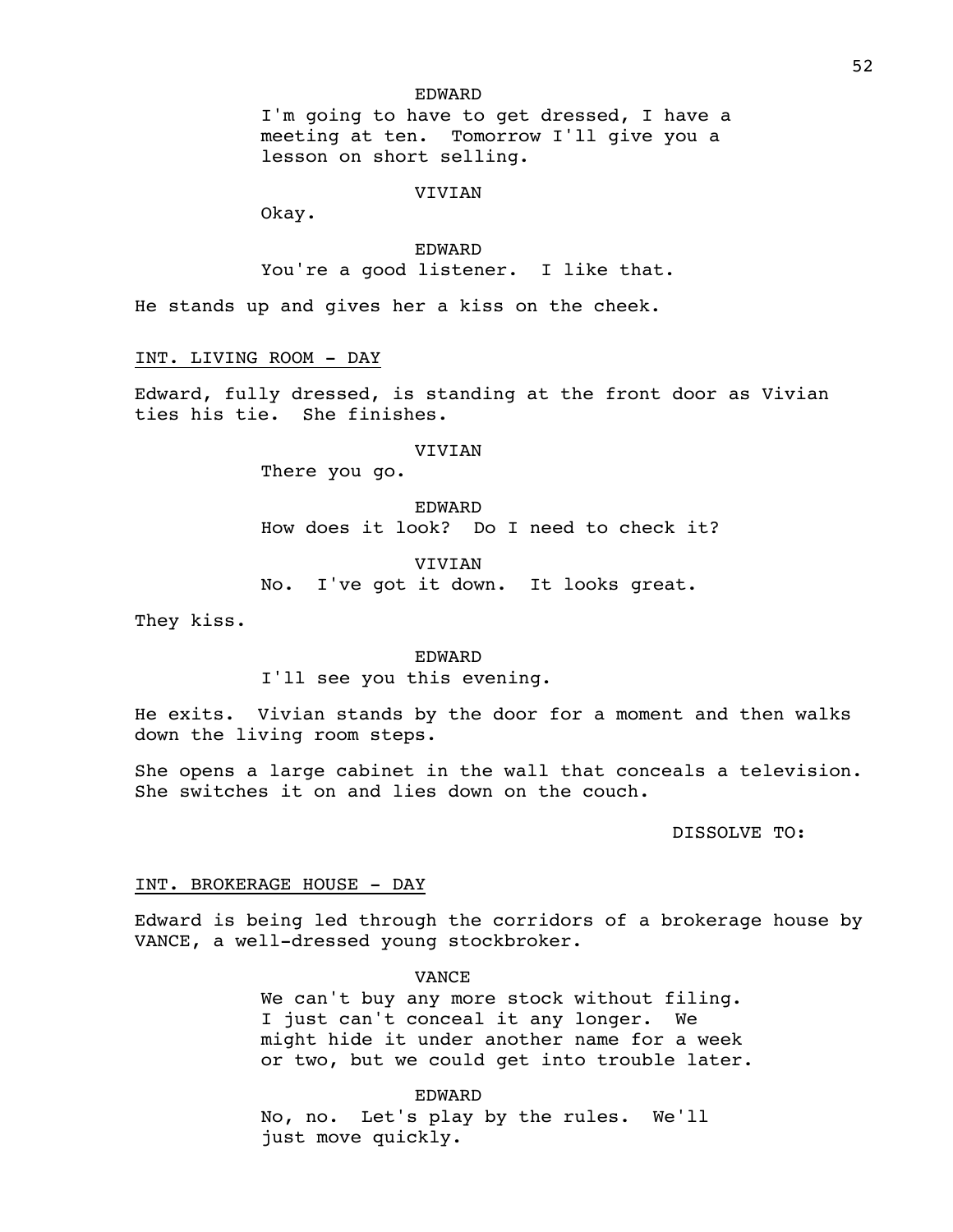Vivian is on the phone.

#### VIVIAN

How about hamburgers? Do you have any hamburgers? Great. And fries. And ketchup. Yeah. I'm in the penthouse. The penthouse on the top floor. Right.

# EXT. HELIPORT ON TOP OF SKYSCRAPER - DAY

Edward and Vance come out of a doorway on to the rooftop of a large skyscraper. There is a sleek corporate helicopter waiting on a landing pad. Edward and Vance lower their heads as they fight through the wind generated by the propellers.

As they near the helicopter, a young man in a business suit, JAKE, comes out to greet them. They all have to shout over the sound of the engines.

> VANCE Mr. Harris, this is Jake Conway. He's our top researcher. He'll be giving us the tour.

JAKE It's a pleasure, Mr. Harris.

EDWARD

Good to meet you.

They all climb into the helicopter. It takes off.

#### INT. LIVING ROOM - DAY

An empty plate that once held a hamburger sits on the dining room table.

Vivian is stretched out on the couch. She had been watching television for hours. She flips through the channels using a remote control. There's nothing on.

She turns the television off. She lays her head down on the couch and stares off into the distance, bored.

# INT. LOBBY - DAY

Vivian comes out of the elevator wearing her mint green dress. She strolls though the lobby on her way to the hotel dry goods store.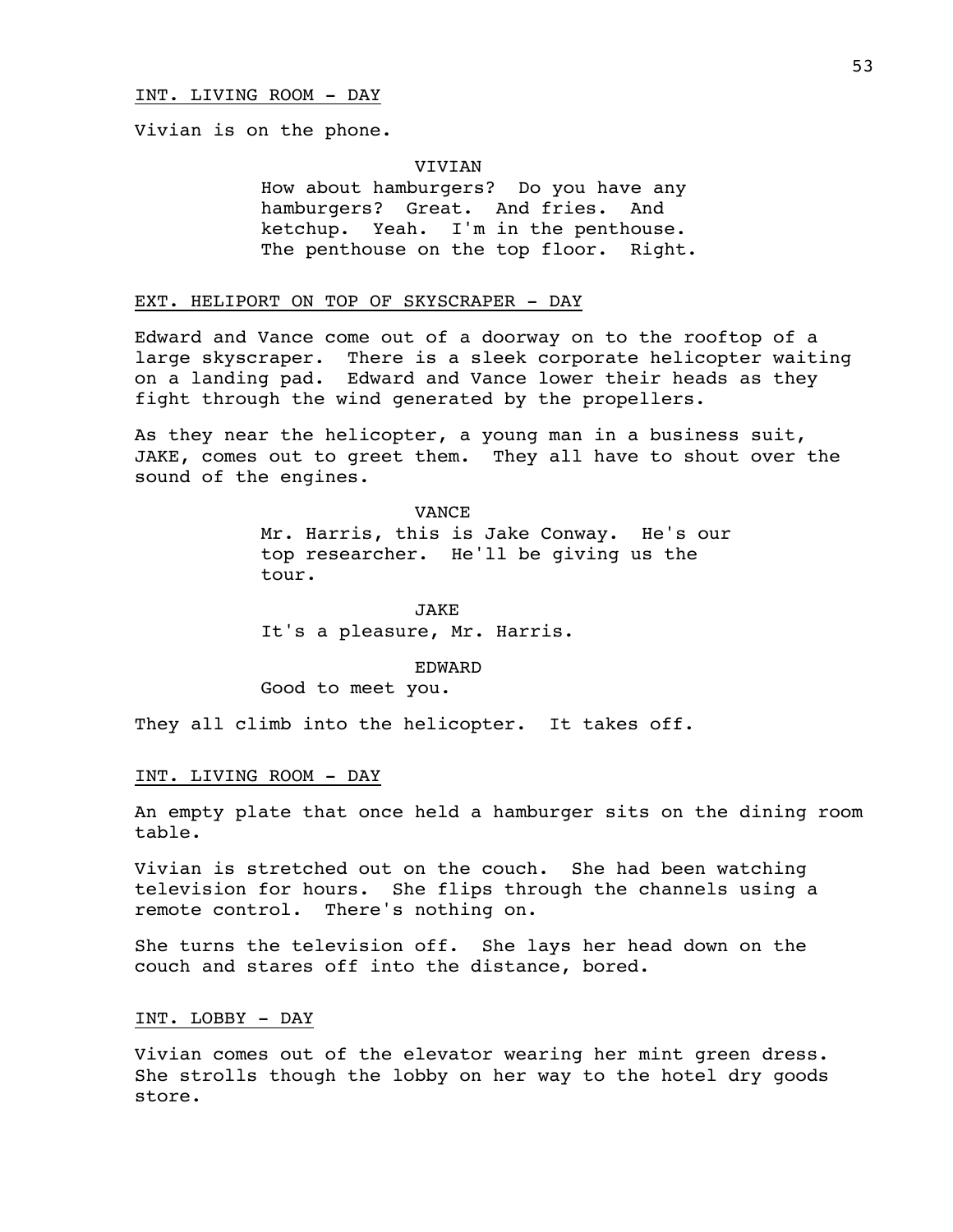She spots Mr. Thomas. With a wicked look on her face she walks up behind him and puts a arm on his shoulder.

#### VIVIAN

Hi. How are you?

Mr. Thomas looks at her uncomfortably.

MR. THOMAS

Fine. Hello.

VIVIAN How do you like my dress? Better? Hey?

MR. THOMAS It's very pretty. The color is very good on you.

### VIVIAN

Thanks. See ya.

She smiles brightly and saunters off. Mr. Thomas watches her go, more amused than annoyed at her.

INT. DRY GOODS STORE - DAY

Vivian buys a pack of cigarettes.

#### INT. BATHROOM - DAY

Vivian sits in the bathtub smoking a cigarette. It isn't satisfying. She tears off the filter and takes a few drags.

She gives up and tosses it into the toilet. She sinks into the tub.

> VIVIAN How the fuck am I going to last a week?

### EXT. PORT OF LOS ANGELES - DAY

A helicopter flies over the port.

# INT. HELICOPTER - DAY

They look over a huge shipyard as Jake describes it for Edward.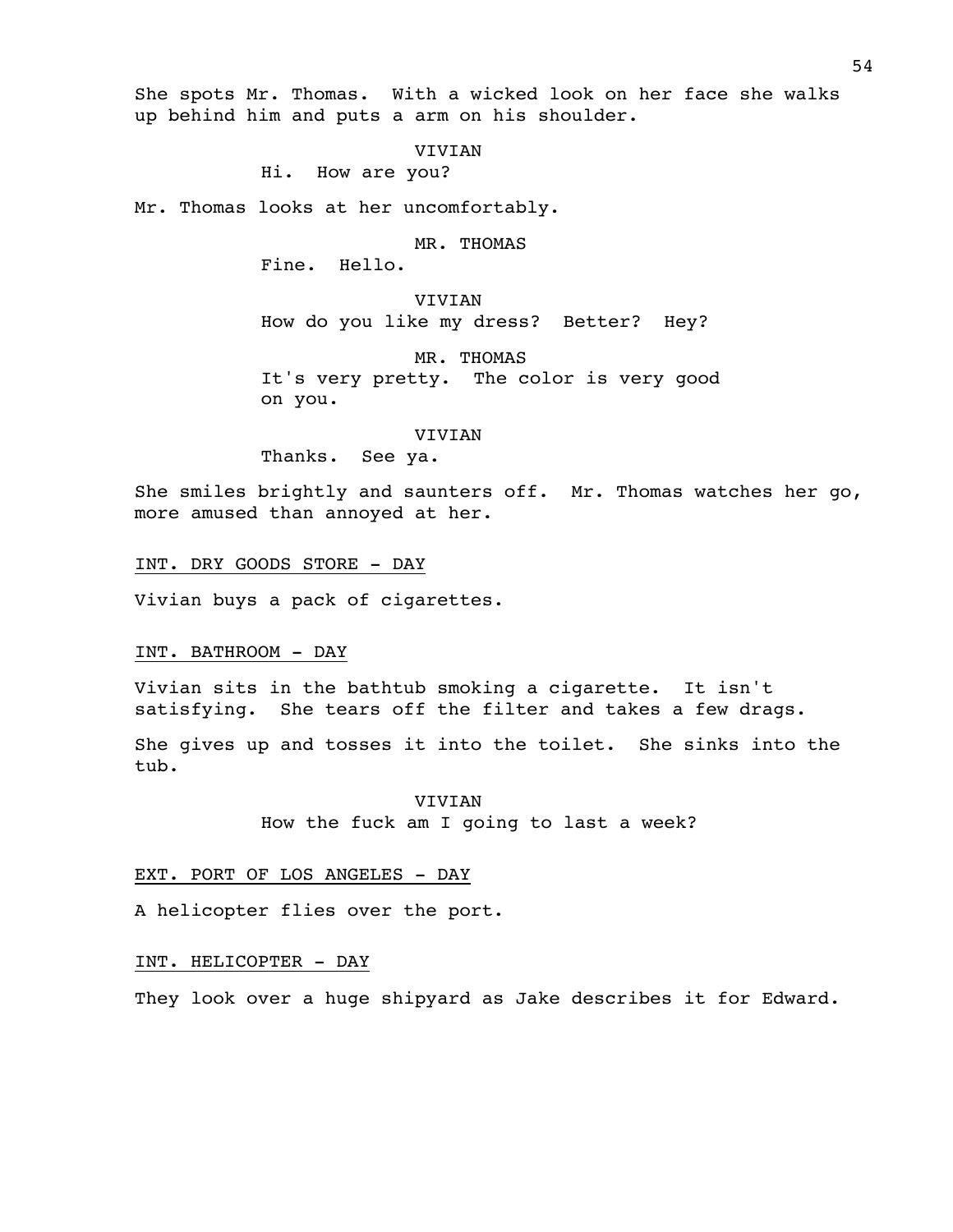This is the jewel in Kross's crown. Prime industrial property straddling the Port of Long Beach and Los Angeles. We can strip out all the heavy equipment. Some of the cranes are very valuable overseas. World War II stuff that nobody builds anymore because it costs too much. The Japanese are salivating for them.

Edward points toward one of the edges of the shipyard.

EDWARD

What's that long building over there?

#### JAKE

Waste processing plant. They don't use it anymore. Most of the yard we'll just level. The real estate possibilities are endless. In fact, I talked to a couple developers -- under the table, of course -- and they said we could…

EDWARD (cutting him off) You what?

# JAKE

(tentatively) I talked to some developers about the land.

### EDWARD

What kind of idiot are you? You don't talk to anyone about this but me!

JAKE

I'm sorry, sir. They're close friends; they'd never breathe a word…

Edward glares at Vance.

EDWARD

Where did you dig this moron up?

Vance angrily turns on Jake.

VANCE

He's absolutely right, Jake. That was an incredibly stupid thing to do.

EDWARD

You people are supposed to be professionals.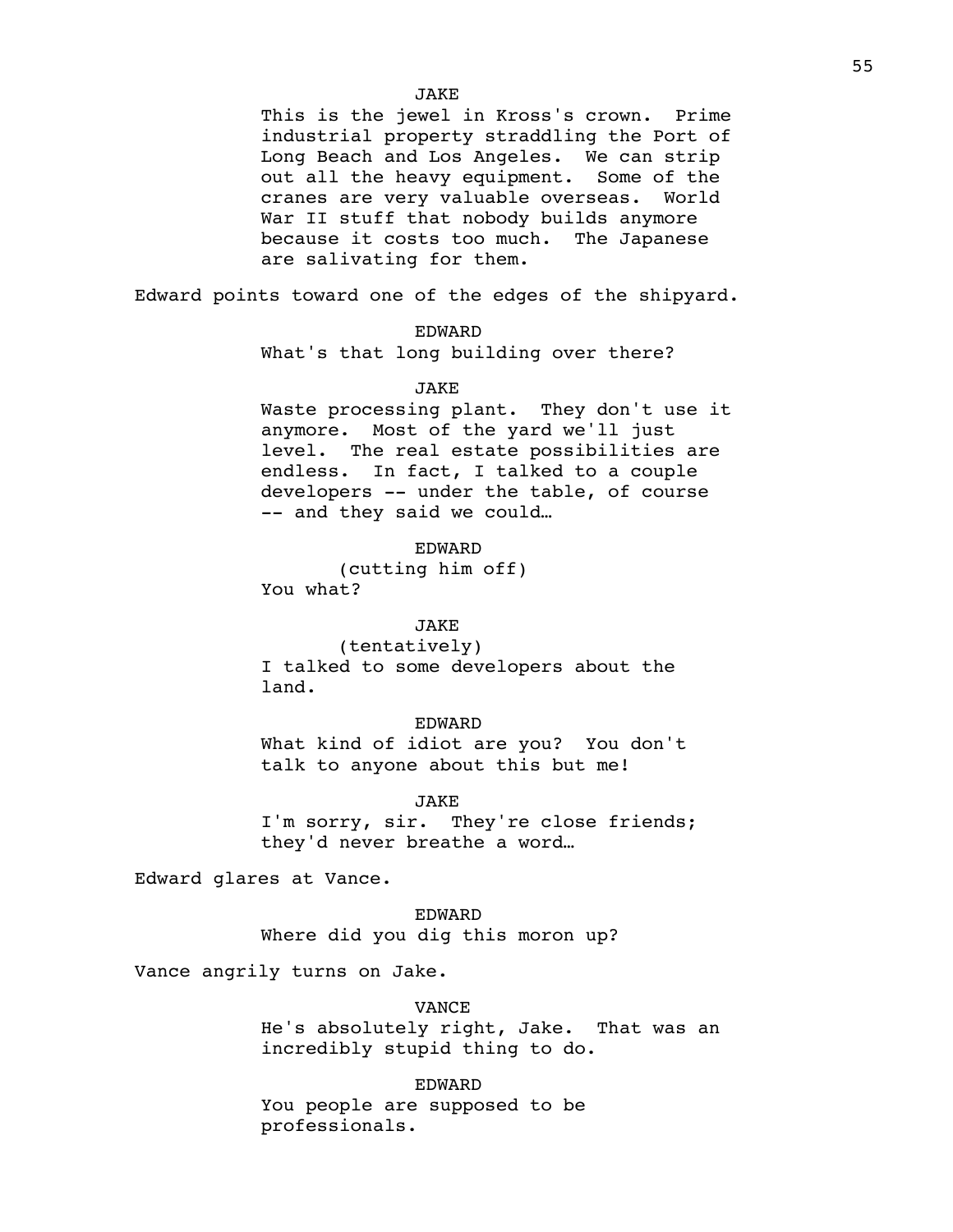#### VANCE

It won't happen again. I'll pull Jake off the project.

EDWARD No. Don't bother. He's probably already told everyone he knows.

JAKE I'm very sorry, Mr. Harris.

EDWARD

Forget it. Let's go up the coast. I want to look around.

# INT. BROKERAGE HOUSE MEETING ROOM - DAY

Edward, Vance, and Jake enter a large meeting room. Sitting at one end of a long conference table, piles of papers spread out before him, is WILLIAM, a crafty-looking lawyer with wire-rimmed glasses. Edward smiles broadly upon seeing him.

EDWARD

Bill! Where the hell have you been?

WILLIAM Working on your damned pension funds. I've found the angle. We can bleed them dry.

#### EDWARD

Yeah, if your boys at the brokerage don't leak the whole deal.

WILLIAM

Leak? What?

#### EDWARD

Skip it. Jake's going to be good from now on. Aren't you?

Edward gives Jake a friendly pat on the shoulder.

# JAKE

(quietly) Yes, sir.

### EDWARD

Listen, there's something you need to look into right away. There's a chemical treatment plant at that shipyard. I want you to see if the permits are still valid. And what kind of limits are on them.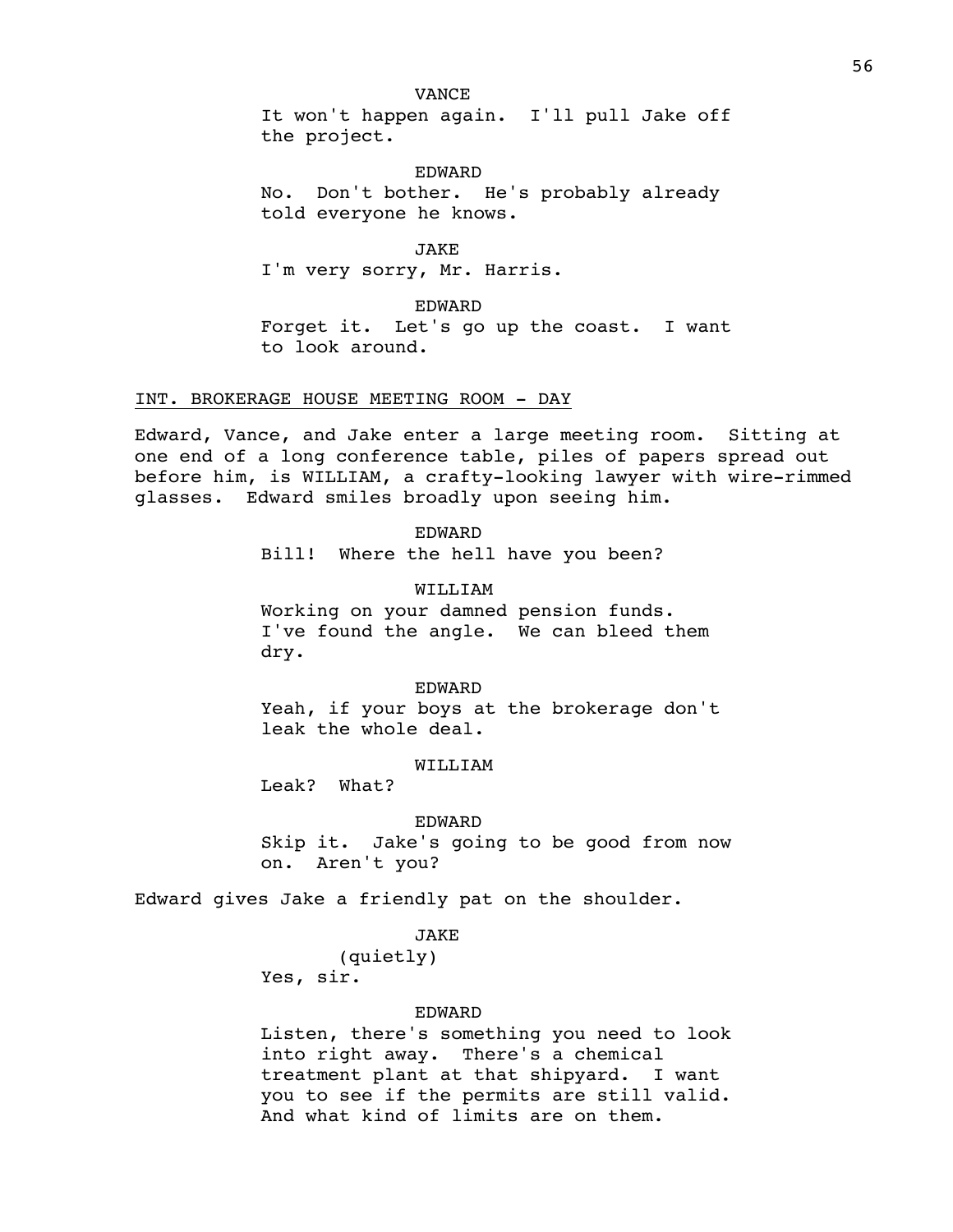WILLIAM

Treatment plant? What… oh! You son of a bitch! What a brain!

EDWARD Don't get too excited yet. Check the permits first.

Edward sits down next to William. He glances back at the other two men.

EDWARD

Thanks for the tour. Keep your mouths shut. I'll see you tomorrow.

BOTH

Yes, sir.

They exit. William glances at Edward quizzically.

WILLIAM What are you ragging them about?

EDWARD

Ask them. Where are we at?

WILLIAM

The Board knows we're after them. A call came down from Kross. He wants to talk to you alone.

### EDWARD

(laughing) About what?

WILLIAM

Your intentions.

EDWARD

Alright.

WILLIAM I don't think you should.

EDWARD

I wouldn't miss it for the world.

WILLIAM

I'll have to be present when you talk.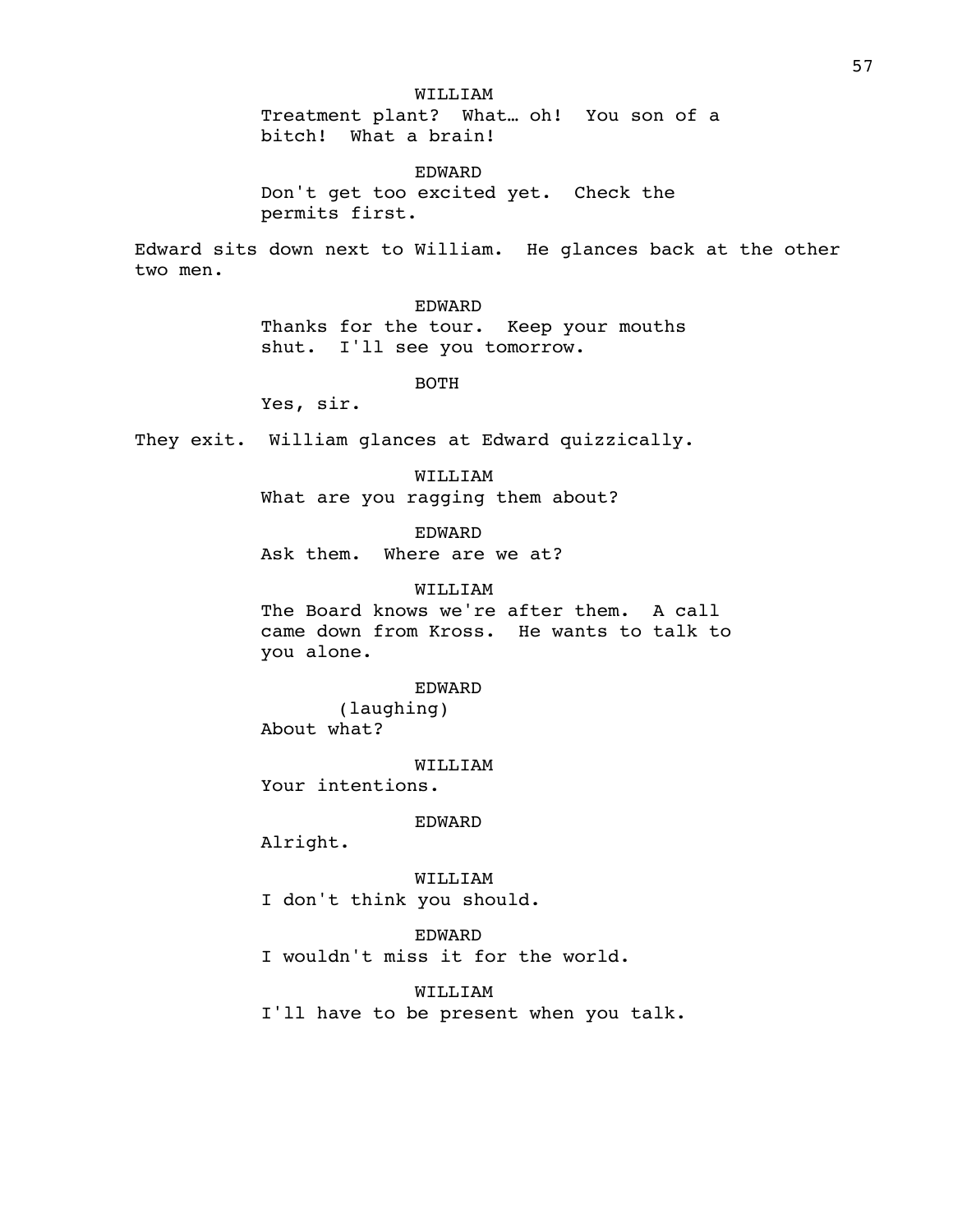No. Everyone knows you're my muscle. If the three of us sit down together then we might as well announce it in the *Wall Street Journal.* I'll meet him in public for dinner. Less suspicious. Tonight, if you can arrange it.

#### WILLIAM

I can. But you shouldn't go alone. He might claim that you tried to blackmail him or something.

EDWARD

I'll bring a girl. That'll keep it all on a friendly level.

WILLIAM That might do. You brought Cindy along?

### EDWARD

No, the little cunt's in New York. Pretending she's a model. World's only five-foot two-inch model. But I've got a little girl to keep me company while I'm here. She'll do for the evening.

### WILLIAM

Alright. I'll set it up.

### INT. LIVING ROOM - DAY

Vivian, dressed in a teddy, is dozing on the couch with the TV on.

The phone rings. Vivian wakes up with a start. She looks at it, unsure. It rings again. She debates whether to pick it up. It rings again.

Finally she picks it up.

VIVIAN

Hello?

EDWARD (O.S.) (firmly) Don't ever pick up the phone. Ever.

VIVIAN I'm sorry. I didn't know. You didn't tell me…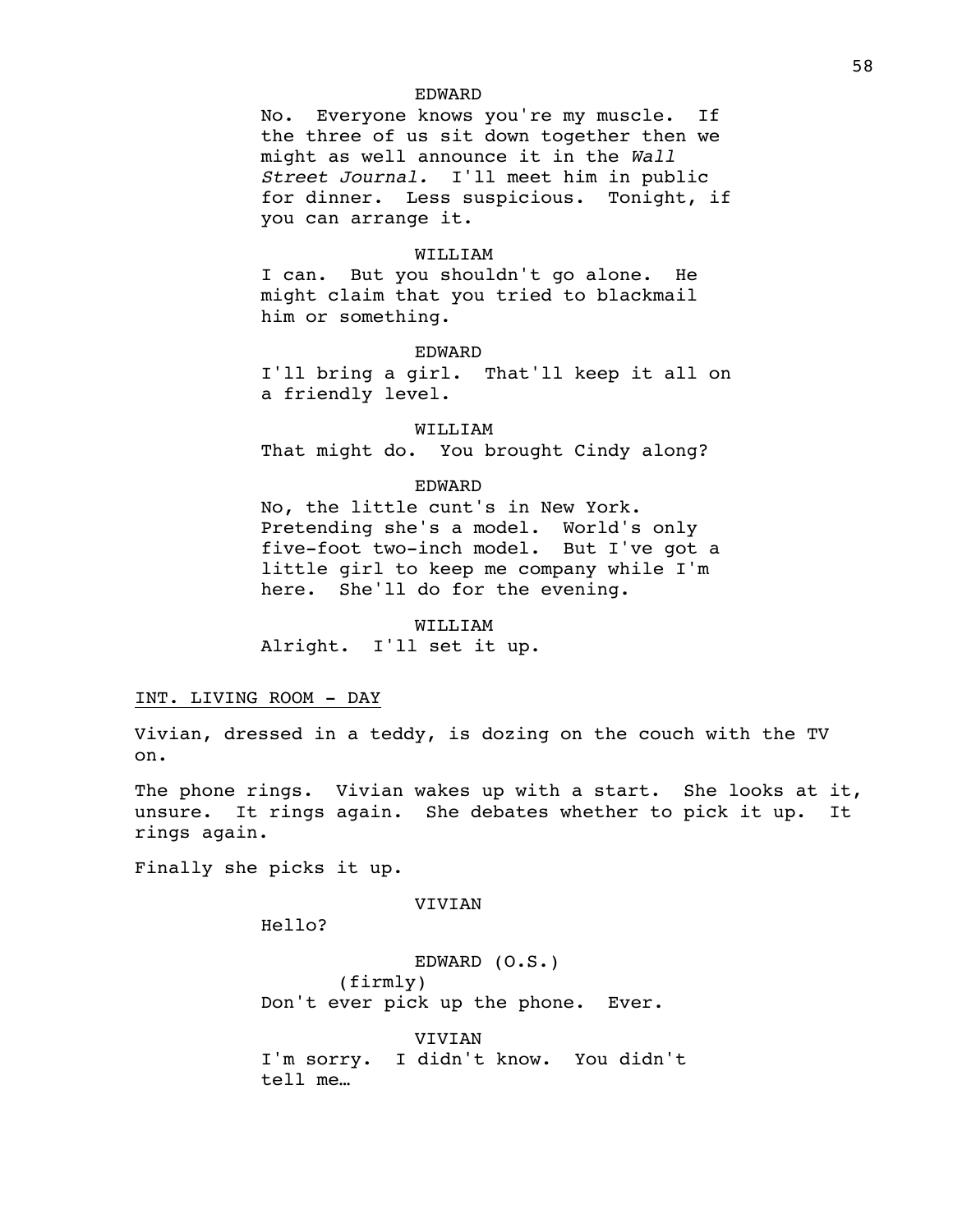It's alright this time. I needed to talk to you. But from now on, you don't ever answer it. Understand?

#### **VIVIAN**

Yes.

# EDWARD

We're going out to dinner tonight. I want you to look your best. I don't think you have any clothes that will do. Go buy something a little more formal. Something dark and low cut. But tasteful. Spend whatever you have to. If you don't know what to get, tell the salesgirl you're dining at Rex. And have your hair done. We're a little pushed for time so I'll meet you in the lobby at seven forty-five. 'Bye.

# VIVIAN

'Bye.

Vivian slowly sets the phone down.

# INT. DRESSING ROOM AT SAKS - DAY

Vivian is in a private dressing room as Bridget helps her squeeze into a tight-fitting black evening dress.

Bridget tugs upward on the sides of the strapless dress and shakes it a bit to get Vivian's breasts in place.

> **BRIDGET** There we go. Take a breath.

Vivian sucks in and Bridget zips up the back. Vivian steps over and looks at herself in a mirror.

### BRIDGET

# Your uncle will like this.

A sheepish look spreads across Vivian's face.

VIVIAN

He's not really my uncle.

Bridget shrugs.

#### BRIDGET

They never are.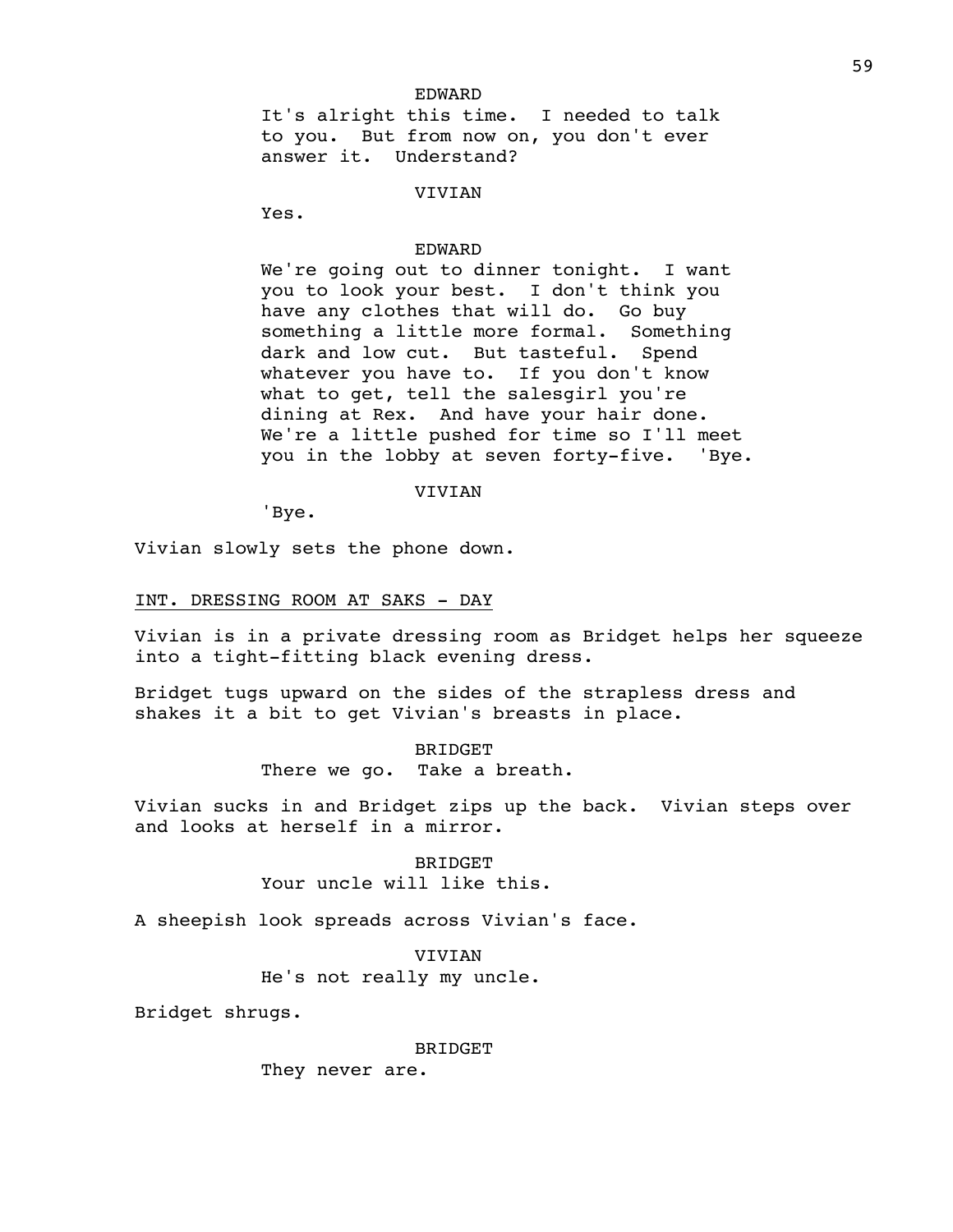INT. HOTEL LOBBY - NIGHT

With her hair done up and bound with a string of imitation diamonds, Vivian looks elegantly sexy in her black evening dress. The only thing spoiling the picture as she waits in the lobby is the sloppy way she drags on a cigarette.

She gets more than a couple of admiring glances from male hotel patrons. She spots Mr. Thomas standing behind the check-in counter and crosses to him.

**VIVIAN** 

(nervously) How do I look?

Mr. Thomas smiles politely.

### MR. THOMAS

Stunning. But Miss Vivian, it really isn't necessary for me to approve every outfit you wear.

Vivian puffs away on her cigarette.

VIVIAN I'm just shaking 'cause Edward is taking me to this really fancy place. The Rex? Is that a nice place?

The ashes from Vivian's cigarette fall to the carpeted floor. Mr. Thomas winces. He slides an ashtray toward her.

### **VIVIAN**

Oh sorry.

She stashes out her cigarette in the ashtray.

MR. THOMAS It's a very nice restaurant.

VIVIAN Do I look okay for it?

MR. THOMAS You look fine. Mind what fork you use.

### VIVIAN

(absently)

Yeah…

She spots Edward entering the lobby. He gestures for her to come to him.

VIVIAN

Got to go. 'Bye.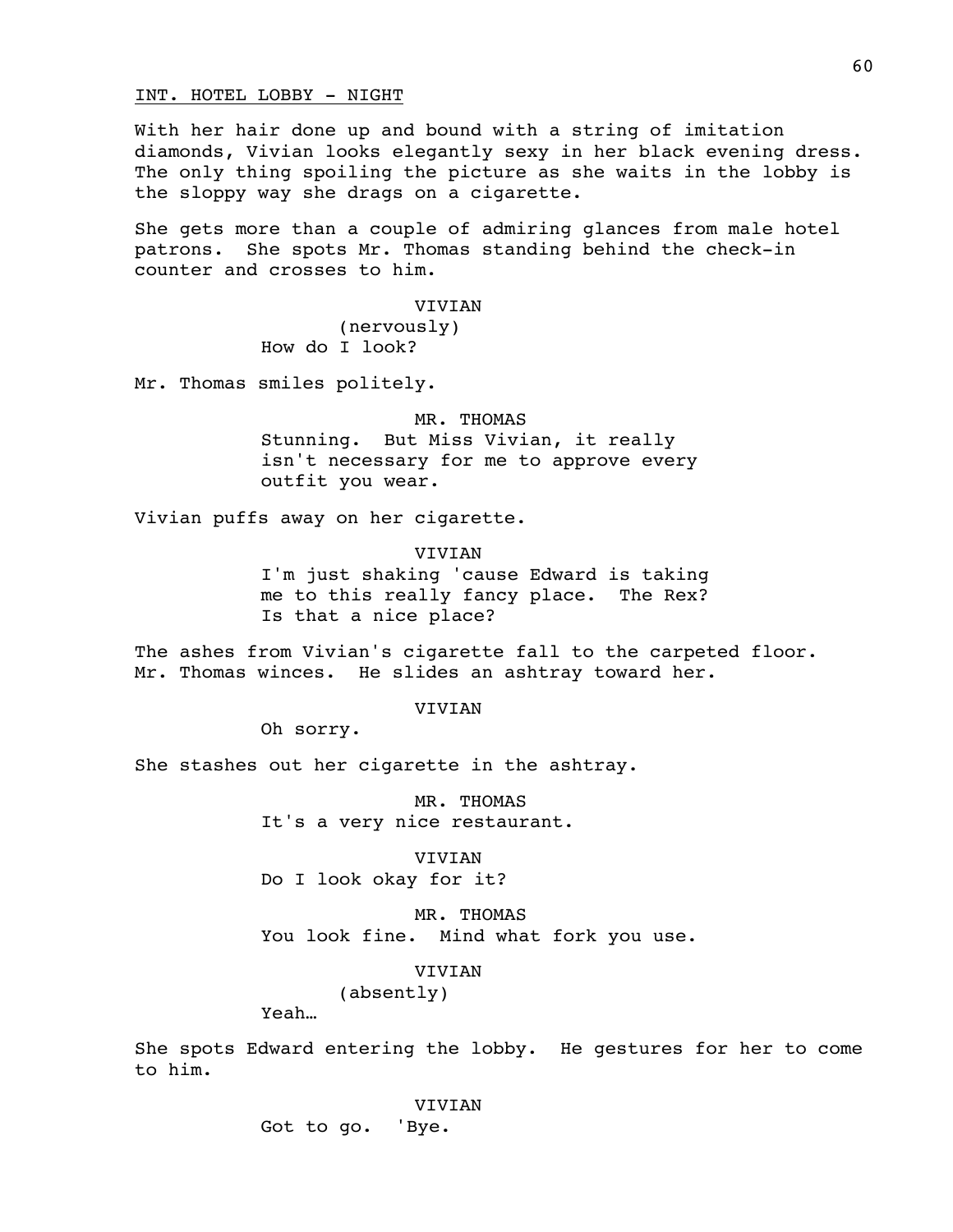She quickly crosses the lobby toward him. As she does, her face sours as a thought comes to her.

VIVIAN

Fork?

INT. REX RESTAURANT - NIGHT

An array of different forks are neatly lined up on the tablecloth next to Vivian's salad plate. She stares down at them.

> EDWARD (O.S.) I'll be happy to look into it for you. To be honest, I don't know if we've bought any of your stock.

Edward sits across the table from Vivian. He selects the last fork on the left of the plate and begins eating the salad.

> KROSS (O.S.) Don't play any fucking games with me, Harris. You know damn well what stock you have and what you don't.

Sitting next to Vivian is JAMES KROSS, in his early 70's, a bulky self-made millionaire industrialist. In his youth he was foreman in a steel mill and during World War II pioneered the use of welding instead of riveting in the construction of war ships. But age is beginning to take its toll on him. His skin is unhealthy looking and his large hands sometimes tremble when he speaks.

He picks up the fork closest to his plate and starts to pick at the salad.

> KROSS I know you have control over at least twenty percent of the stock.

> > EDWARD

(calmly) Then call the S.E.C.

Vivian glances back and forth between Kross and Edward's forks, trying to figure out which one she should use. Does each person use a different one?

> KROSS If you push me I might.

> EDWARD (politely) Are you threatening me?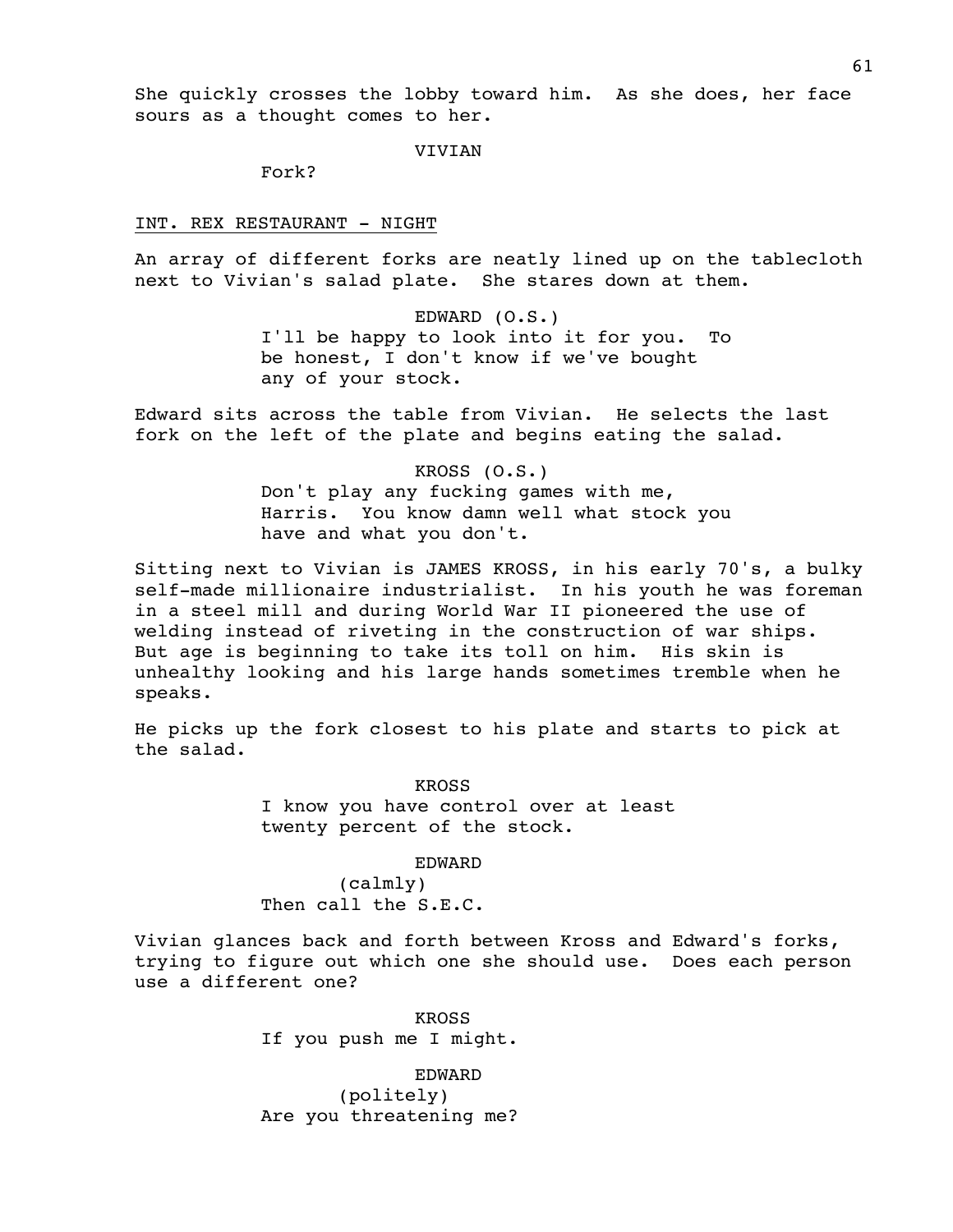Edward notices Vivian out of the corner of his eye. She looks at him helplessly. He studies her curiously.

KROSS

You might have some explaining to do. Those guys are tired of parasites like you jerking them around.

As he talks, Edward eyes Vivian and gently taps his finger to the empty spot where his fork had been. Vivian gingerly picks up that fork from her setting. Edward winks at her. She starts to eat.

### EDWARD

Really, Mr. Kross. I don't think we have anything to talk about. Maybe you should see my lawyer.

### KROSS

I came here to talk to you. Not to eat succotash or stare at your girlfriend's tits. I want to talk business.

Edward sets down his fork, abruptly stands, and places his napkin next to his plate. He nods toward Vivian.

Vivian has just stuffed her mouth full of salad. She looks up at Edward confused.

### EDWARD

Let's go, Vivian.

Vivian obediently stands, still clinging to her fork.

KROSS

Harris, wait.

Kross stands as well. Edward stares at him coolly.

KROSS

I'm sorry. That was out of line.

Edward says nothing. He starts to turn away. Kross quickly turns toward Vivian.

> KROSS Miss, I'm sorry about that remark. I apologize. It was uncalled for.

Vivian finishes chewing and swallows quickly.

VIVIAN

Oh, it's okay.

Edward looks over at Vivian with stern sympathy.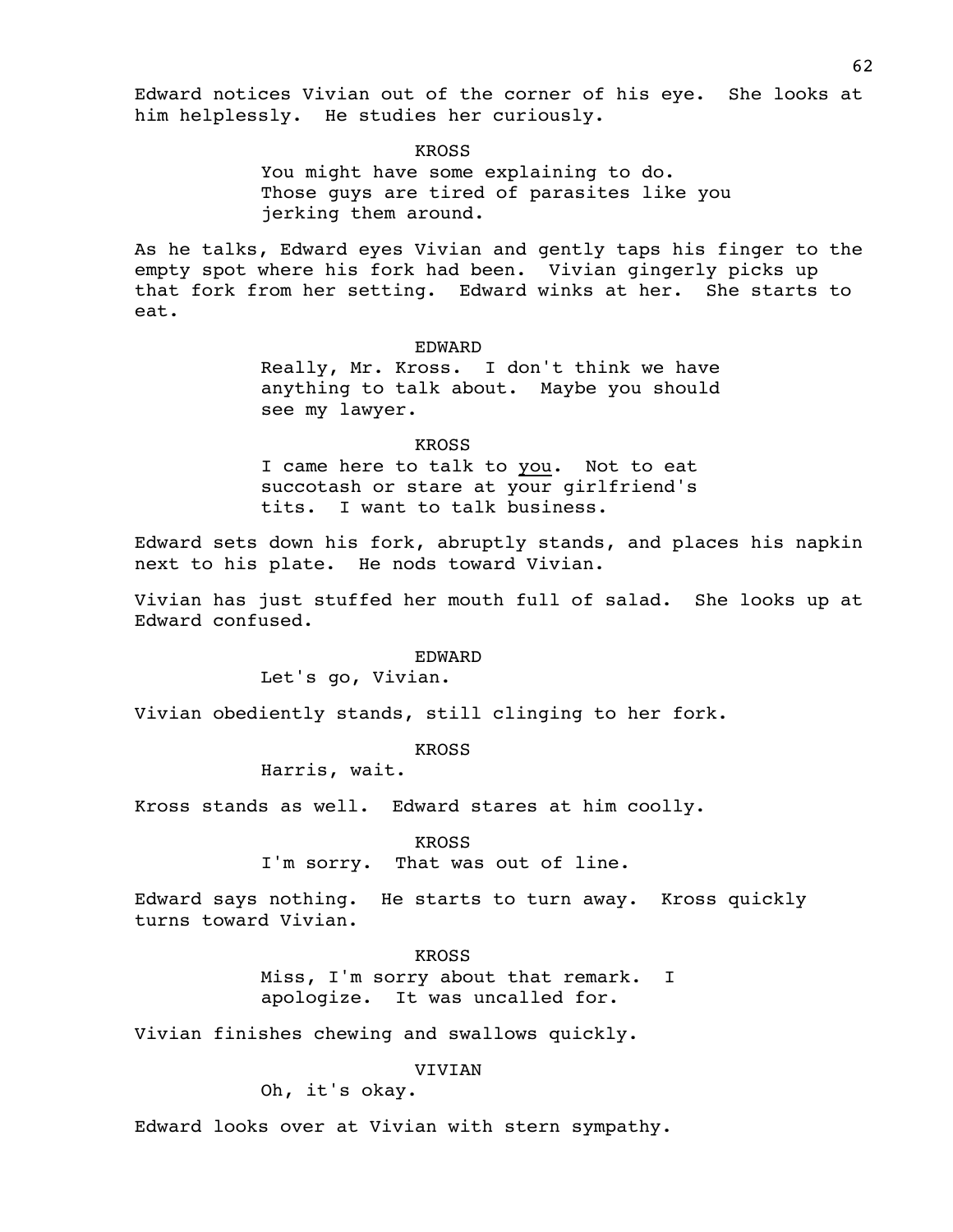# Are you sure, Viv?

Edward has never called her "Viv" before. Vivian stares at him, unsure. She doesn't know what to say, what he wants from her. She glances at Kross, who waits for her reply.

# VIVIAN

# Yeah… it's okay.

Edward picks up his napkin and slowly sits. Vivian and Kross sit. Edward leans toward Kross and speaks to him in a low firm voice.

#### EDWARD

I didn't have to come here. I don't have to talk to you. If you have something to say you better say it without threatening me or insulting the lady.

Kross hands tremble as he adjusts his napkin onto his lap and tries to calm down.

### KROSS

I'm sorry. I'll get to the point. I think you're trying to take over my company. If you do get it, and if what I've been told about you is true, you'll liquidate it.

(pause)

I don't want that to happen. I built this company up myself. I've run it for forty years. We're in bad shape right now, but we're going to get through it…

As Kross talks, the WAITER comes by and checks their salads. Edward indicates that he's finished. The Waiter begins collecting plates. Vivian, though she's finished her salad, is still clinging to her fork. The Waiter pauses at her side. She sees him and sets down her fork. He whisks the plate away.

### KROSS

I came here to talk to you man-to-man to see if I can reason with you. What do I have to do to get you to call off the dogs?

# EDWARD

I don't understand you.

KROSS

What would it cost to buy out your stock? Name your price.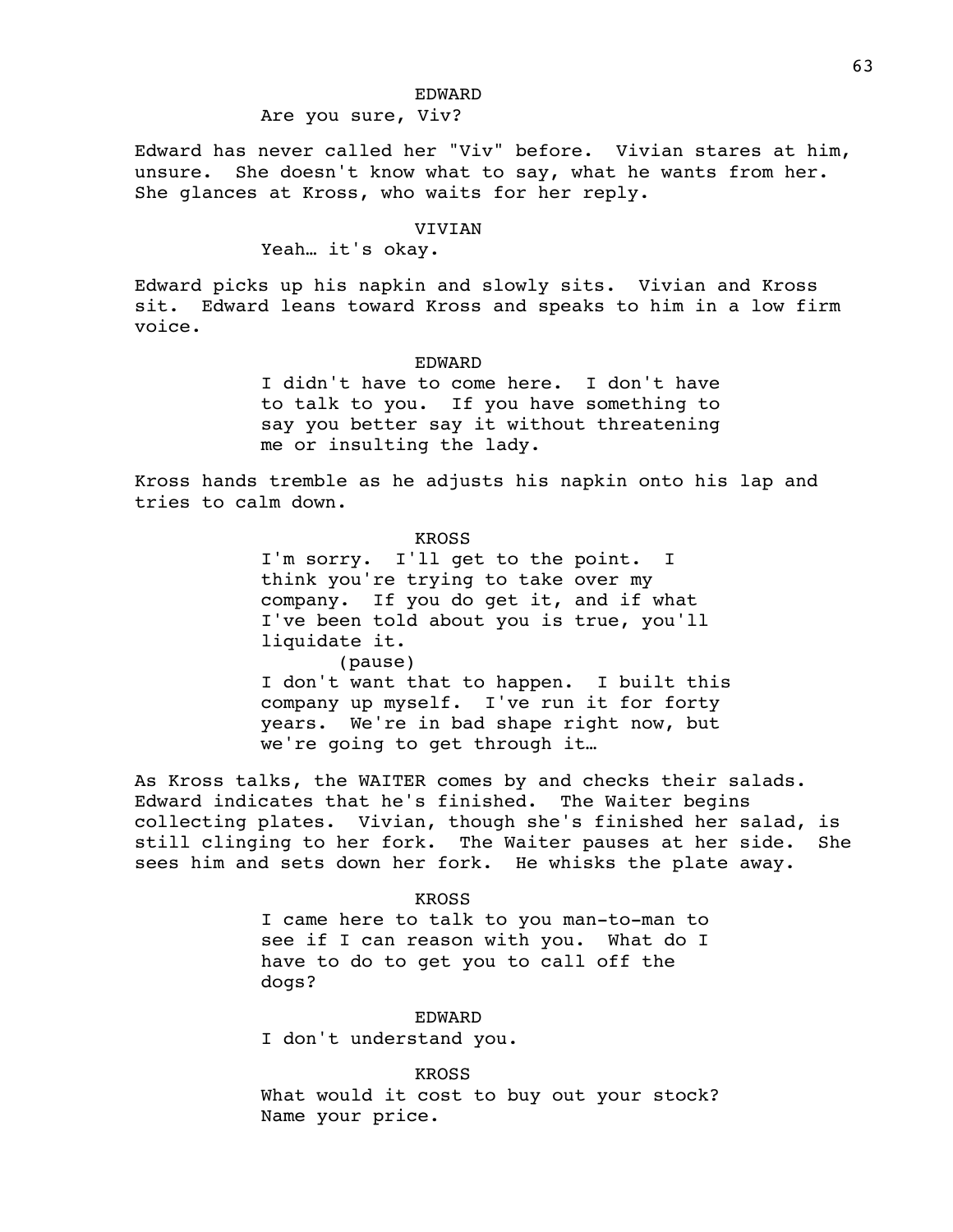I really don't know. But from what I've heard, your company doesn't have any cash.

The Waiter returns with the next dish. He sets a plate in front of each of them. As they talk, Edward subtly lifts the correct fork and taps it to the table. He half smiles at Vivian. Vivian, studiously watching his prompting, selects the correct fork. They both begin to eat.

#### KROSS

Not… right now. But we're going to get a large contract to build four destroyers for the Navy. They're a revolutionary design and, once we can prove it, I know we'll get more orders. I could give you a promissory note.

#### EDWARD

Then I'd be in a position of making your company a loan. That doesn't seem to make much sense.

#### KROSS

We'd pay you interest. As soon as we get the contract --

Edward shakes his head.

#### EDWARD

Mr. Kross, you're not going to be getting any Navy contracts.

#### KROSS

(upset) What do you mean?

#### EDWARD

Just that. You're not going to be getting any new contracts from the military. I know.

#### KROSS

(incredulous) You've sabotaged them?

# EDWARD

You flatter me if you think I can tell the Pentagon what to do. But I do know you aren't getting the contract.

Kross sits quietly dazed. Much as he would like to believe it is a lie, he knows Edward is telling the truth.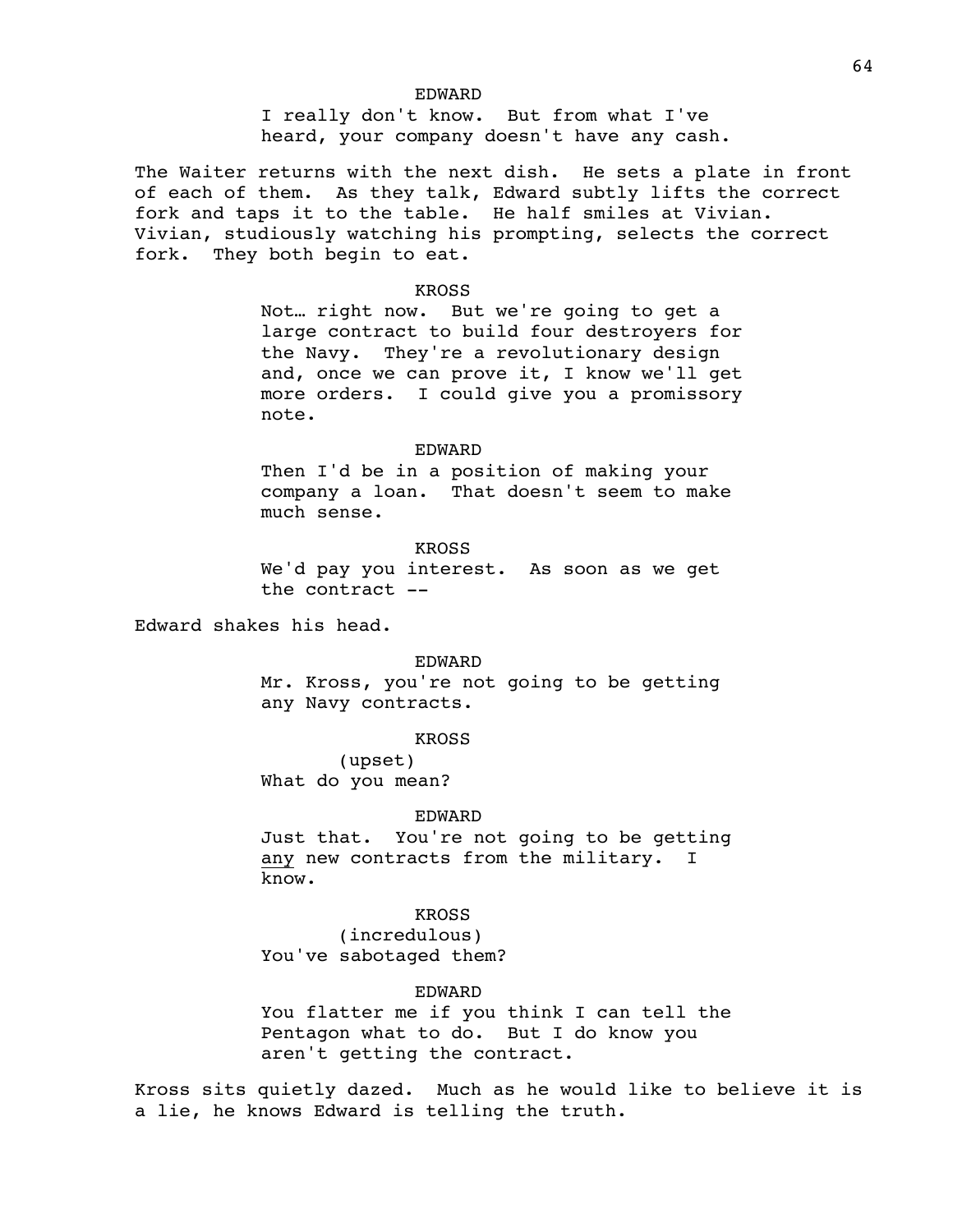Vivian half watches him as she eats from her plate. Edward takes a bite of his food and then speaks smoothly.

#### EDWARD

Now let me propose something to you. If I do decide to acquire your company, I will file the proper papers with the S.E.C. If that was to happen, I would suggest that you and the Board cooperate with me, rather than try to fight it. You couldn't stop me, you could only lower my profit margin. If you don't fight me, you'll find I can be a valuable friend.

Kross shakes his head, amazed at Edward's arrogance.

#### KROSS

You want me to recommend to the Board that my company be raped by a man like you?

#### EDWARD

It's not your company. It's a public company. We both know that you can barely keep it going for a couple more years before you've completely drained it. It's a waste of capital to keep it running when it isn't going anywhere.

A MAITRE D' comes up and stands politely next to Edward. Edward pauses and glances at him.

### EDWARD

Yes?

The Maitre d' whispers in a low voice to Edward. Edward nods and the Maitre d' exits. Edward turns to Kross.

#### EDWARD

Now it's my turn to apologize. I'm afraid that I have a private call that I must deal with. If I may be excused…

Without waiting to see if he's excused, Edward stands and exits.

Vivian and Kross sit quietly. Vivian eats with her usual strong appetite. Kross seems to be pondering some dilemma. He stares at Vivian. He knows he has been beaten, but it's difficult to take in front of this pretty young woman.

#### KROSS

Your boyfriend's a real sharpie, little girl. A real shark. That's the kind of man that makes it these days. They smell money like blood.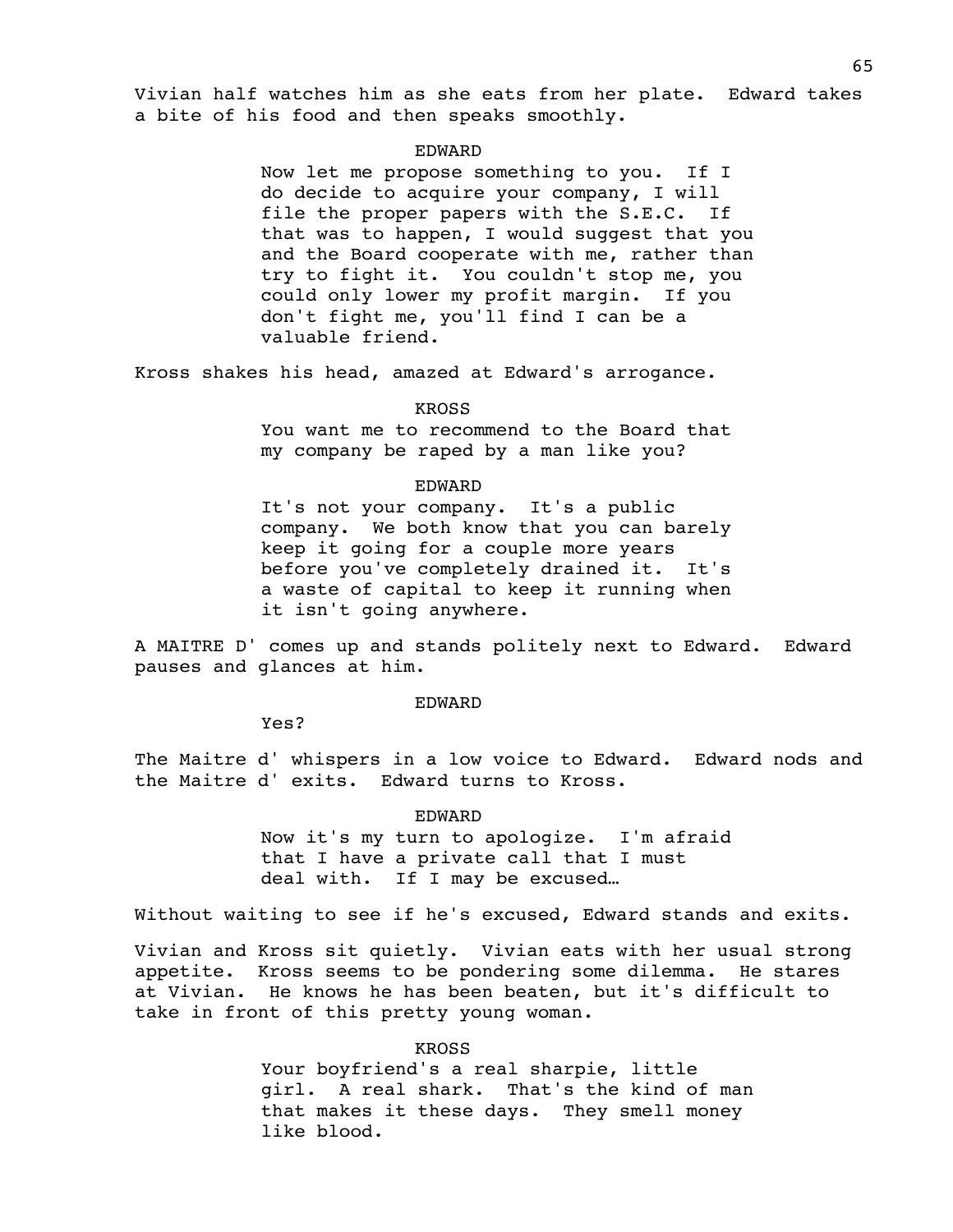Vivian stops eating. Kross continues, his voice full of emotion.

#### KROSS

There was a time when men got rich by building things. I built ships the size of cities! Ships that could rule the seas into the next century. Why, last year the Navy recommissioned a ship out of mothballs that I built forty years ago. They did it because they knew damn well no one could build anything better! We built this country into the greatest industrial power the world has ever known. We creamed the Japanese! We dwarfed the rest of the world. Dwarfed! This country sent men to the moon! (beat)

But something happened…

He shakes his head uncertainly.

KROSS

We made mistakes, maybe. I don't know. We lost our way. Listened to too many Harvard fags telling us how to maximize profits. And now men like your boyfriend, they survive by feeding off our decay. They make themselves rich by sucking the money out of our shipyards. Blind to the future. They're destroying everything we built.

His eyes focus on Vivian. She is moved by his speech.

### KROSS

Hell, I was no saint. I screwed people too. But for every guy I stepped on, I gave a hundred a good job. Men like Harris are different. They don't give, they just take. But stay with him, little girl. You don't want to be on the wrong side of the fence when this country falls apart. He's going to be a good little meal ticket for you.

He is finished. Vivian stares at him, frozen. Edward returns to the table.

EDWARD

My apologies again.

KROSS Forget it. I have to go anyway.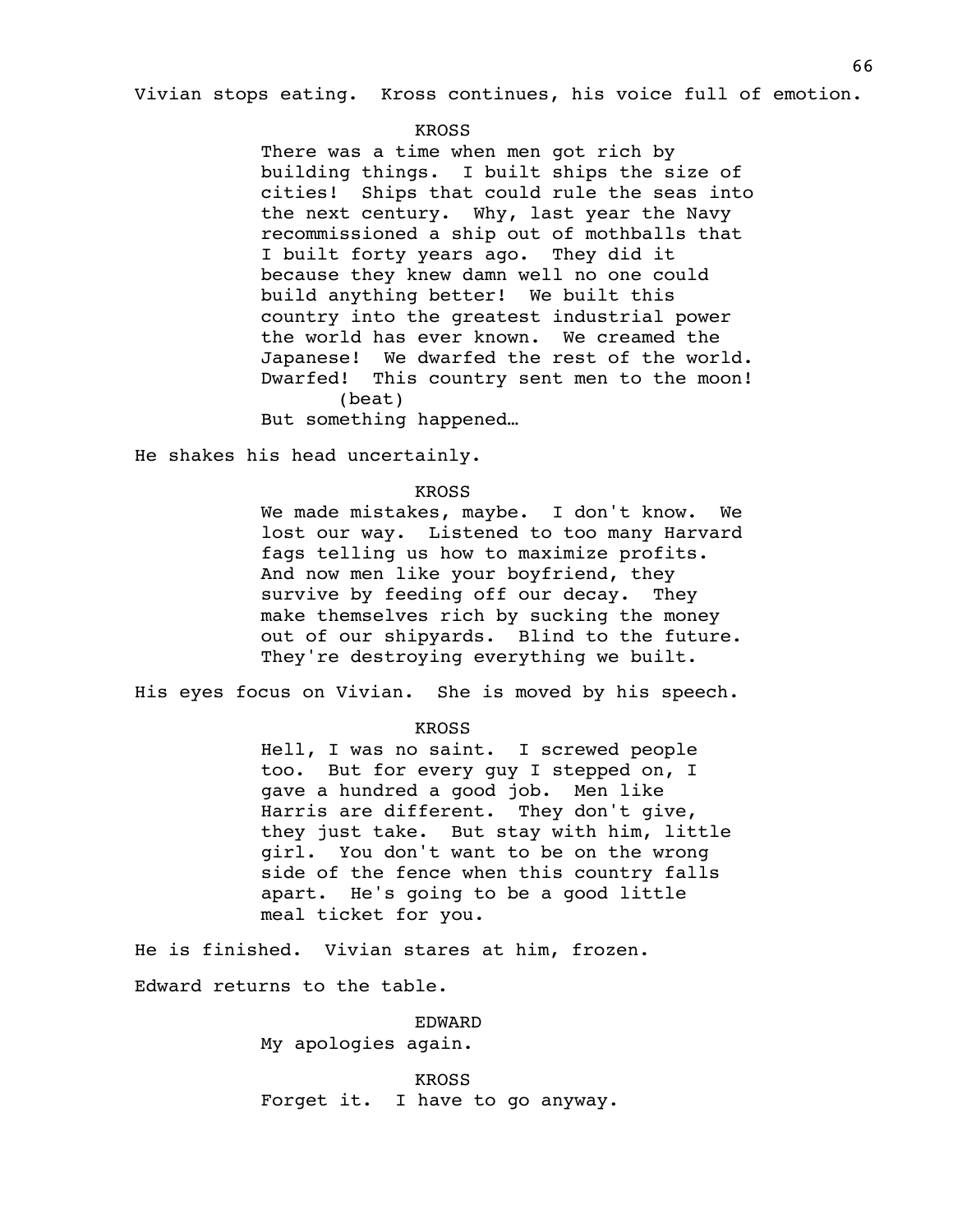At least stay for dinner.

KROSS

No. Thank you for this talk. You've cleared my head. I know what to do now.

EDWARD

Which is?

# KROSS

I'm not going to pay you off. I'm going to fight you with every resource I have. Neither you nor any of your cronies will ever set foot in my shipyards. You'll burn in hell first.

Kross stands up.

#### EDWARD

If you feel that way, do what you have to do. But if you change your mind, I won't hold it against you. Just tell me that you've changed your mind and I'll forget about this conversation.

### KROSS

What are you rambling about?

#### EDWARD

If you change your mind. Come to me. My door will be open.

#### KROSS

I'm never going to speak to you. I'm never going to see your face again. I'm just going to stop you. Got that?

Kross tosses his napkin into his plate and leaves.

Edward sits down in his chair, calm and relaxed. He takes a sip from his water glass. He smiles brightly at Vivian and then laughs.

Across the table Vivian stares at him unsmiling.

VIVIAN Why are you laughing?

EDWARD You and your fork. You were such a picture.

A Waiter comes up.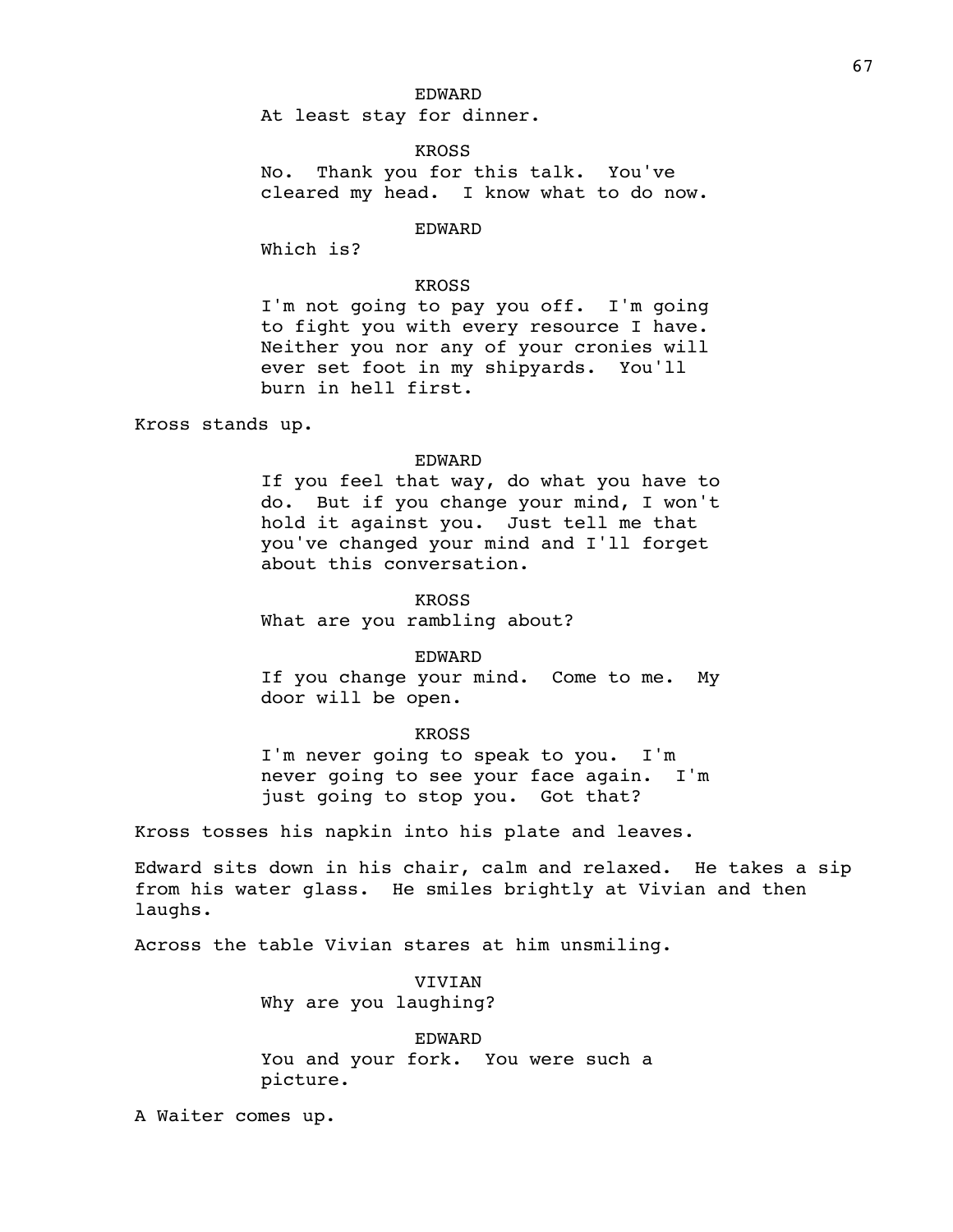# WAITER Would you like the next course, sir?

EDWARD (brightly) Yes. Yes, but just for two.

### INT. PENTHOUSE LIVING ROOM - NIGHT

Vivian's face is pensive and thoughtful as she stares out of the glass window down at the city lights. She quickly drains her champagne glass.

Edward stands next to her. He refills her glass with the bottle in one hand as he talks on the wireless phone with his other.

### EDWARD

We were right, they don't have any cash. The only card he had was the Navy contract and we know what happened to that. It's perfect. Kross is the only thing in our way and he's ready to cave in. Lots of big talk, but one push and he's over the edge. I could see it in his eyes.

Edward crosses the room and sets the champagne down on a table.

# EDWARD

Well, that's your job.

Vivian holds her glass in a daze. Edward, full of energy, paces back to her, as he listens intently to the phone.

#### EDWARD

Do some research. The guy used to be a millionaire. But it's been downhill for over twenty years. He must be over leveraged. Where's he get his money these days? What banks are loaning it to him? Find out. We have lots of friends. It wouldn't take much. A couple phone calls.

Something catches Edward's attention. His eyes focus on Vivian's head. He touches the diamond string wrapped around her hair bun.

> EDWARD (holding his hand over the phone receiver) Are those real?

Vivian shakes her head "no." Edward smiles.

EDWARD They look lovely.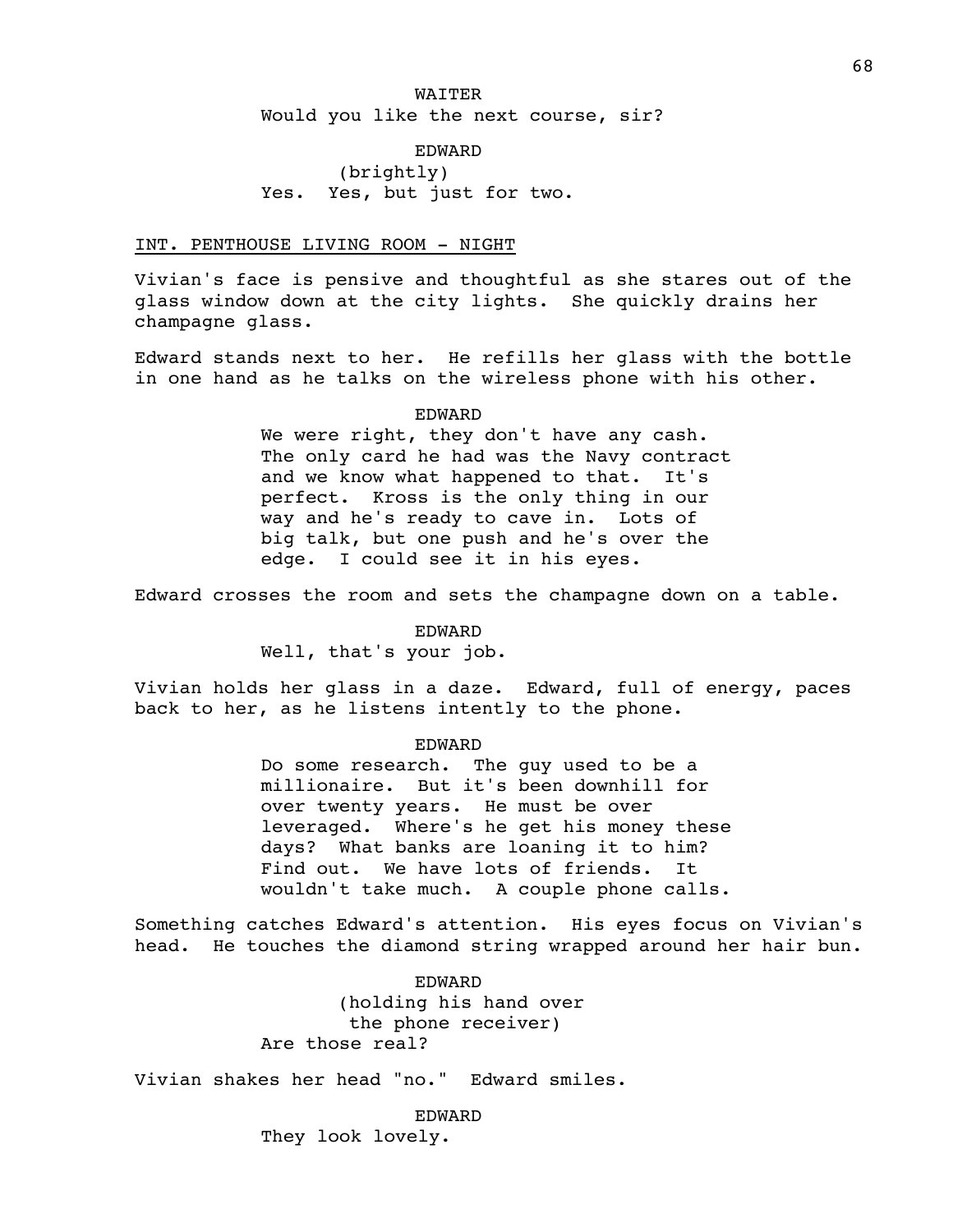He leans over and gives her a kiss on the cheek. Back into the phone he says:

> EDWARD Now you're thinking. Get on it. We're going to wrap this up by Friday. I know it now. Talk to you tomorrow.

He clicks the phone off. He takes it to the table and sets it down. He turns toward Vivian and slowly stalks toward her.

> EDWARD Have I ever told you how very, very beautiful you are?

#### VIVIAN

(weakly)

No.

EDWARD You are, you know. Very beautiful.

He wraps an arm around her waist and gives her a deep kiss.

EDWARD I certainly could have done a lot worse for a wrong turn on Hollywood Boulevard.

Vivian turns away from him and quickly downs her champagne.

EDWARD Easy, doll. You're supposed to sip it.

Vivian crosses to the bottle on the table.

### VIVIAN

(coolly)

I thought you liked me when I was drunk.

She fumbles a little as she picks up the bottle. She starts to refill the glass, spilling champagne all over. Edward pulls the glass and bottle away from her. He sets them down on the other end of the table. He takes Vivian by the wrists and turns her toward him. His dark eyes peer into her.

> EDWARD Why are you running away? You've been acting strange all evening. Are you mad at me?

### VIVIAN

No.

EDWARD Then kiss me again.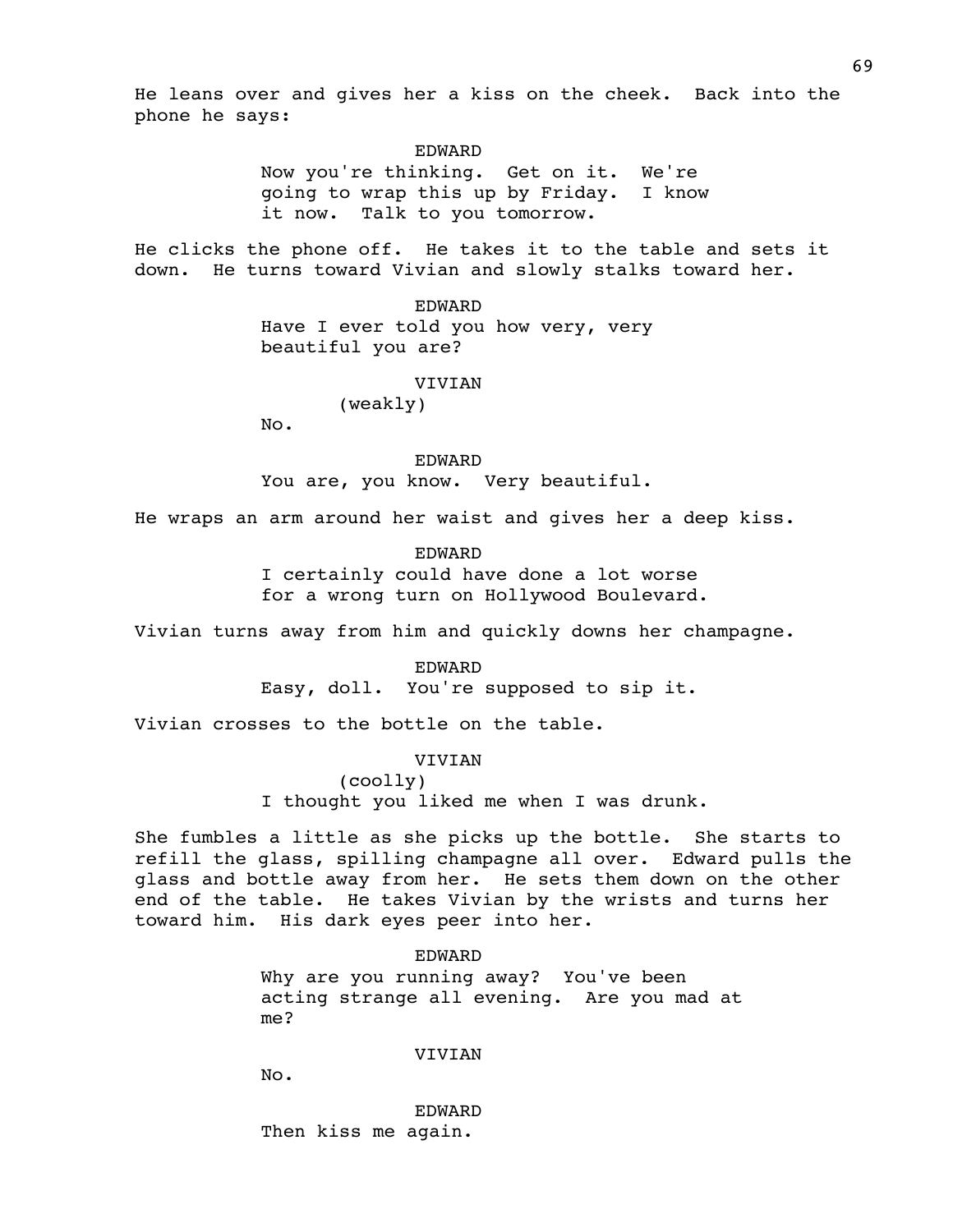Vivian throws her arms around his neck and kisses him fiercely. Edward's hands slide up her thighs and across her back. He runs them through her hair and unties the bun. Vivian shakes her hair out and it falls across her shoulders.

Edward gazes into her eyes. Vivian looks away. She roughly unzips the back of her dress and pulls it from her shoulders.

Before she can get it off, Edward grabs her by the wrists again.

EDWARD Why are you in such a hurry?

Vivian says nothing, her eyes are on the floor.

EDWARD Am I so ugly to you? Am I fat and disgusting? Do I smell bad?

VIVIAN

(softly)

No.

EDWARD

People have been so bold as to tell me I'm somewhat attractive. Aren't I to you?

VIVIAN

You're very… handsome.

EDWARD

Then why are you in such a rush to get it over with? We have all night. Is it really such a chore? Are you so jaded that you never enjoy making love?

Vivian pulls away and turns her back on him.

#### VIVIAN

(firmly) Not with customers.

EDWARD

Why not? I think I've been pretty good to you the last few days. Haven't I treated you well?

Vivian stands silently for a moment.

VIVIAN

(softly)

…yes.

EDWARD

I can't hear you.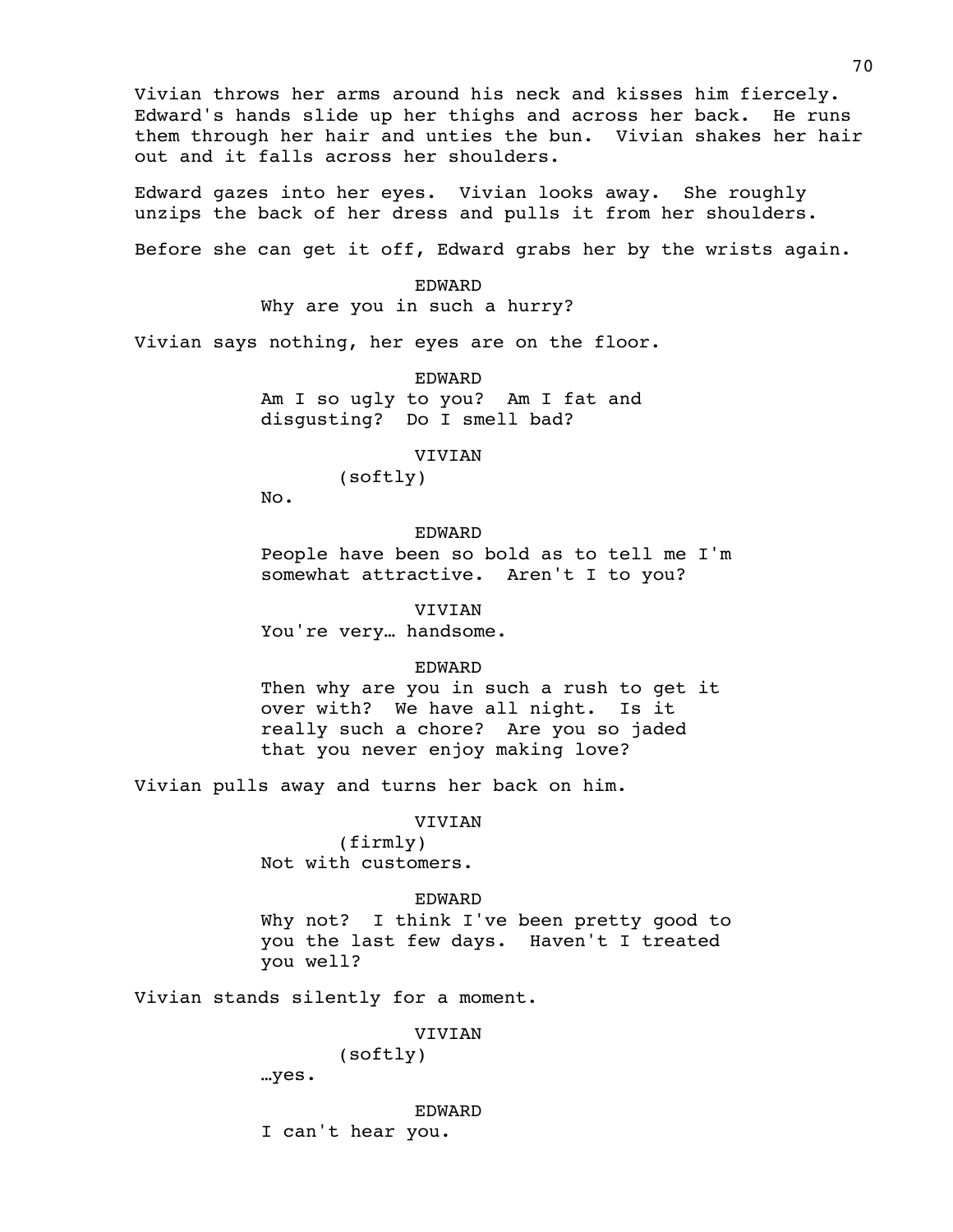Edward takes her by the shoulder and spins her around. Her eyes are full of tears.

### VIVIAN

Yes!

# EDWARD

Why are you crying?

Vivian says nothing. Edward shakes her gently.

#### EDWARD

Answer me.

# VIVIAN

It's your fucking champagne. You got me all weird inside. I drank too much.

EDWARD

(gently) Tell me why you're crying.

### VIVIAN

Leave me alone! (desperately) What do you want from me?!

EDWARD

My money's worth.

Another tear slides from Vivian's eyes.

VIVIAN

I've given it to you.

### EDWARD

No you haven't. I thought I had you for a week, but you're keeping something from me. It's hidden back there in a dark corner of your eyes. In the shadows. And every time I see you keeping it from me it makes me want you more and more. Why are you so determined to hold back?. Let me have it. Let me see it in your eyes for a few days. It's only for a week. Is that so much to ask?

Edward gently takes her into his arms.

#### VIVIAN

I don't know what you're saying. You don't make any sense. Just let me go, please. Let me go.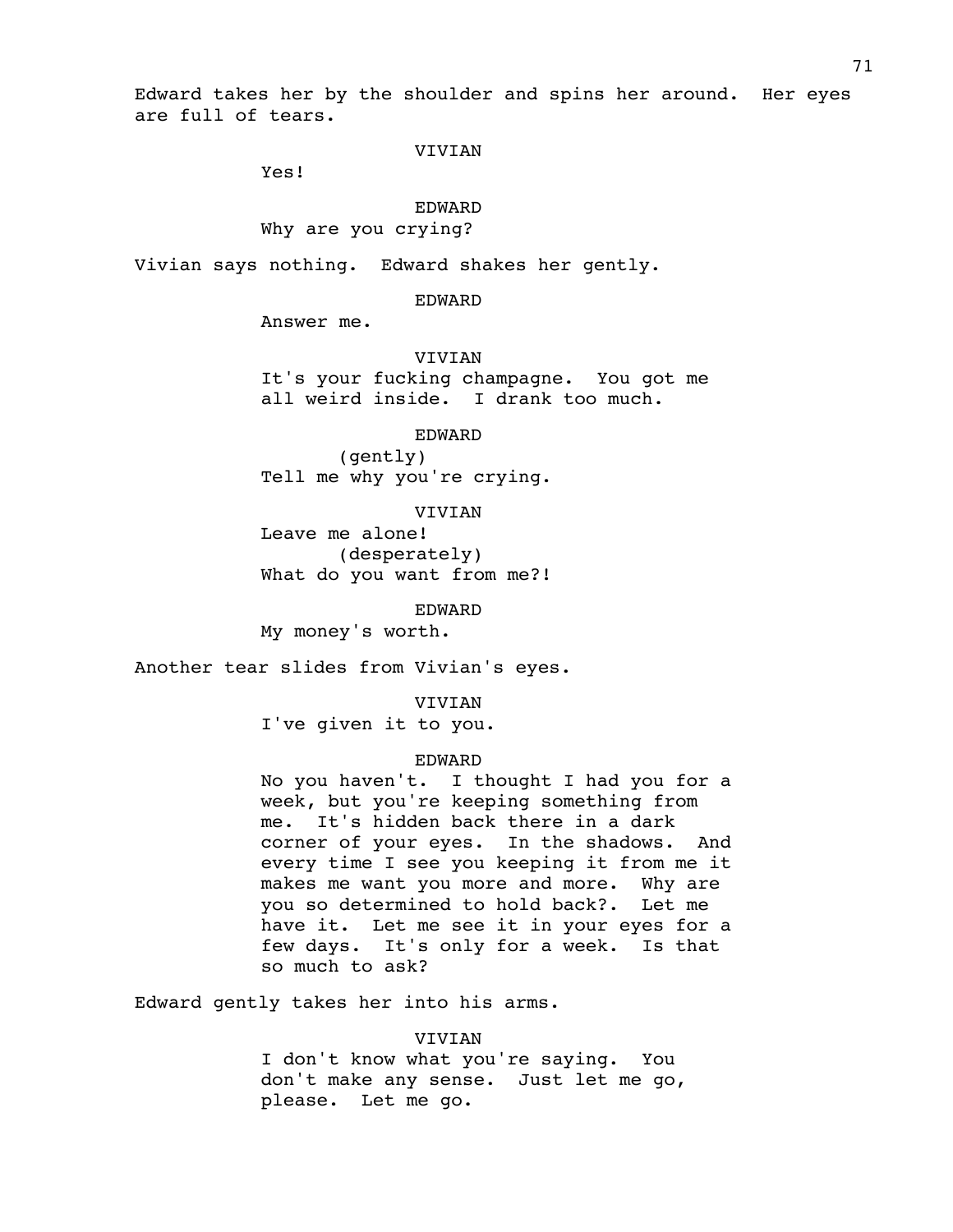Edward kisses her tenderly. Vivian is limp in his arms, tears rolling down her neck.

> EDWARD Do you want me to make love to you?

Vivian looks into his eyes.

#### VIVIAN

…yes…

### EDWARD There. That's all I wanted.

Vivian's eyes focus upon him. She reaches up and, with trembling lips, she kisses his cheek.

SLOW DISSOLVE TO:

# INT. LIVING ROOM - MORNING

Vivian, dressed in a white silk nightgown, sits on the carpet in the middle of the living room. Her head is down and her hair is a tangled mess that covers her eyes.

Edward, dressed in his usual business suit, comes from the bedroom, struggling with his tie. He sees Vivian sitting limply on the floor.

### EDWARD

What are you doing?

# VIVIAN

Just sitt'n.

### EDWARD

Why don't you sit on the couch, or go back to bed? Don't you feel alright?

VIVIAN

I've got a little headache.

### EDWARD

No wonder, the way you were drinking last night. You want to do my tie?

#### **VIVIAN**

Yes.

She pulls herself off the floor and walks to him. She bites her lip as she deftly ties it into a neat knot. Edward glances at his reflection in the plate windows to see if it is alright.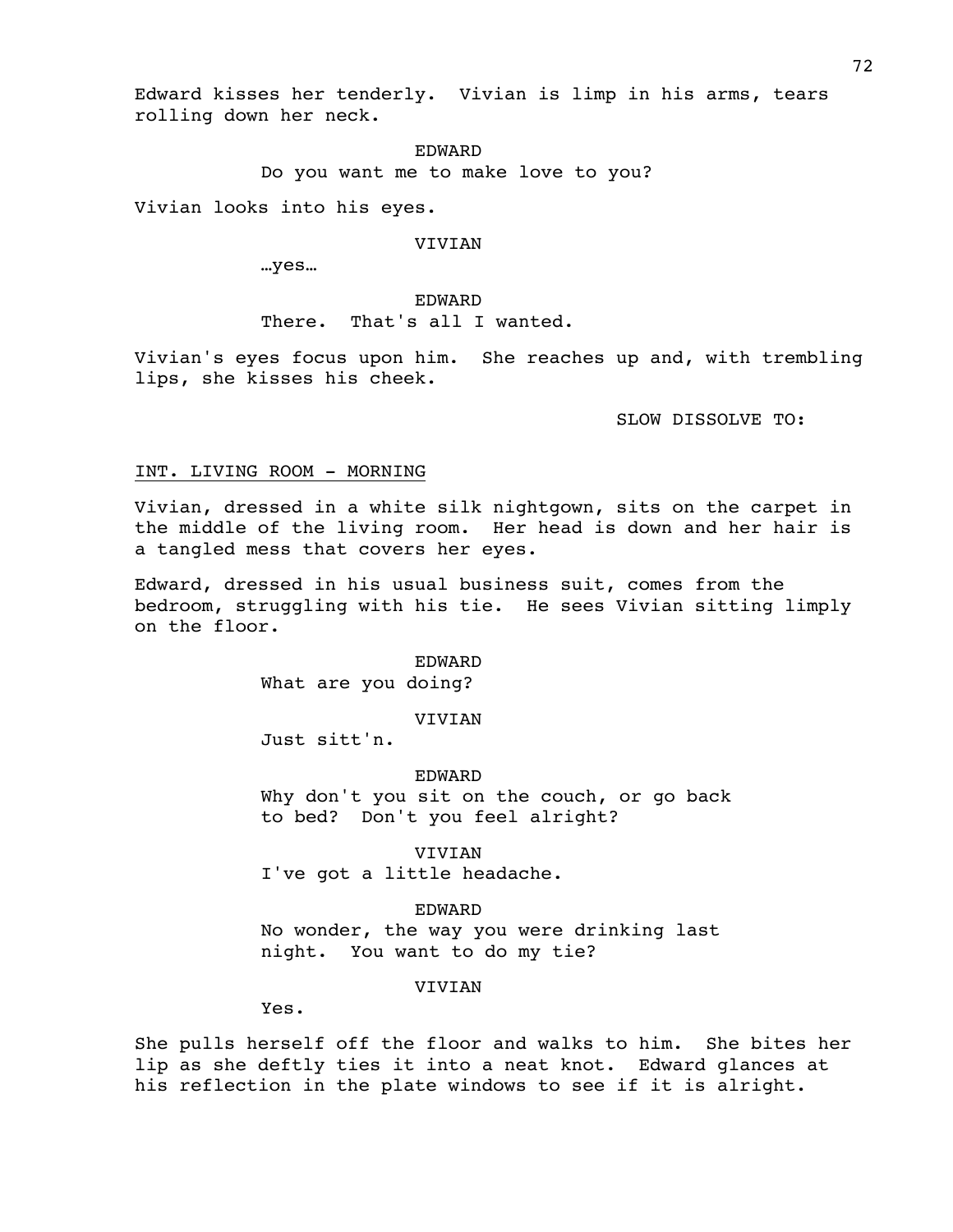#### EDWARD

Hmmm. Cindy always ties it so that the emblem is right in the center of the knot.

# VIVIAN

Oh.

She reaches for him to try to re-tie it.

### EDWARD

No, that's alright. I don't have time. This will do.

Edward gives her a warm kiss. She doesn't return it. Her eyes are glassy.

#### EDWARD

I hope you feel better. I'll be gone all day. Maybe we'll have dinner someplace nice tonight.

# VIVIAN

(hopefully) I'd like that.

Edward smiles at her and walks away. He exits up the stairs. Vivian watches him go.

# INT. HOTEL LOBBY - DAY

Vivian, wearing her pink dress, strolls by shops in the hotel lobby, half-heartedly window shopping. She keeps glancing around the lobby as if waiting for someone.

She spots Mr. Thomas coming out of a back room. She crosses the lobby and heads for him.

Mr. Thomas spots Vivian and half smiles. He isn't quite sure what he thinks about her. Her presence in his hotel makes him nervous, and yet he secretly enjoys her company.

# VIVIAN (cheerfully)

Hi.

# MR. THOMAS

Miss Vivian.

# VIVIAN

I've got to talk to you. Boy, did you mix me up last night with that line about the fork. I think I made a fool of myself.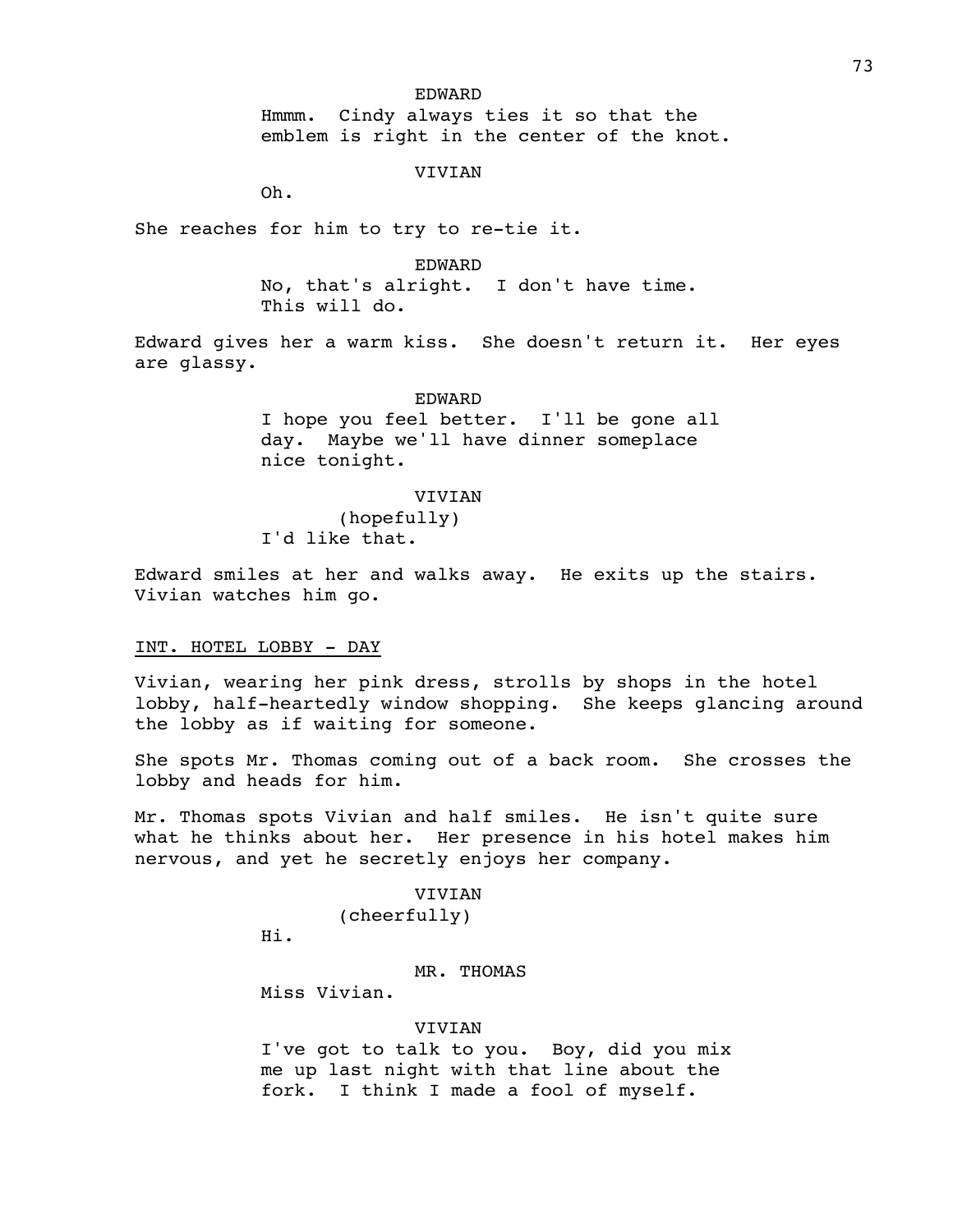#### MR. THOMAS

(honestly concerned)

How?

# VIVIAN

Oh, I didn't know which fork to use so I kept holding off and everyone used different ones and Edward laughed at me.

# MR. THOMAS

Oh, I'm sorry. It really isn't that difficult.

# **VIVIAN**

Well then show me. Edward might take me to dinner tonight and I don't want to look like a dummy again.

Mr. Thomas looks around the lobby uncomfortably.

MR. THOMAS

Well, I'm on duty right now. Just use the one on the left.

#### VIVIAN

No, you got to show me the whole thing. The whole dinner thing. From the top. You got me in this mess.

### MR. THOMAS

(amused) I…? How am I responsible?

#### VIVIAN

Because if you hadn't told me, I wouldn't have even thought about it. Now I'm all jittery.

Mr. Thomas smiles and glances around the lobby again. Everything seems quiet enough. Why not?

### MR. THOMAS

Alright, come with me, young lady. In fifteen minutes I can teach you everything you need to know to dine with the queen.

# INT. HOTEL OFFICE - DAY

Mr. Thomas's desk is laid out with two opposing sets of silverware. He shows Vivian the correct piece from his side and she mirrors his actions from the other.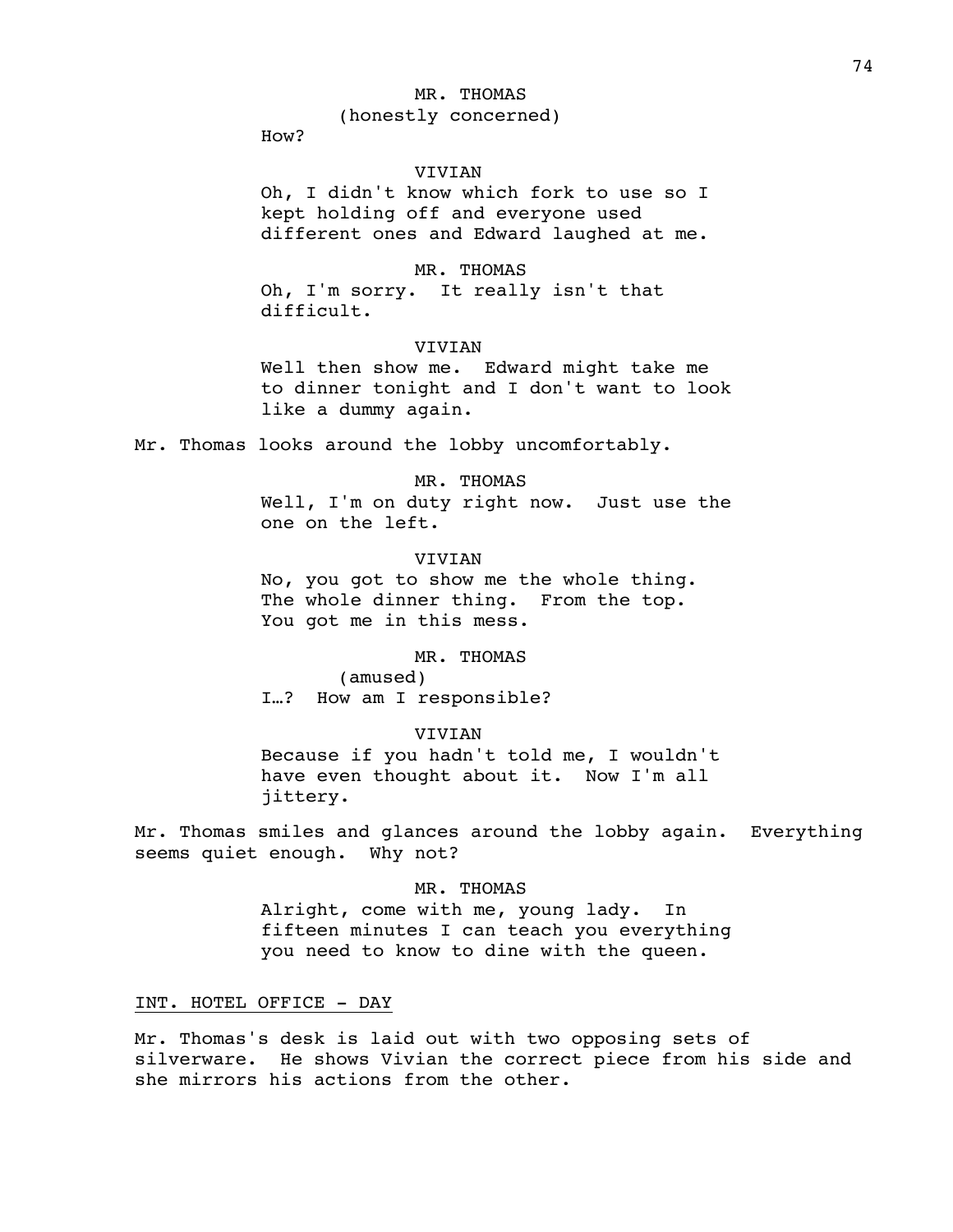Vivian does this.

#### VIVIAN

Hey, I knew that one. I always do that.

MR. THOMAS You had good parents.

VIVIAN But the other guy ate like this.

Vivian switches the fork and knife.

MR. THOMAS

Well, he was either European or badly brought up.

VIVIAN

No, he was a rich guy too. I could tell.

MR. THOMAS

That doesn't mean a thing. Some of the richest people I've met have the worst manners. Of course, Mr. Harris, being of old money, knows his way around a table.

VIVIAN

What's old money?

### MR. THOMAS

That means he has inherited his money down a long family line. It used to be fashionable to look down upon people who became rich through their own labor. (shrugging)

In fact, it seems to be in fashion again. But let's continue with our lesson. Most restaurants don't even lay out their silver correctly, so if they don't, it isn't your fault if you pick up the wrong utensil. Spoons…

INT. BROKERAGE HOUSE - DAY

Vance is punching numbers into a computer terminal as Edward and William watch the display.

> VANCE The word's on the street. Stock's at ten and a quarter.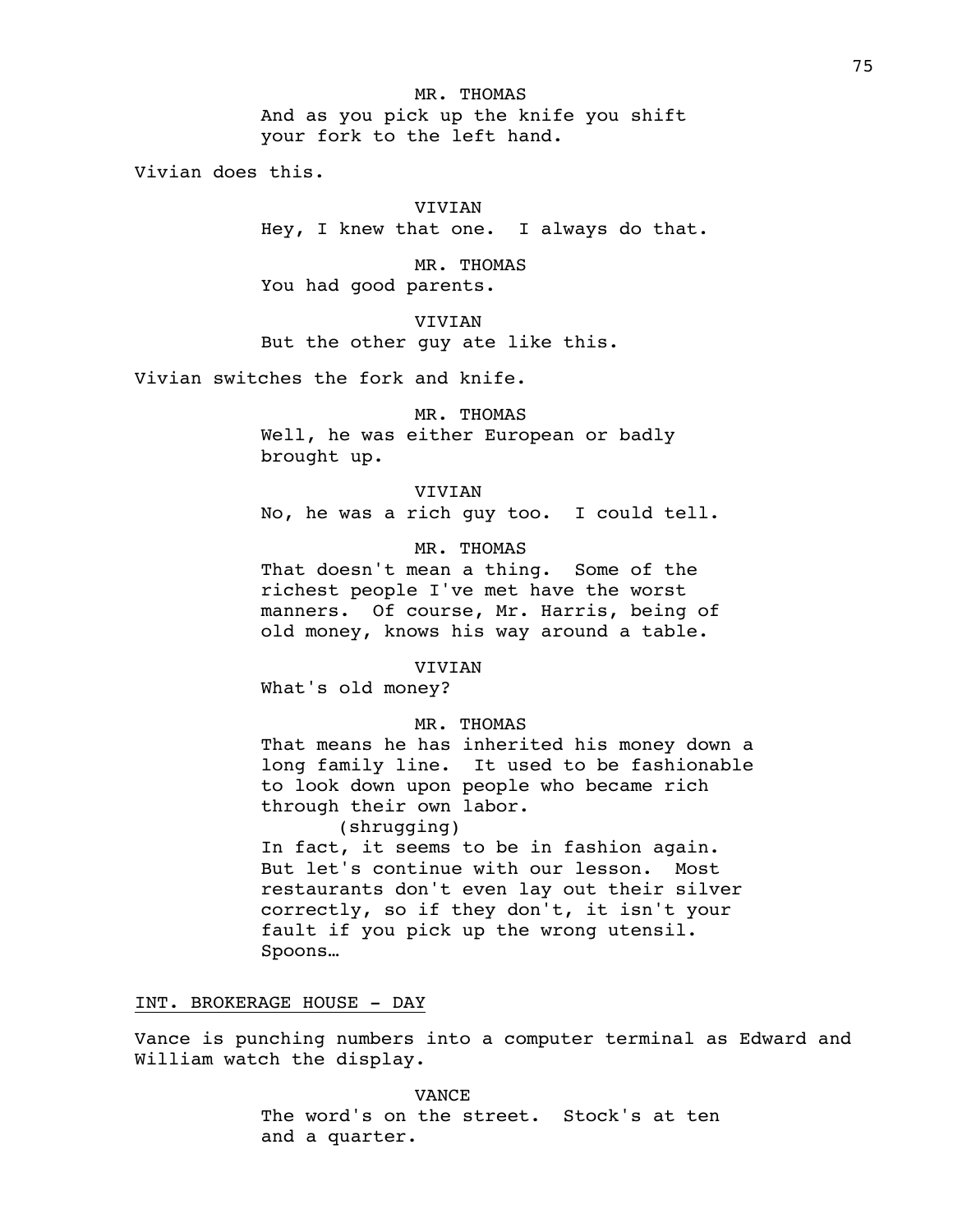Edward smiles.

#### EDWARD

Flight of fancy. Let's offer eight. That should bring them back down to earth. Then we'll raise it to nine and close the deal.

WILLIAM I'll work on the papers.

VANCE

So we're filing?

EDWARD

Yes. Time to jump out of the closet.

INT. MEETING ROOM - DAY

Edward and William are lounging together at the end of a long meeting table. A LOVELY YOUNG SECRETARY comes in and serves them coffee from a tray.

> **SECRETARY** How do you like it, Mr. Reaves?

WILLIAM (suggestively) Any way I can get it, angel.

The Secretary forces herself to smile politely.

SECRETARY

Cream or sugar?

### WILLIAM

Both.

#### EDWARD

Black.

The Secretary pours the coffee into two cups and saucers and lays them neatly on the table. She picks up the tray and exits. William watches her go.

Edward takes a sip of his coffee.

EDWARD So, tell me about Kross.

William waits until the Secretary has closed the door and then picks up his coffee.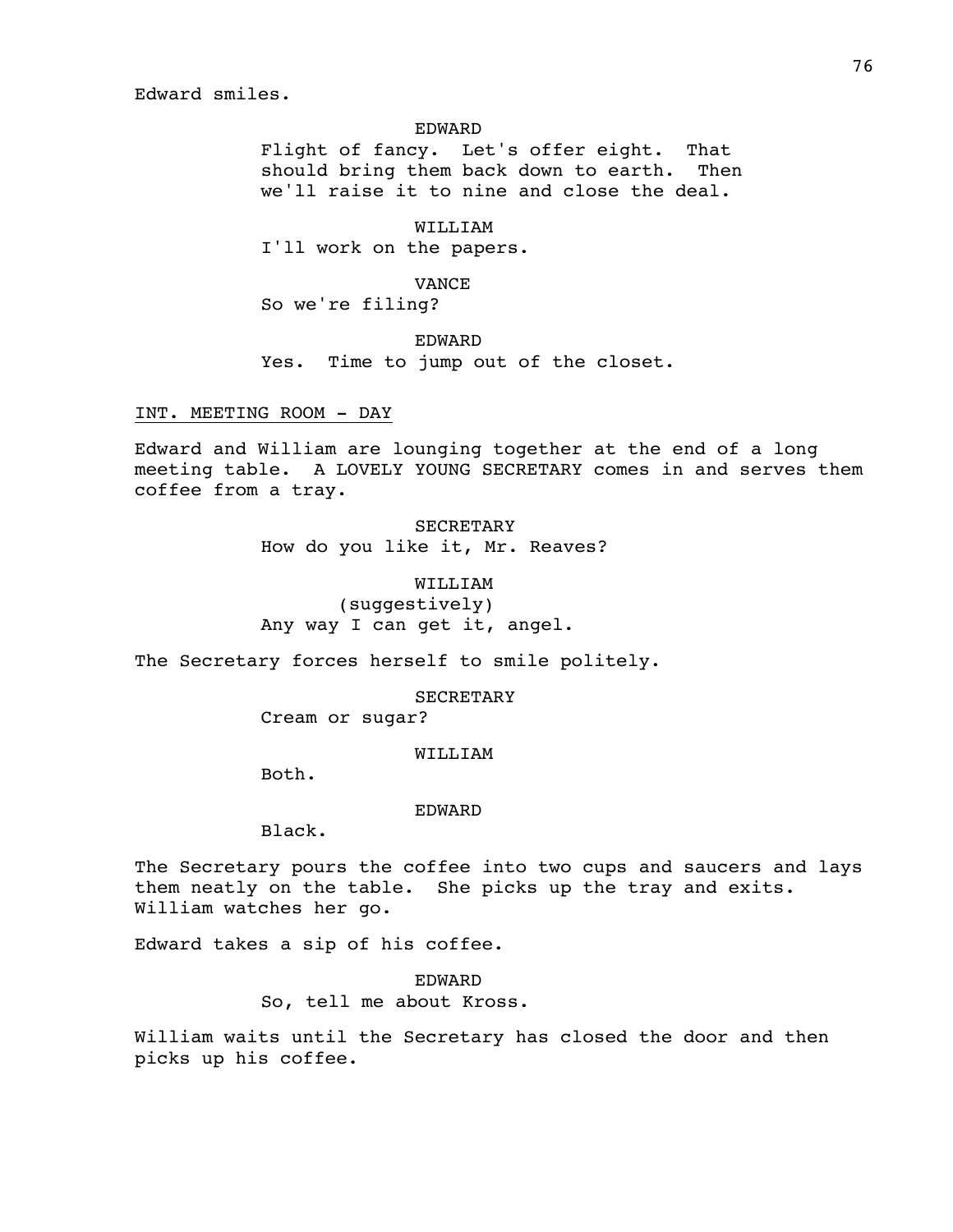### WILLIAM

You're right, as usual. Completely mortgaged down to his grandson's scholarship funds. Best of all, he's applying for another loan.

#### EDWARD

Bank we know?

#### WILLIAM

Oh yeah.

EDWARD Need me to call anyone?

WILLIAM Nope. It's handled. Nice and quiet. You can forget all about it.

EDWARD (sipping his coffee) I will.

Edward changes the subject.

# EDWARD

So why don't we go to dinner tonight? You can leer at this girl I have for the week.

WILLIAM

Is this the tramp whose honor you defended from Kross? You think she'll make me stiff?

EDWARD William, you have the class of a pubescent. In answer: yes and yes.

### INT. ELEGANT RESTAURANT - NIGHT

Edward, William, and Vivian are dining at another elegant restaurant. Vivian is decked out in her black low-cut dress. William stares at her cleavage as she eats daintily, holding her silverware carefully in her hands.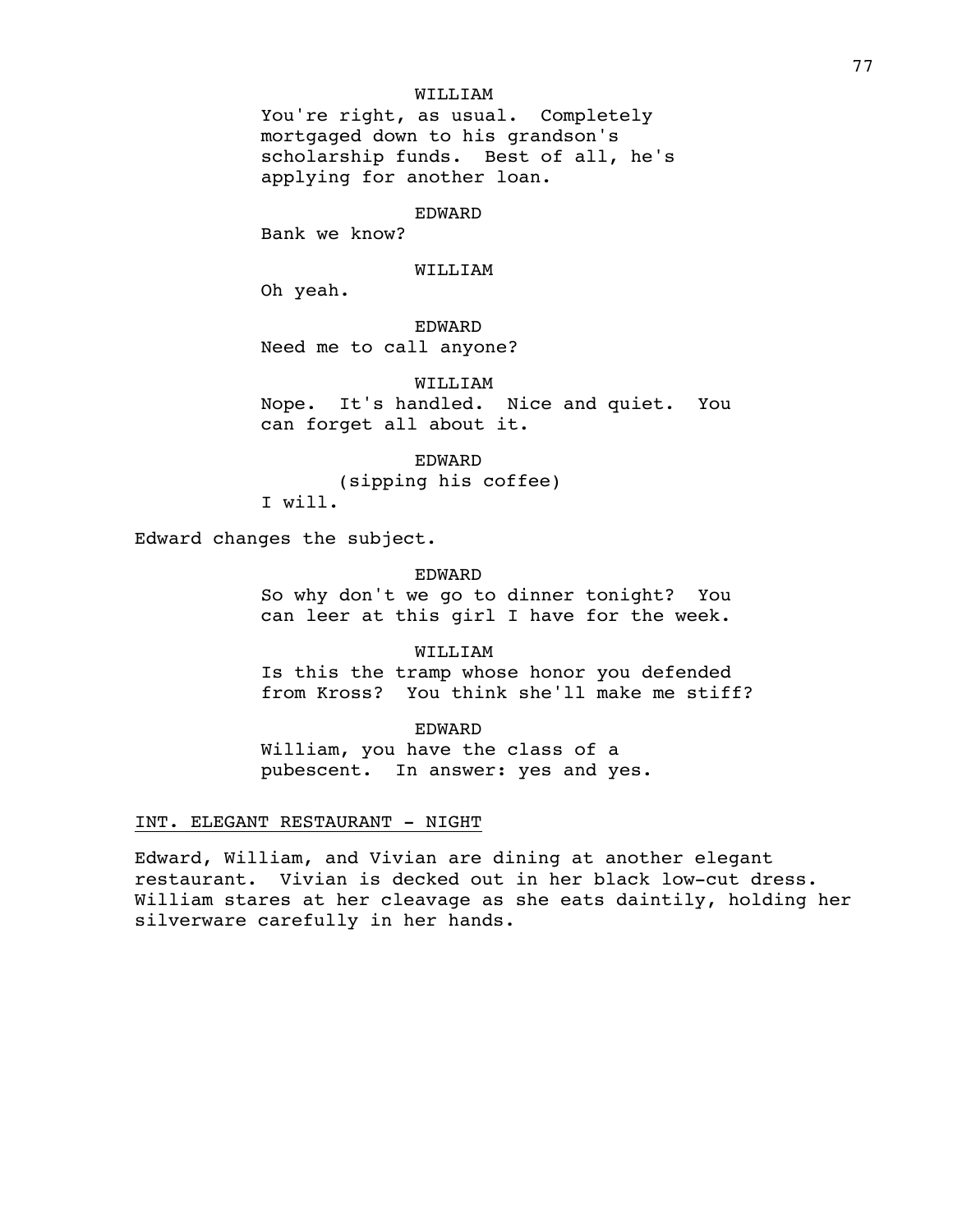EDWARD (to Vivian) Tell Bill what you said to me, that first night. (to William) It was something like "if you're looking for romance you were cruising down the wrong street. But if you want to fuck, you've found the best…" (to Vivian) Was that how it went?

VIVIAN (uncomfortably) Yeah, I think so.

William stares at Vivian fixedly.

WILLIAM You look very familiar to me. Haven't I seen you before?

Vivian shakes her head no.

WILLIAM You work for Robert's agency, don't you?

VIVIAN

No.

WILLIAM

Oh.

(to Edward) I thought that's where you got your girls?

EDWARD

You must be joking. Pay a fortune to have a high class gold-digger to leech off you. Last time I called them, I ended up spending ten grand for a skinny little thing that kept pressuring me to buy her jewels. I found Vivian on Hollywood Boulevard and she's charging me a third of that. And she's happy to get it, aren't you?

Vivian meekly nods. She isn't enjoying the conversation.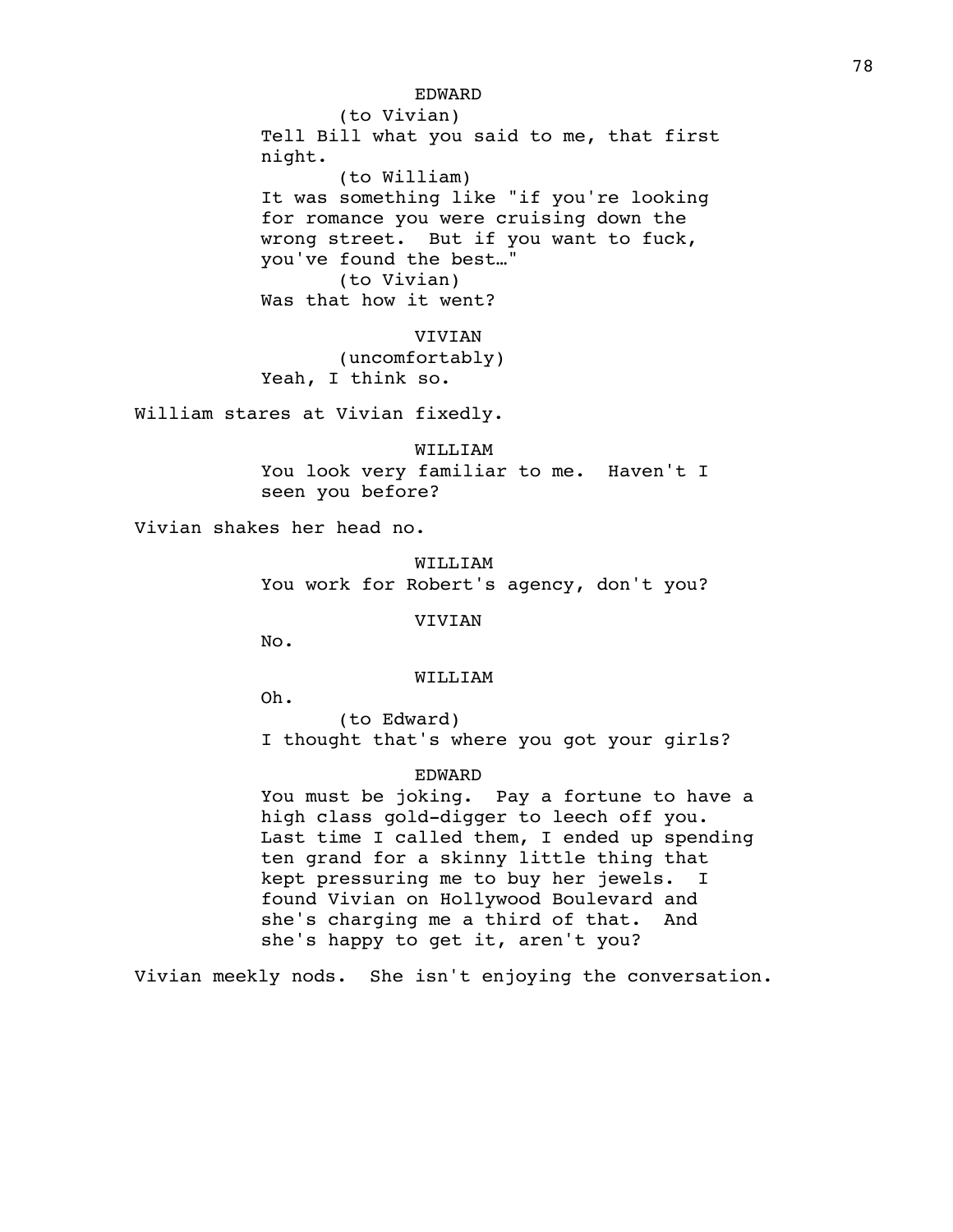# WILLIAM

Jesus, Edward, you're the only billionaire I know who would go catting around Hollywood looking for a bargain streetwalker. Just because you got one bad girl doesn't mean you should write off the whole agency. When you get a girl from Robert's you're paying for discretion.

### EDWARD

What do I need discretion for? I'm divorced. And I don't need a girl who speaks French better than I do. Vivian has been an absolute doll. I had to buy her a few things so that she'd be presentable, but I'm still going to save money in the long run.

William shakes his head. He glances over at Vivian.

### WILLIAM

Can you believe the way this guy talks? Do you know how much he's worth?

Vivian doesn't answer. She lowers her eyes and concentrates on her food.

### EDWARD

Why are you always pushing Robert's on me, Bill? You own a piece of that?

### WILLIAM

(irritated) No. It's just a nice agency and I like to keep my clients happy. But if you can find true love in Hollywood, for a great markdown, that's okay by me.

Edward leans over to William.

EDWARD She's a real tiger in bed.

### WILLIAM

(eying her) I'll bet she is.

Edward eats. William watches Vivian push the food around on her plate. He seems bothered by something.

# EDWARD

(amused) What are you thinking about, Bill?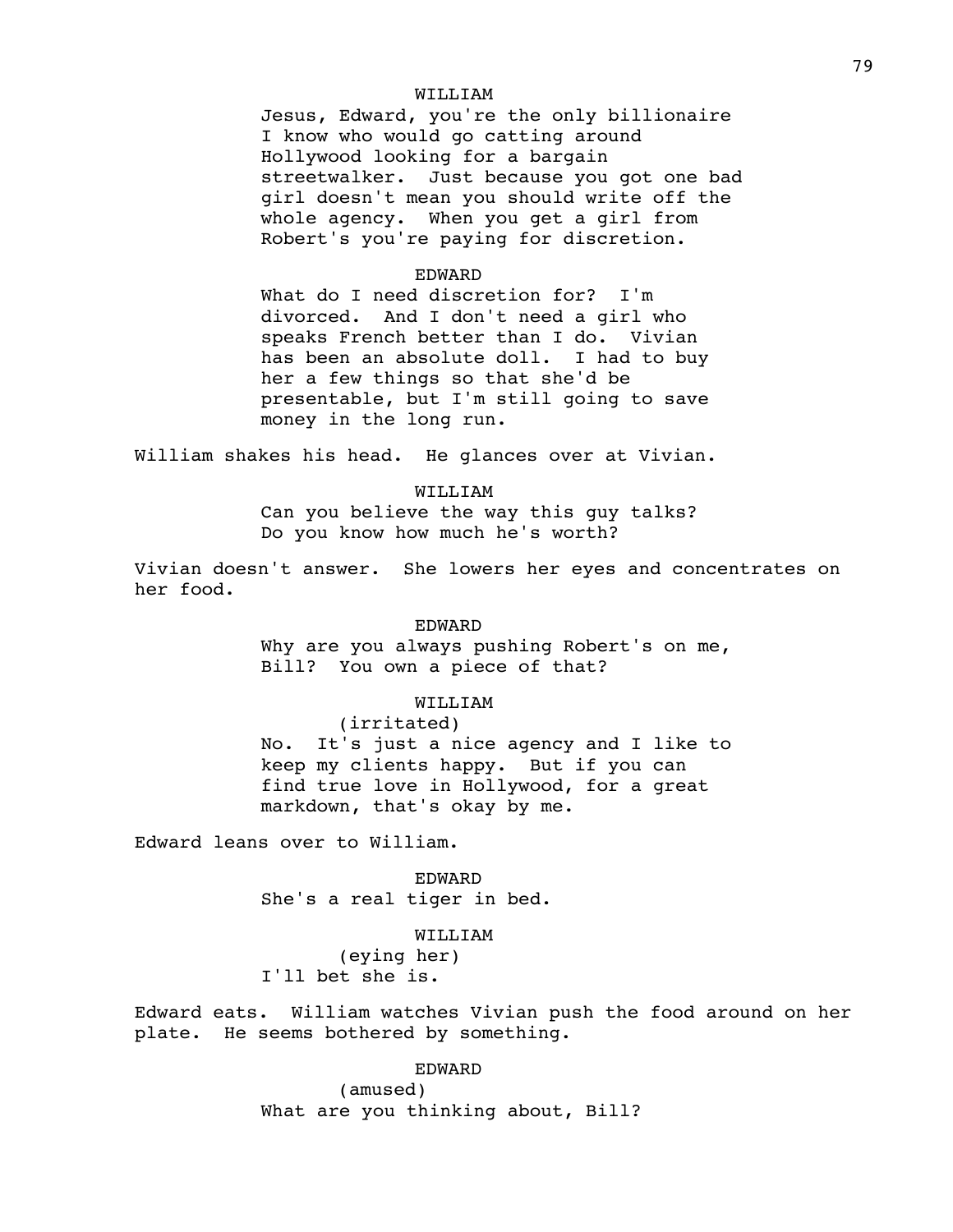# WILLIAM

(looking away)

Nothing.

EDWARD You interested? I don't mind.

WILLIAM

Jesus, Edward, don't be so tacky. I can rent my own girls.

EDWARD I can read you like a freeway sign.

#### WILLIAM

(tensely) I'm not interested.

#### EDWARD

Go ahead. Vivian doesn't care. She's used to six guys a night. Just be sure you wear a condom. She's careful about that.

# WILLIAM

Thanks, Ed. That really turns me on. Now can we just drop it? Don't we have anything else to talk about?

Edward leans back in his chair and smiles smugly.

EDWARD

North American Steel.

William glares at Edward and then laughs, relaxing at last.

WILLIAM No. No way. You'll never get it. Not a prayer.

### EDWARD

Why not?

Vivian stares at Edward expressionlessly.

### INT. PENTHOUSE - NIGHT

Edward and Vivian come into the room. Edward switches on a light. Vivian walks down the steps into the living room. Her face is rigid, her eyes are focused on the floor.

Edward follows after her.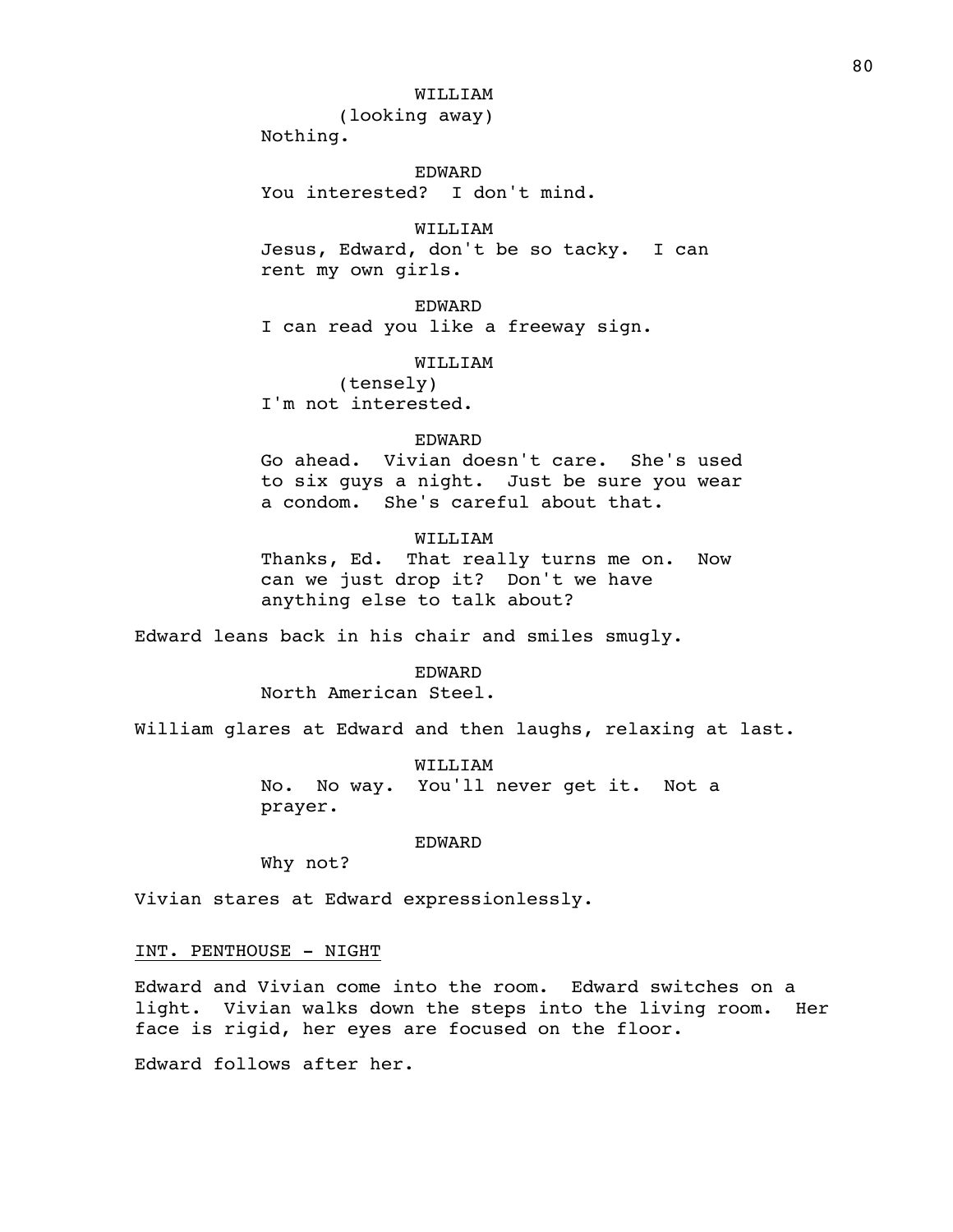### EDWARD

My, you're quiet. You haven't said a word to me since we left the restaurant. I kind of like it, but…

As Edward touches her shoulder Vivian suddenly spins and explodes with anger, pounding him with closed fists.

# VIVIAN

### You fucker! You fucking bastard!

Vivian frantically pounds away at Edward, not so much to hurt him, but as if purging herself of emotion.

Edward pulls back for a moment and then forcefully grabs her arms and throws her onto the couch.

# EDWARD

### Have you lost your mind?!

Vivian jumps up and runs at Edward. Edward grabs her and throws her down onto the couch. Before she can get up again, Edward pushes her back down. Tears well in Vivian's eyes as she yells at him.

# VIVIAN

You fucking asshole. I can't believe what a shit you are!

# EDWARD

Would you please tell me what you're mad about?

#### VIVIAN

I'm not a fucking piece of meat for you to offer to your friends!

Edward is taken aback. He adopts a gentler tone. Vivian sits on the couch, seething with rage.

# EDWARD

Alright. Just calm down.

#### **VIVIAN**

I almost picked up that fucking table and smashed it in your fucking face. I almost did it!

# EDWARD

I appreciate your self control.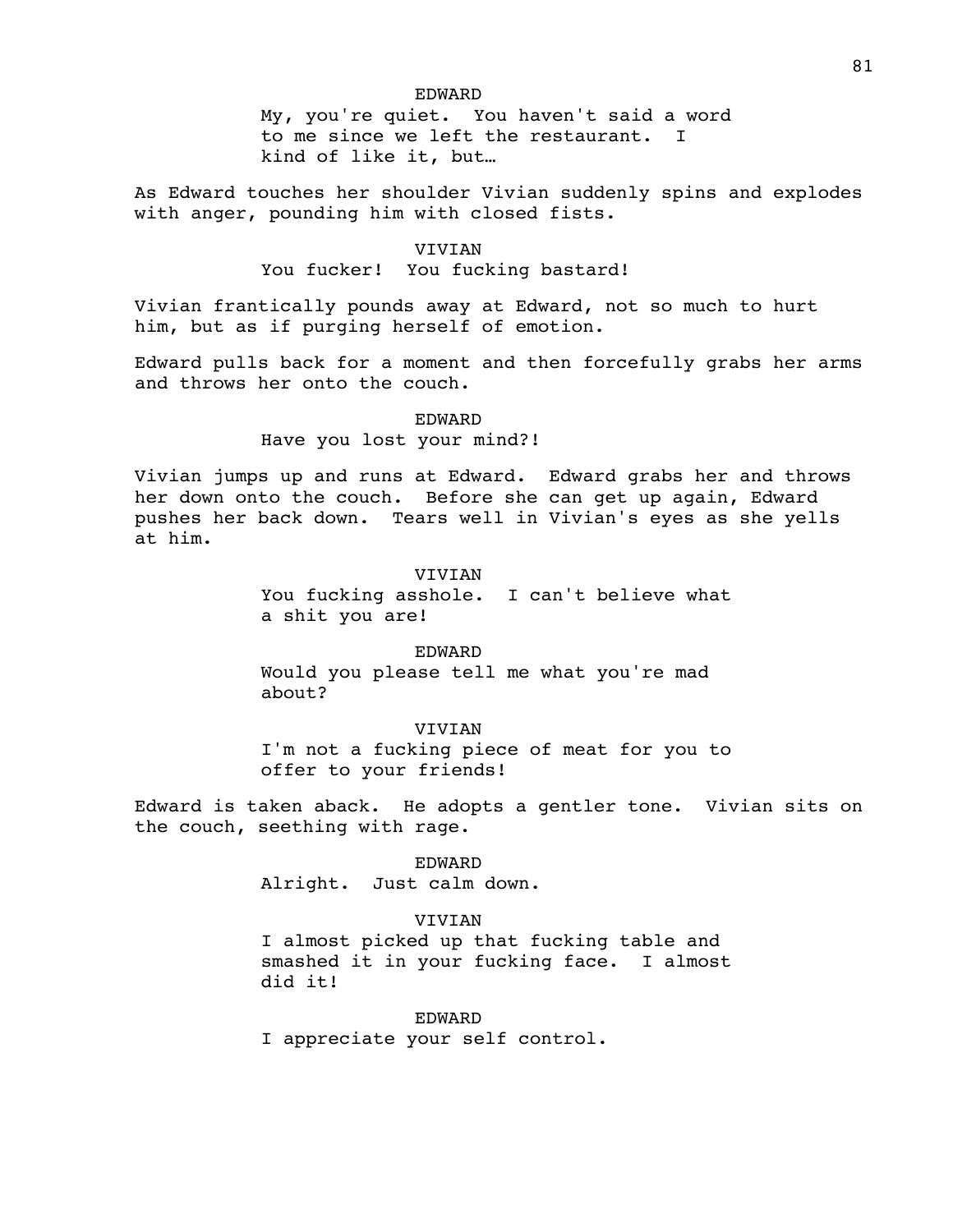### VIVIAN

I've fucking beat the shit out of street pimps. I could beat the shit out of you! I almost started screaming in the restaurant I was so mad. I would have punched you in the face and walked out of there, but… but…

Vivian's voice cools to an icy calm.

#### VIVIAN

…I wanted my money.

#### EDWARD

I'm sorry. It never even occurred to me that you would mind. Honestly.

# VIVIAN

(exploding) I WANT MY FUCKING MONEY! I'm getting out of here! I don't want anything to do with you!

### EDWARD

(firmly) Lower your voice.

#### VIVIAN

Give me my money.

#### EDWARD

Can we talk about this? Can you just try to calm down?

#### VIVIAN

I'm going crazy 'cause you won't let me get high. I'm bored out of my fucking mind all day and whenever I see you you treat me like shit! You don't like the way I eat. I never tie your tie right. I don't drink enough and then I drink too much. You're always shitting on me!

A tear falls from Vivian's eyes. Edward shakes his head at her, incredulous.

# EDWARD

I'm sorry. I thought I was treating you pretty nicely.

#### VIVIAN

I've fucked stinking old men that made me want to puke, but I've never had anyone make me feel as dirty as you do! You make me feel dirty inside.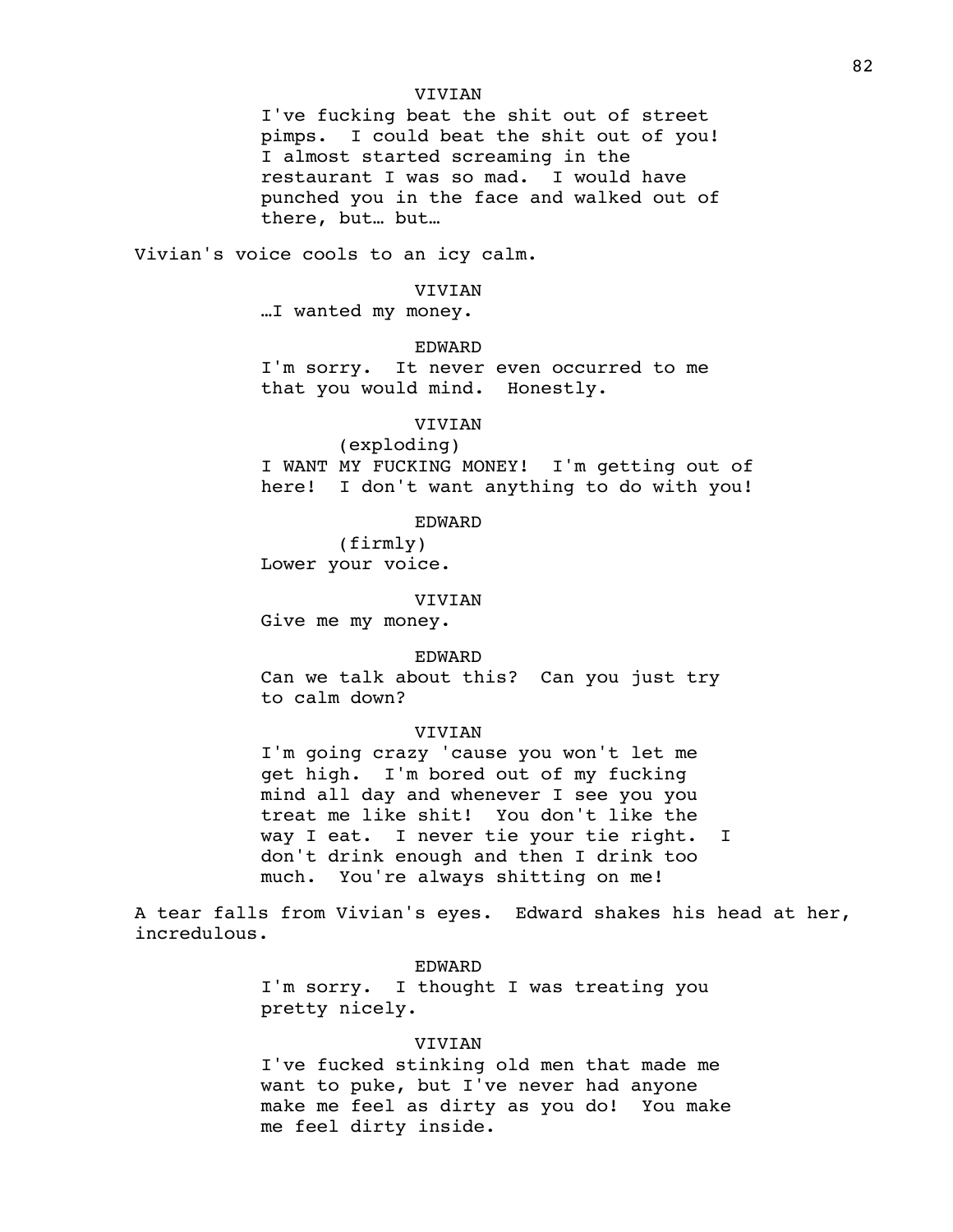### EDWARD

I… I wasn't even serious. It was just a joke. I was razzing Bill because he runs this call girl service. We tease each other like that. It's quite juvenile. But I didn't think you'd mind my saying… I mean, it's not as if you're from a convent.

### VIVIAN

YOU DON'T OWN ME! I say when! I say who! I say how much! If I make a deal with you it's between me and you and if he wants to FUCK ME TOO then he can ask me and I'll tell him how much!

#### EDWARD

Of course. You're right. I'm sorry.

### VIVIAN

I don't fuck anyone who sticks their dick out at me. I fuck who I want! I say how much! I run my life! You don't run my life!

### EDWARD

Vivian, I'm very sorry. You're absolutely right. That was an idiotic and insensitive thing I did. I can tell that you have a lot of pride and I should have known that that would hurt you.

Vivian jumps to her feet.

### VIVIAN

It didn't hurt me! It doesn't hurt you when someone pisses on you! It just pisses you off!

Edward's face sours. She is trying his patience.

### EDWARD

Alright. I've apologized. I've said I'm sorry. Now if you want to take what you've earned so far and walk out of here, I'll understand.

Vivian doesn't say anything.

EDWARD Do you want me to call a cab?

Vivian is still silent.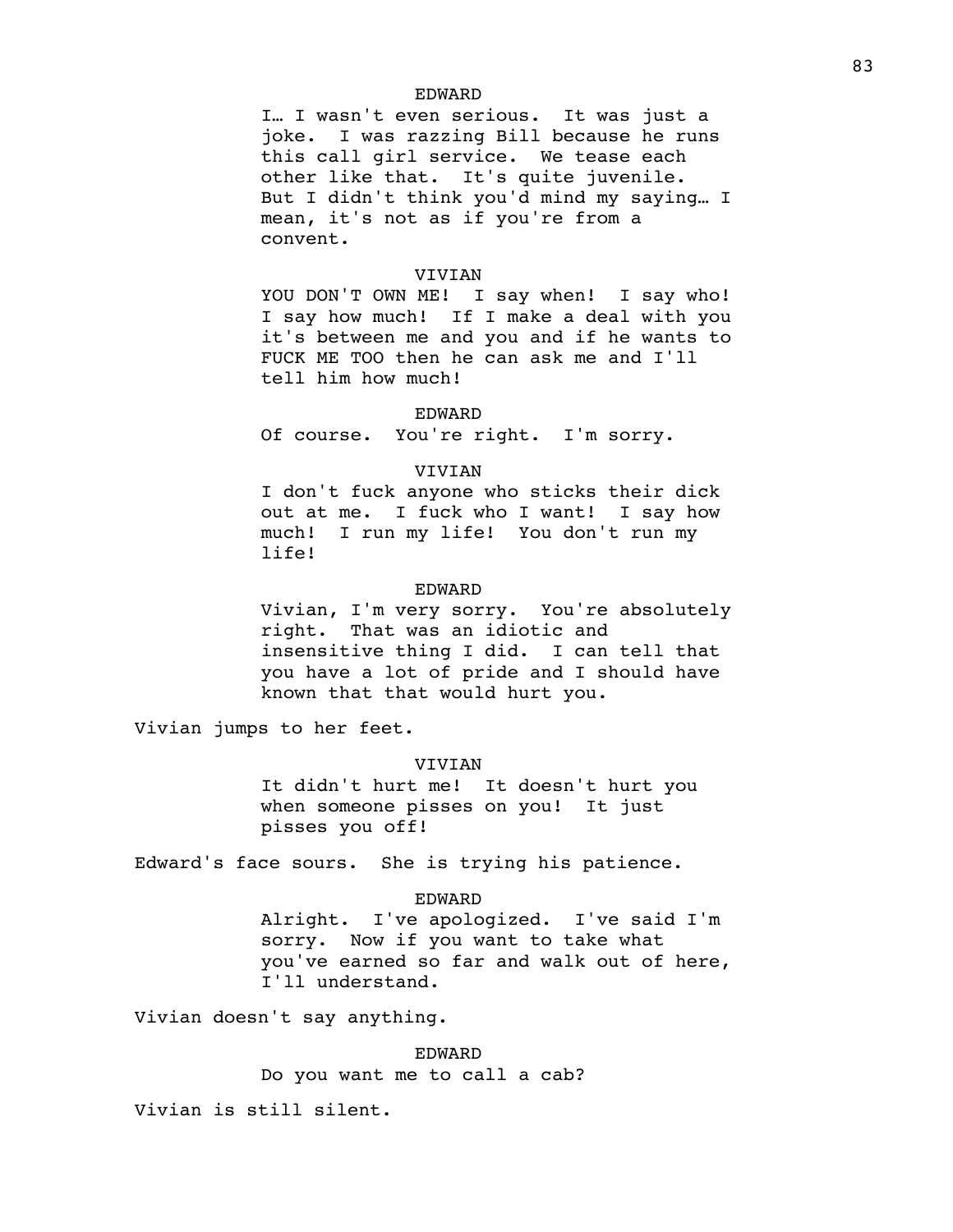EDWARD

Do you?

# VIVIAN

I don't know.

#### EDWARD

Then think about it. But we're going to get past this. I've apologized already. I've heard what you have to say. You're right, and it won't happen again. But if you can't get past it then you should leave, because I'm only going to be here a couple more days and I'm not going to spend it fighting with you. Understand?

# VIVIAN

(bitterly) Fuck off.

# EDWARD

Alright. I'll call a cab. If you want the clothes, pack them up.

Vivian stands frozen for a moment. Suddenly she spins and marches into the bedroom.

#### INT. BEDROOM - NIGHT

Vivian starts roughly picking up her clothes in the dim light of the bedroom. As she does she starts crying. With each item of clothing the tears come down harder. Finally she is crying so hard she can't breathe. She lets the clothes fall from her arms and starts to shake uncontrollably.

Edward appears at the doorway. His face is genuinely concerned. Vivian sobs in fits, gasping for air.

EDWARD

(tenderly) I'm sorry. I really am sorry.

Vivian finally manages to breathe again. She stands limply. Her face is smeared black with mascara.

> VIVIAN You … (barely audible) …hurt me.

Edward goes to her and wraps his arms around her shoulders. She touches his hand.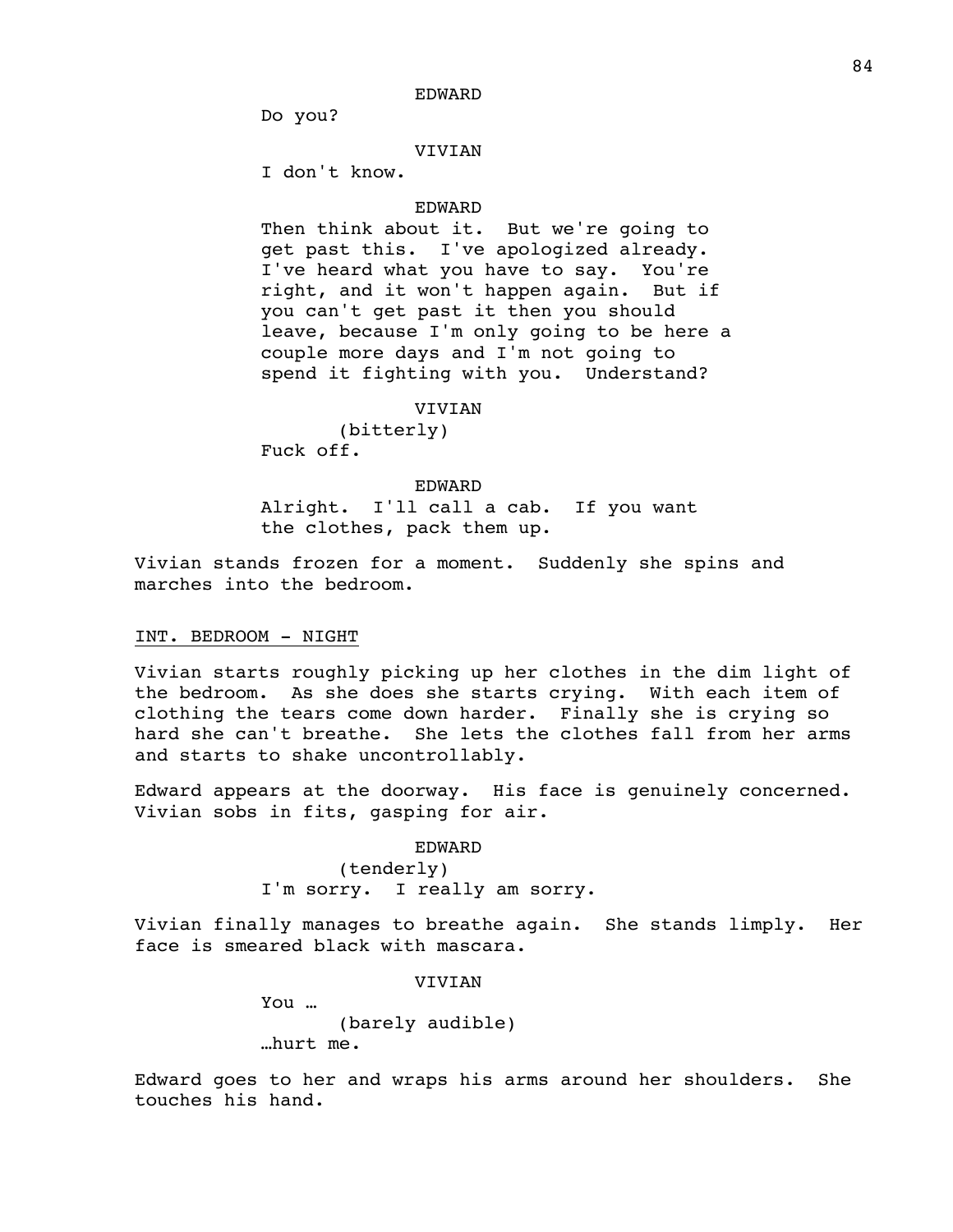#### INT. BATHTUB - NIGHT

Edward and Vivian are taking a bath together. It isn't a bubble bath. Edward wipes the black mascara from Vivian's eyes with his wet hands.

### EDWARD

I've been a fiendish cad, and I'll make it up to you.

# VIVIAN

I got so crazy. I'm not like that. I don't know why I got so crazy.

# EDWARD

(exaggerating his Harvard accent) Because I was a boor, a clod, an oaf, a cretin, a dunce, a putz, a shmuck…

He washes the black from his hands and caresses her checks again with warm water.

> EDWARD …but I shall make amends as only a Harris can.

He runs his little finger across her eyebrows and down her nose.

EDWARD I shall give you an experience that will last a lifetime.

Vivian smiles.

### VIVIAN

Yeah, sure. You're good, lover, but not that good.

# EDWARD

Vivian, your mind is always in the gutter. Mine's only there frequently. I speak not of the lower forms of pleasure, but of high art.

# VIVIAN

What?

EDWARD

I'm going to take you to the opera.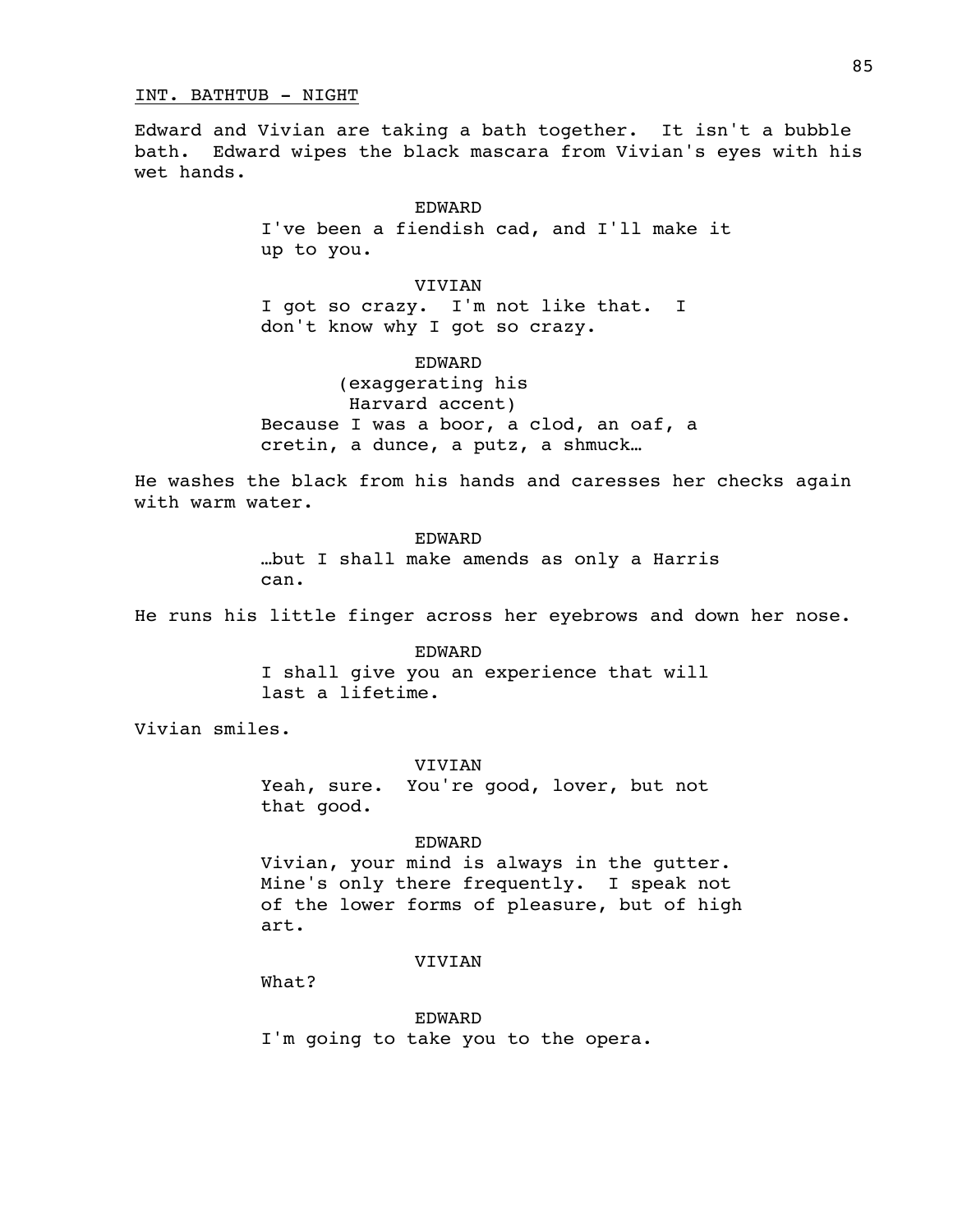# EXT. FANCY CLOTHING STORE ON RODEO DRIVE - DAY

Edward holds Vivian by the hand as they stand in front of a display window. Inside the window is a stunning red sequined dress.

#### EDWARD

That's it. That's what you're wearing tonight.

Vivian's eyes light up like a child on Christmas morning.

# INT. CLOTHING STORE - DAY

Edward sits on a comfortable chair sipping tea as he waits by the dressing room. A prim, elegantly coiffed SALESWOMAN stands at attention by his side.

Vivian comes out of the dressing room modeling the red dress. She looks beautiful. Her face is aglow with pleasure as she admires herself in the mirror. The Saleswoman checks the fit.

#### SALESWOMAN

It'll need a couple of alterations in the bust. We can do them here.

### EDWARD

We need them done now. I'm taking her to *Aïda* in San Francisco tonight.

The Saleswoman purrs in Vivian's ear.

SALESWOMAN

Oh, you're so lucky. It's supposed to be fabulous.

### INT. MERCEDES - DAY

Edward is talking on his car phone. Vivian sits happily next to him, admiring her new dress.

#### EDWARD

(to the phone) Bill, Bill, stop panicking. I'll read the contracts on the plane. Just have the brokerage arrange the flights for me. Kross isn't going anywhere. I don't need to watch the stocks go down today. Have it ready. I'll make a couple more stops and be there in an hour or two. 'Bye.

Vivian looks over at Edward, still reeling from all the attention he is giving her.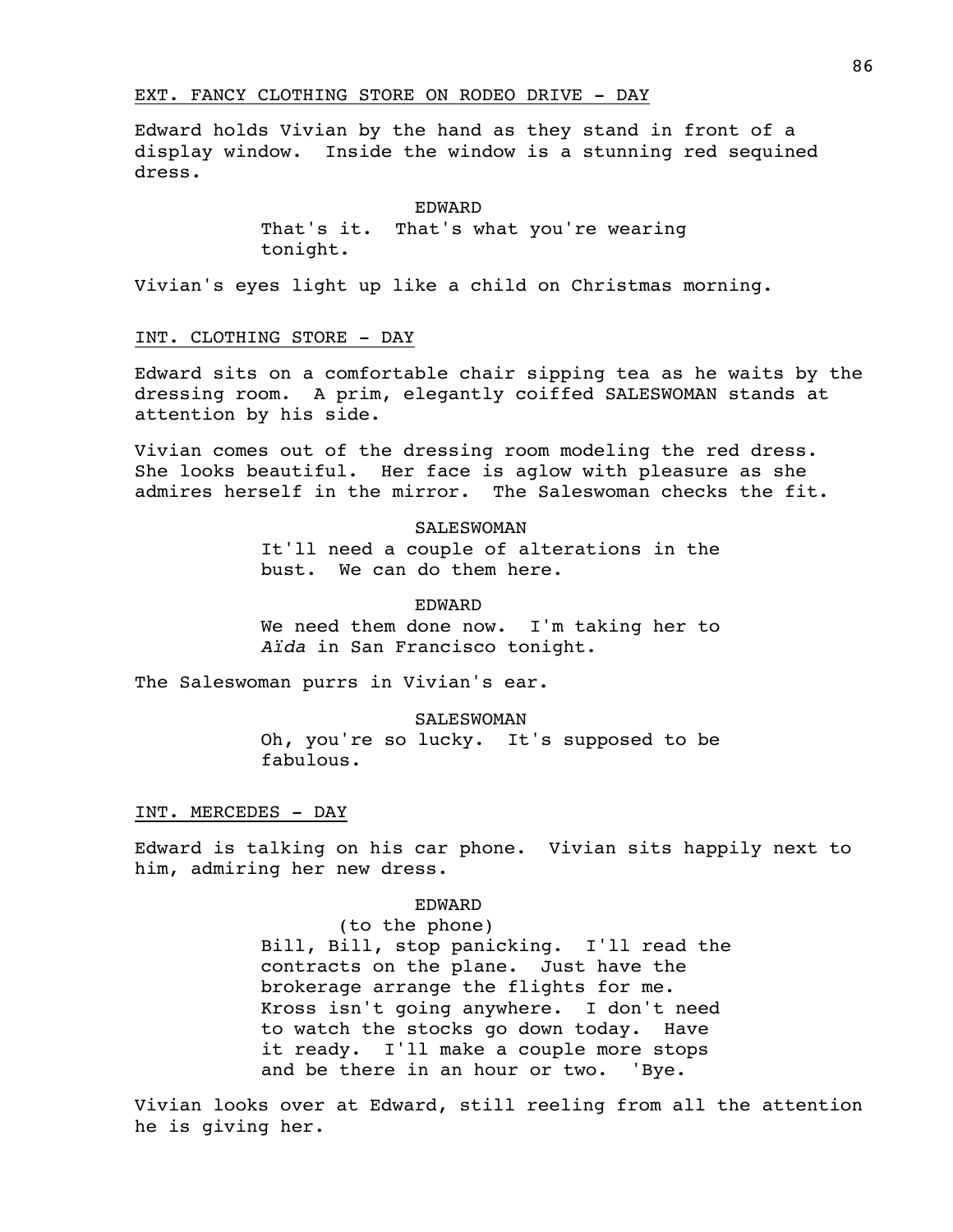# VIVIAN

Are you sure this is alright? I don't want you to hurt your business.

# EDWARD

(with mock drama) My empire may crumble through neglect, but it's worth it. I've been meaning to see *Aïda* before it closes and now I have a good excuse. But you must be freezing in that skimpy thing.

# VIVIAN

I'm okay.

#### EDWARD

No, no. You're bound to catch pneumonia if we don't do something.

# INT. FURRIER - DAY

Vivian stands wrapped up in a grey mink coat. She rubs the fur against her cheek in ecstasy. Edward sits near her, watching.

VIVIAN

It's so soft.

A handsome young SALESMAN stands by her side, his arms overflowing with other coats. He looks to Edward for approval.

#### EDWARD

Nice, but not what I had in mind. We're only going to rent it for a few days, so we might as well get something really special.

# SALESMAN

I have just the thing.

He exits into the back room. Vivian looks at Edward pleadingly.

#### VIVIAN

I like this one.

### EDWARD

Vivian, trust me, I know furs. I'm going to find you one that will give you multiple orgasms.

The Salesman comes out carrying a long, stark-white fur coat. Vivian's eyes widen. The Salesman hands it to Edward.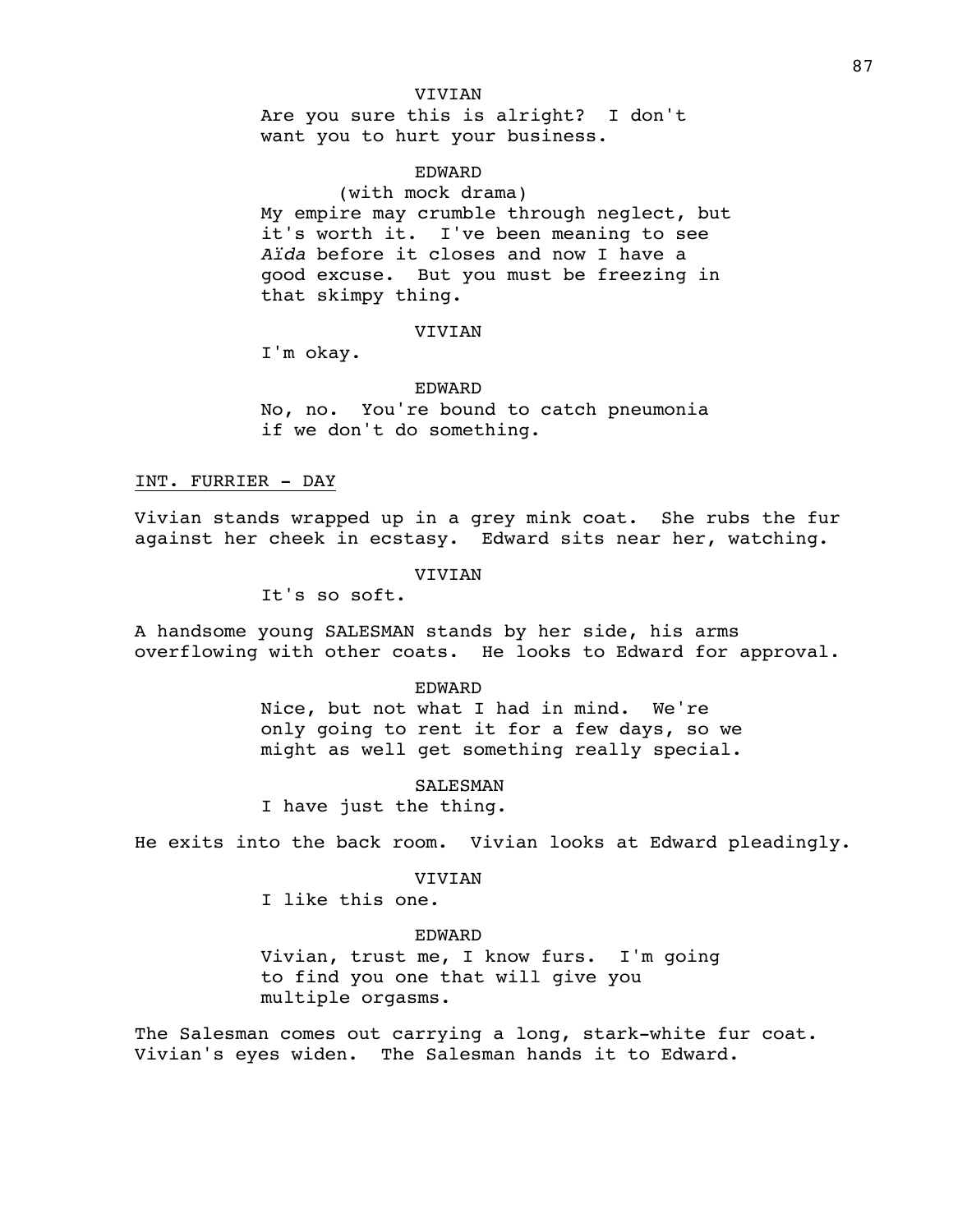### SALESMAN

Baby seal, very rare. You can't get them any more. Normally I wouldn't even consider renting it. But for you, Mr. Harris…

Edward nods. He stands up and strides to Vivian's side. The Salesman helps Vivian out of the mink and steps back. Edward slides the coat over Vivian's arms. He wraps it around her body and gives her a kiss. Vivian melts.

VIVIAN

(whispering in Edward's ear) I think I'm coming.

# SALESMAN

(loudly) Of course, if you do decide to purchase it later, I'll deduct the rental fees from the total cost.

Edward glances sideways at the Salesman.

EDWARD Don't get your hopes up, Frank. We're just renting it for the opera.

INT. SHOE STORE - DAY

ANOTHER SALESMAN fits Vivian with a pair of red high heel shoes. Edward sits next to her. He leans over and whispers in her ear.

EDWARD

Feel like Cinderella yet?

Vivian nods happily.

### INT. BROKERAGE - NIGHT

Edward, dashing in his tuxedo, escorts Vivian by the hand down a long hallway as William trails after. Vivian, balancing on high heels, is having trouble keeping up with him on the slippery marble floors.

> WILLIAM Please, at least think about it. It's a gold mine. You're the one who thought it up.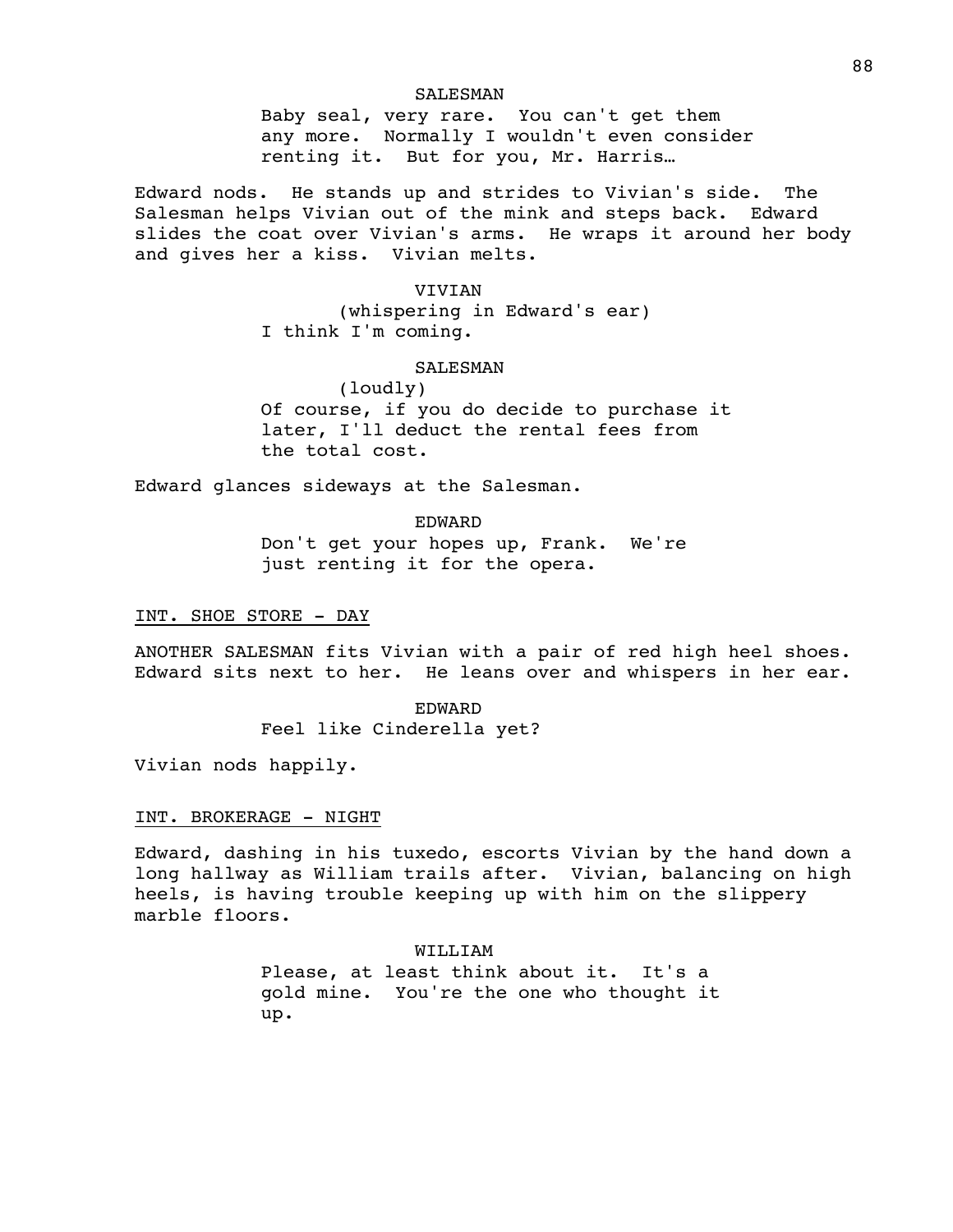#### EDWARD

Bill, I don't want to get into the toxic waste business. What a nightmare! I just want to sell the rights to the highest bidder. Let them do the dirty work. Those processing licenses must be worth a fortune.

### WILLIAM

But not half as much as if we use them ourselves.

Edward stops suddenly and turns toward William. Vivian skids and almost falls; she grabs Edward's shoulder for balance. Edward, ignoring her, looks down at William like a teacher lecturing a slow student.

#### EDWARD

Bill. Cash, leverage, acquire. Cash, leverage, acquire. Cash, leverage, acquire. Got it?

# WILLIAM

Okay, okay. I got it.

Edward slaps William on the shoulder and drags Vivian off.

WILLIAM Enjoy the opera! Read the contracts!

### EXT. HELIPORT - DAY

Vivian and Edward come out onto the roof and make their way to a waiting helicopter.

Once they are inside, the helicopter takes off.

#### INT. HELICOPTER - DAY

Vivian looks out the window as the 'copter flies over the city. She squeezes Edward's hand.

### **VIVIAN**

It's like a dream.

Edward smiles absently as he reads through some papers.

# EXT. HELIPORT AT BURBANK AIRPORT - DAY

Edward and Vivian climb out of the helicopter and make their way from the landing pad.

A PILOT in a leather jacket and dark sunglasses greets them.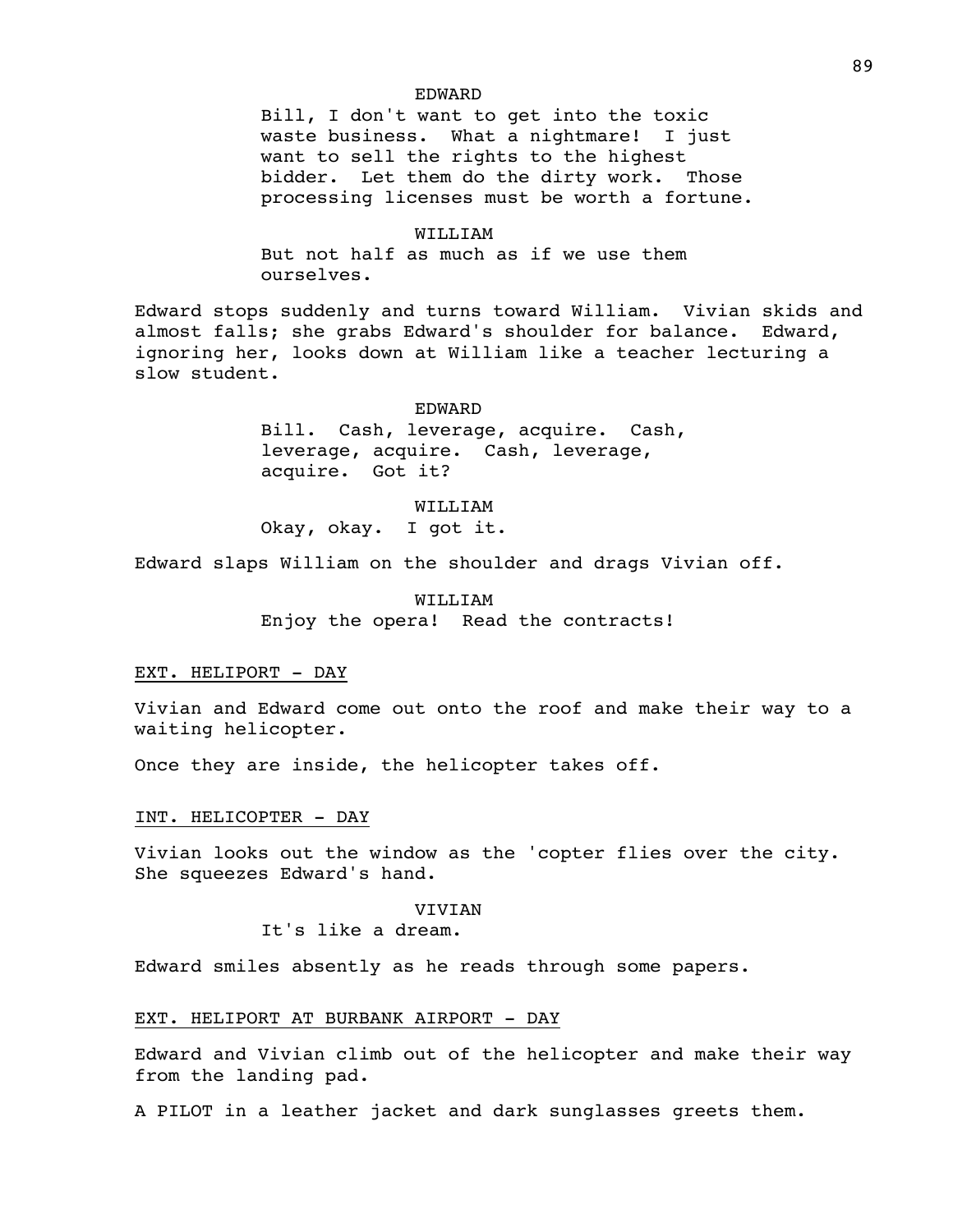PILOT

Mr. Harris?

EDWARD

Yes.

PILOT Your plane is ready to go, sir.

### EXT. HELIPORT AT BURBANK AIRPORT - DAY

A small corporate jet takes off down the landing strip.

### INT. JET - DAY

Edward and Vivian are alone in the passenger lounge of the jet. It is a comfortable room featuring a long couch that curves across two walls, built-in bar, television and stereo. Edward sorts through a pile of contracts. Vivian looks at herself in a small mirror. Her hair is wild and loose from the helicopter.

> VIVIAN Good thing I didn't have my hair done.

EDWARD Oh, I should have warned you. Cindy won't even let me get her near a helicopter.

VIVIAN

I can fix it.

EDWARD

Good, now be quiet while I read these.

Vivian smiles wickedly and fluffs her hair up. She takes her fur off and lays it down on the floor. She walks over to Edward and slides into his lap. She starts to kiss his neck.

Edward, grinning, pushes her away gently.

### EDWARD

Go away.

Vivian, undaunted, slides the straps of her dress off her shoulders. She stands and it falls to the floor. Wearing only a pair of red panties, she lies down on the fur coat.

# EDWARD

What are you doing?

Vivian gives Edward her finest come-hither look.

VIVIAN

Being quiet.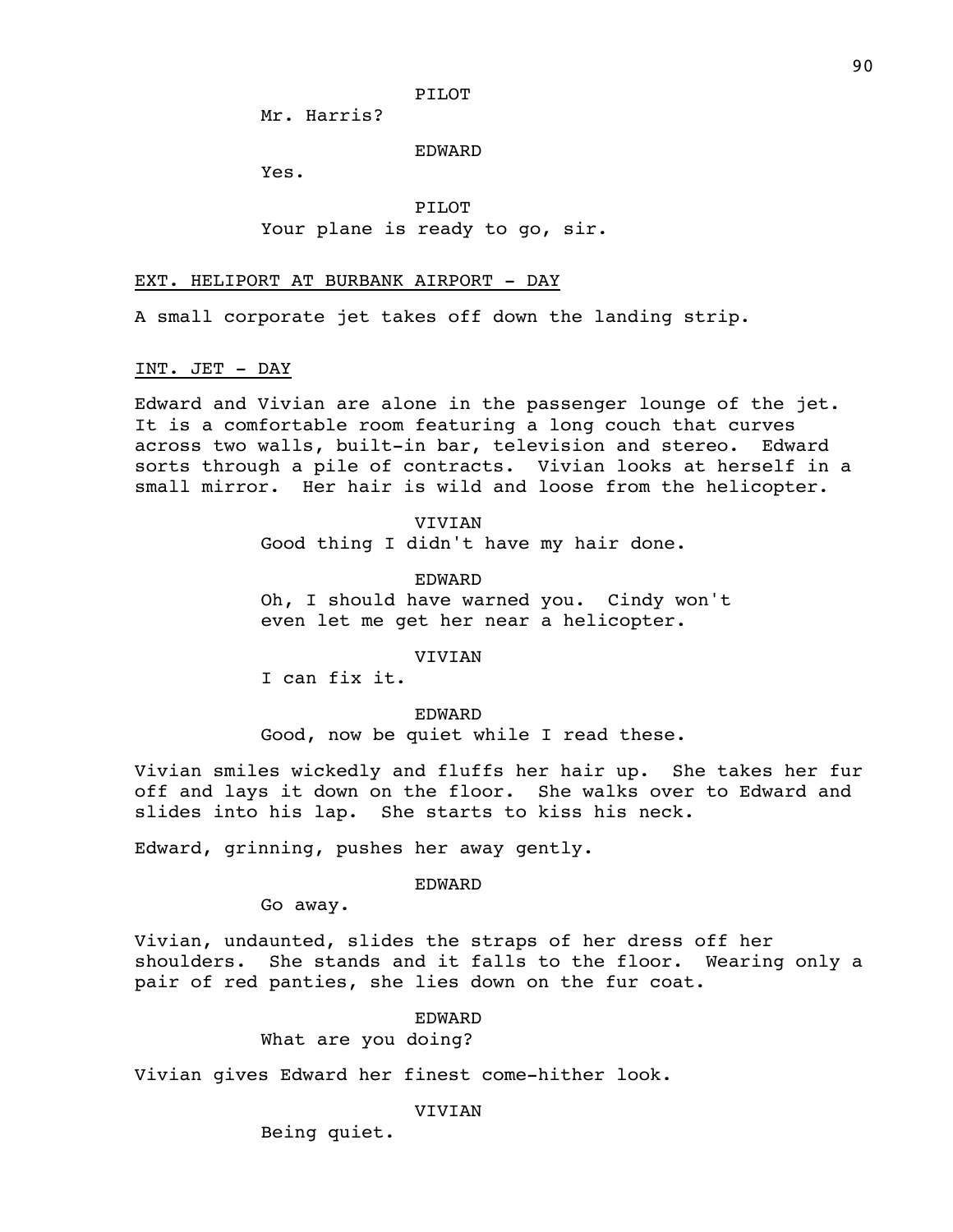Edward sets down his papers.

### EXT. SAN FRANCISCO - SUNSET

The sun is just beginning to set as the jet makes a slow pass over the city and heads for the airport.

# INT. JET - DAY

Vivian, naked, stares out the window at the city lights twinkling below. Her eyes are full of wonder.

> VIVIAN I can see the bridge. It's all lit up. It's so beautiful.

Edward studies a contract. Without glancing up he speaks to her.

EDWARD You'd better put on your clothes, now. I don't want to give the pilot a thrill.

Vivian reaches down and picks up her red dress.

### EXT. SAN FRANCISCO OPERA HOUSE - NIGHT

An airport limo pulls to a stop in front of the San Francisco Opera House. The DRIVER walks around back and opens the passenger door. Edward emerges and helps the fur-wrapped Vivian out.

They walk toward the Opera House past a beautifully lit fountain with several graceful statues in its center. Edward has his hand on Vivian's elbow as they talk.

### EDWARD

Some people say that opera is an acquired taste -- that's why everyone prefers movies -- but I don't believe it. It's something you're born to. But I don't mean that in an elitist sense. Highborn, lowborn, you can always tell when someone goes to the opera for the first time. Some love it, some hate it. Those who love it will always love it; those who hate it might force themselves to appreciate it, but they'll never love it. Maybe there's an opera gene in a person's DNA. It'll be interesting to see how you react.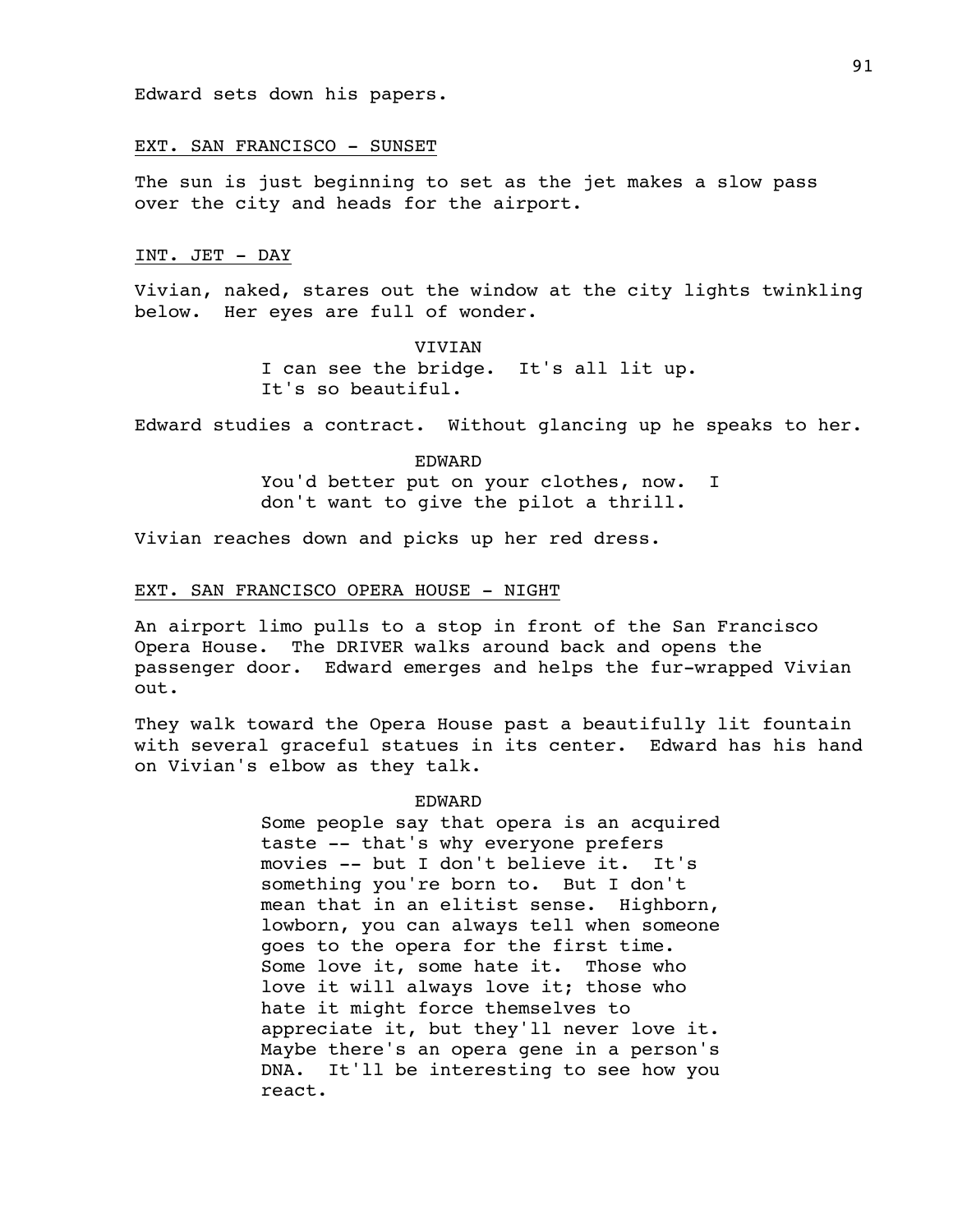VIVIAN

Even if I hate it, I'm glad you brought me.

EDWARD

So am I.

#### INT. OPERA LOBBY - NIGHT

A crowd of well-dressed PEOPLE mill around the lobby, heading toward the theater. Vivian admires the pretty dresses around her.

#### INT. THEATRE - NIGHT

Edward and Vivian sit front row center on the first balcony. They hold programs while they wait for the curtain. Vivian leans over to Edward and speaks in a low voice.

VIVIAN

If it's in Italian, how will I know what they're saying?

### EDWARD

I'll whisper some of the main parts of the story for you. But you'll be surprised at how much you'll understand by the way they sing. The music conveys their emotions more powerfully than any words.

The orchestra begins.

MONTAGE OF OPERA

When the lights dim and the opera is performed, we do not shift to the stage but rather stay on Vivian.

As the music builds and the changing stage lights dance across her face we see the opera unfold only through her eyes.As we DISSOLVE from close-up to close-up, Edward occasionally leans over and whispers intimately into her ear.

> EDWARD Radames is desperately in love with Aïda, a mere slave. Yet he is forced to marry Amneris, the King's daughter.

The music continues. Vivian's face focuses intensely on the stage, as if a new world is being revealed to her. Edward leans toward her ear.

> EDWARD Here he tells Aïda how much loves her but…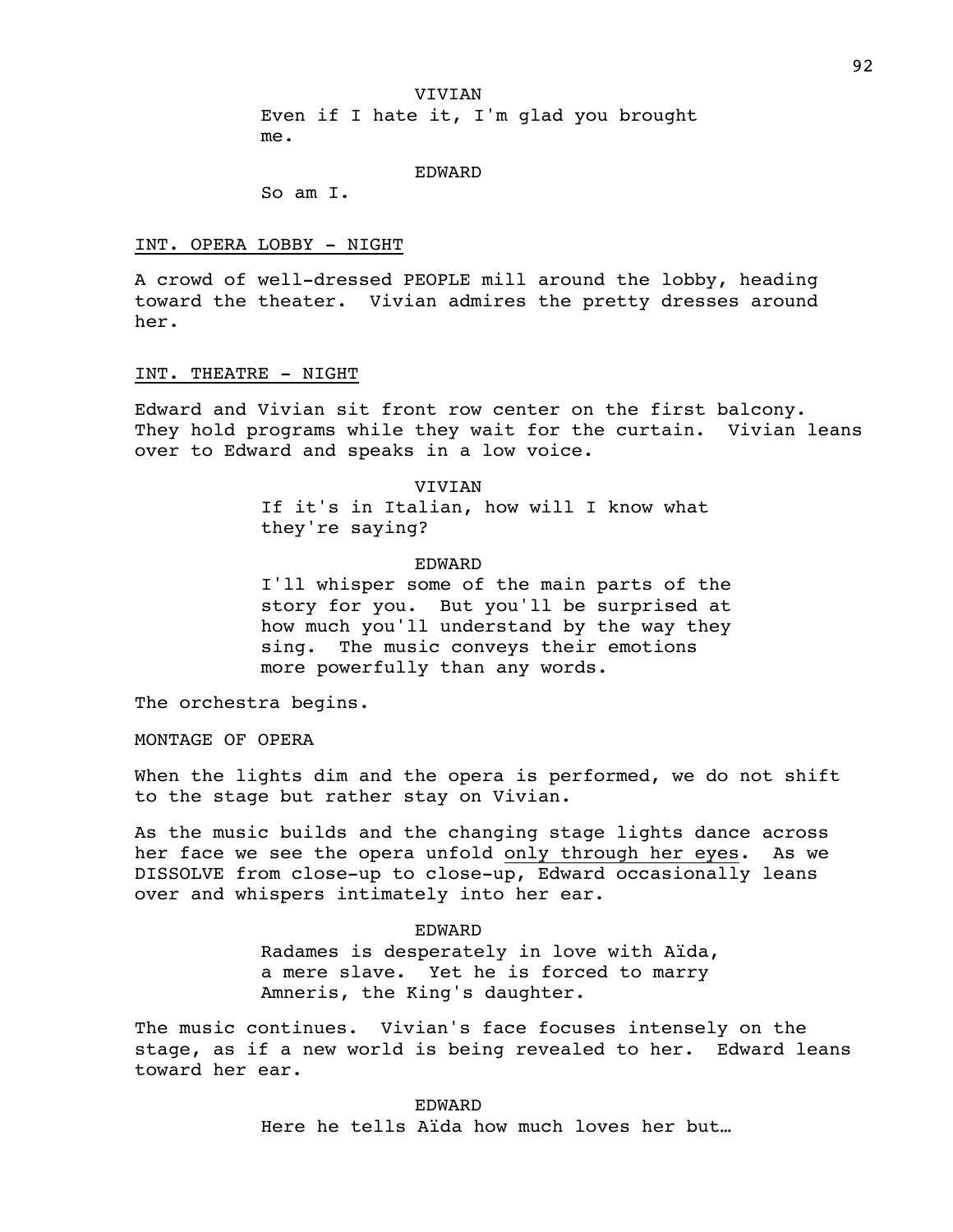Vivian raises a hand and gently covers Edward's mouth. She nods, eyes fixed on the stage. She understands what is happening.

As Vivian's hand slowly lowers, Edward glances at her, pleased. He takes her hand and gently strokes her fingers.

Vivian concentrates on what is happening. The music is reaching its tragic climax. The emotions building inside Vivian swell. As the opera ends, she is profoundly moved. A single tear rolls down her cheek.

### INT. STAIRCASE / OPERA HOUSE - NIGHT

Vivian and Edward stand at the top of an elegant staircase leading down from the balcony. Vivian is slightly swaying as if weak. Edward has a firm arm around her shoulder.

EDWARD

Are you alright? Can you make it down the stairs?

VIVIAN I just stood up too fast. My head is spinning. The blood all went to my legs. Just a second.

Edward holds her tightly as other patrons move past them and down the stairs. Edward smiles smugly at her.

> EDWARD You liked the opera, didn't you?

Vivian nods.

#### VIVIAN

Yeah. It was... I liked it so much. It... was sad.

As she thinks about it, she feels the urge to cry again. She fights it.

#### VIVIAN

I'm okay now.

# INT. AIRPLANE - NIGHT

Vivian is lying across the lounge couch with her head on Edward's lap. Edward strokes her hair. Tears are streaming from her eyes.

> EDWARD You're such an emotional little creature.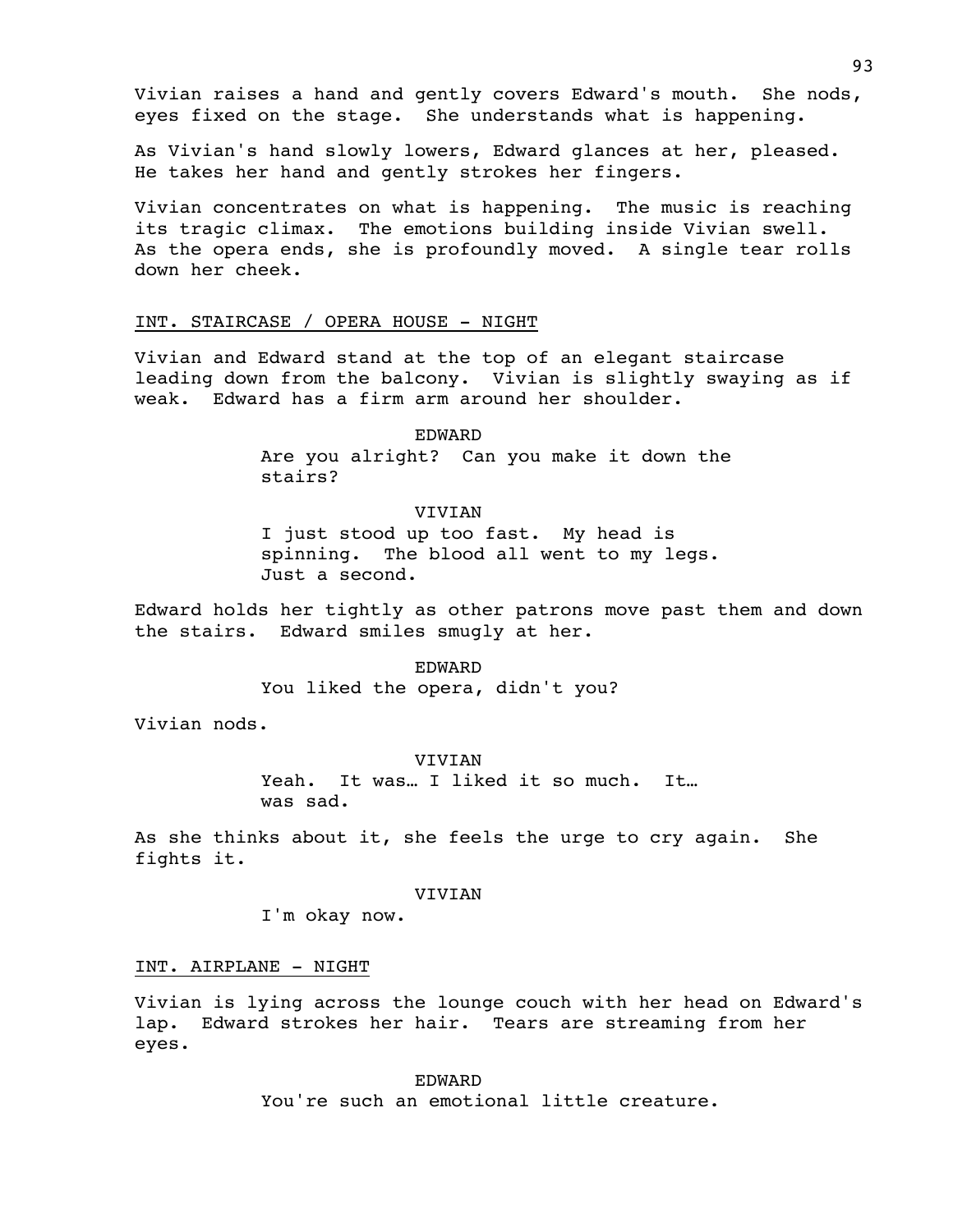### VIVIAN

(defensively)

It was sad.

# EDWARD

I know. But I took you to make you happy, not to make you cry.

VIVIAN I'm happy. Just sad happy is all.

EDWARD You've been crying for an hour.

Vivian wipes her eyes.

#### VIVIAN

I just… I'm kinda used to smoking whenever I get sad, you know? It keeps me feeling good. I'm not used to being off it.

EDWARD

I'm sorry if that's been tough on you.

#### VIVIAN

No, no. It's okay. It's just like I'm feeling all sorts of strange things. It's kinda nice in a way. I just have trouble handling it sometimes.

### EDWARD

Well, the day after tomorrow I'm off to New York and you can do whatever you want. And you'll have some money to do it with.

# VIVIAN

Yeah.

#### INT. BEDROOM - NIGHT

Edward is sound asleep. Vivian stares off into the darkness. She can't sleep.

She crawls out of bed. She is wearing a pink teddy. Edward stirs. He blinks his eyes.

EDWARD

What's the matter?

VIVIAN Noth'n. Just can't sleep.

# EDWARD

Oh.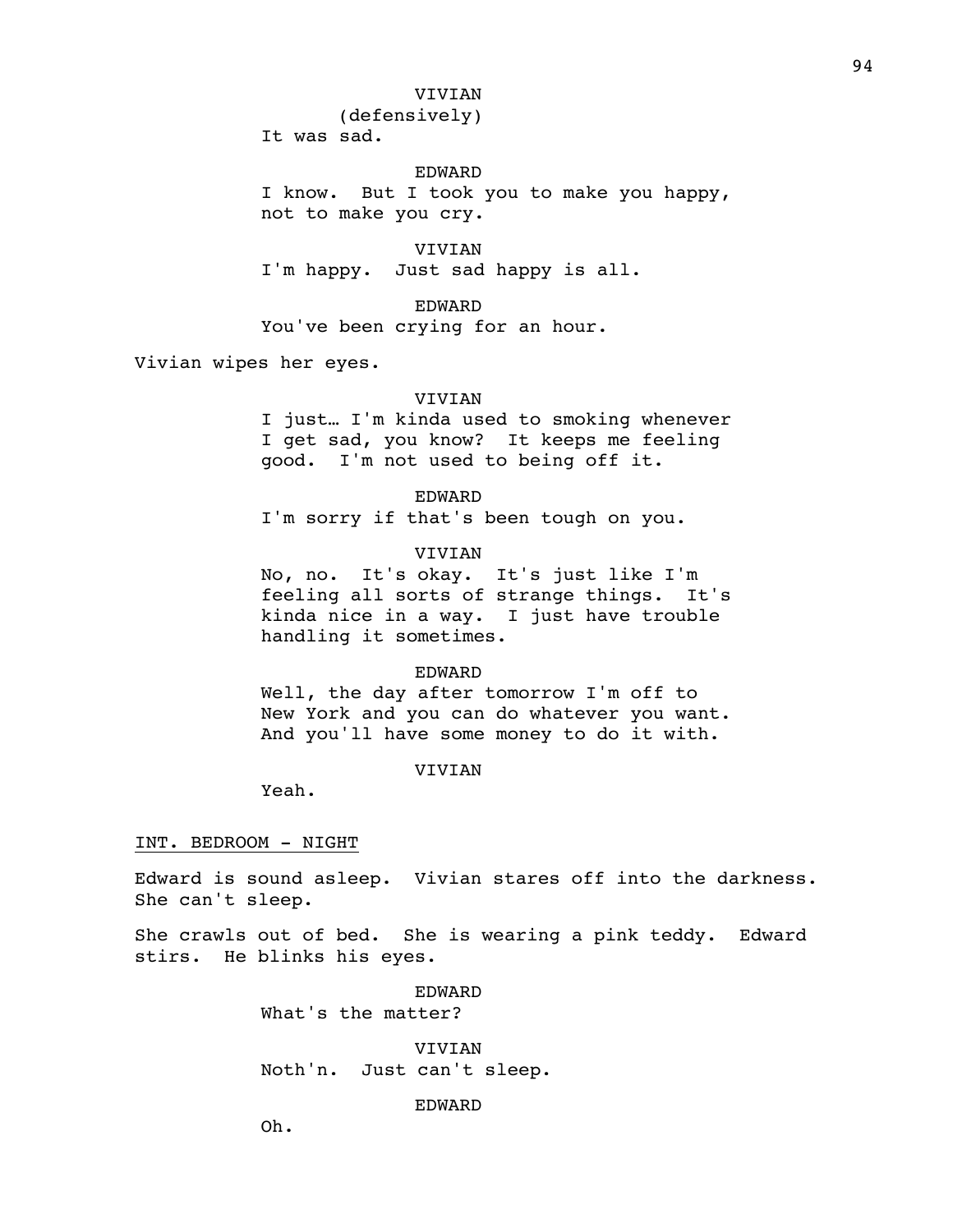VIVIAN Can I get some champagne? Maybe it'll help me sleep.

EDWARD Sure. Let me call --

He pulls himself up with difficulty.

VIVIAN No, no. I can call. You sleep. I'm alright. Really.

Edward lies back down.

EDWARD (sleepily) Okay. Order whatever you want.

### INT. LIVING ROOM - NIGHT

Vivian sits alone on the living room floor staring out the windows into the city. She is dressed in her pink teddy with the white fur wrapped around her shoulders. She sips straight from the bottle of champagne.

She hums a tune from the opera.

She takes a long drink and rearranges the bottom of the fur over her legs for warmth.

# INT. LIVING ROOM - MORNING

Edward is dressed in his robe talking on the phone as he looks over the morning breakfast on the dining table.

> EDWARD Jesus that was fast. What did you do? Put a horse head in his bed?

# INT. BROKERAGE HOUSE - MORNING

A Secretary hands William a cup of coffee. He takes a sip.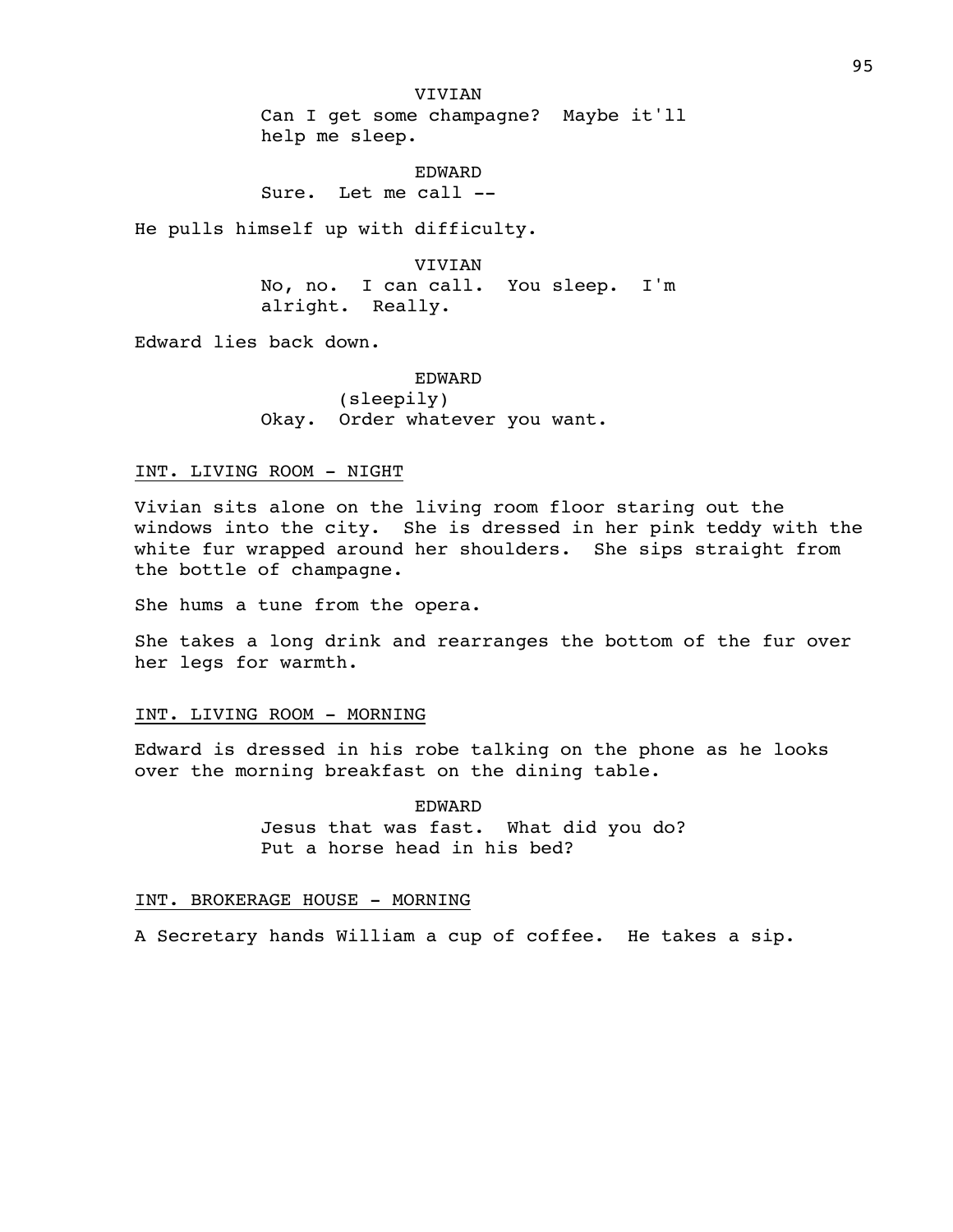# WILLIAM

# (on the phone)

Very funny. I barely did anything. The old coot must be more desperate than either of us thought. He said he wouldn't talk to me about specifics until after our thirty day filing period. But he wants to talk to you. Get assurances that you're both on the same side or something. Maybe get you to call off the dogs, i.e., me.

He takes another sip of his coffee. He waves the Secretary off. She exits.

#### WILLIAM

Anyhow, I told him that I might be able to arrange for you to see him this morning at your hotel room. What I'd like you to do is butter him up and then drag him here so I can grill him.

#### INT. LIVING ROOM - MORNING

Edward is sipping orange juice.

EDWARD You're such a sneaky fucker.

#### WILLIAM

The guy's pathetic. All you have to do is take him by the hand and bring him over. If we could just get him to tell us the story on the Navy repair commitments it would be worth it.

Edward glances at his watch.

EDWARD Alright. Tell him ten-thirty.

### WILLIAM

He'll be there.

# INT. BEDROOM - MORNING

Vivian is passed out in the bed. Edward comes in and undoes his robe. He starts to put on a suit.

> EDWARD Wake up, sleeping beauty.

Vivian stirs. She blinks at Edward with sleepy red eyes.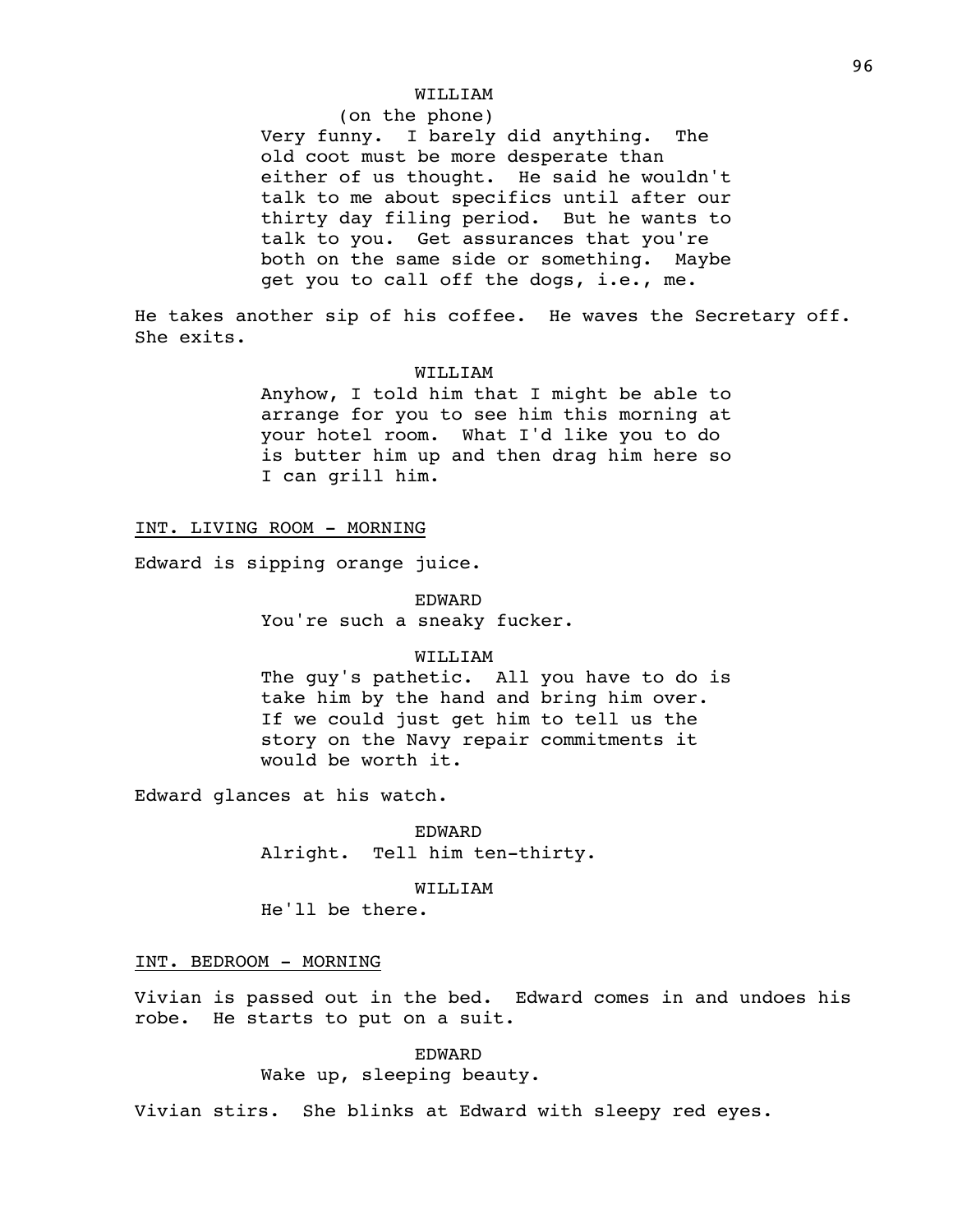What?

EDWARD Put on some clothes. We're about to have a guest.

### INT. BEDROOM - DAY

Vivian, wearing her yellow dress, does Edward's tie for him.

EDWARD You sure you don't mind? I wouldn't want you to get mad at me again.

VIVIAN No, it's okay. I didn't mean it. I like tying it.

She finishes. Edward checks it in the mirror.

EDWARD Pattern in the center. Perfect. That's lovely.

He gives her a peck on the cheek. We hear the doorbell ring from the living room.

> EDWARD Well, here we go.

INT. LIVING ROOM - DAY

Vivian stands near the bedroom as Edward opens the front door. Mr. Kross slowly enters. He looks old and tired. They shake hands and Edward closes the door behind him.

EDWARD

Mr. Kross.

KROSS

Mr. Harris.

Edward leads him down the stairs.

EDWARD

Have a seat.

KROSS I can't stay very long.

Kross notices Vivian standing across the room. He seems surprised to see her. Surprised and bothered. He nods to her.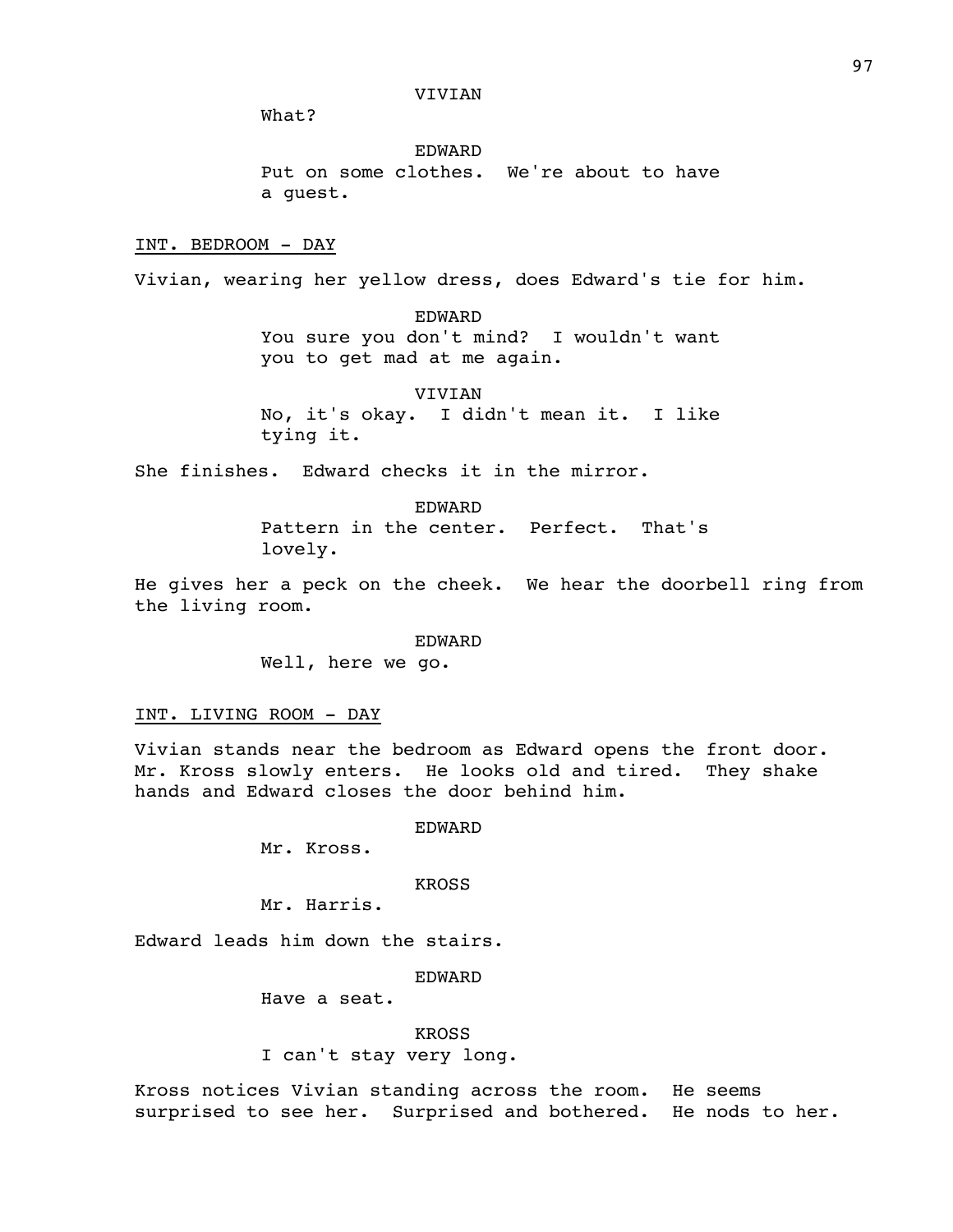Young lady.

# VIVIAN

Hi.

The both seem uncomfortable in each other's presence. Like former lovers who run into each other by surprise in public. Kross immediately turns his eyes away from her. He looks at Edward.

#### KROSS

I'll get to the point. As I said earlier today to your lawyer, I've reconsidered my position on your expected acquisition offer. After the filing period is over, I'll recommend to the board that we accept your bid.

EDWARD Excellent. I'm sure that will be the best for everyone.

KROSS And the other night… I want to apologize for…

EDWARD There is nothing to apologize for. It's just business.

Kross's hands are trembling. He glances nervously at Vivian and then back at Edward.

### KROSS

Yes. Business.

Vivian is disturbed watching this broken man. She backs away into the bedroom and disappears.

> KROSS That's all. I just wanted to tell you my decision in person.

#### EDWARD

I appreciate that. And I'm sure things will go well for you.

KROSS Thank you. I'd better be going.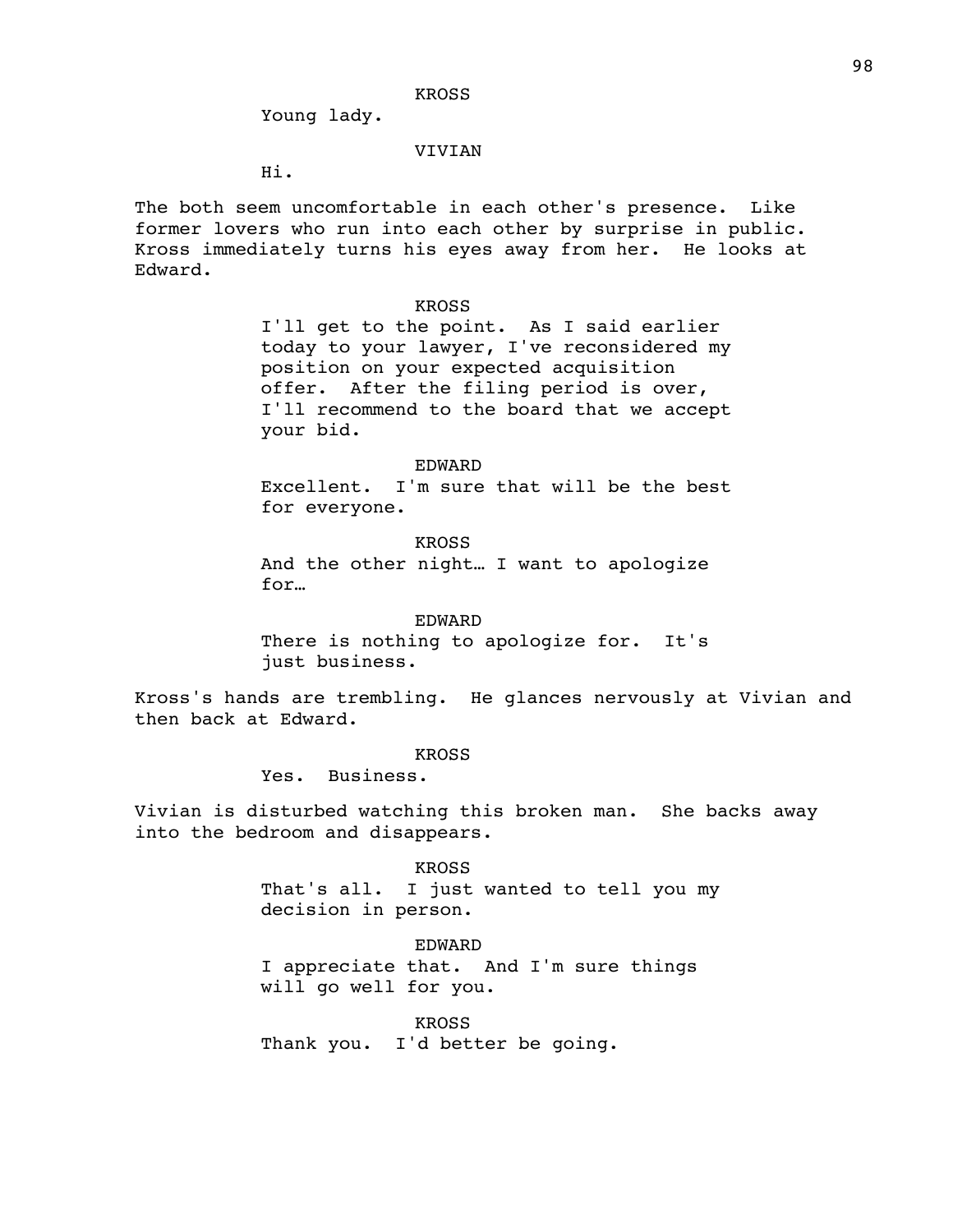# EDWARD

Perhaps you could do me one favor though. If you could take an hour to accompany me down to my brokerage and have a brief talk with my lawyer. Just answer a couple questions.

#### KROSS

I don't think that's quite proper at this time. Maybe after the filing period.

### EDWARD

Let me be completely up front with you, Mr. Kross. We're preparing our bid now. That bid is based on our speculation of the corporation's net worth. The more we know the higher our bid can be. And since you do own a fair block of shares…

KROSS …It's in my best interest to cooperate.

EDWARD

We might even be able to strike a special deal with you on your shares.

Kross looks at Edward with a weak smile.

#### KROSS

I throw myself on my sword, and you promise to take care of my family.

Edward stares at Kross evenly.

EDWARD It doesn't have to be that way.

KROSS Alright. I'll answer your questions. Whatever you want.

EDWARD

Good. Vivian --

Edward notices for the first time that Vivian has left the room.

EDWARD Excuse me for one second.

He heads to the bedroom.

### INT. BEDROOM - DAY

Vivian is sitting on the bed as Edward comes in. He closes the door behind him.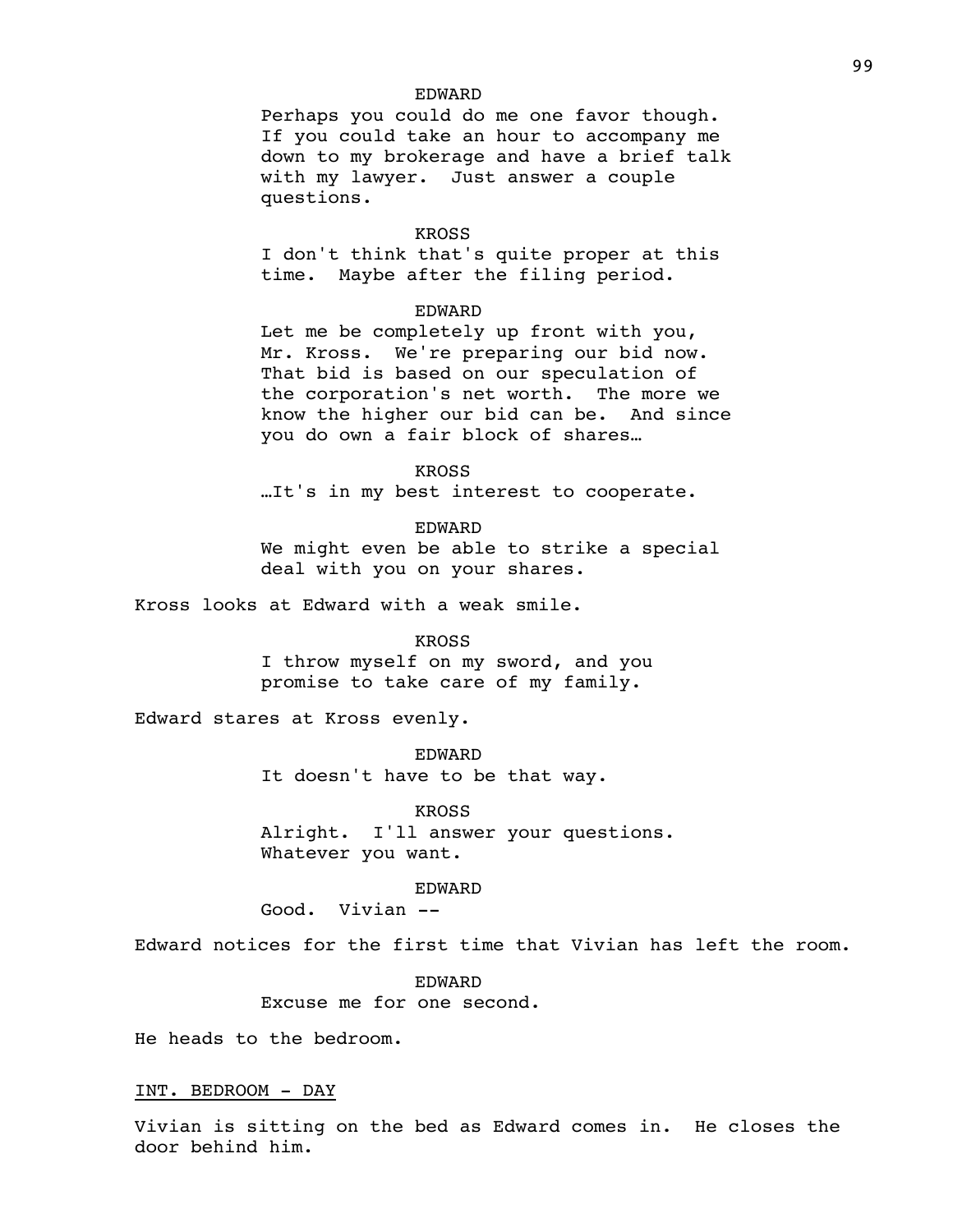### EDWARD

Why'd you run off?

Vivian stares at her feet.

#### **VIVIAN**

Just… no reason.

### EDWARD

Very well. I'm going to be gone all day. I don't think I'll be back in time for dinner so go ahead and eat. Alright?

Vivian looks up at Edward.

VIVIAN What did you do to him?

EDWARD

What do you mean?

VIVIAN Why is he afraid of you? What did you do to him?

Edward is silent for a long while. He doesn't like this question.

# EDWARD

I don't think you need to worry about things like that.

# VIVIAN

(almost to herself) Last time I saw him he was so strong. Now he's so scared.

### EDWARD

(firmly) The man made a business decision. That's all. I make business decisions; you make business decisions. Nobody does anything unless it's in their own best interest.

Vivian stares at her feet and says nothing. Edward watches her. He turns and leaves.

INT. LIVING ROOM - DAY

Edward crosses the living room to Kross.

EDWARD Everything's fine. Let's go.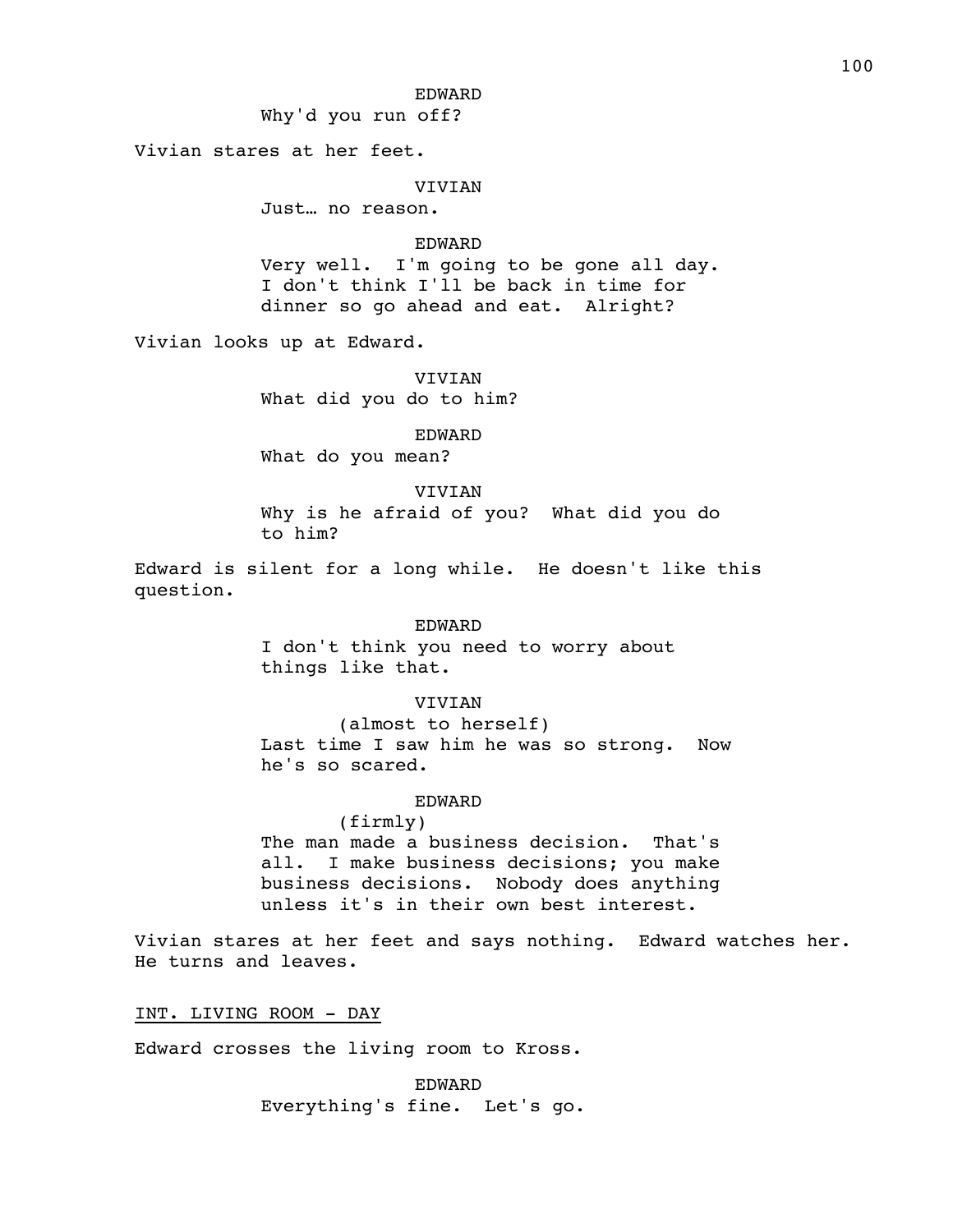#### EXT. BEVERLY WILSHIRE HOTEL - DAY

It's a cold cloudy day. Vivian stands in front of the hotel in her mink coat, smoking a cigarette. She watches the cars passing by, thinking.

An old yellow Mustang passes. She takes a last drag and tosses her cigarette butt into the gutter.

She turns and goes back into the hotel.

#### INT. HOTEL LOBBY - DAY

Vivian walks up to the front desk and addresses the DESK CLERK.

VIVIAN Is there a phone I can use? I want to call a cab.

DESK CLERK You may use this phone.

He pulls a phone from under the desk. Mr. Thomas enters from the back door. He smiles at Vivian.

MR. THOMAS

Miss Vivian.

VIVIAN Hi. What's the number of a cab company?

MR. THOMAS Where are you going?

VIVIAN Umm… Hollywood like. I need to get some medicine. You know, for headaches.

MR. THOMAS Why don't you use one of the hotel's limousines?

#### VIVIAN

Limo?

MR. THOMAS Of course. A small perk for the guests in our better rooms.

Vivian thinks about that for a moment. She kind of likes the idea, but it also makes her nervous.

> VIVIAN Umm… I don't want Edward to know I'm leaving. He… I just don't want…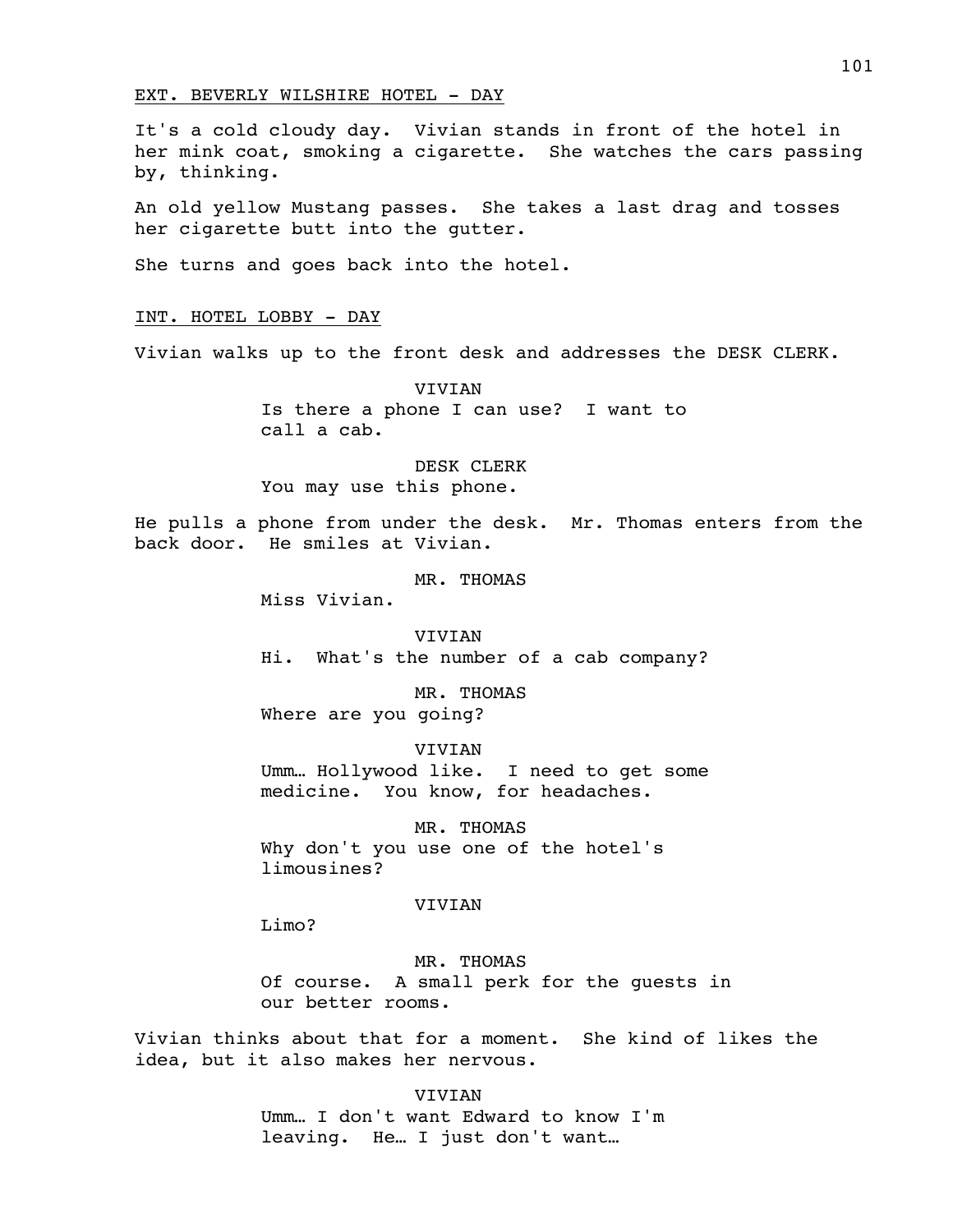MR. THOMAS Discretion is our middle name here at the Beverly Wilshire.

### EXT. LIMO - DAY

A long black limo drives into Hollywood.

#### INT. LIMO - DAY

Vivian sits alone in the back of the limo, enjoying the ride. There is a phone and a tiny television set and a small stereo system. She examines each carefully and plays with the knobs.

> DRIVER'S VOICE (from a small speaker) Is this the street, ma'am?

Vivian presses the intercom button.

**VIVIAN** Yes. 1312. It's a big apartment building.

### EXT. VIVIAN'S APARTMENT BUILDING - DAY

The limo pulls to a stop in front of a rundown apartment building on a dirty Hollywood side street.

The LIMO DRIVER, a large Latino man, steps out of the car and walks around to the passenger door. As he does, he surveys the surroundings uncomfortably. This is a rough neighborhood.

He opens the door. Vivian steps out, fur and all.

LIMO DRIVER Are you sure this is the right place, ma'am?

### VIVIAN

Yeah.

### LIMO DRIVER

Maybe I should go with you. This doesn't look like a good place for a lady to be alone.

Vivian is suddenly aware of how much her appearance has changed. She draws the fur around herself a little nervously.

> VIVIAN I'll be okay. It'll just be a second.

LIMO DRIVER You sure, ma'am?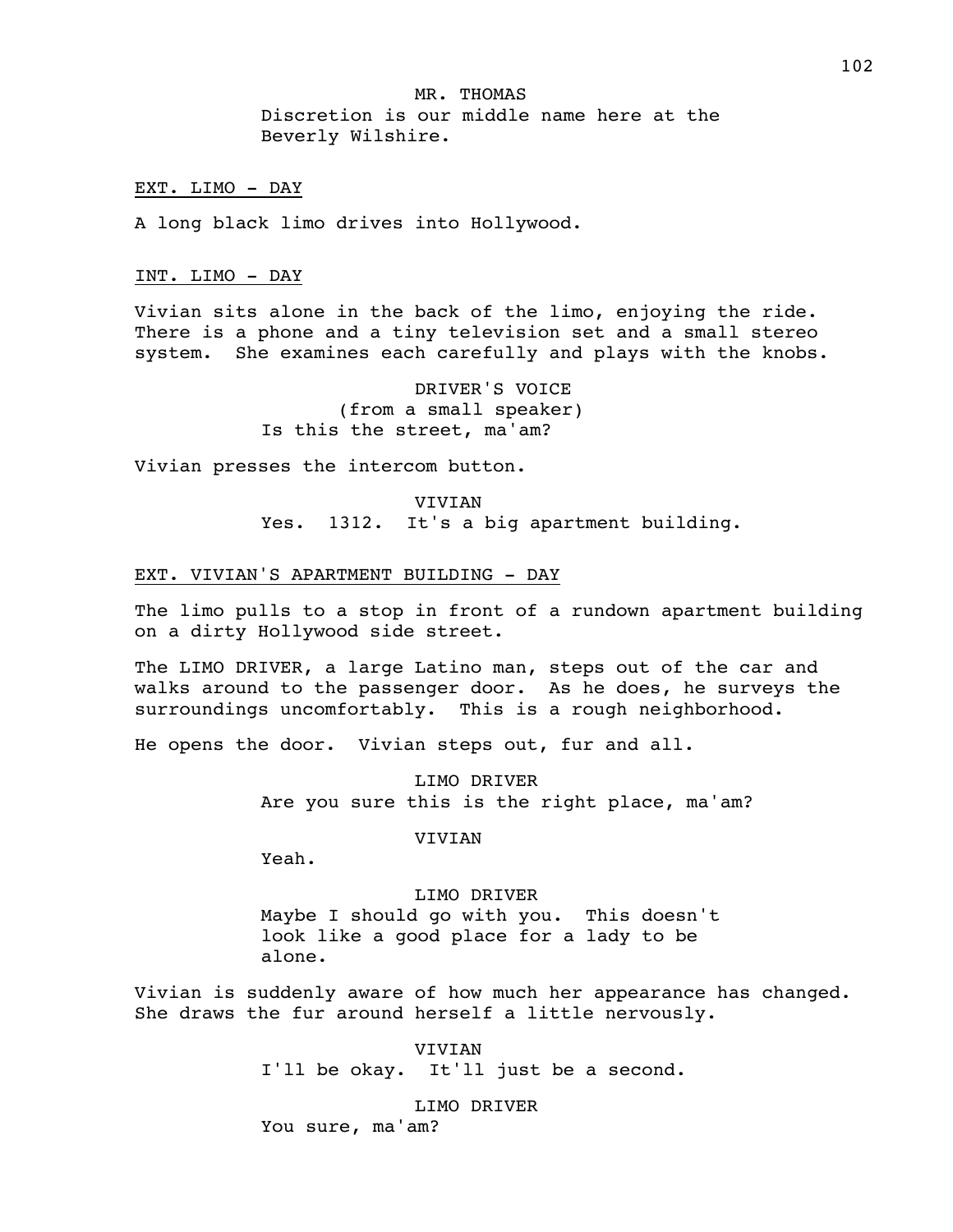Yeah.

She hurries up the steps to the apartment building. The Driver unhappily watches her go.

# INT. HALLWAY - DAY

Vivian's bright new shoes and white fur traverse the grimy dark carpeted hallways. Cockroaches scurry along the edges of the walls.

Vivian reaches the door to her apartment. She turns the knob. It opens.

# INT. VIVIAN'S APARTMENT - DAY

Vivian's apartment is small and claustrophobic. The walls are a dingy faded yellow and plaster is falling from the ceiling. There are a couple of worn-out overstuffed chairs and a bookcase piled with everything but books. The majority of the room is given over to a large bed that is folded out of a couch. A large mangy pile of old blankets and pillows cover it.

As Vivian enters from the hallway she whispers.

### **VIVIAN**

# Kit? Kit? You here?

She blinks into the dim room and waits for an answer. There is none. It is clear from Vivian's face that she is glad no one is home. She closes the door behind her.

She moves to a small wooden box on the bookshelf and opens it. Inside is various drug paraphernalia, but no drugs. She closes it, annoyed.

#### KIT

Viv?

Startled, Vivian spins and sees Kit staring at her from under the blankets on the bed. Her face is pale and ghostly. Her voice is hoarse.

> VIVIAN Jesus, you scared me. I didn't see you under there. Why didn't you answer me?

KIT I was waking up. I'm not feeling too good.

VIVIAN You never feel good.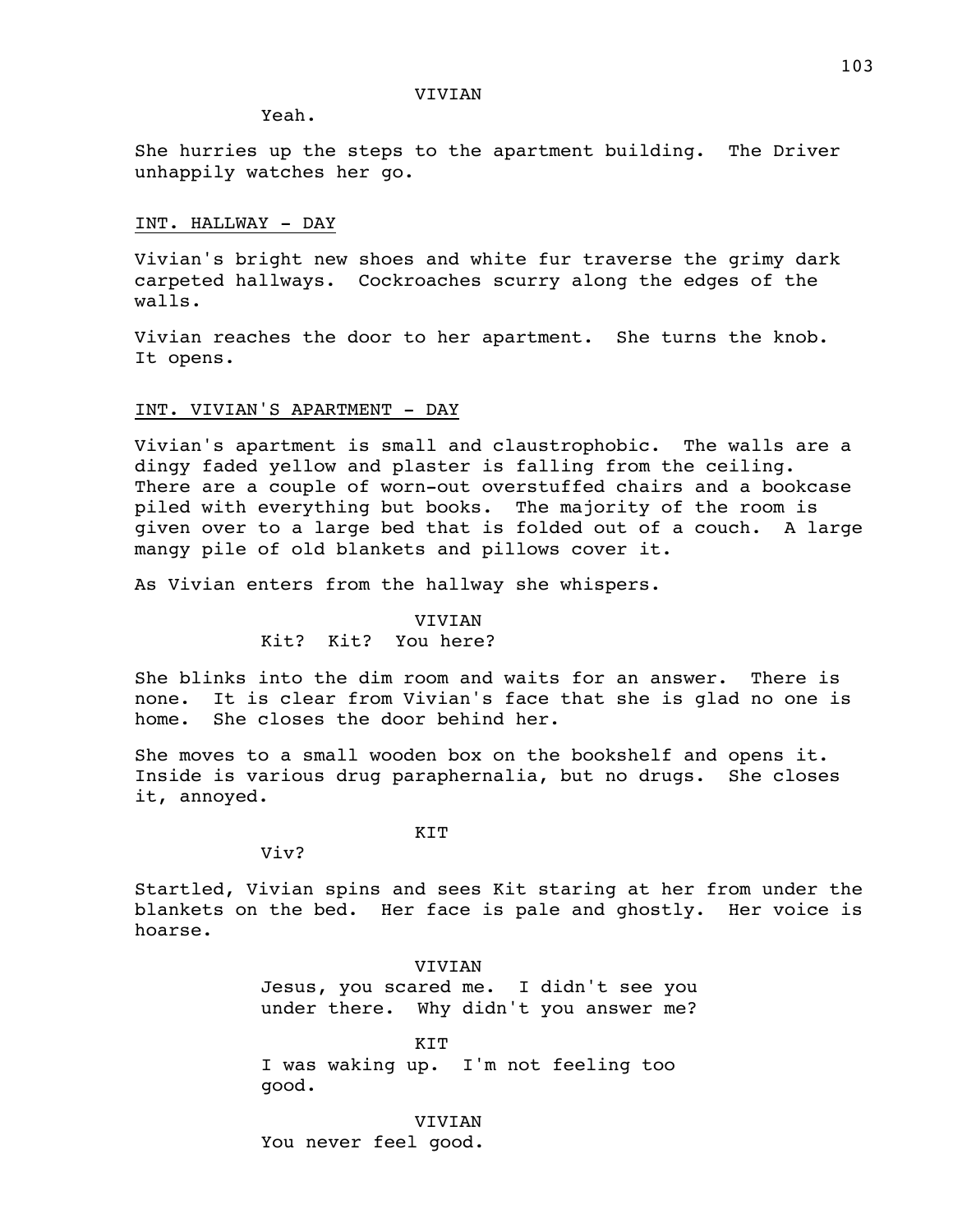KIT That's a pretty coat. Did your date give you that coat? VIVIAN No, it's just rented. KIT Those are pretty shoes. VIVIAN Yeah. Well, I can't stay very long. I got to go back. KIT You aren't home yet? VIVIAN No, not till tomorrow. I just wanted some rock. Is there any? KIT No. I smoked it all. But we could go get some if you have money. Kit sits up. She wears a sleeveless undershirt that exposes her unhealthily thin and pale arms. Vivian stares at her unhappily. VIVIAN Fuck, you look like hell. Haven't you been eating? KIT I didn't have any money. VIVIAN You have to work, babe. Besides, there's food in the kitchen. Kit coughs hard. KIT I didn't feel like it. I just haven't been hungry.

> VIVIAN You have to eat. No wonder you don't feel good. Goddamn it.

Vivian stands restlessly, overcome with both guilt and revulsion.

VIVIAN You're such a fucking baby.

She pulls off her coat and flings it onto a chair. She marches into the kitchen alcove.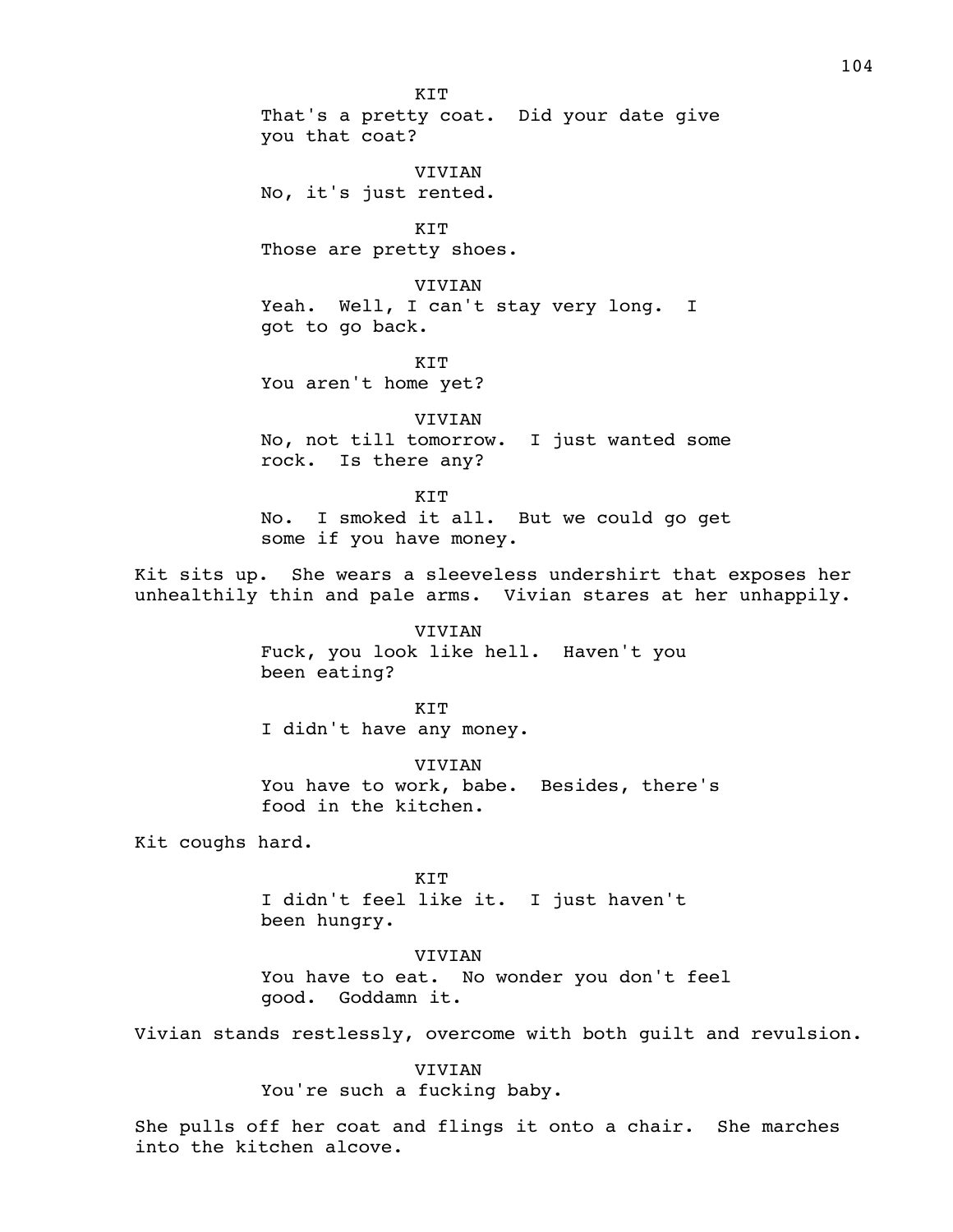#### INT. KITCHEN - DAY

Vivian's kitchen is piled with dirty dishes, old open cans and various food boxes. Vivian pours a can of chicken soup into a small saucepan on a tiny electric skillet.

> KIT (O.S.) What you doing, Viv?

VIVIAN I'm making you some soup, dammit. You have to eat. You want onions in it?

KIT (O.S.)

I'd like that.

Vivian gets a small white onion from the refrigerator and chops it with a large butcher knife. She throws the onion into the soup.

# INT. VIVIAN'S APARTMENT - DAY

Vivian comes out carrying a bowl of hot soup with a spoon in it. As she stands in front of Kit for a moment we almost get the impression that she might throw it at her. Instead, she sets it down roughly on the bed.

Kit starts to sip the soup. Vivian paces around the room restlessly. She moves to the window and opens it.

> VIVIAN God it stinks in here. Why didn't you open the window?

> > KIT

It's cold.

Kit sips the soup.

KIT This is good. I feel better already.

VIVIAN I'm not your fucking mother.

KIT

I'm sorry. I've just felt lonely. You want to go get some rock?

### VIVIAN

No, I got to go. I've got a car waiting for me. I shouldn't smoke anyway while I'm working.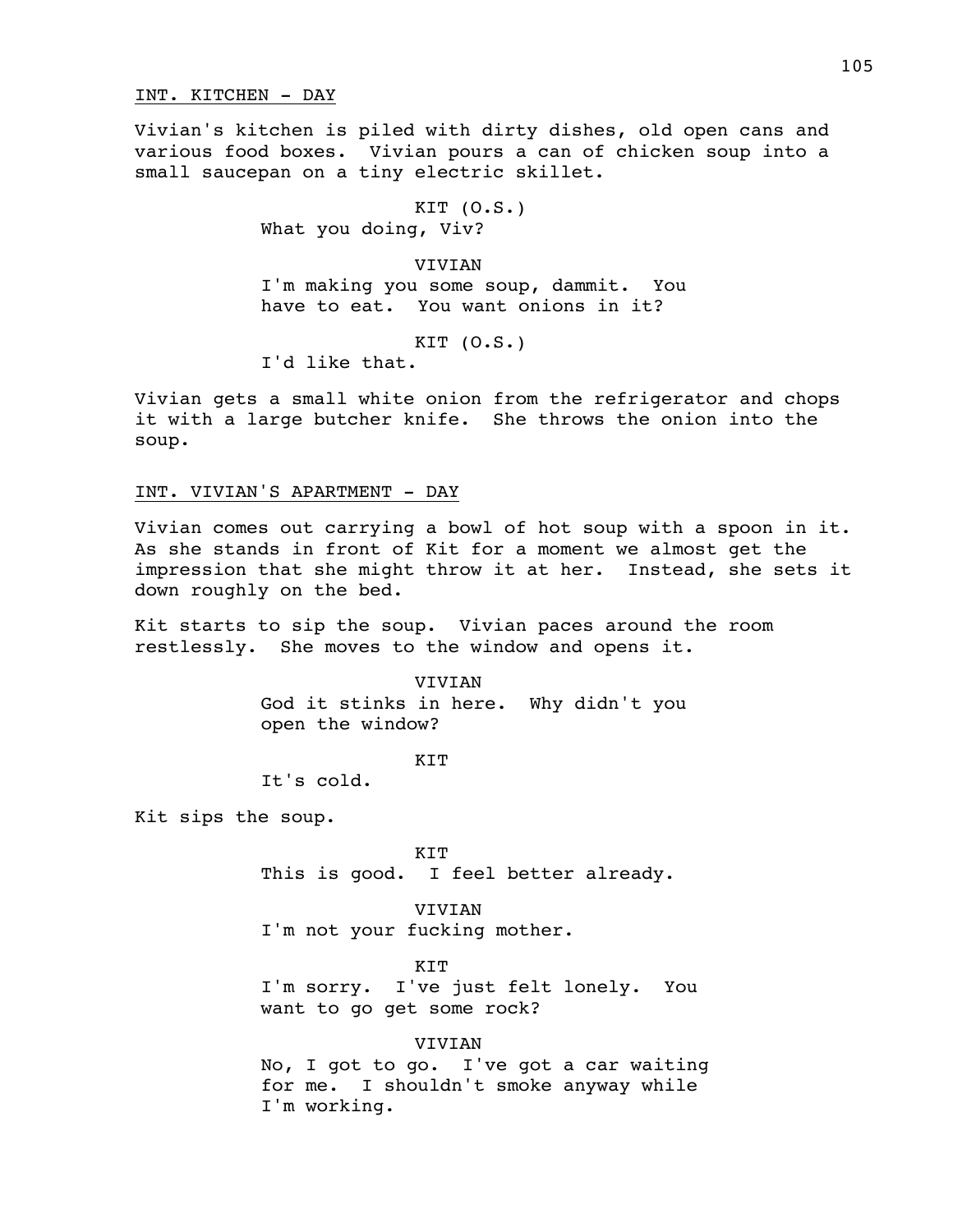KIT

You sure look pretty. That guy must be treating you real good. Is he nice?

VIVIAN

He's alright.

KIT

He must like you a lot to want you around for so long. He sure must like you.

VIVIAN Yeah… well, he likes to fuck me.

KIT He buys you nice things.

VIVIAN

Yeah.

Kit coughs again.

KIT Maybe you should stay with him, Viv.

VIVIAN

(nervously) What are you, nuts? The guy's rich. Don't you know anything? He can have any girl he wants. He has a high class fuck in New York. Rich guys don't go for street girls.

KIT

Why'd he pick you up?

VIVIAN It was a mistake. (softly)

He was lost. He just wants me till tomorrow.

KIT Maybe he'll ask you to stay with him.

Vivian doesn't like to think about that. She turns away.

VIVIAN

No.

#### KIT

Don't worry about me, Viv. I'll be okay. I can always get by. You should stay with him. You look so pretty. I bet if you asked him he'd want to keep you.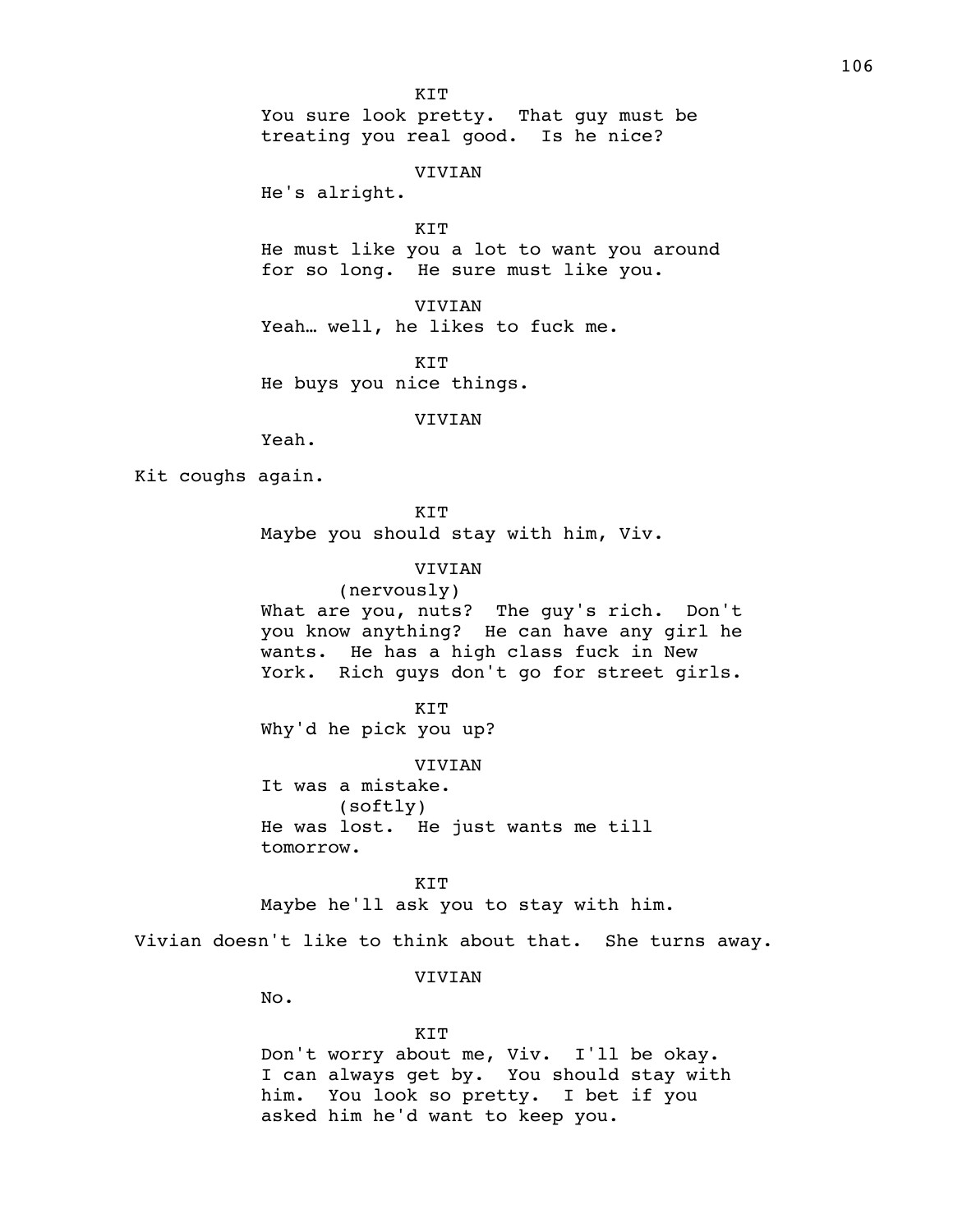VIVIAN God are you stupid. He's just a date. That's all. (beat) I got to go.

She grabs her coat and puts it on. She walks to the door and stands for a moment, uncomfortable, guilty. She pulls some money out of her coat pocket.

> VIVIAN Here's twenty. Hell, forty. Don't spend it all on rock. Get some food tonight, okay? You're gonna get sick if you don't keep eating. (beat) I… don't know exactly what time I'll be back tomorrow, so don't wait for me or anything.

She sets two twenty dollar bills on the bookcase. Kit and Vivian stare at each other silently for a moment. In Vivian's hand is the rest of her money. She looks down at it.

> **VIVIAN** Yeah. And… I'm gonna stash some of this here. I got it the first night with him.

She opens an empty jar of cold cream and stashes most of the money inside.

> VIVIAN Don't you touch that money… I'll count it when I get back…

Vivian walks to the door and hesitates again. Kit looks at her sadly.

KIT

You're not coming back, are you?

Vivian tries to stay something but chokes on the words. She takes a deep breath.

> VIVIAN I'll be back, babe. (pause) You know what? When I get back we'll go to Disneyland. Take a bus. Would you like that? I'll have lots of money.

**KTT** That would be fun.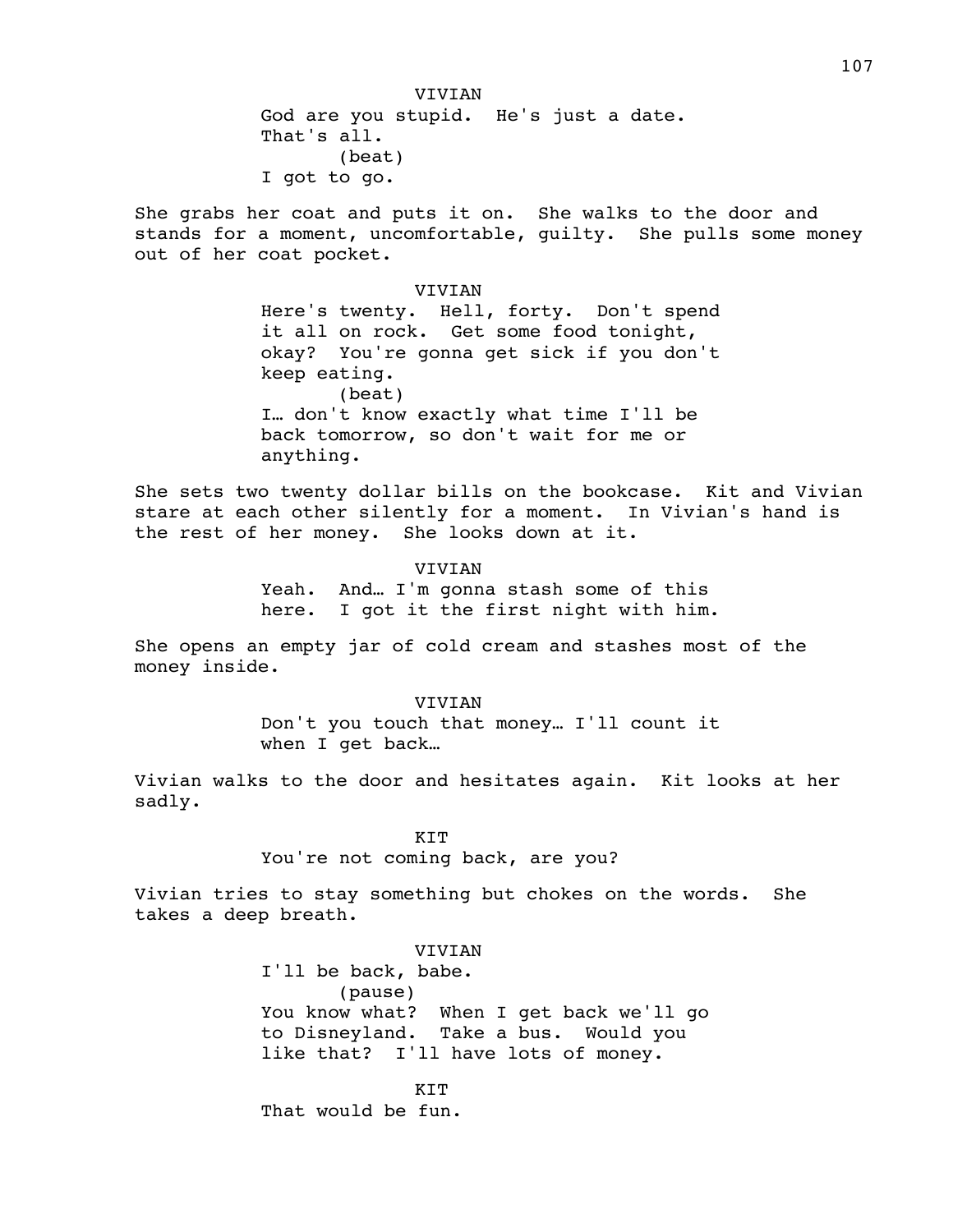VIVIAN We'll go on that Space Mountain ride. You like that?

KIT I like Small World with all the dolls and the little boats.

VIVIAN We'll go on everything. It'll be fun.

Vivian opens the door and steps outside.

**KTT** 

I think you should stay with him, Viv.

Vivian grits her teeth.

VIVIAN You're so fucking stupid! Just shut up! I'll be back tomorrow.

She exits and closes the door behind her.

# EXT. VIVIAN'S APARTMENT BUILDING - DAY

Vivian comes quickly out of the apartment building and heads for the limo. The Driver opens the door for her.

> LIMO DRIVER I was getting worried.

**VIVIAN** I'm fine. Just take me back.

## INT. LIMO - DAY

Vivian sits in the back of the limo. She is calmer now. She leans back in her seat and wraps the fur tightly around herself.

### INT. BROKERAGE HOUSE - DAY

Edward and William stand in front of a conference table staring at a large flowchart of their acquisition and liquidation of Kross Enterprises.

> WILLIAM Well, that's about it. Thirty, sixty days. Six months. One year. After that, Kross is just naval history.

EDWARD You really think we can scam all the pension funds off on P.B.G.?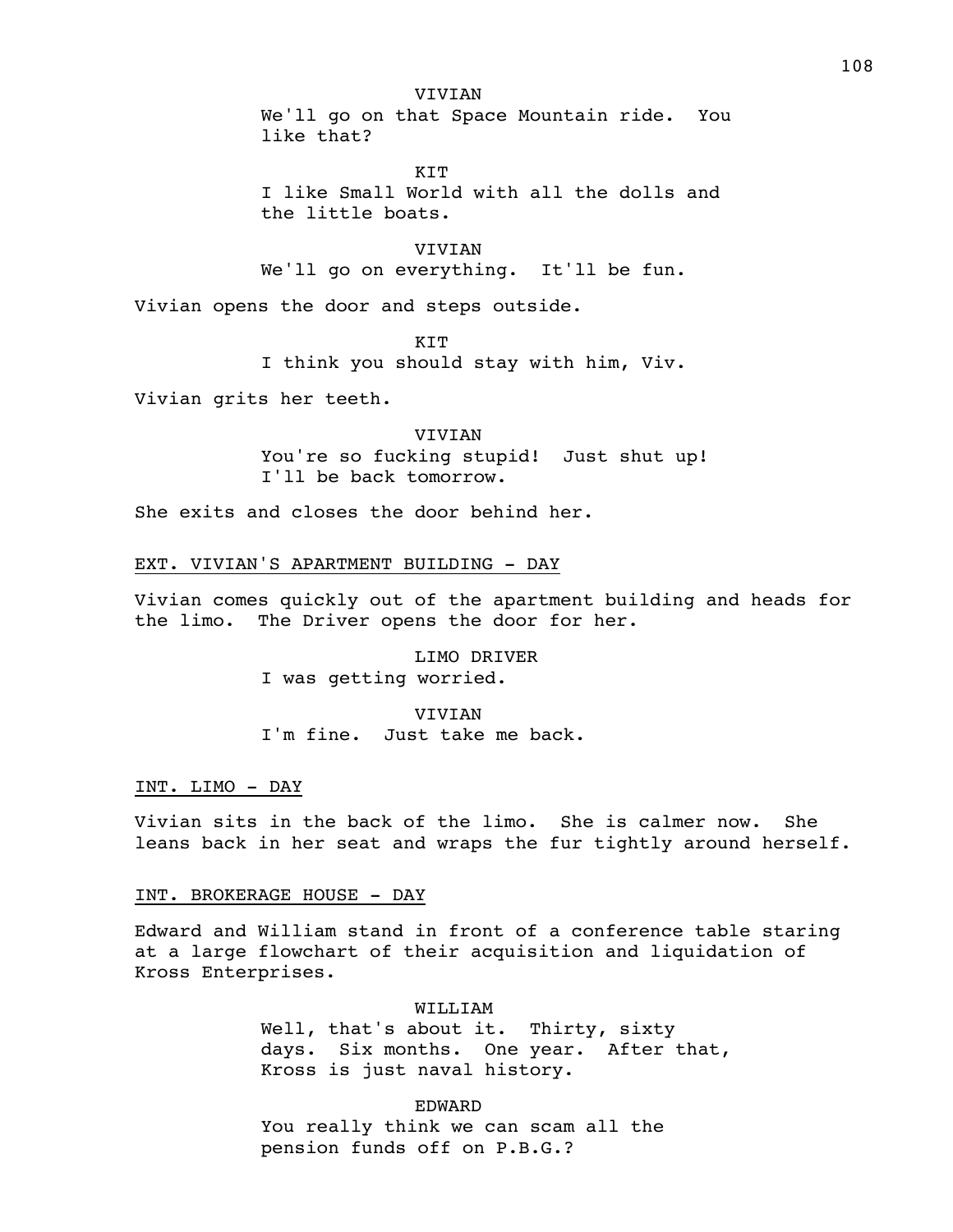### WILLIAM

Hey, '78 was a great year.

He starts to roll up the charts.

WILLIAM The only question in my mind is what are you going to go after next.

# EDWARD

(smugly) North American Steel.

#### WILLIAM

You're dreaming.

Jake comes into the room.

JAKE Your helicopter's ready, Mr. Harris.

WILLIAM (glancing sideways at Edward) Helicopter? Going to the opera again?

EDWARD I just want another look at the shipyards. Before I go back to New York.

WILLIAM You're such a sentimental softy.

EDWARD Why don't you come with me?

WILLIAM No. I want to finish that chemical bid so you can take it back to New York.

EDWARD You can always FedEx it later.

WILLIAM No, you know me. I don't like loose ends.

# INT. BROKERAGE HALLWAY - DAY

Jake escorts Edward down the hallway.

JAKE So, did you learn a lot from Mr. Kross?

EDWARD Who? Oh, no. Not really. We already knew it all.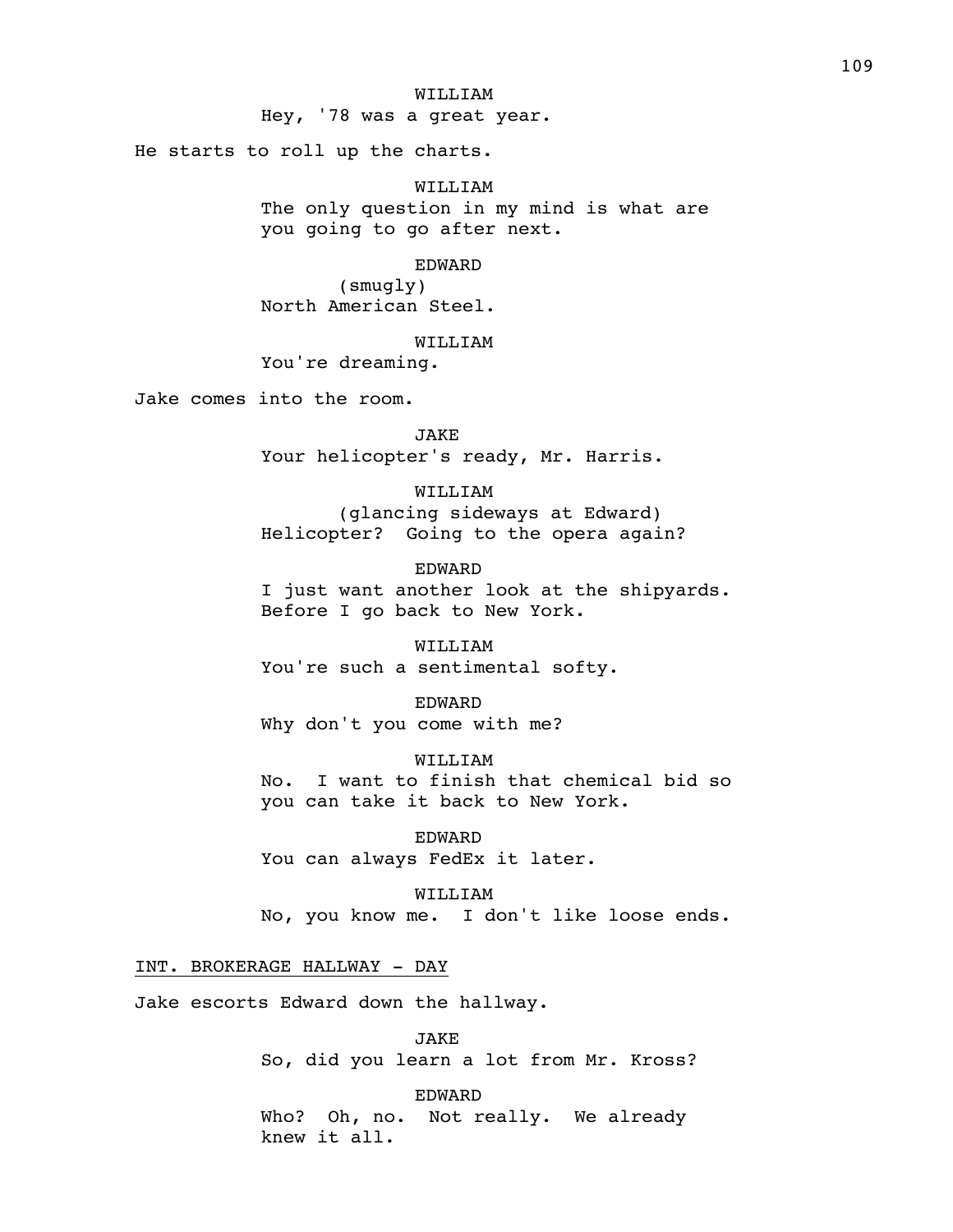### EXT. HELICOPTER - DAY

Edward is sitting comfortably in the helicopter as it passes over the decaying shipyards. He stares down at them thoughtfully.

# INT. LIVING ROOM - EVENING

Vivian is standing in front of the glass windows, looking out at the city, drinking a glass of champagne. The doorbell rings. Startled, she spills some champagne on her hand. She turns and looks at the door, edgy. It rings again.

Licking the champagne from her hand, she walks across the room and up the stairs to the door. She opens it.

William is standing outside with a small briefcase.

WILLIAM

Hello again.

VIVIAN

(nervously)

Hi.

WILLITAM I take it Edward isn't back from his little helicopter trip?

VIVIAN

No.

They wait quietly for a moment, Vivian expecting him to leave and William standing firm.

### WILLIAM

May I come in?

#### VIVIAN

Oh, yeah, sure.

William walks past her and down the steps into the living room. He spots the open bottle of champagne and strolls over to it.

> WILLIAM You like drinking alone?

#### VIVIAN

Sometimes.

William picks up a glass.

## WILLIAM

Do you mind?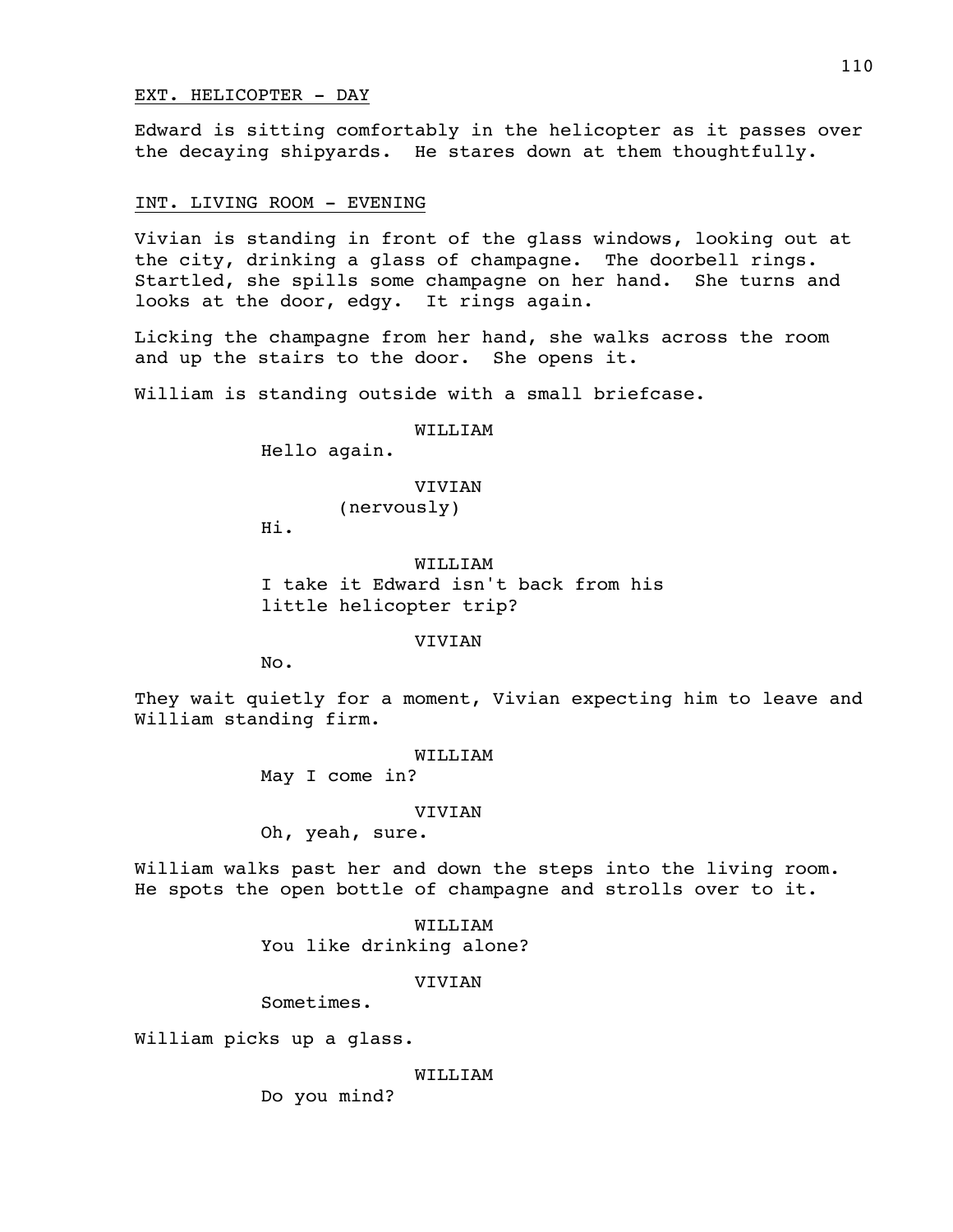Vivian is obviously uncomfortable in his presence, but she doesn't feel like she can refuse.

### **VIVIAN**

No.

William sets his briefcase down on the table and pours a full glass. He takes a sip.

> WILLIAM It's been a long day. (pause) You know Edward's leaving tomorrow. Don't you?

### VIVIAN

Yeah.

William takes another sip. He opens his briefcase and takes out a small stack of papers.

> WILLIAM I'm going to leave some papers here for him to take back to New York.

He sets the papers down on the table and closes the briefcase. He walks over to the window and looks out. He takes another sip.

## WILLIAM

Great view. Lord Harris sure knows how to live, doesn't he?

## VIVIAN

Lord Harris?

### WILLIAM

Just a joke. Between me and Ed. This must be quite a change for a hooker off the boulevard.

Vivian says nothing. William takes a long drink and goes back to the bottle for a refill. He stares at Vivian.

> WILLIAM You're a very pretty girl, Vivian. Too pretty for the street.

Vivian is silent. William stalks closer to her. He takes a sip.

## WILLIAM

What do you make a week? Five hundred? Even that?

Vivian's tone of voice suddenly becomes hostile.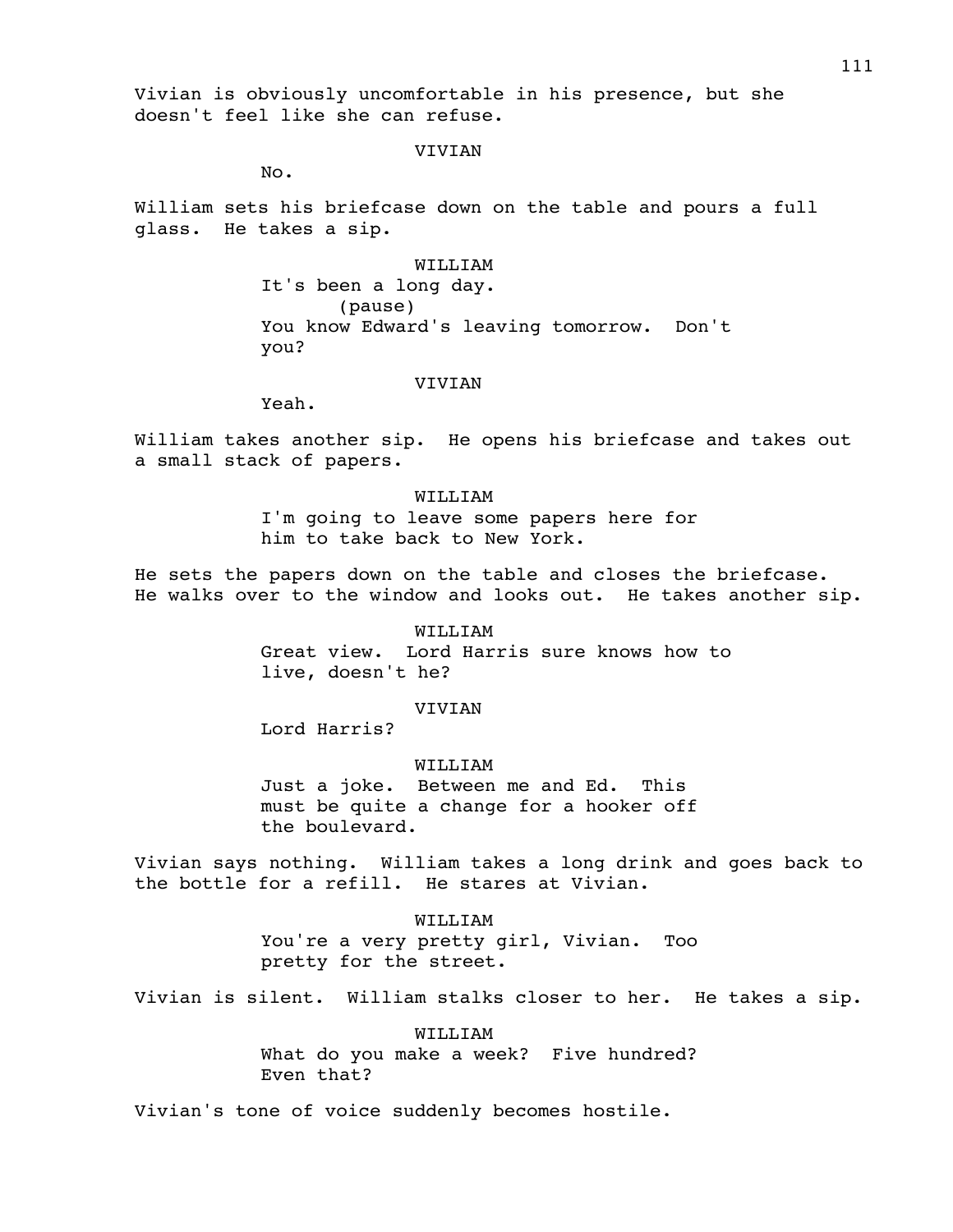What's it to you?

# WILLIAM

With the right manager you could make a lot of money. More than Edward's giving you. Much more than you can make on the street.

## VIVIAN

I don't like managers. I don't like people making money off me.

William smiles.

#### WILLIAM

You've got a mean streak in you. Don't you? Maybe that's what Edward liked about you.

He takes a sip and turns away.

# WILLIAM

There's nothing to get hostile about. I have some friends who run a nice service. They aren't like the pimps you find on the street. They don't muscle you. They just help you. Sure, they take a cut, but since you're making a lot more money you won't even think about it.

#### VIVIAN

Yeah, they take their cut. Then they sell you their shitty overpriced dope. Then they rent you their places… they let you use one of their cars. Then they tell you they need a bigger cut, and the dope costs more too. But don't worry, they'll lend you the money till your next job. Yeah, they'll help you. They'll help fuck you. Well, no thanks. I only want to get fucked by one person at a time.

William's face sours. He downs his champagne quickly and sets the glass down on the table. Obviously straining to keep his voice calm, he turns to Vivian.

> WILLIAM How long have you been on the street, Vivian?

#### VIVIAN

(quietly) Five years.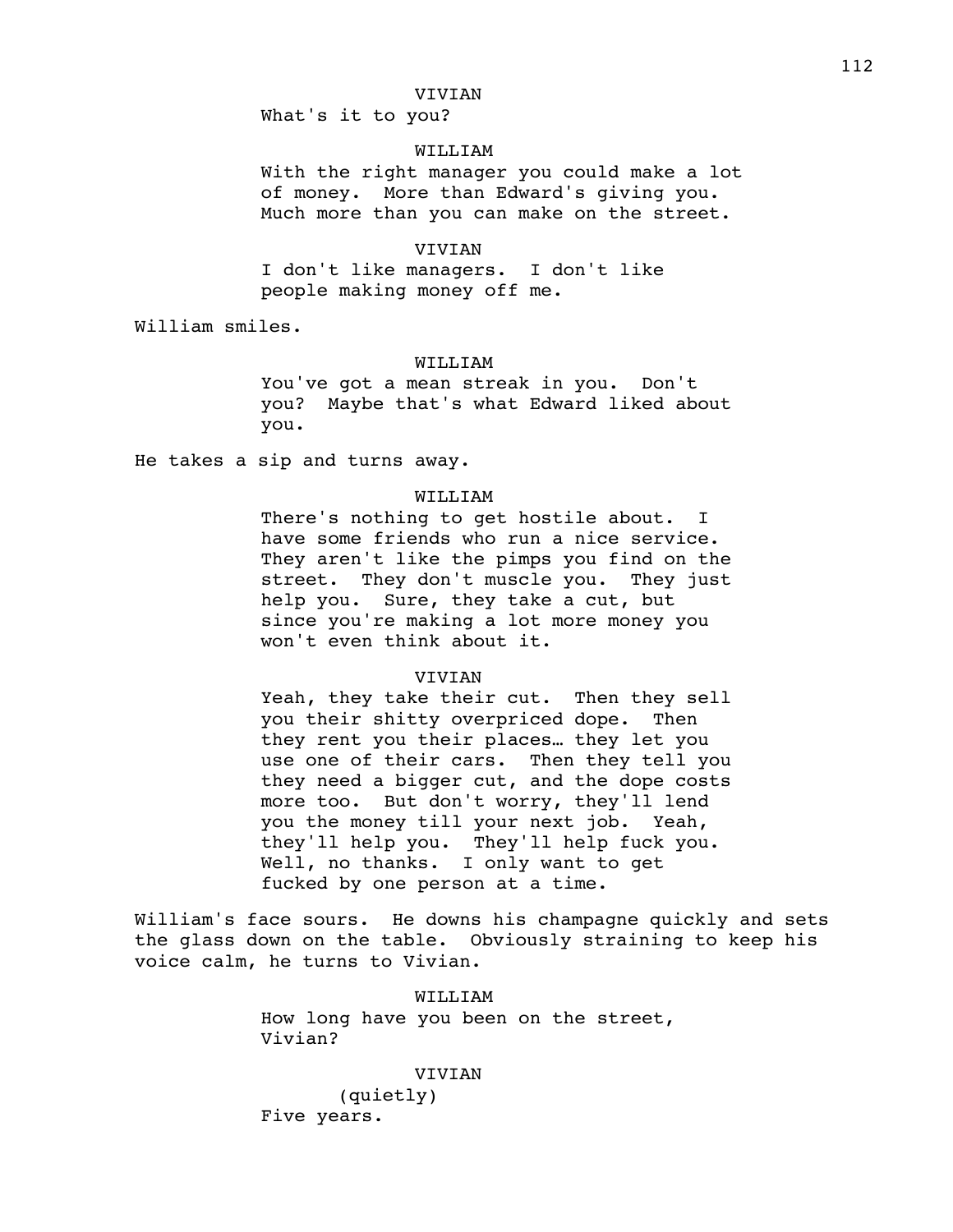## WILLIAM

I read in the paper once that the average life expectancy for a street hooker was twenty-seven.

VIVIAN I don't read the paper.

## WILLIAM

Don't you like it here? You got your champagne, your nice Rodeo Drive dresses, your view. Isn't this nice?

Vivian says nothing. She turns away from him.

## WILLIAM

What are you going to do when Edward's finished with you? Go back to the street? You're too pretty for that. You're just wasting yourself. A couple years fucking niggers and drug pushers and your face will be ruined.

# **VIVIAN**

Just get out of here. (desperately) Does Edward want you here? I don't think he'd like it if you were talking to me like this.

William half laughs.

### WILLIAM

Edward? Oh, now I get it. It's starting to make sense. You don't think Edward's going to get rid of you, do you? What do you think? You think Edward's going to keep you?

(intensely)

Don't you know what a cold bastard he is? He's not going to keep you.

# **VIVIAN**

(yelling)

I know!

#### WILLIAM

(angrily) Then what's your problem? I'm trying to help you!

Vivian spins and stares at him furiously.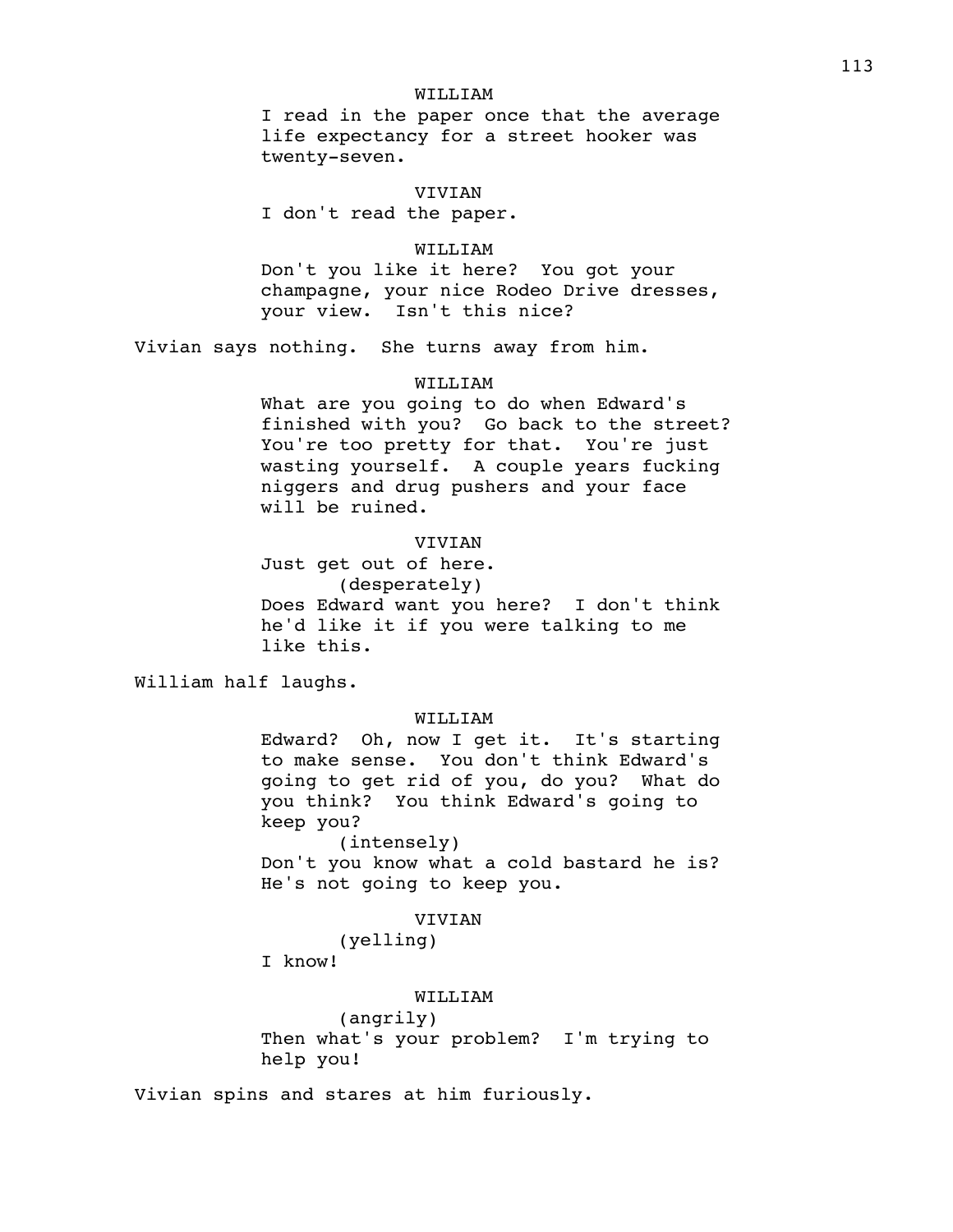### VIVIAN

I don't want your help! I don't like you. I'd rather fuck niggers and drug pushers than fuck you!

William slaps her hard across the face.

# WILLIAM

# Don't talk to me like that, whore.

Vivian buckles over, holding her face in pain. William stares at her, seething.

## WILLIAM

Fine. Go back to the street. End up dead in a dumpster. What do I care.

He turns to start to leave, but as he does Vivian leaps at him, pounding him from behind.

William turns and slaps her hard again. He slaps her again. Vivian keeps punching him.

## VIVIAN

### You fucker! You fucker!

In the background, Edward opens the door and enters the room. He sees the two of them fighting. For a moment is he confused, but then he hurries down the steps and runs to them.

### EDWARD

Cut it out! What's going on?!

Vivian roughly claws William with her fingernails. Edward pulls her away from him.

William, blood dripping from his cheek, lunges at her and slaps her again.

Edward intervenes. He punches William hard in the stomach. William buckles over in pain. Edward pulls Vivian further away and lets go of her.

As Edward moves toward William, William straightens with an angry look on his face.

### WILLIAM

# That little bitch!

William is about to rush toward Vivian again when Edward slugs him square on the chin. William stops cold and sways in dizzied pain.

Edward grabs him by the shoulder and hauls him up the steps to the front door. William, dazed, doesn't resist.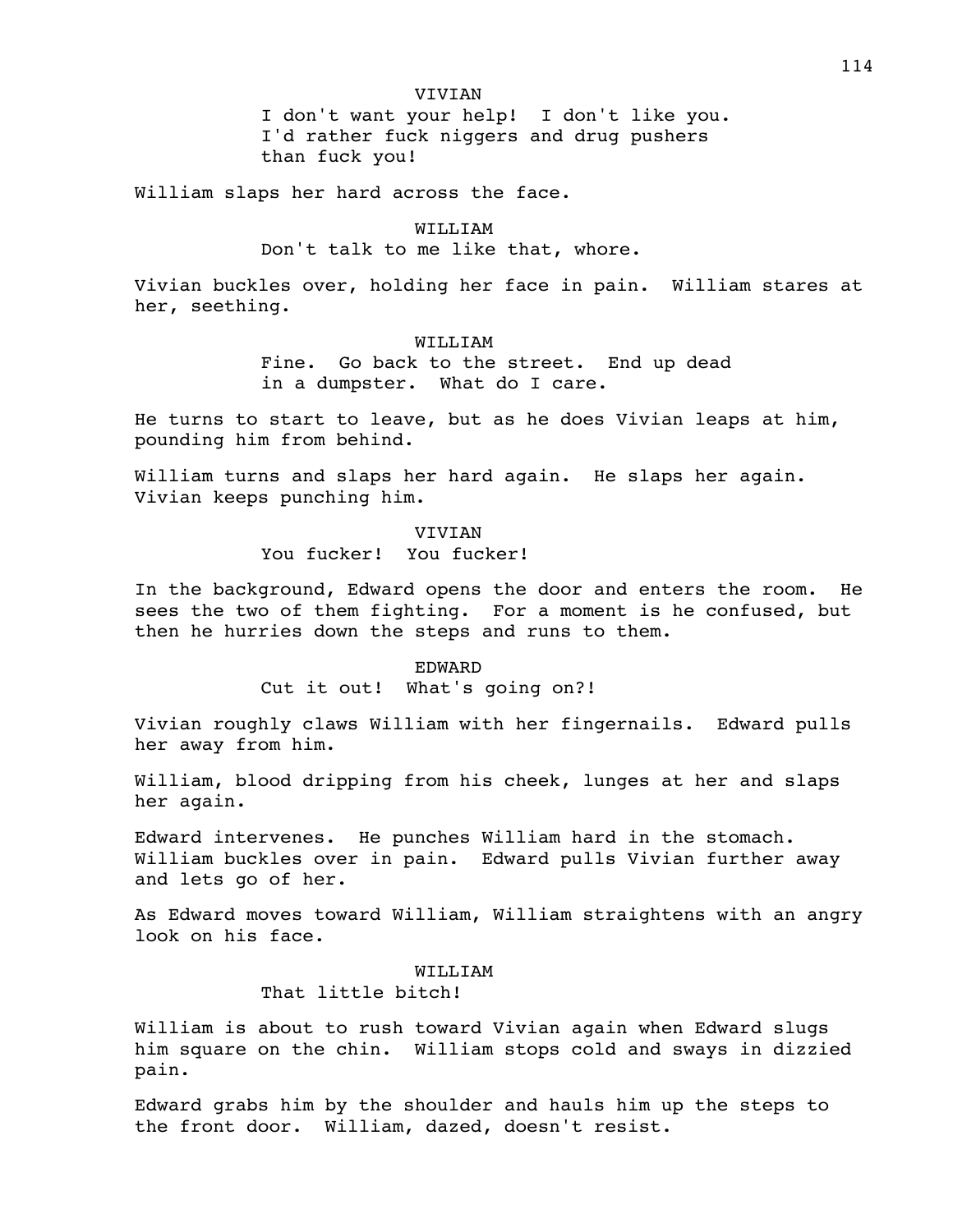Edward shoves him out into the hallway. He follows after and closes the door.

Vivian stands alone, stunned, holding her face in pain.

INT. HALLWAY - DAY

Edward roughly throws William up against the wall.

EDWARD

What the fuck are you doing?

William grits his teeth.

WILLIAM That's some nasty little cunt you found.

EDWARD

Yeah, I kind of like her. What the fuck were you doing with her?

WILLIAM

I came to drop off some papers and she started pissing me off.

EDWARD Why? Did you make a pass at her?

WILLIAM

No.

EDWARD Well, whatever it was, you look pretty stupid.

He takes William by the chin and turns his head so that he can see the cut from Vivian's nails.

> WILLIAM Yeah, I feel pretty stupid. Nice right hook you got.

Edward smiles and pats William on the shoulder.

EDWARD So, what'd you bring me?

WILLIAM The treatment license bid. Try to read it by next week.

EDWARD I'd invite you in for a drink, but I don't think it would be a good idea.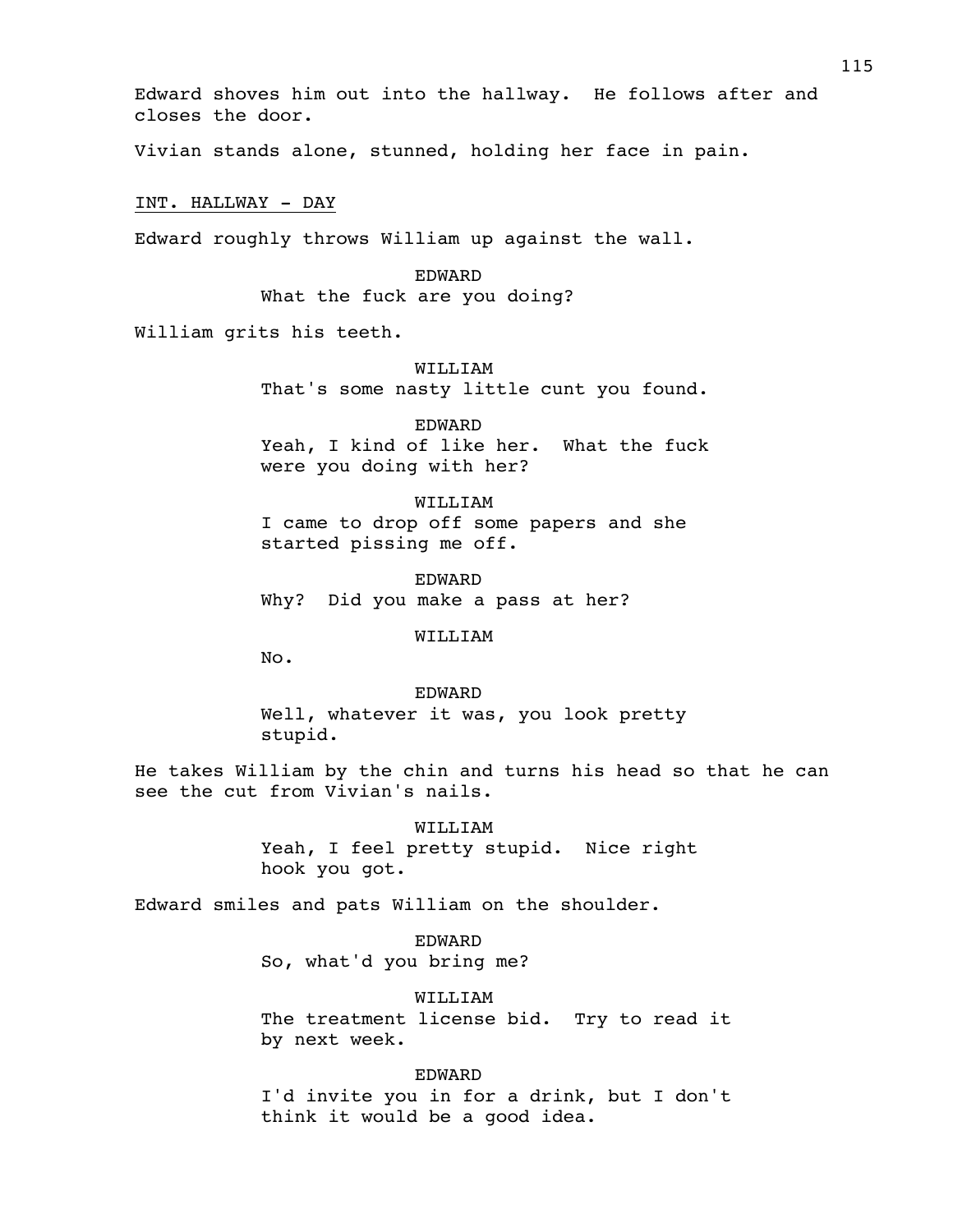WILLIAM No. That's alright. (grinning) I need to go get a tetanus shot.

He wipes the blood from his face with a handkerchief.

WILLIAM Oh, I need my briefcase. If you would be so kind…

Edward nods. He opens the doors and goes back into the room.

# INT. LIVING ROOM - NIGHT

Edward comes down the steps and crosses to the dining table. He snatches up William's briefcase.

Vivian is sitting on the couch, motionless.

Edward walks up the steps and tosses the briefcase out to William.

> WILLIAM Have a nice trip tomorrow.

> > EDWARD

I will.

Edward closes the doors. He turns and looks at Vivian. She seems frozen. Edward walks to the couch and sits next to her.

EDWARD

You alright?

Vivian speaks with an icily calm voice.

# VIVIAN

Why do guys always know how to hit a girl? Wham, right across the cheek. Nice and high so it feels like your eye is going to explode. Pimps, cops, even little asshole lawyers in suits and ties. They all hit you the same. What do they do, take all the boys aside in high school and show them how?

EDWARD

No one's going to hit you anymore.

#### VIVIAN

Nobody needs to. He already did a good enough job.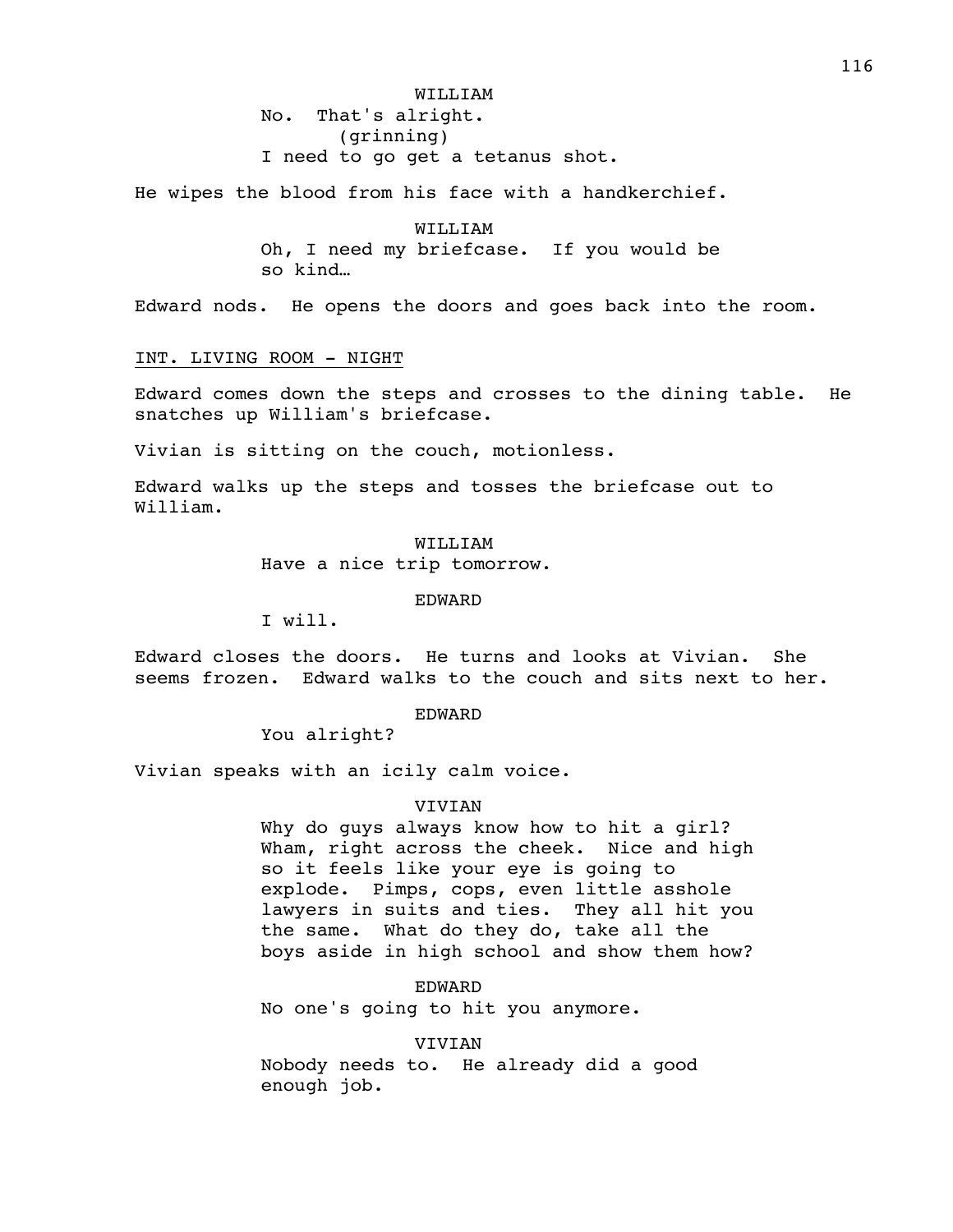I'm sorry about that. I don't know what got into him.

Vivian slowly stands up.

#### VIVIAN

I'd better go.

## EDWARD

Go? You don't have to go. You didn't do anything wrong. I kicked Bill out. We've still got one night together.

VIVIAN

No. I want to go. I hate it here. I want to go home.

Edward stands.

#### EDWARD

Alright. I understand.

Edward reaches into this jacket and pulls out a long gray envelope.

### EDWARD

Here. I was going to give you this tomorrow, but I'll give it to you now. It's three thousand.

He holds it out to her, Vivian doesn't take it.

**VIVIAN** You can take out five hundred for tonight.

Edward takes her hand and puts the envelope in it. He closes her fingers around it.

> EDWARD Don't be silly. Take it all. I may be petty about money, but I'm not that petty. You earned it. (beat) I'm sorry about what happened. I'm sorry you won't stay, but I understand.

Vivian stares down at the envelope. Her eyes moisten.

VIVIAN You're the nicest guy I've ever known.

EDWARD

Then stay.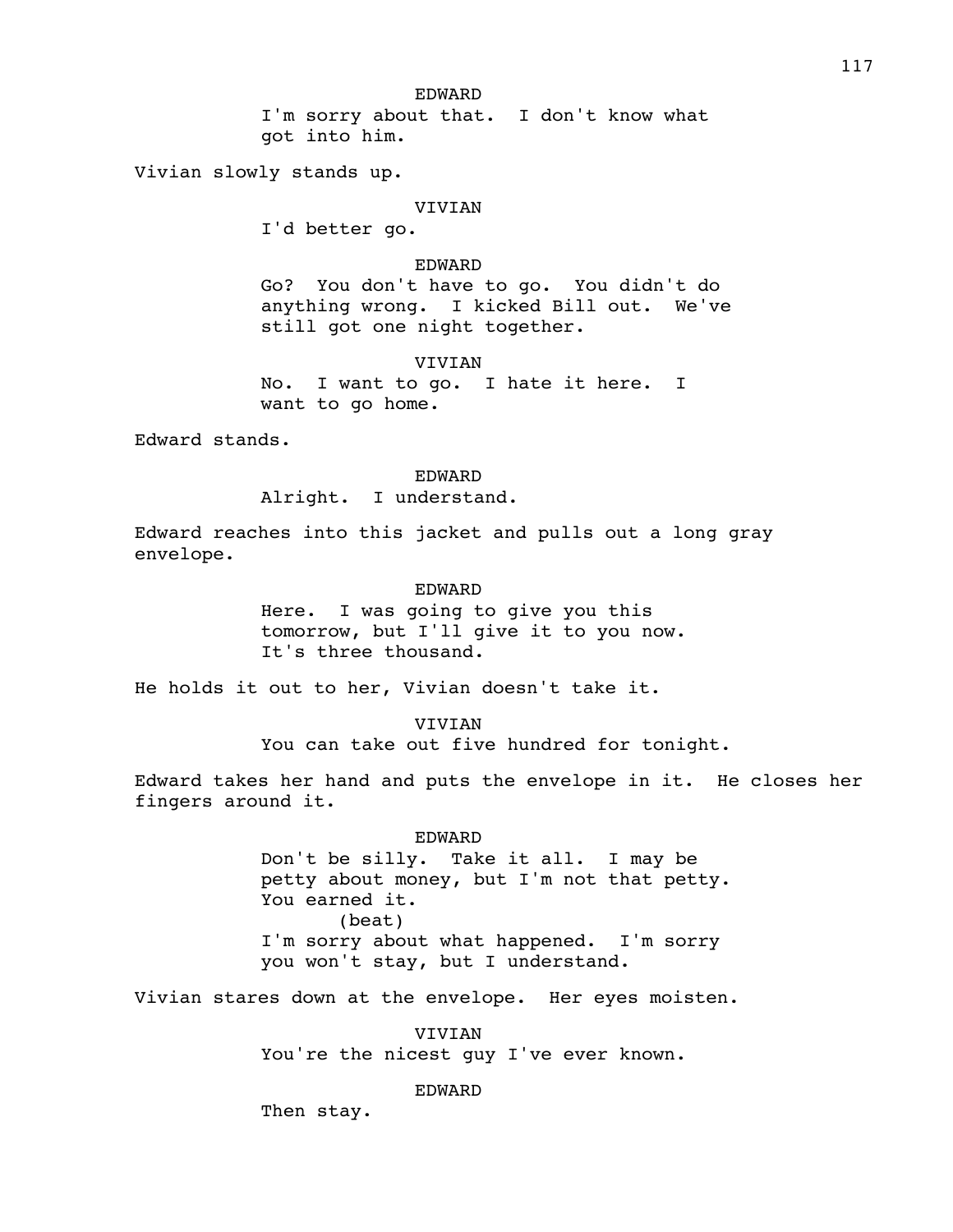I don't know.

EDWARD

Stay tonight. Not for the money. Not because you have to. Stay because you want to.

He takes her chin in his hand and kisses her on the lips. As he pulls back we can see Vivian debating.

VIVIAN

I don't know. I just… don't think so. My face hurts real bad and I don't feel so good. It's starting to swell up.

### EDWARD

We don't have to make love. You can just sleep here and have breakfast in the morning. Then I'll get you a cab before I go to the airport.

VIVIAN I am kind of tired.

EDWARD

Then stay.

Vivian nods. She carefully sets the envelope down on the coffee table.

# INT. BEDROOM - NIGHT

In the darkened bedroom Vivian and Edward lie together. Edward sleeps deeply, peacefully with Vivian's back cuddled in close to his chest, his arm over her body.

Vivian, her face swollen and puffy from the blow she received, stares into space, sleepless.

She takes Edward's limp hand in her hands and carefully examines it. The fingers, the palm, the tiny hairs on the back. She pulls it in close to her body and holds it tightly. She kisses the fingers. In a low, barely audible voice she says:

VIVIAN

I… love you.

Almost as if she wanted to hear what it sounded like.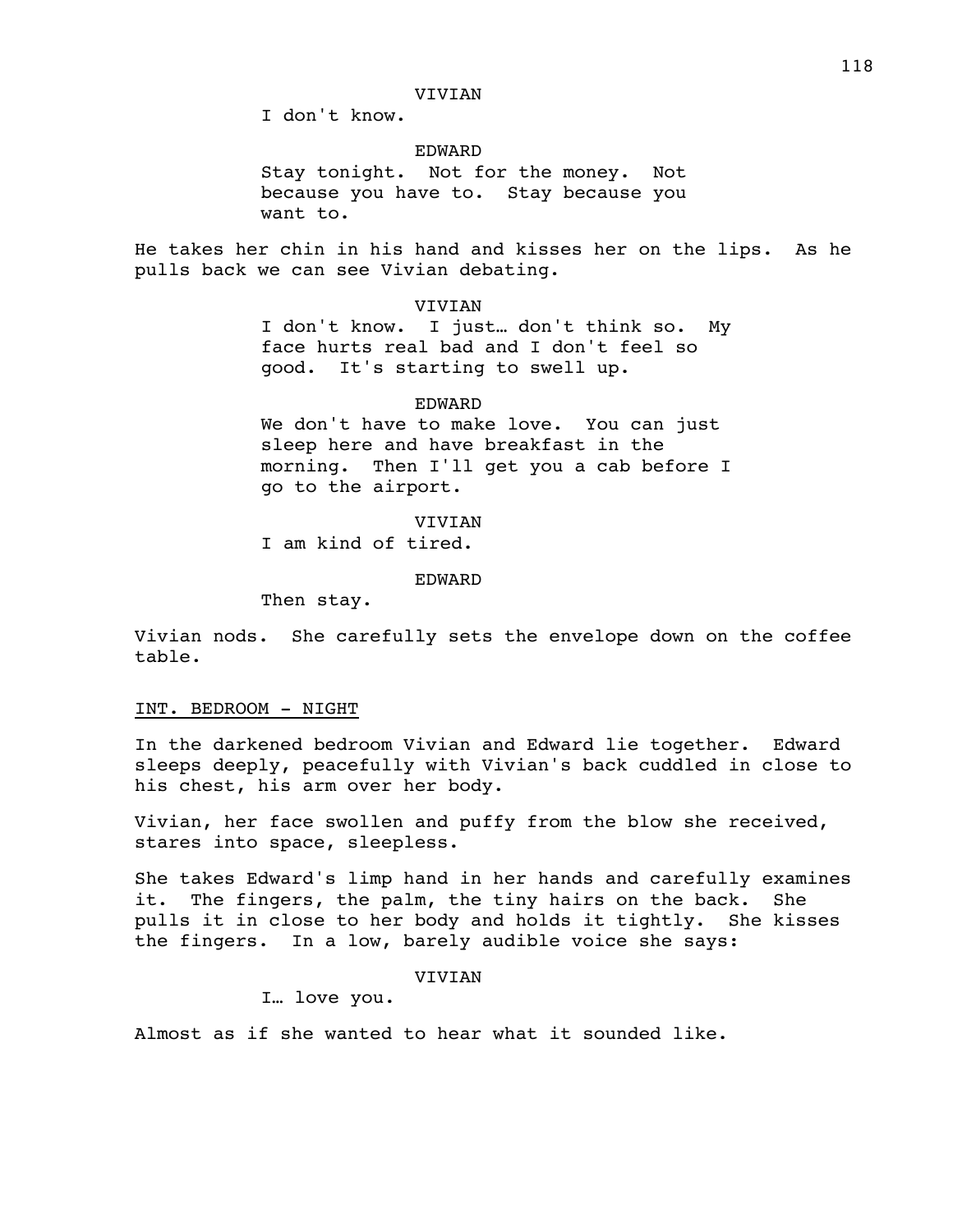Edward stirs a little but continues to sleep. Vivian stares off again, her eyes filled with desperate longing. What she has said to a sleeping hand she would never dare say to his face. She knows only too well that his reply would not be "I love you too." There is nothing she can offer this man. Nothing that would hold him. Yet there is an emptiness inside her this night that she cannot bear. If she cannot have his lasting love, at least she could have a moment of company.

She rolls over and starts to kiss him. Edward stirs.

# EDWARD What? Go back to sleep.

She continues to kiss him, rubbing her hands over his body.

VIVIAN Make love to me. Make love to me, please.

Edward sighs and smiles sleepily. He returns her kisses.

# INT. BEDROOM - MORNING

Edward, fully dressed in a suit, is packing his bags. Vivian, dressed in her pink outfit, fingers her clothes in the closet. She has a nasty blue and purple bruise across her cheek and under her eye. It is concealed with makeup, but with little success.

Edward is the model of a hurried businessman preparing for his return trip.

> EDWARD We're running a little behind. I have to be at L.A.X. in two hours.

He looks over at Vivian who is staring forlornly at her clothes. He tries to understand why she looks so sad.

### EDWARD

What's the matter?

**VIVIAN** Did… did you want to take these back?

#### EDWARD

Of course not. They're yours. Pack them up.

Vivian smiles. Edward turns and closes his suitcase.

EDWARD

Except the fur, of course. That's rented.

Vivian pauses. She glances at the beautiful fur coat hanging on the rack.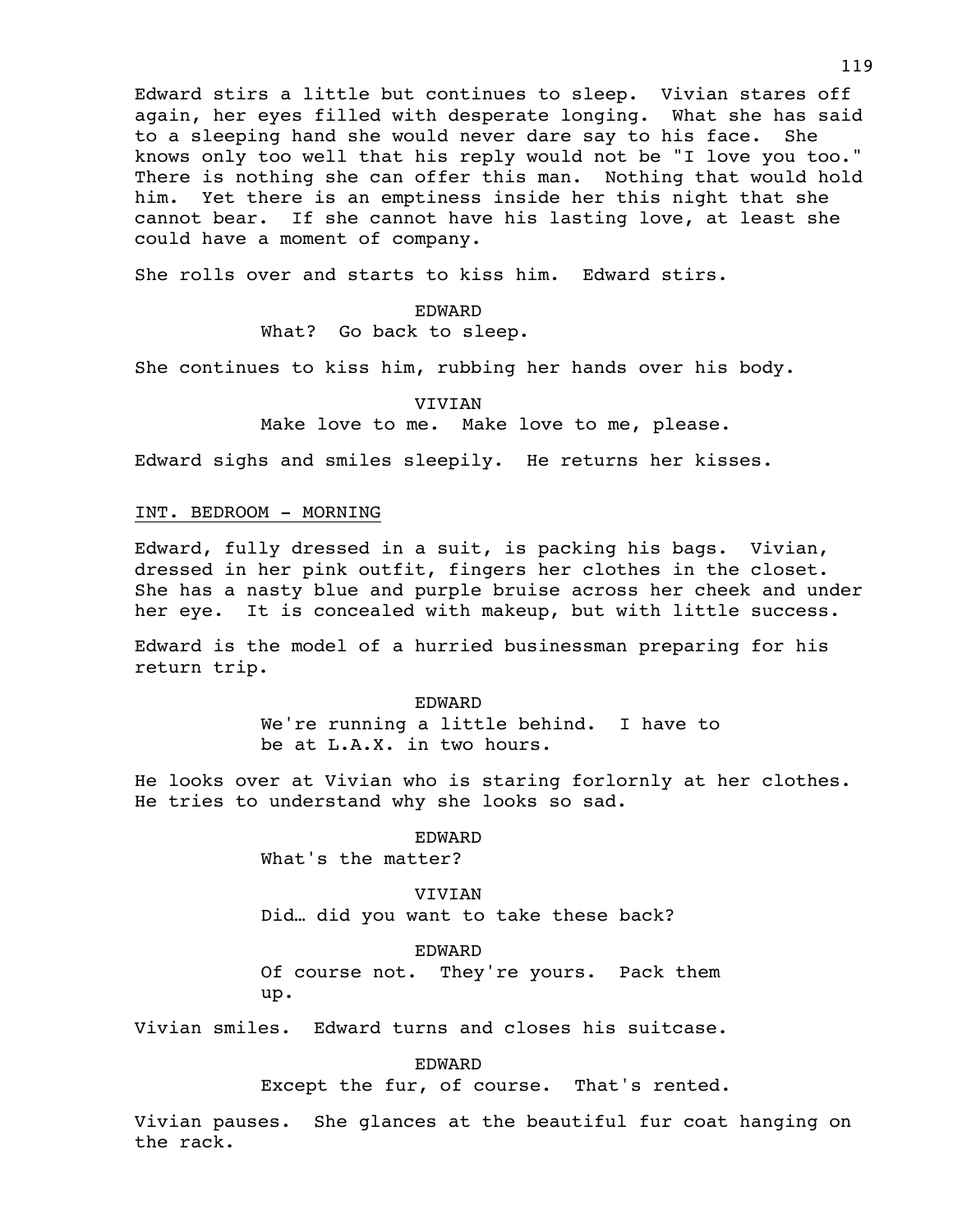### EDWARD

Damn, I forgot all about that thing. I've got to send it back before I go to the airport. Bring it along as we go down.

Vivian pulls the fur from the hanger. From her eyes we can tell that it is going to be very difficult for her to part with it.

### INT. LIVING ROOM - DAY

Edward carries his suitcases into the living room. He sets them down and picks up the phone. He dials the lobby.

## EDWARD

Could I have a bellboy come up and help me with some bags. Yes. Penthouse.

He sets the phone down. Vivian comes into the room, carrying a few narrow clothes boxes which she has packed her things into. Lying on top of them is the fur.

> EDWARD When the bellboy comes I'll ask him to get you a cab, or…

Vivian stands emotionlessly, the boxes clutched tightly in her arms. Edward is debating something.

#### EDWARD

Oh, what the hell. You want me to give you a ride? Would that be better than a taxi?

## VIVIAN

(quietly) I don't want to make you late.

### EDWARD

I think we have time. I'll just drop the car off at the airport and take the plane. The tickets are reserved. Yes, let's do it that way. I can drop off the fur on the way.

The doorbell rings.

#### EDWARD

Come in!

A BELLBOY comes in pushing a small cart. Edward points at his bags and the Bellboy goes to pick them up.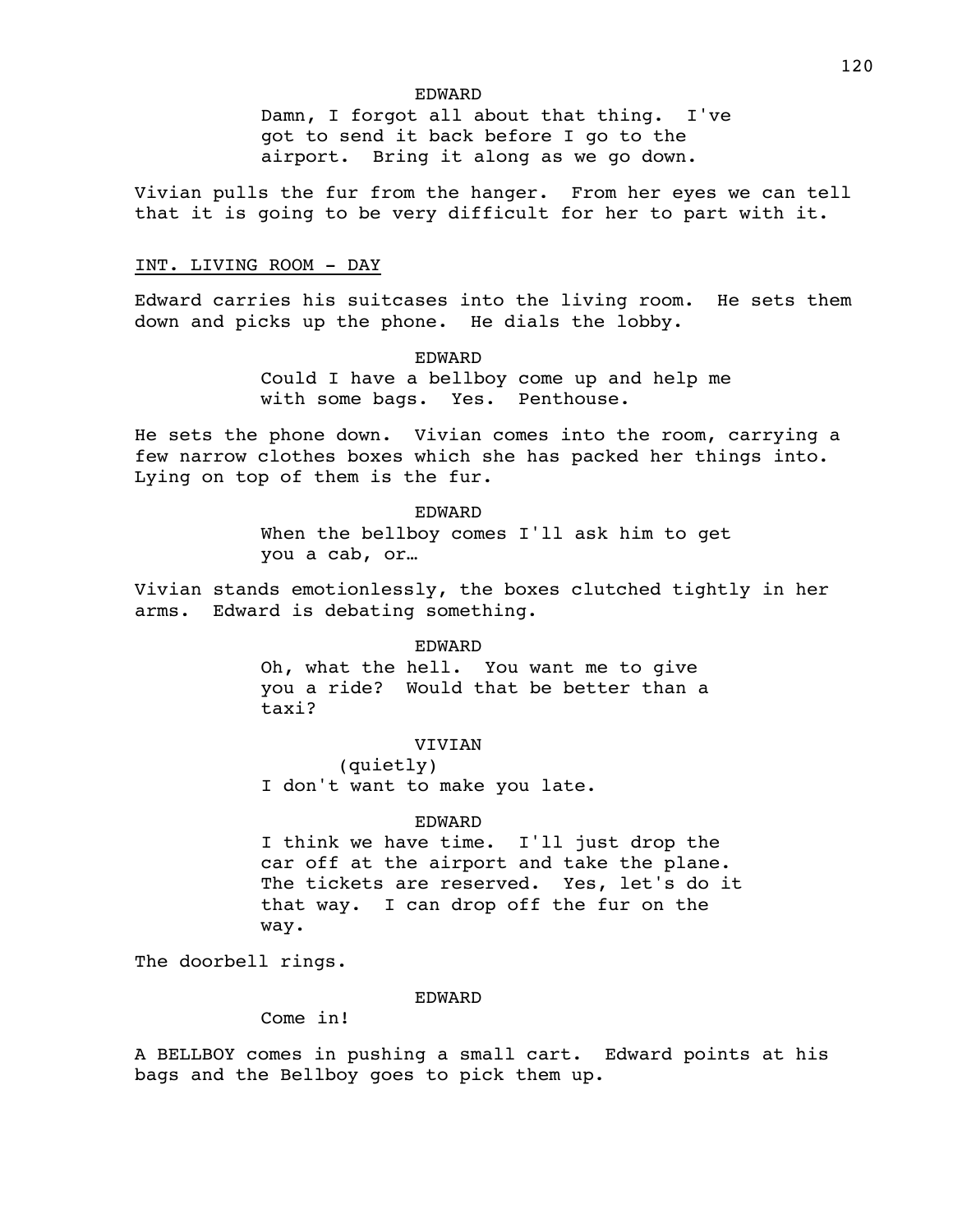As the Bellboy loads everything onto the cart Edward glances around the room to see if anything has been left. He notices the envelope with the money in it. He picks it up and puts it in his jacket.

### INT. HOTEL LOBBY - DAY

As the elevator opens the Bellboy emerges with Edward's and Vivian's bags. Edward strides to the main desk. Vivian stands in the lobby, a small figure holding a fur coat in her arms. She looks around the room, taking it all in for one last time.

Edward hands his keys to the Clerk.

EDWARD Is everything taken care of?

CLERK Yes sir, I believe so. Let me just check the phone bill.

Edward stands impatiently.

Mr. Thomas, on patrol through the lobby, sees Vivian and moves toward her.

> MR. THOMAS Well, today's the day. I'll miss you, Miss Vivian. I hope you had a nice stay.

Vivian is nervous and edgy.

VIVIAN Oh, yes. It was nice.

MR. THOMAS So you'll be going to New York with Mr. Harris?

VIVIAN No. Back home. Hollywood.

MR. THOMAS

Oh.

He notices the bruise on her face.

MR. THOMAS (concerned) Where did you get that bruise?

Vivian touches her face guiltily.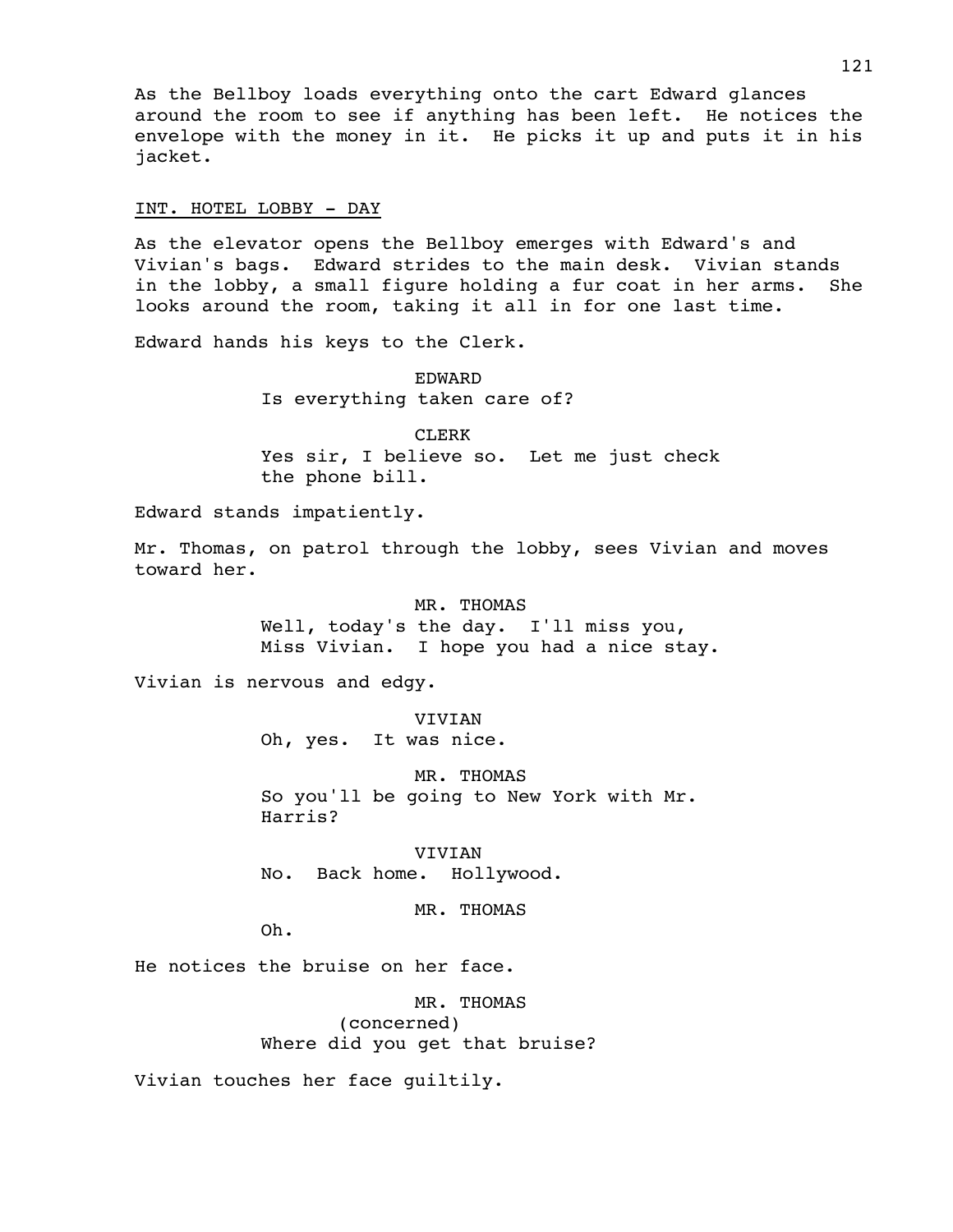VIVIAN

Oh. I bumped into something. Isn't that dumb?

Mr. Thomas sees through this obvious lie. Vivian is shaking nervously.

> MR. THOMAS You're trembling. Is there anything the matter? Can I help you in any way?

Vivian is about to say something when Edward comes up behind them.

#### EDWARD

All set. Let's go.

Mr. Thomas nods slightly to Edward.

MR. THOMAS

Mr. Harris.

EDWARD Yes. We've got to run. Come on, Vivian.

Vivian seems reluctant to leave.

VIVIAN Could… I get some cigarettes? I need one.

Edward looks a trifle annoyed.

EDWARD

We're in a rush.

VIVIAN They're just over there.

She points to the gift shop.

# EDWARD

(sighing) Alright.

Vivian and Edward head toward the store. Vivian glances back at Mr. Thomas who is still watching her, concerned.

> VIVIAN 'Bye. Thanks for everything.

#### INT. GIFT SHOP - DAY

Vivian stands in front of the counter. Edward browses a magazine rack.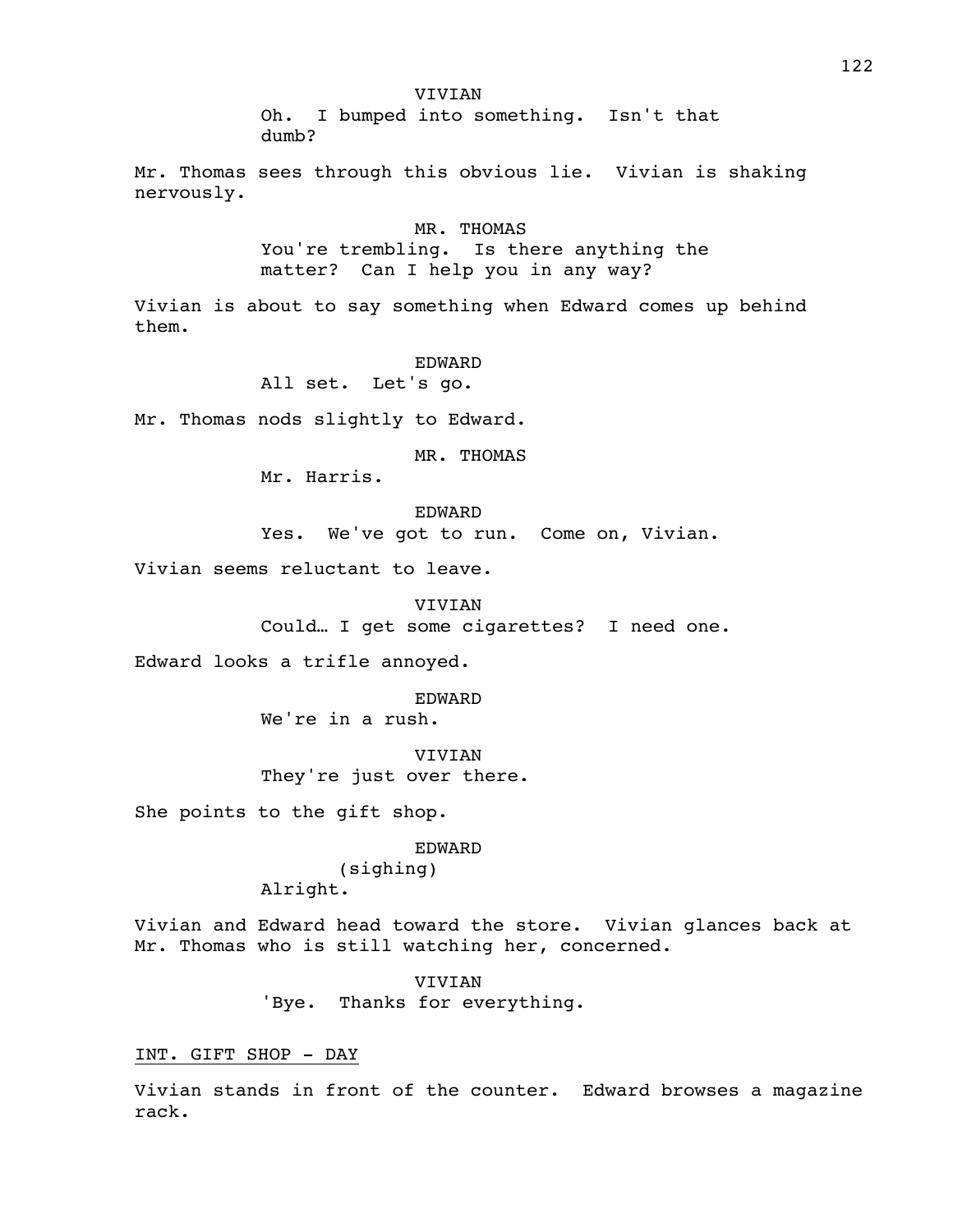## VIVIAN

Virginia Slim Lights.

The CLERK sets the cigarettes down on the counter. Edward tosses him a couple of dollars.

Edward pulls a woman's magazine from the rack and shows the cover to Vivian. On it is a stunningly beautiful young woman.

## EDWARD

That's Cindy.

Vivian takes her cigarettes and stares at the cover.

#### VIVIAN

She's… beautiful.

#### EDWARD

She's very little. Just over five feet. But she's got the best body. It's perfect, and her face… you can see.

He tosses the magazine back onto the rack. As they exit, Vivian glances back at the smiling face on the magazine.

> EDWARD Dumber than a doornail, though. I guess they beat the intelligence out of you in finishing school.

## EXT. BEVERLY WILSHIRE / DRIVEWAY - DAY

Edward and Vivian come out of the hotel to their waiting car. The Bellboy has finished packing the bags in the trunk. Edward tips him.

The Valets open the doors and Edward and Vivian get in. Edward tips the Valets. They close the doors. The Mercedes drives off.

# INT. MERCEDES - DAY

As Edward drives the car down Wilshire, Vivian is nervously smoking a cigarette. The fur is in her lap and she is unconsciously stroking it.

> EDWARD How long do you think it will take to get from Beverly Hills to Hollywood?

VIVIAN I don't know for sure. Ten minutes or something.

Edward glances at his watch.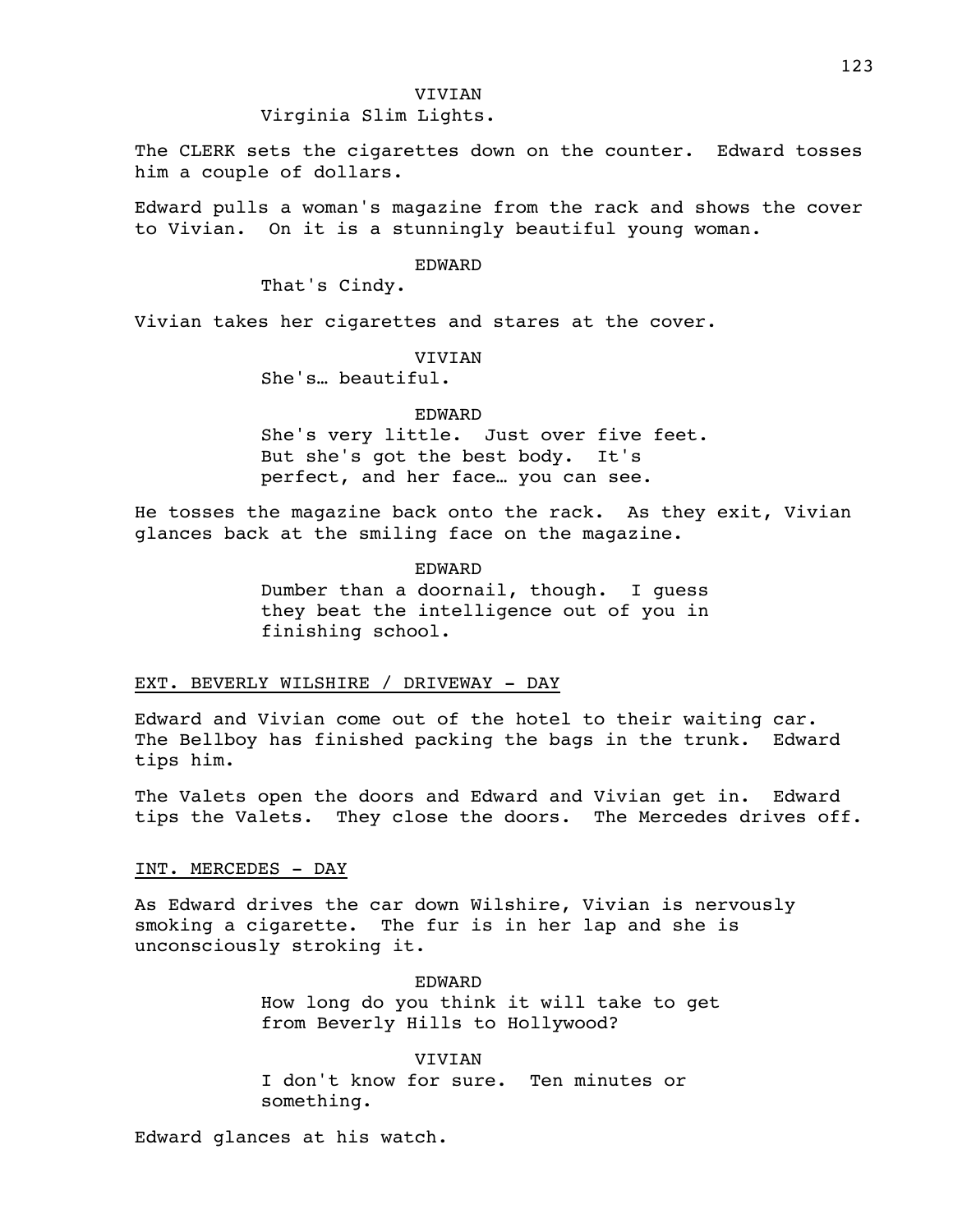EDWARD

And an hour to get to the airport. (shaking his head) I don't know why I always cut these things so close.

Edward slows the car down as they approach a parking spot in front of the furrier. He pulls in and stops the car.

## EDWARD

I'll just run in and get rid of this.

He reaches over and takes the fur from Vivian. Vivian abruptly turns her head away. Edward notices.

#### EDWARD

What's the matter?

### **VIVIAN**

Noth'n.

Edward stares at the back of her head for a moment, then decides he doesn't have time to pursue it. He gets out of the car.

As she watches Edward take the fur into the store, a tear rolls down Vivian's cheeks. She takes a drag from her cigarette. She stashes it out in the car's ashtray.

Within seconds, Edward is back out of the store. He rounds the car and jumps in.

EDWARD

Alright. That's done.

Edward throws the car into gear and drives off.

Now Vivian is crying harder. So much that she can't conceal her sobs. Edward glances over at her, concerned and annoyed at the same time.

## EDWARD

Now what? What's the matter?

Vivian is crying hard. She can't talk.

# EDWARD

Jesus. What is it? Can you tell me why you're upset now? Damn it, I don't even know how to get back to Hollywood.

VIVIAN (choking it out) Just go straight!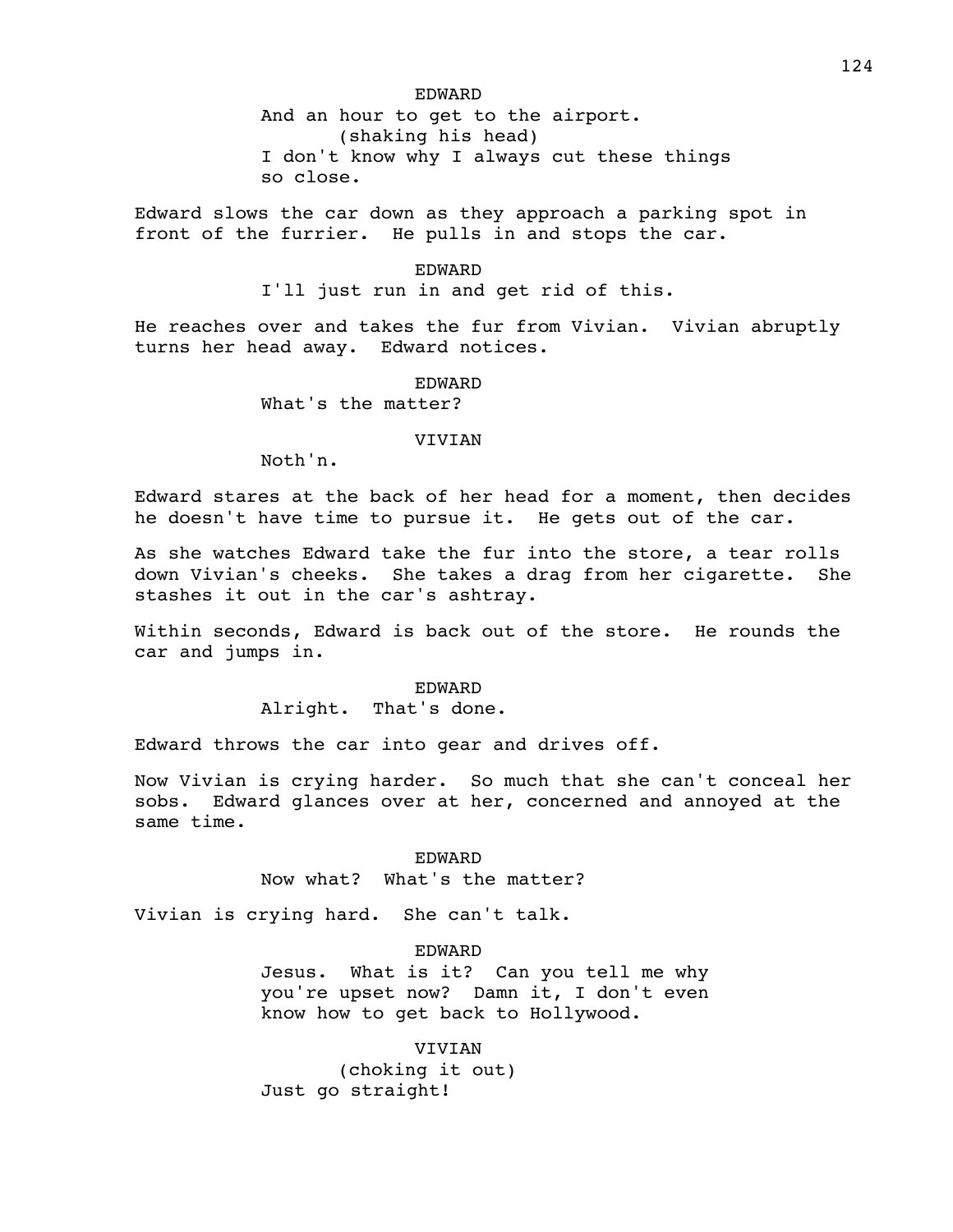### EDWARD

What happened to you? Is it the fur? You didn't expect me to let you keep it, did you? It was rented.

VIVIAN (still crying) Just forget it!

Vivian tries to control herself. She wipes her eyes and manages to stop the tears.

EDWARD

Is that it? The fur?

# **VIVIAN**

Just stop it! Why do you always pick at me? I don't want to talk. You always make me talk.

### EDWARD

I just want to know what's going on. If you're unhappy and there is something I can do…

### VIVIAN

YES! I LOVED THAT FUR! Now leave me alone.

### EDWARD

Vivian. I didn't want it to end like this. I mean, be reasonable. That's a twenty thousand dollar fur.

#### VIVIAN

I didn't say I wanted it. I knew you were going to take it back. Okay! I'm not dumb! I knew I couldn't have it. You asked me why I was crying and I told you!

Edward is quiet for a moment. Vivian has managed to control her crying. She stares coldly ahead.

# VIVIAN

Make a left on Highland. Right there.

Edward turns the car and they head up Highland. Edward's face is tense.

#### EDWARD

Look, if you really want a fur, I'll buy you a fur. That one was just too expensive. Would you like a fur?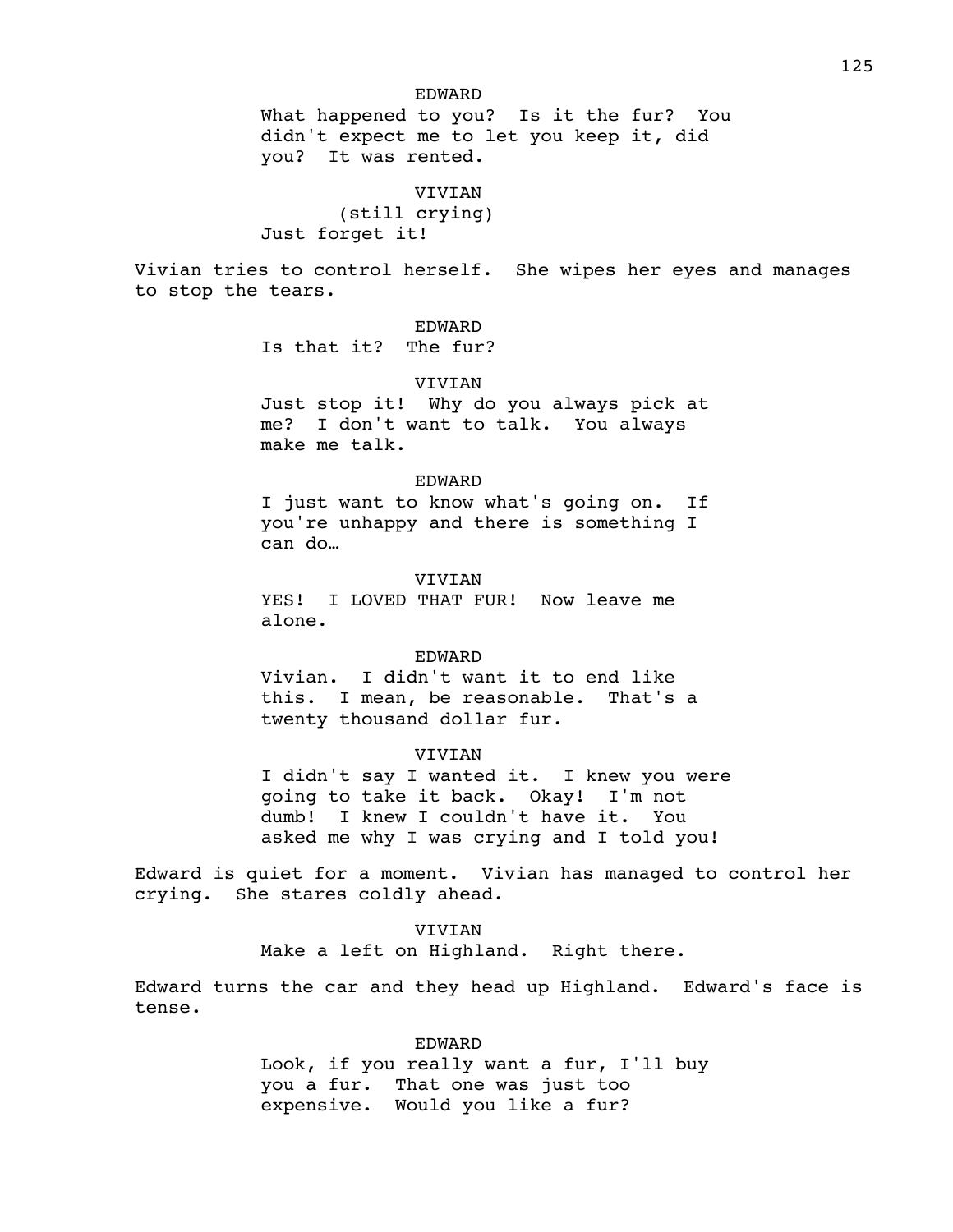## VIVIAN

No. Just take me home.

# EDWARD

I'll get you a fur. I'll miss my plane, but if it'll make you stop crying I'll buy you something.

# VIVIAN

(angrily) I'm not crying anymore.

## EDWARD

God damn it, Vivian. I'll buy you a fur. A nice one. Just it can't be that one. That one's too much. I'll get you the silver mink you tried on first. I'll throw away a few thousand. Okay? I don't know what the fuck you plan to do with one on Hollywood Boulevard but…

### VIVIAN

LEAVE ME ALONE! I DON'T WANT ANYTHING FROM YOU!

Edward slams on the brakes. The car stops hard. Vivian stares at him defiantly.

### VIVIAN

You want me to walk home!? I'll walk home! It's three miles but I'll walk!

### EDWARD

I don't want you to walk! I want you to stop yelling!

Vivian turns away from him and stares out her window. Edward takes a deep breath and starts the car up again.

Vivian glares out the window. They are leaving the nice, welltended homes of Hancock Park and approaching the streets of Hollywood.

They are both tensely silent as Edward drives on. Vivian begins to cry softly.

Edward listens to her with annoyance, but resists the impulse to say anything.

They approach Hollywood Boulevard and Edward makes a right.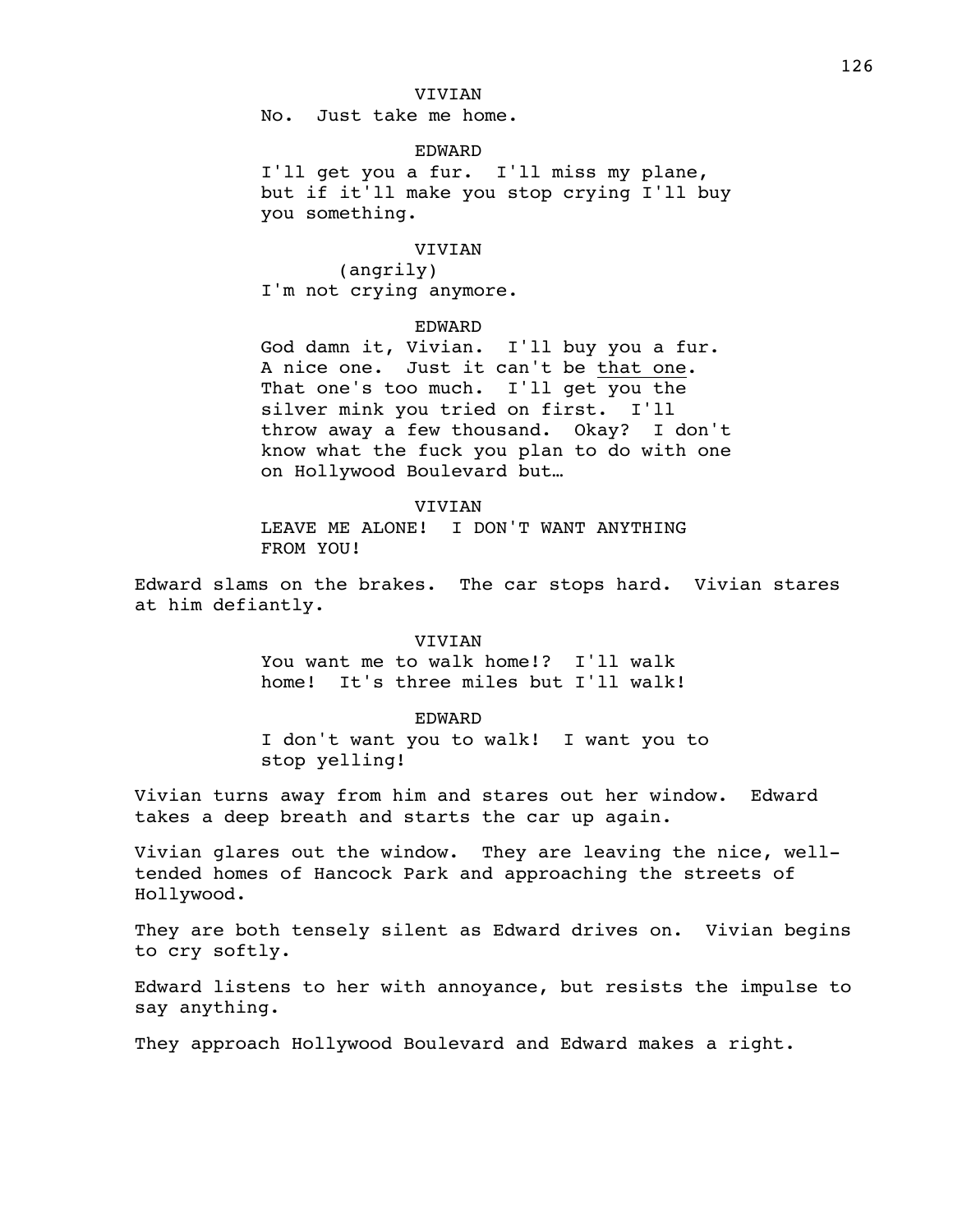As Vivian stares out the window of the Mercedes she sees the grimy streets and the shabby people mixing with the occasional tourists. As they continue down the street toward Vivian's section of the Boulevard we will see less and less tourists and more shabbier-looking people. The streets become more grim and dirty.

Vivian is sobbing harder now, trying to control herself but unable. Edward, getting madder as it grows louder, finally bursts.

# EDWARD

I don't know why you had to do this to me. We had a wonderful time together and now you have to ruin it. You're acting so emotional. I'd swear to God you aren't the same girl I picked up last week.

Vivian grits her teeth and tries not to say anything. Edward, now that he's gotten it out of his system, adopts a slightly gentler tone as he continues to lecture her.

# EDWARD

You should have told me you liked the fur so much. I could have gotten you something yesterday. It's really a stupid thing to cry about. You know I bent over backwards to make things pleasant for you and it's just a shame that you're going to spoil it all by being unreasonable.

The streets they pass are now filled mostly with drug dealers, an occasional prostitute, and various homeless tramps. Vivian stares out the window at the destitution outside, her eyes fixed and red. She is on the verge of a nervous breakdown.

> EDWARD This is about the area. Do you want me to leave you here, or do you have a place nearby?

Vivian says nothing.

EDWARD Vivian? Where do you want me to let you off?

Vivian screams hysterically. She seems to have suddenly gone crazy. She starts pounding the roof of the car with her fists.

Edward quickly pulls the car over to the curb and stops it. Vivian is still screaming and pounding.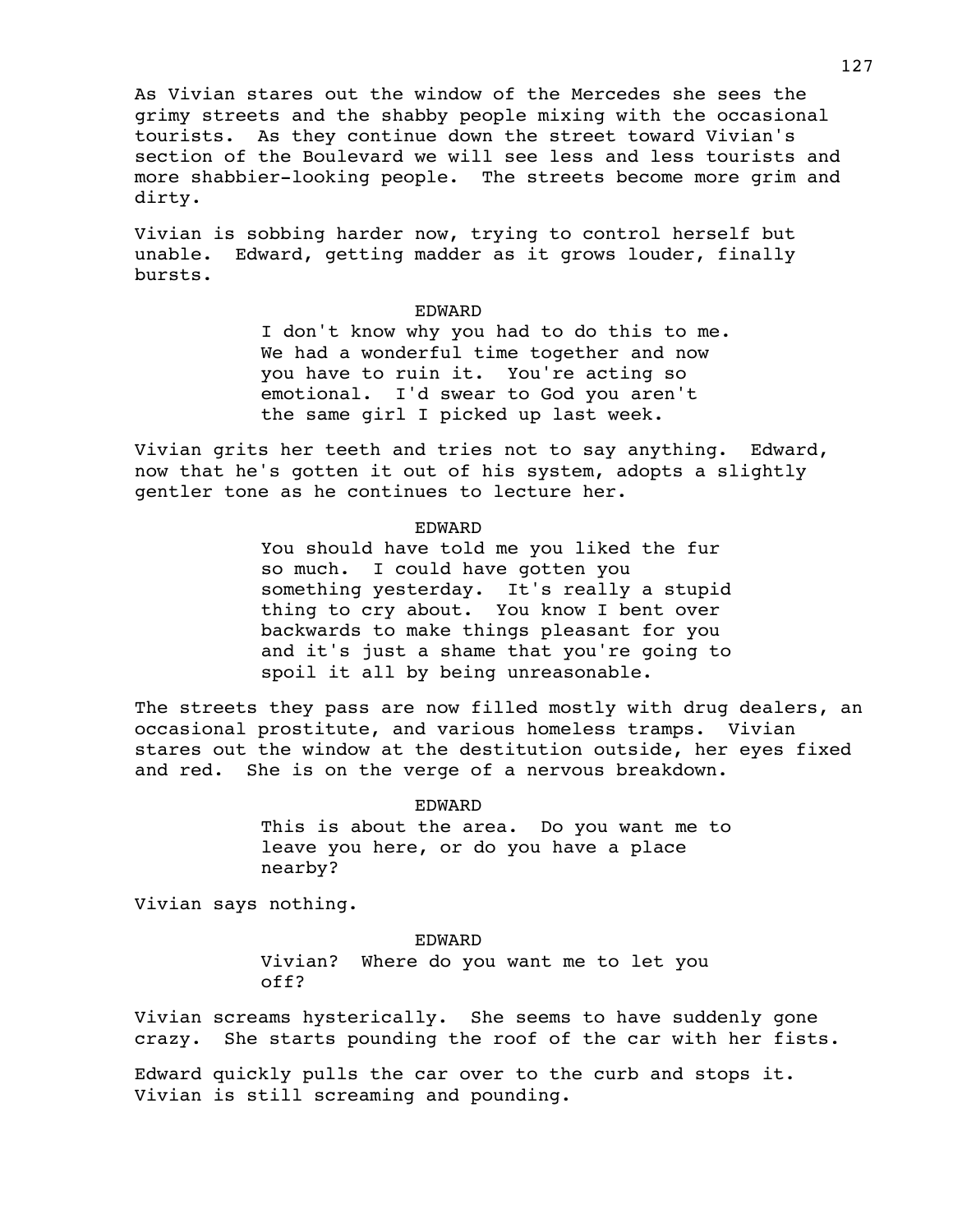### EDWARD

### VIVIAN! VIVIAN, CUT IT OUT!

Edward grabs her by the wrists and tries to stop her from pounding the ceiling. Instead she starts pounding him.

EDWARD

Get out! GET OUT OF THE CAR!

Vivian continues to pound him for a moment but then she breaks down and starts to sob limply.

EDWARD

You're out of your mind. You're insane!

Vivian is crying.

EDWARD

I've had enough of this. Get out of the car.

Vivian doesn't move.

# EDWARD

Get out of the car!

When she still doesn't move Edward throws open his door and gets out.

# EXT. HOLLYWOOD BOULEVARD - CONTINUOUS

Edward strides around the car and throws open the trunk. He yanks out Vivian's few boxes of clothes and sets them down on the curb. He shuts the trunk.

He walks over to the passenger door and opens it.

EDWARD (firmly) Get out.

Vivian doesn't move. She is still crying.

EDWARD Don't make me regret ever picking you up. Now please, get out of the car. I have to go.

Edward grabs her by the hand and starts to pull her from the car. Vivian explodes again and starts hitting and kicking him.

Edward forcibly drags her from the car and then throws her to the ground. He slams the door shut.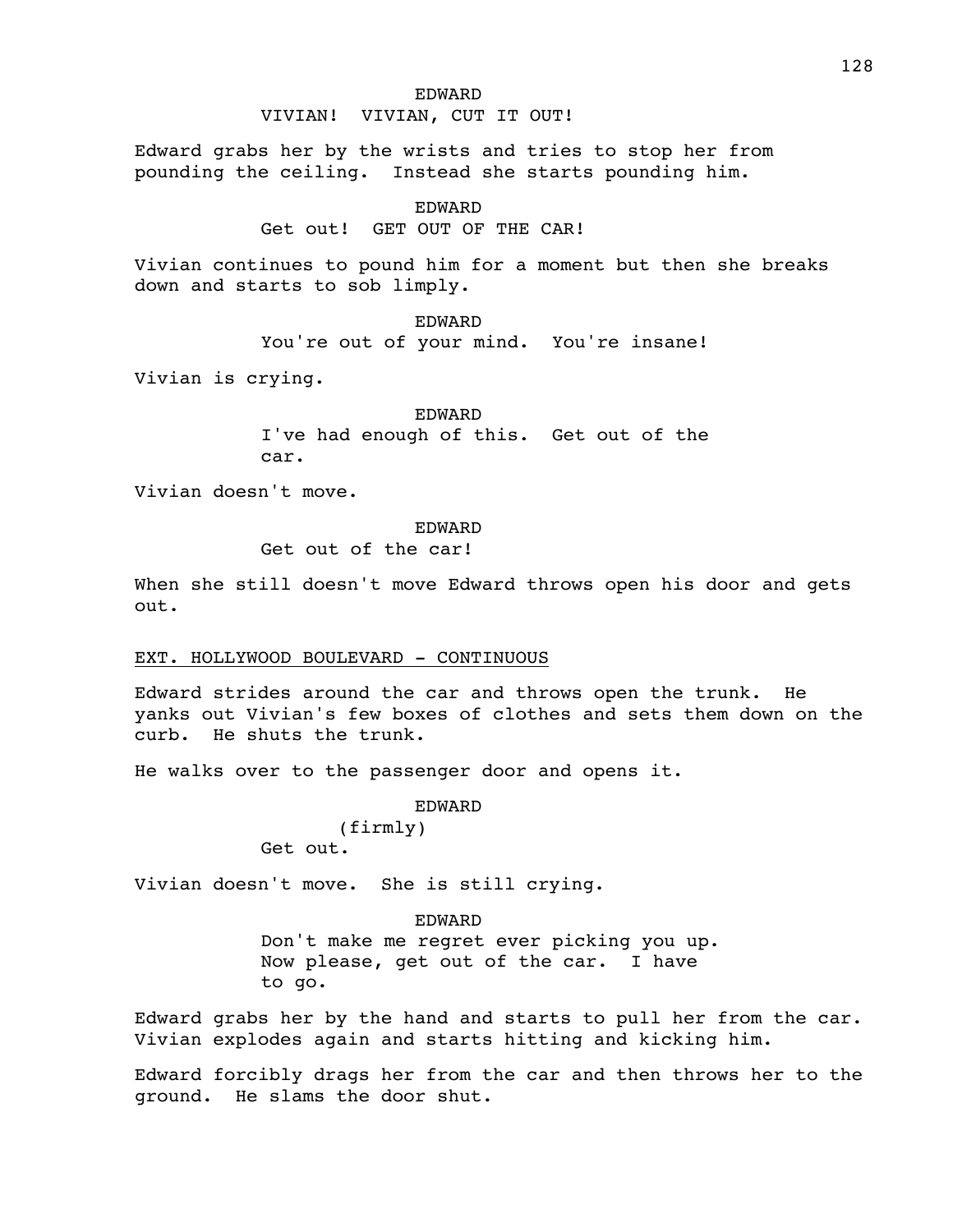As Vivian hits the ground she begins to cry again, too weak to fight anymore.

Edward looks down at her. He takes the money envelope from his jacket and holds it out to her.

> EDWARD Here, take it. It's your money.

VIVIAN (sobbing in fits) I don't want it. Just go away.

EDWARD Take it. I know you're not that stupid.

VIVIAN

No.

EDWARD

You'll regret it tomorrow if you don't take it. You'll regret it the minute I drive away.

Vivian doesn't say anything. Edward lays the envelope down on the sidewalk in front of her.

He turns and walks around the car. Vivian lies frozen for a moment and then suddenly snaps alive as she hears the sound of his car door opening and closing.

She grabs the envelope and crushes it in her hand. She leaps at the car and starts smashing her fists against it and the windows.

> VIVIAN Go to hell! I hate you! I hate your money! I hate it!

We see a flash of Edward's face as he stares at Vivian pounding on his window. She's completely lost her mind. He puts the car in gear and pushes on the accelerator.

Vivian is still pounding as the car pulls away. In a final gesture of rage she throws the envelope on the car and it breaks open as the cars peels off.

The money scatters across the qutter as the car drives away. Vivian falls to her knees, weak and crying.

Across the street various shabby-looking people stare at Vivian and the money.

Vivian is on her hands and knees sobbing. She can barely breathe. She is completely broken.